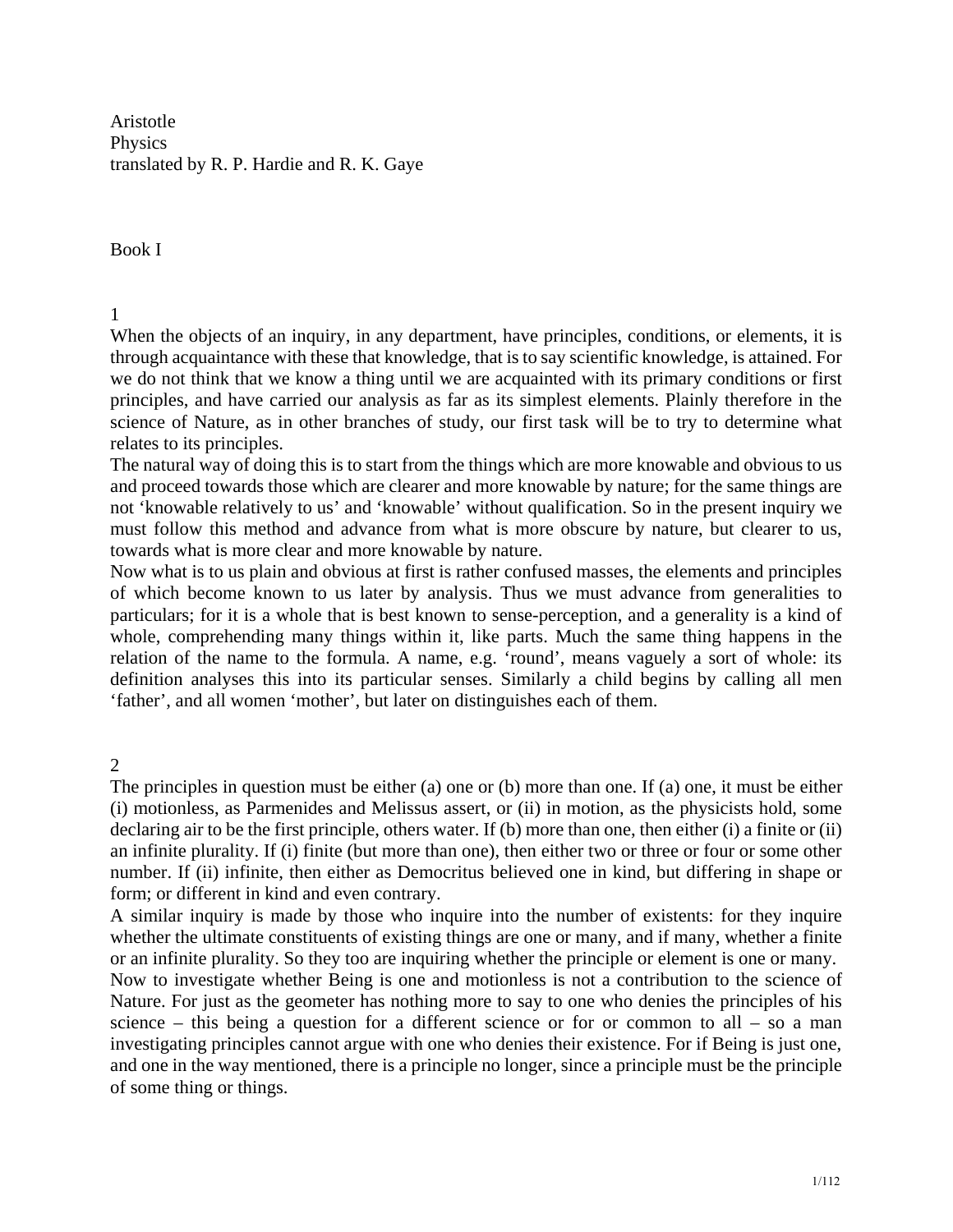To inquire therefore whether Being is one in this sense would be like arguing against any other position maintained for the sake of argument (such as the Heraclitean thesis, or such a thesis as that Being is one man) or like refuting a merely contentious argument – a description which applies to the arguments both of Melissus and of Parmenides: their premisses are false and their conclusions do not follow. Or rather the argument of Melissus is gross and palpable and offers no difficulty at all: accept one ridiculous proposition and the rest follows – a simple enough proceeding.

We physicists, on the other hand, must take for granted that the things that exist by nature are, either all or some of them, in motion which is indeed made plain by induction. Moreover, no man of science is bound to solve every kind of difficulty that may be raised, but only as many as are drawn falsely from the principles of the science: it is not our business to refute those that do not arise in this way: just as it is the duty of the geometer to refute the squaring of the circle by means of segments, but it is not his duty to refute Antiphon's proof. At the same time the holders of the theory of which we are speaking do incidentally raise physical questions, though Nature is not their subject: so it will perhaps be as well to spend a few words on them, especially as the inquiry is not without scientific interest.

The most pertinent question with which to begin will be this: In what sense is it asserted that all things are one? For 'is' is used in many senses. Do they mean that all things 'are' substance or quantities or qualities? And, further, are all things one substance – one man, one horse, or one soul – or quality and that one and the same – white or hot or something of the kind? These are all very different doctrines and all impossible to maintain.

For if both substance and quantity and quality are, then, whether these exist independently of each other or not, Being will be many.

If on the other hand it is asserted that all things are quality or quantity, then, whether substance exists or not, an absurdity results, if the impossible can properly be called absurd. For none of the others can exist independently: substance alone is independent: for everything is predicated of substance as subject. Now Melissus says that Being is infinite. It is then a quantity. For the infinite is in the category of quantity, whereas substance or quality or affection cannot be infinite except through a concomitant attribute, that is, if at the same time they are also quantities. For to define the infinite you must use quantity in your formula, but not substance or quality. If then Being is both substance and quantity, it is two, not one: if only substance, it is not infinite and has no magnitude; for to have that it will have to be a quantity.

Again, 'one' itself, no less than 'being', is used in many senses, so we must consider in what sense the word is used when it is said that the All is one.

Now we say that (a) the continuous is one or that  $(b)$  the indivisible is one, or  $(c)$  things are said to be 'one', when their essence is one and the same, as 'liquor' and 'drink'.

If (a) their One is one in the sense of continuous, it is many, for the continuous is divisible ad infinitum.

There is, indeed, a difficulty about part and whole, perhaps not relevant to the present argument, yet deserving consideration on its own account – namely, whether the part and the whole are one or more than one, and how they can be one or many, and, if they are more than one, in what sense they are more than one. (Similarly with the parts of wholes which are not continuous.) Further, if each of the two parts is indivisibly one with the whole, the difficulty arises that they will be indivisibly one with each other also.

But to proceed: If (b) their One is one as indivisible, nothing will have quantity or quality, and so the one will not be infinite, as Melissus says – nor, indeed, limited, as Parmenides says, for though the limit is indivisible, the limited is not.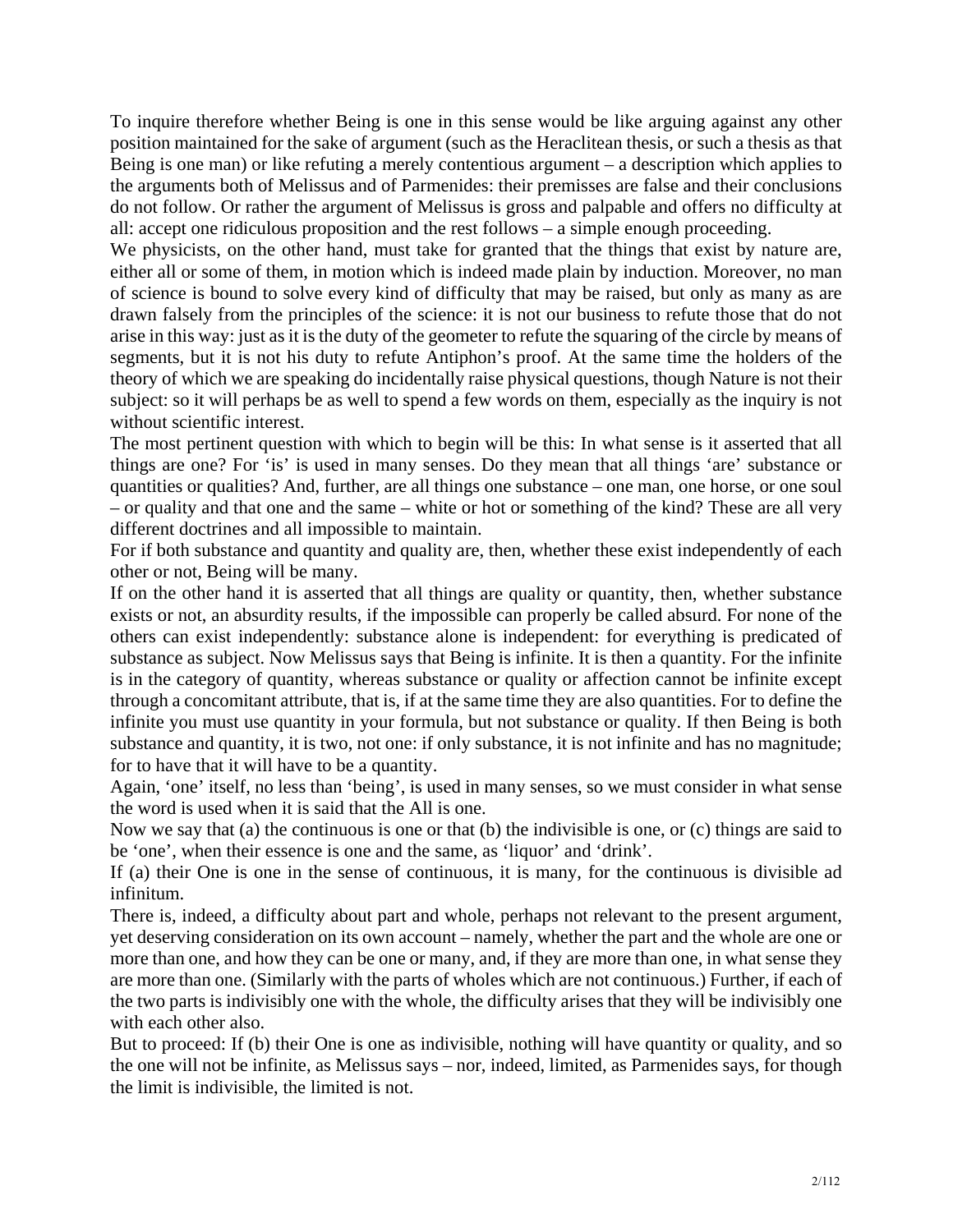But if (c) all things are one in the sense of having the same definition, like 'raiment' and 'dress', then it turns out that they are maintaining the Heraclitean doctrine, for it will be the same thing 'to be good' and 'to be bad', and 'to be good' and 'to be not good', and so the same thing will be 'good' and 'not good', and man and horse; in fact, their view will be, not that all things are one, but that they are nothing; and that 'to be of such-and-such a quality' is the same as 'to be of such-and-such a size'.

Even the more recent of the ancient thinkers were in a pother lest the same thing should turn out in their hands both one and many. So some, like Lycophron, were led to omit 'is', others to change the mode of expression and say 'the man has been whitened' instead of 'is white', and 'walks' instead of 'is walking', for fear that if they added the word 'is' they should be making the one to be many – as if 'one' and 'being' were always used in one and the same sense. What 'is' may be many either in definition (for example 'to be white' is one thing, 'to be musical' another, yet the same thing be both, so the one is many) or by division, as the whole and its parts. On this point, indeed, they were already getting into difficulties and admitted that the one was many – as if there was any difficulty about the same thing being both one and many, provided that these are not opposites; for 'one' may mean either 'potentially one' or 'actually one'.

### 3

If, then, we approach the thesis in this way it seems impossible for all things to be one. Further, the arguments they use to prove their position are not difficult to expose. For both of them reason contentiously – I mean both Melissus and Parmenides. [Their premisses are false and their conclusions do not follow. Or rather the argument of Melissus is gross and palpable and offers no difficulty at all: admit one ridiculous proposition and the rest follows – a simple enough proceeding.] The fallacy of Melissus is obvious. For he supposes that the assumption 'what has come into being always has a beginning' justifies the assumption 'what has not come into being has no beginning'. Then this also is absurd, that in every case there should be a beginning of the thing – not of the time and not only in the case of coming to be in the full sense but also in the case of coming to have a quality – as if change never took place suddenly. Again, does it follow that Being, if one, is motionless? Why should it not move, the whole of it within itself, as parts of it do which are unities, e.g. this water? Again, why is qualitative change impossible? But, further, Being cannot be one in form, though it may be in what it is made of. (Even some of the physicists hold it to be one in the latter way, though not in the former.) Man obviously differs from horse in form, and contraries from each other.

The same kind of argument holds good against Parmenides also, besides any that may apply specially to his view: the answer to him being that 'this is not true' and 'that does not follow'. His assumption that one is used in a single sense only is false, because it is used in several. His conclusion does not follow, because if we take only white things, and if 'white' has a single meaning, none the less what is white will be many and not one. For what is white will not be one either in the sense that it is continuous or in the sense that it must be defined in only one way. 'Whiteness' will be different from 'what has whiteness'. Nor does this mean that there is anything that can exist separately, over and above what is white. For 'whiteness' and 'that which is white' differ in definition, not in the sense that they are things which can exist apart from each other. But Parmenides had not come in sight of this distinction.

It is necessary for him, then, to assume not only that 'being' has the same meaning, of whatever it is predicated, but further that it means (1) what just is and (2) what is just one.

It must be so, for (1) an attribute is predicated of some subject, so that the subject to which 'being' is attributed will not be, as it is something different from 'being'. Something, therefore, which is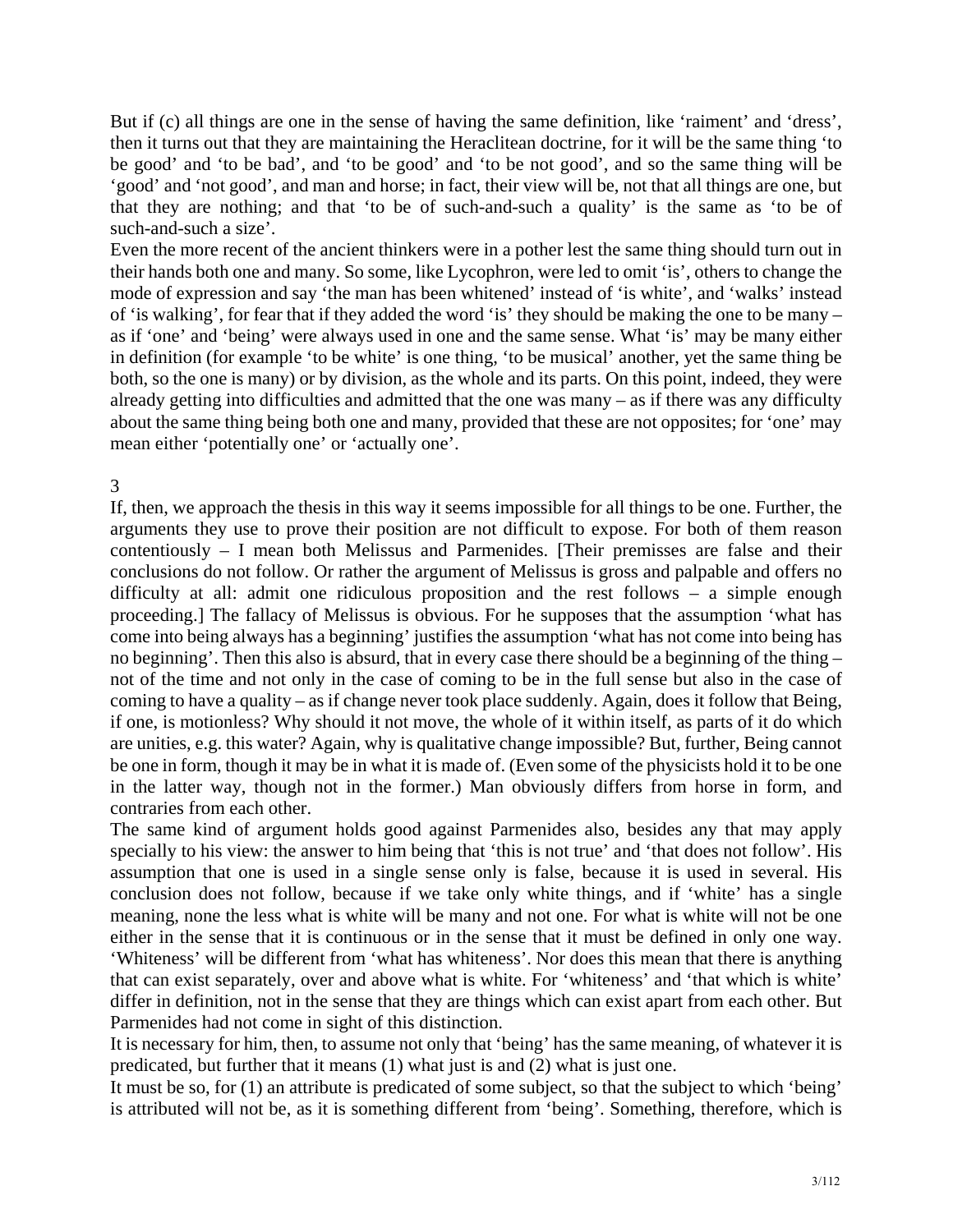not will be. Hence 'substance' will not be a predicate of anything else. For the subject cannot be a being, unless 'being' means several things, in such a way that each is something. But ex hypothesi 'being' means only one thing.

If, then, 'substance' is not attributed to anything, but other things are attributed to it, how does 'substance' mean what is rather than what is not? For suppose that 'substance' is also 'white'. Since the definition of the latter is different (for being cannot even be attributed to white, as nothing is which is not 'substance'), it follows that 'white' is not-being – and that not in the sense of a particular not-being, but in the sense that it is not at all. Hence 'substance' is not; for it is true to say that it is white, which we found to mean not-being. If to avoid this we say that even 'white' means substance, it follows that 'being' has more than one meaning.

In particular, then, Being will not have magnitude, if it is substance. For each of the two parts must he in a different sense.

(2) Substance is plainly divisible into other substances, if we consider the mere nature of a definition. For instance, if 'man' is a substance, 'animal' and 'biped' must also be substances. For if not substances, they must be attributes – and if attributes, attributes either of (a) man or of (b) some other subject. But neither is possible.

(a) An attribute is either that which may or may not belong to the subject or that in whose definition the subject of which it is an attribute is involved. Thus 'sitting' is an example of a separable attribute, while 'snubness' contains the definition of 'nose', to which we attribute snubness. Further, the definition of the whole is not contained in the definitions of the contents or elements of the definitory formula; that of 'man' for instance in 'biped', or that of 'white man' in 'white'. If then this is so, and if 'biped' is supposed to be an attribute of 'man', it must be either separable, so that 'man' might possibly not be 'biped', or the definition of 'man' must come into the definition of 'biped' – which is impossible, as the converse is the case.

(b) If, on the other hand, we suppose that 'biped' and 'animal' are attributes not of man but of something else, and are not each of them a substance, then 'man' too will be an attribute of something else. But we must assume that substance is not the attribute of anything, that the subject of which both 'biped' and 'animal' and each separately are predicated is the subject also of the complex 'biped animal'.

Are we then to say that the All is composed of indivisible substances? Some thinkers did, in point of fact, give way to both arguments. To the argument that all things are one if being means one thing, they conceded that not-being is; to that from bisection, they yielded by positing atomic magnitudes. But obviously it is not true that if being means one thing, and cannot at the same time mean the contradictory of this, there will be nothing which is not, for even if what is not cannot be without qualification, there is no reason why it should not be a particular not-being. To say that all things will be one, if there is nothing besides Being itself, is absurd. For who understands 'being itself' to be anything but a particular substance? But if this is so, there is nothing to prevent there being many beings, as has been said.

It is, then, clearly impossible for Being to be one in this sense.

4

The physicists on the other hand have two modes of explanation.

The first set make the underlying body one either one of the three or something else which is denser than fire and rarer than air then generate everything else from this, and obtain multiplicity by condensation and rarefaction. Now these are contraries, which may be generalized into 'excess and defect'. (Compare Plato's 'Great and Small' – except that he make these his matter, the one his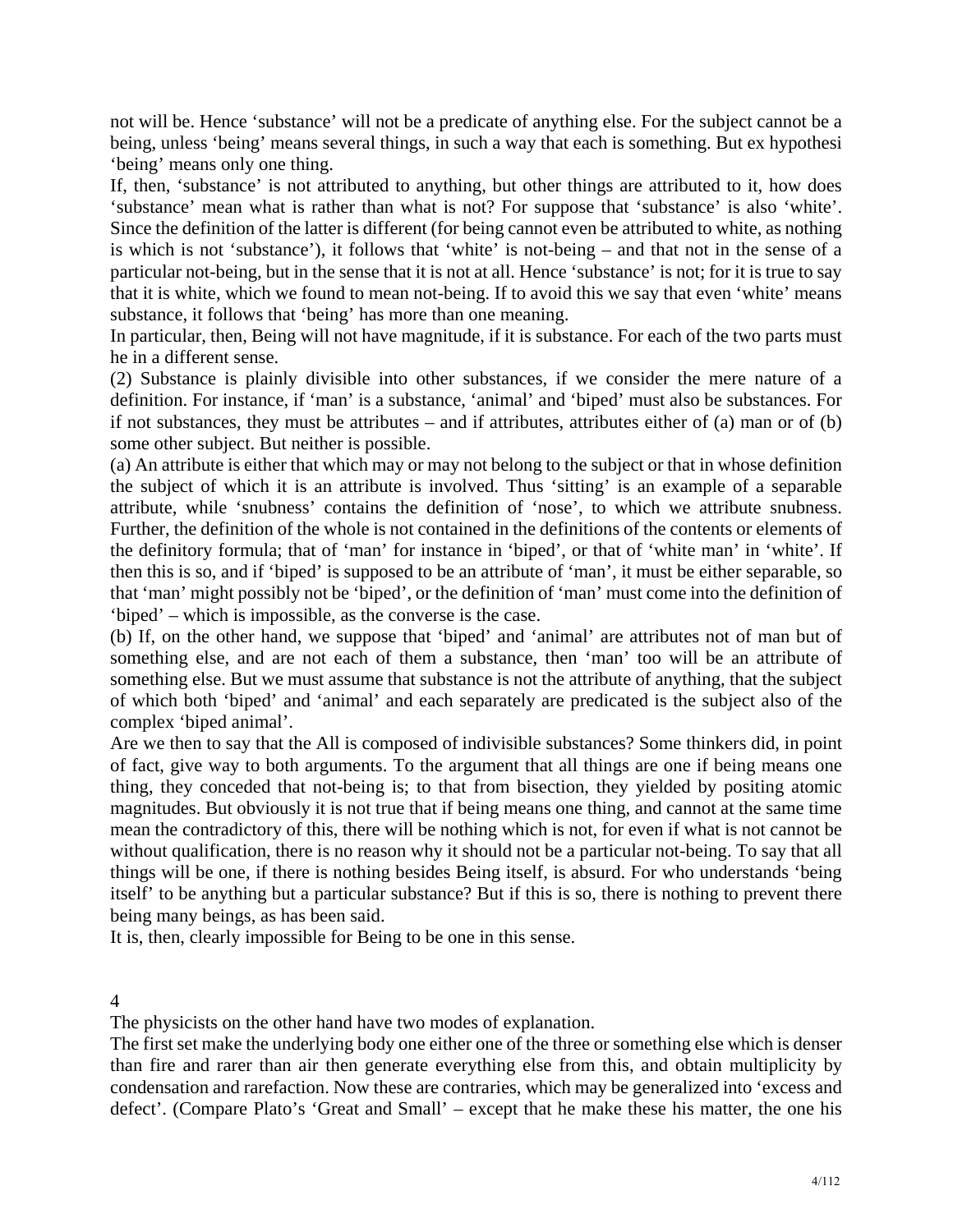form, while the others treat the one which underlies as matter and the contraries as differentiae, i.e. forms).

The second set assert that the contrarieties are contained in the one and emerge from it by segregation, for example Anaximander and also all those who assert that 'what is' is one and many, like Empedocles and Anaxagoras; for they too produce other things from their mixture by segregation. These differ, however, from each other in that the former imagines a cycle of such changes, the latter a single series. Anaxagoras again made both his 'homceomerous' substances and his contraries infinite in multitude, whereas Empedocles posits only the so-called elements.

The theory of Anaxagoras that the principles are infinite in multitude was probably due to his acceptance of the common opinion of the physicists that nothing comes into being from not-being. For this is the reason why they use the phrase 'all things were together' and the coming into being of such and such a kind of thing is reduced to change of quality, while some spoke of combination and separation. Moreover, the fact that the contraries proceed from each other led them to the conclusion. The one, they reasoned, must have already existed in the other; for since everything that comes into being must arise either from what is or from what is not, and it is impossible for it to arise from what is not (on this point all the physicists agree), they thought that the truth of the alternative necessarily followed, namely that things come into being out of existent things, i.e. out of things already present, but imperceptible to our senses because of the smallness of their bulk. So they assert that everything has been mixed in every. thing, because they saw everything arising out of everything. But things, as they say, appear different from one another and receive different names according to the nature of the particles which are numerically predominant among the innumerable constituents of the mixture. For nothing, they say, is purely and entirely white or black or sweet, bone or flesh, but the nature of a thing is held to be that of which it contains the most.

Now (1) the infinite qua infinite is unknowable, so that what is infinite in multitude or size is unknowable in quantity, and what is infinite in variety of kind is unknowable in quality. But the principles in question are infinite both in multitude and in kind. Therefore it is impossible to know things which are composed of them; for it is when we know the nature and quantity of its components that we suppose we know a complex.

Further  $(2)$  if the parts of a whole may be of any size in the direction either of greatness or of smallness (by 'parts' I mean components into which a whole can be divided and which are actually present in it), it is necessary that the whole thing itself may be of any size. Clearly, therefore, since it is impossible for an animal or plant to be indefinitely big or small, neither can its parts be such, or the whole will be the same. But flesh, bone, and the like are the parts of animals, and the fruits are the parts of plants. Hence it is obvious that neither flesh, bone, nor any such thing can be of indefinite size in the direction either of the greater or of the less.

Again (3) according to the theory all such things are already present in one another and do not come into being but are constituents which are separated out, and a thing receives its designation from its chief constituent. Further, anything may come out of anything – water by segregation from flesh and flesh from water. Hence, since every finite body is exhausted by the repeated abstraction of a finite body, it seems obviously to follow that everything cannot subsist in everything else. For let flesh be extracted from water and again more flesh be produced from the remainder by repeating the process of separation: then, even though the quantity separated out will continually decrease, still it will not fall below a certain magnitude. If, therefore, the process comes to an end, everything will not be in everything else (for there will be no flesh in the remaining water); if on the other hand it does not, and further extraction is always possible, there will be an infinite multitude of finite equal particles in a finite quantity – which is impossible. Another proof may be added: Since every body must diminish in size when something is taken from it, and flesh is quantitatively definite in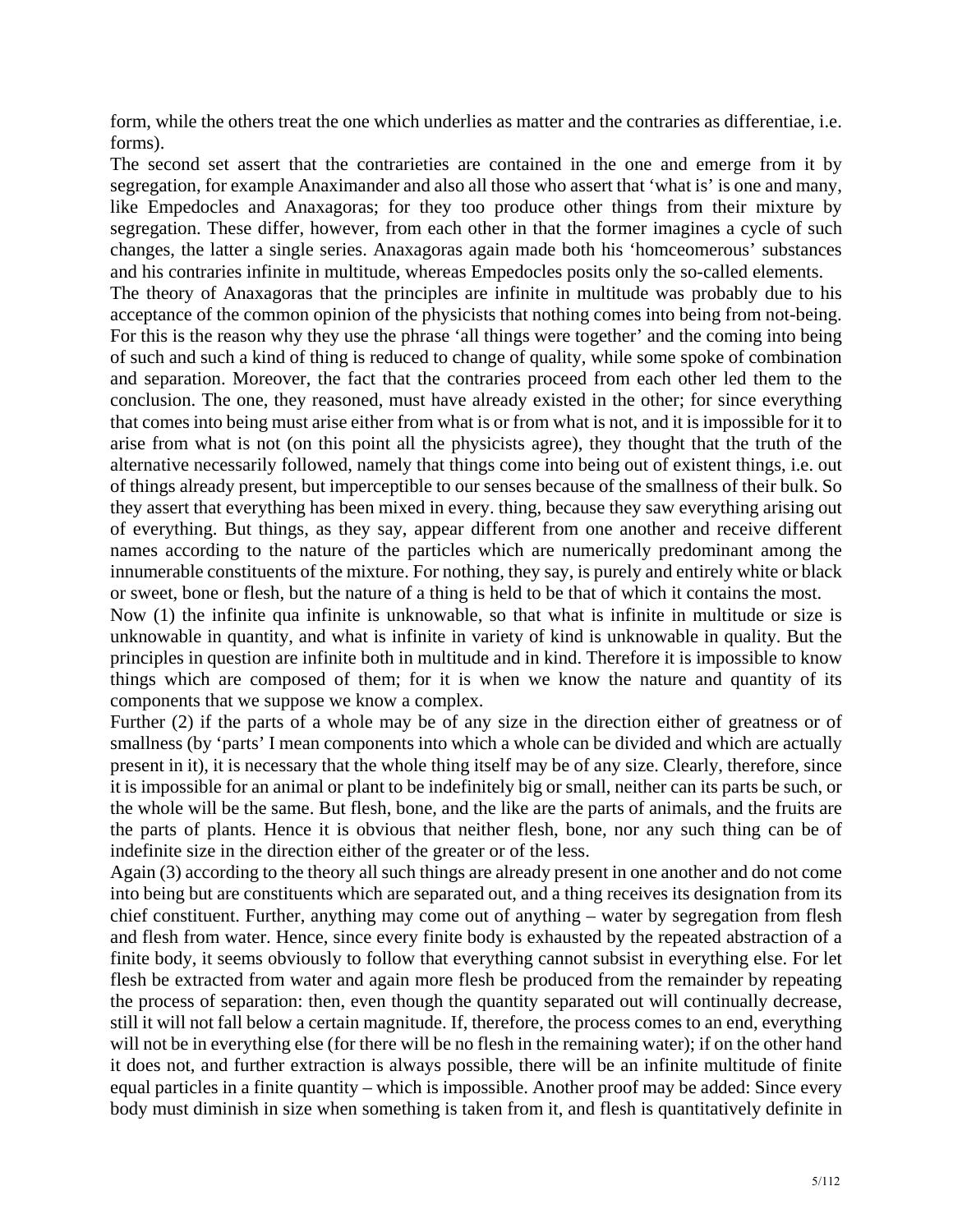respect both of greatness and smallness, it is clear that from the minimum quantity of flesh no body can be separated out; for the flesh left would be less than the minimum of flesh.

Lastly (4) in each of his infinite bodies there would be already present infinite flesh and blood and brain – having a distinct existence, however, from one another, and no less real than the infinite bodies, and each infinite: which is contrary to reason.

is not fully aware of what it means. For affections are indeed inseparable. If then colours and states The statement that complete separation never will take place is correct enough, though Anaxagoras had entered into the mixture, and if separation took place, there would be a 'white' or a 'healthy' which was nothing but white or healthy, i.e. was not the predicate of a subject. So his 'Mind' is an absurd person aiming at the impossible, if he is supposed to wish to separate them, and it is impossible to do so, both in respect of quantity and of quality – of quantity, because there is no minimum magnitude, and of quality, because affections are inseparable.

and are generated 'from' each other, but not in the way in which bricks come 'from' a house and Nor is Anaxagoras right about the coming to be of homogeneous bodies. It is true there is a sense in which clay is divided into pieces of clay, but there is another in which it is not. Water and air are, again a house 'from' bricks; and it is better to assume a smaller and finite number of principles, as Empedocles does.

# 5

All thinkers then agree in making the contraries principles, both those who describe the All as one and unmoved (for even Parmenides treats hot and cold as principles under the names of fire and earth) and those too who use the rare and the dense. The same is true of Democritus also, with his plenum and void, both of which exist, be says, the one as being, the other as not-being. Again he speaks of differences in position, shape, and order, and these are genera of which the species are contraries, namely, of position, above and below, before and behind; of shape, angular and angle-less, straight and round.

while everything has to be derived from them. But these conditions are fulfilled by the primary It is plain then that they all in one way or another identify the contraries with the principles. And with good reason. For first principles must not be derived from one another nor from anything else, contraries, which are not derived from anything else because they are primary, nor from each other because they are contraries.

random, nor may anything come from anything else, unless we mean that it does so in virtue of a be an attribute of the not-white or of the black? No, 'white' comes from 'not-white' – and not from But we must see how this can be arrived at as a reasoned result, as well as in the way just indicated. Our first presupposition must be that in nature nothing acts on, or is acted on by, any other thing at concomitant attribute. For how could 'white' come from 'musical', unless 'musical' happened to any 'not-white', but from black or some intermediate colour. Similarly, 'musical' comes to be from 'not-musical', but not from any thing other than musical, but from 'unmusical' or any intermediate state there may be.

and not into any chance thing other than musical, but into 'unmusical' or any intermediate state Nor again do things pass into the first chance thing; 'white' does not pass into 'musical' (except, it may be, in virtue of a concomitant attribute), but into 'not-white' – and not into any chance thing which is not white, but into black or an intermediate colour; 'musical' passes into 'not-musical' – there may be.

The same holds of other things also: even things which are not simple but complex follow the same principle, but the opposite state has not received a name, so we fail to notice the fact. What is in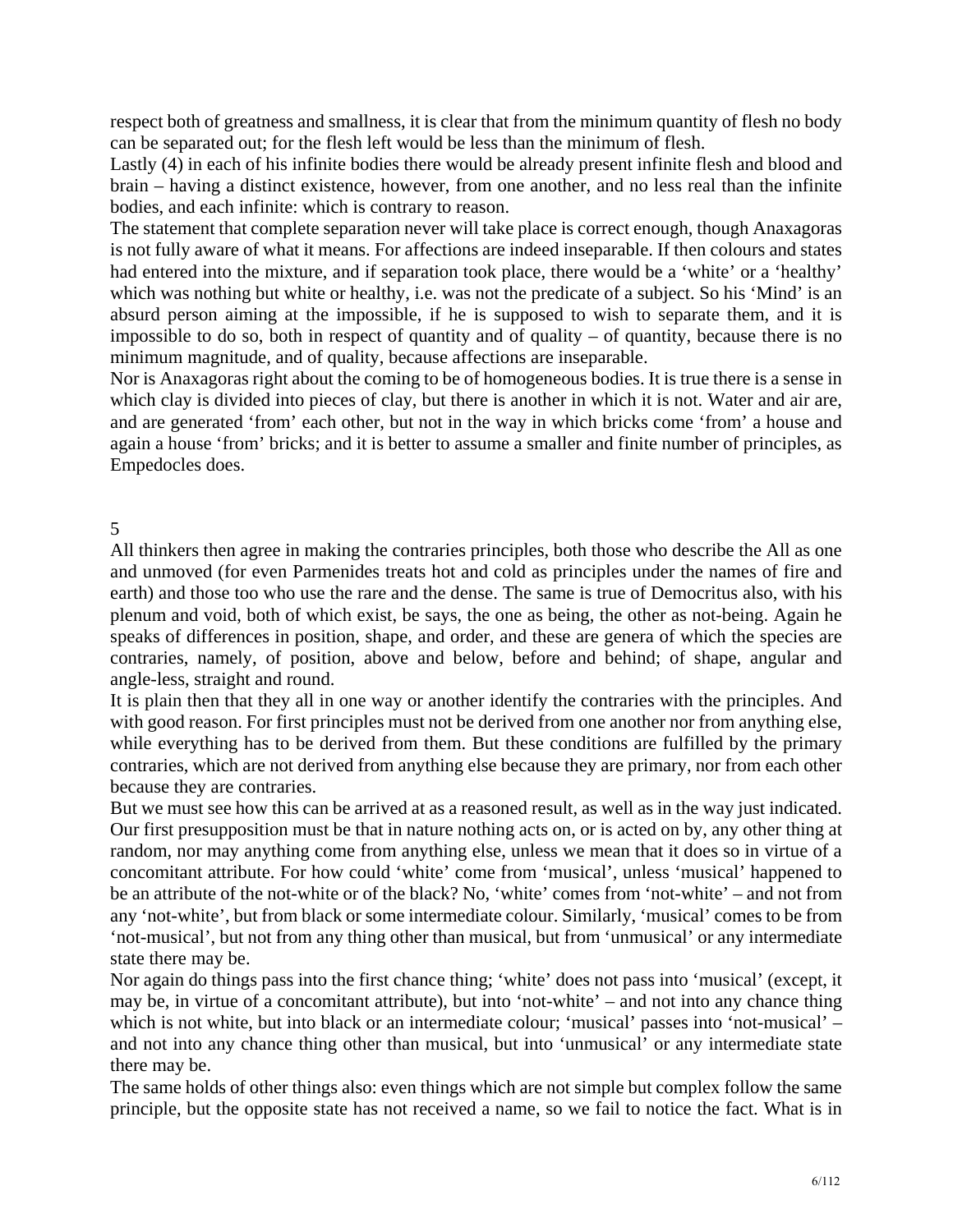tune must come from what is not in tune, and vice versa; the tuned passes into untunedness – and not into any untunedness, but into the corresponding opposite. It does not matter whether we take attunement, order, or composition for our illustration; the principle is obviously the same in all, and in fact applies equally to the production of a house, a statue, or any other complex. A house comes from certain things in a certain state of separation instead of conjunction, a statue (or any other thing that has been shaped) from shapelessness – each of these objects being partly order and partly composition.

contrary or a product of contraries. If then this is true, everything that comes to be or passes away from, or passes into, its contrary or an intermediate state. But the intermediates are derived from the contraries – colours, for instance, from black and white. Everything, therefore, that comes to be by a natural process is either a

differ, however, from one another in that some assume contraries which are more primary, others Up to this point we have practically had most of the other writers on the subject with us, as I have said already: for all of them identify their elements, and what they call their principles, with the contraries, giving no reason indeed for the theory, but contrained as it were by the truth itself. They contraries which are less so: some those more knowable in the order of explanation, others those more familiar to sense. For some make hot and cold, or again moist and dry, the conditions of becoming; while others make odd and even, or again Love and Strife; and these differ from each other in the way mentioned.

theories are both the same and different, some better, some worse; some, as I have said, take as Hence their principles are in one sense the same, in another different; different certainly, as indeed most people think, but the same inasmuch as they are analogous; for all are taken from the same table of columns, some of the pairs being wider, others narrower in extent. In this way then their their contraries what is more knowable in the order of explanation, others what is more familiar to sense. (The universal is more knowable in the order of explanation, the particular in the order of sense: for explanation has to do with the universal, sense with the particular.) 'The great and the small', for example, belong to the former class, 'the dense and the rare' to the latter. It is clear then that our principles must be contraries.

6

The next question is whether the principles are two or three or more in number.

One they cannot be, for there cannot be one contrary. Nor can they be innumerable, because, if so, Being will not be knowable: and in any one genus there is only one contrariety, and substance is one genus: also a finite number is sufficient, and a finite number, such as the principles of Empedocles, is better than an infinite multitude; for Empedocles professes to obtain from his principles all that Anaxagoras obtains from his innumerable principles. Lastly, some contraries are more primary than others, and some arise from others – for example sweet and bitter, white and black – whereas the principles must always remain principles.

This will suffice to show that the principles are neither one nor innumerable.

rarity on density. The same is true of any other pair of contraries; for Love does not gather Strife together and make things out of it, nor does Strife make anything out of Love, but both act on a Granted, then, that they are a limited number, it is plausible to suppose them more than two. For it is difficult to see how either density should be of such a nature as to act in any way on rarity or third thing different from both. Some indeed assume more than one such thing from which they construct the world of nature.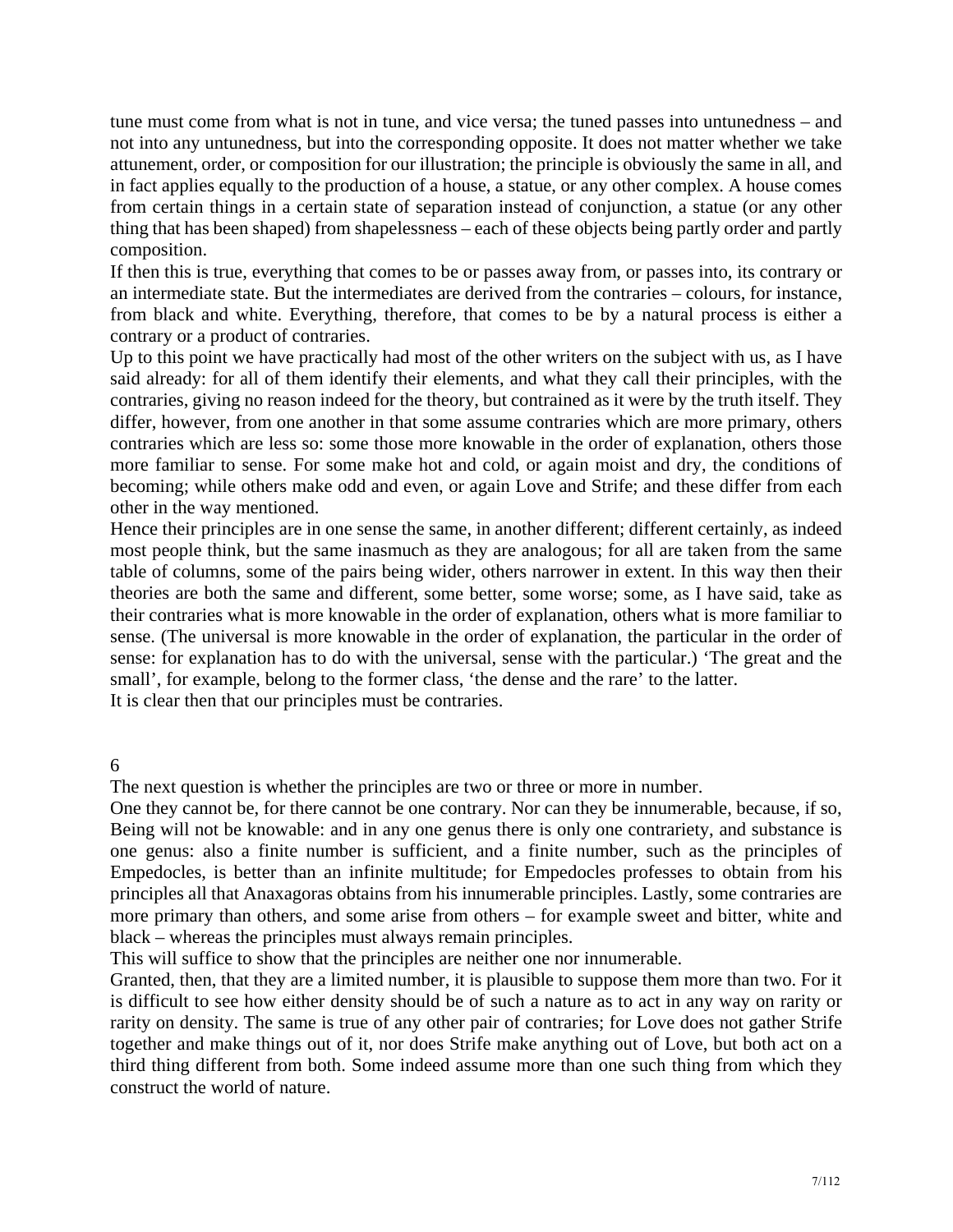Other objections to the view that it is not necessary to assume a third principle as a substratum may be added. (1) We do not find that the contraries constitute the substance of any thing. But what is a first principle ought not to be the predicate of any subject. If it were, there would be a principle of the supposed principle: for the subject is a principle, and prior presumably to what is predicated of it. Again (2) we hold that a substance is not contrary to another substance. How then can substance be derived from what are not substances? Or how can non-substances be prior to substance?

preferable; for fire, earth, air, and water are already involved with pairs of contraries. There is, If then we accept both the former argument and this one, we must, to preserve both, assume a third somewhat as the substratum of the contraries, such as is spoken of by those who describe the All as one nature – water or fire or what is intermediate between them. What is intermediate seems therefore, much to be said for those who make the underlying substance different from these four; of the rest, the next best choice is air, as presenting sensible differences in a less degree than the others; and after air, water. All, however, agree in this, that they differentiate their One by means of the contraries, such as density and rarity and more and less, which may of course be generalized, as has already been said into excess and defect. Indeed this doctrine too (that the One and excess and defect are the principles of things) would appear to be of old standing, though in different forms; for the early thinkers made the two the active and the one the passive principle, whereas some of the more recent maintain the reverse.

To suppose then that the elements are three in number would seem, from these and similar considerations, a plausible view, as I said before. On the other hand, the view that they are more than three in number would seem to be untenable.

For the one substratum is sufficient to be acted on; but if we have four contraries, there will be two will be superfluous. Moreover, it is impossible that there should be more than one primary contrarieties, and we shall have to suppose an intermediate nature for each pair separately. If, on the other hand, the contrarieties, being two, can generate from each other, the second contrariety contrariety. For substance is a single genus of being, so that the principles can differ only as prior and posterior, not in genus; in a single genus there is always a single contrariety, all the other contrarieties in it being held to be reducible to one.

It is clear then that the number of elements is neither one nor more than two or three; but whether two or three is, as I said, a question of considerable difficulty.

7

We will now give our own account, approaching the question first with reference to becoming in its widest sense: for we shall be following the natural order of inquiry if we speak first of common haracteristics, and then investigate the characteristics of special cases. c

We say that one thing comes to be from another thing, and one sort of thing from another sort of becomes a musical man'. Now what becomes in  $(1)$  and  $(2)$  – 'man' and 'not musical' – I call thing, both in the case of simple and of complex things. I mean the following. We can say (1) 'man becomes musical', (2) what is 'not-musical becomes musical', or (3), the 'not-musical man simple, and what each becomes – 'musical' – simple also. But when  $(3)$  we say the 'not-musical' man becomes a musical man', both what becomes and what it becomes are complex.

As regards one of these simple 'things that become' we say not only 'this becomes so-and-so', but also 'from being this, comes to be so-and-so', as 'from being not-musical comes to be musical'; as regards the other we do not say this in all cases, as we do not say (1) 'from being a man he came to be musical' but only 'the man became musical'.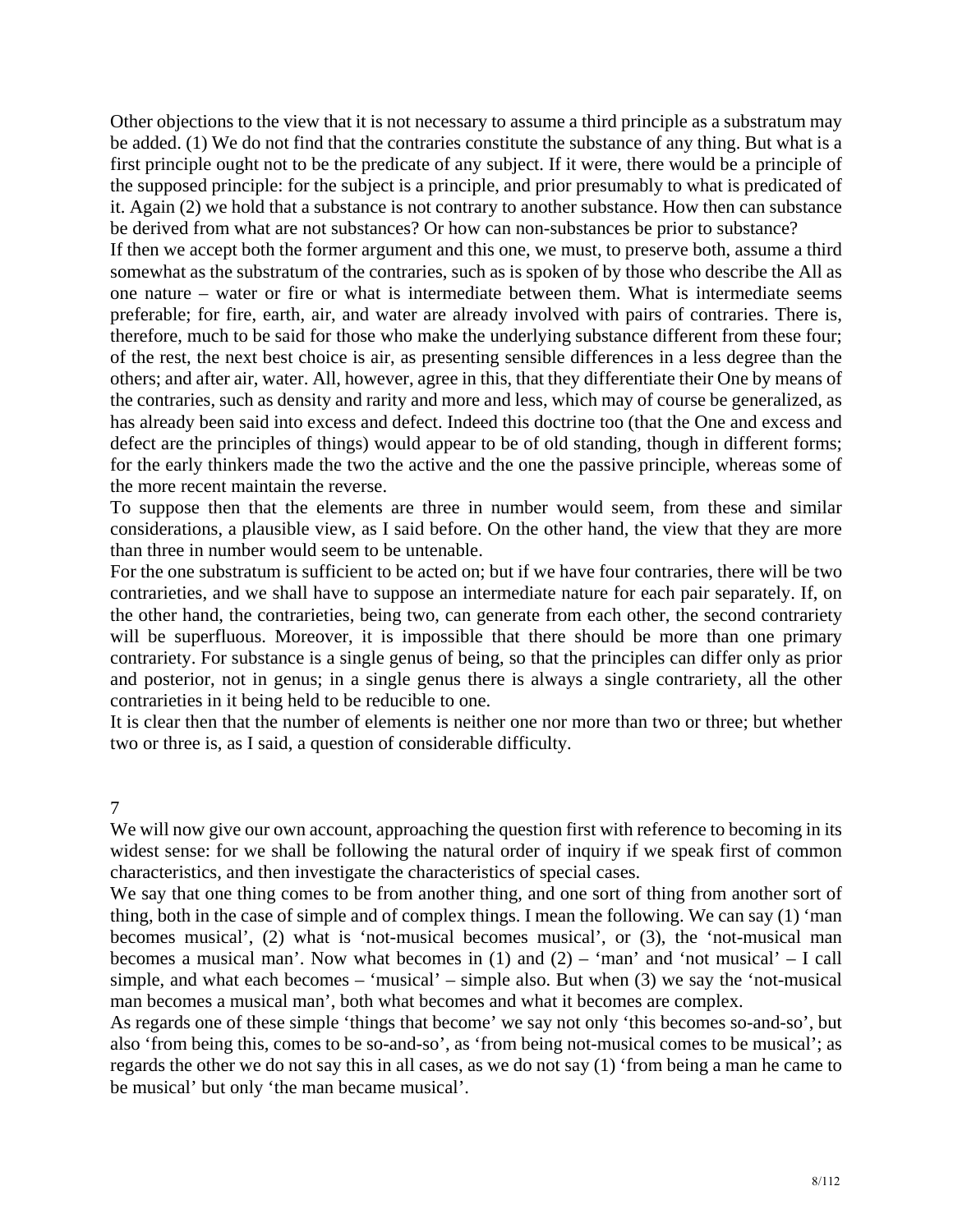When a 'simple' thing is said to become something, in one case (1) it survives through the process, in the other (2) it does not. For man remains a man and is such even when he becomes musical, whereas what is not musical or is unmusical does not continue to exist, either simply or combined with the subject.

These distinctions drawn, one can gather from surveying the various cases of becoming in the way we are describing that, as we say, there must always be an underlying something, namely that which becomes, and that this, though always one numerically, in form at least is not one. (By that I mean that it can be described in different ways.) For 'to be man' is not the same as 'to be unmusical'. One part survives, the other does not: what is not an opposite survives (for 'man' survives), but 'not-musical' or 'unmusical' does not survive, nor does the compound of the two, namely 'unmusical man'.

'a statue coming to be from bronze', not of the 'bronze becoming a statue'. The change, however, We speak of 'becoming that from this' instead of 'this becoming that' more in the case of what does not survive the change – 'becoming musical from unmusical', not 'from man' – but there are exceptions, as we sometimes use the latter form of expression even of what survives; we speak of from an opposite which does not survive is described indifferently in both ways, 'becoming that from this' or 'this becoming that'. We say both that 'the unmusical becomes musical', and that 'from unmusical he becomes musical'. And so both forms are used of the complex, 'becoming a musical man from an unmusical man', and unmusical man becoming a musical man'.

But there are different senses of 'coming to be'. In some cases we do not use the expression 'come to be', but 'come to be so-and-so'. Only substances are said to 'come to be' in the unqualified sense.

becomes. For we know that when a thing comes to be of such a quantity or quality or in such a Now in all cases other than substance it is plain that there must be some subject, namely, that which relation, time, or place, a subject is always presupposed, since substance alone is not predicated of another subject, but everything else of substance.

But that substances too, and anything else that can be said 'to be' without qualification, come to be statue; (2) by addition, as things which grow; (3) by taking away, as the Hermes from the stone; (4) from some substratum, will appear on examination. For we find in every case something that underlies from which proceeds that which comes to be; for instance, animals and plants from seed. Generally things which come to be, come to be in different ways: (1) by change of shape, as a by putting together, as a house; (5) by alteration, as things which 'turn' in respect of their material substance.

It is plain that these are all cases of coming to be from a substratum.

Thus, clearly, from what has been said, whatever comes to be is always complex. There is, on the 'opposite', and the bronze or stone or gold the 'subject'. one hand, (a) something which comes into existence, and again (b) something which becomes that – the latter (b) in two senses, either the subject or the opposite. By the 'opposite' I mean the 'unmusical', by the 'subject' 'man', and similarly I call the absence of shape or form or order the

Plainly then, if there are conditions and principles which constitute natural objects and from which they primarily are or have come to be – have come to be, I mean, what each is said to be in its essential nature, not what each is in respect of a concomitant attribute – plainly, I say, everything comes to be from both subject and form. For 'musical man' is composed (in a way) of 'man' and 'musical': you can analyse it into the definitions of its elements. It is clear then that what comes to be will come to be from these elements.

Now the subject is one numerically, though it is two in form. (For it is the man, the gold – the 'matter' generally – that is counted, for it is more of the nature of a 'this', and what comes to be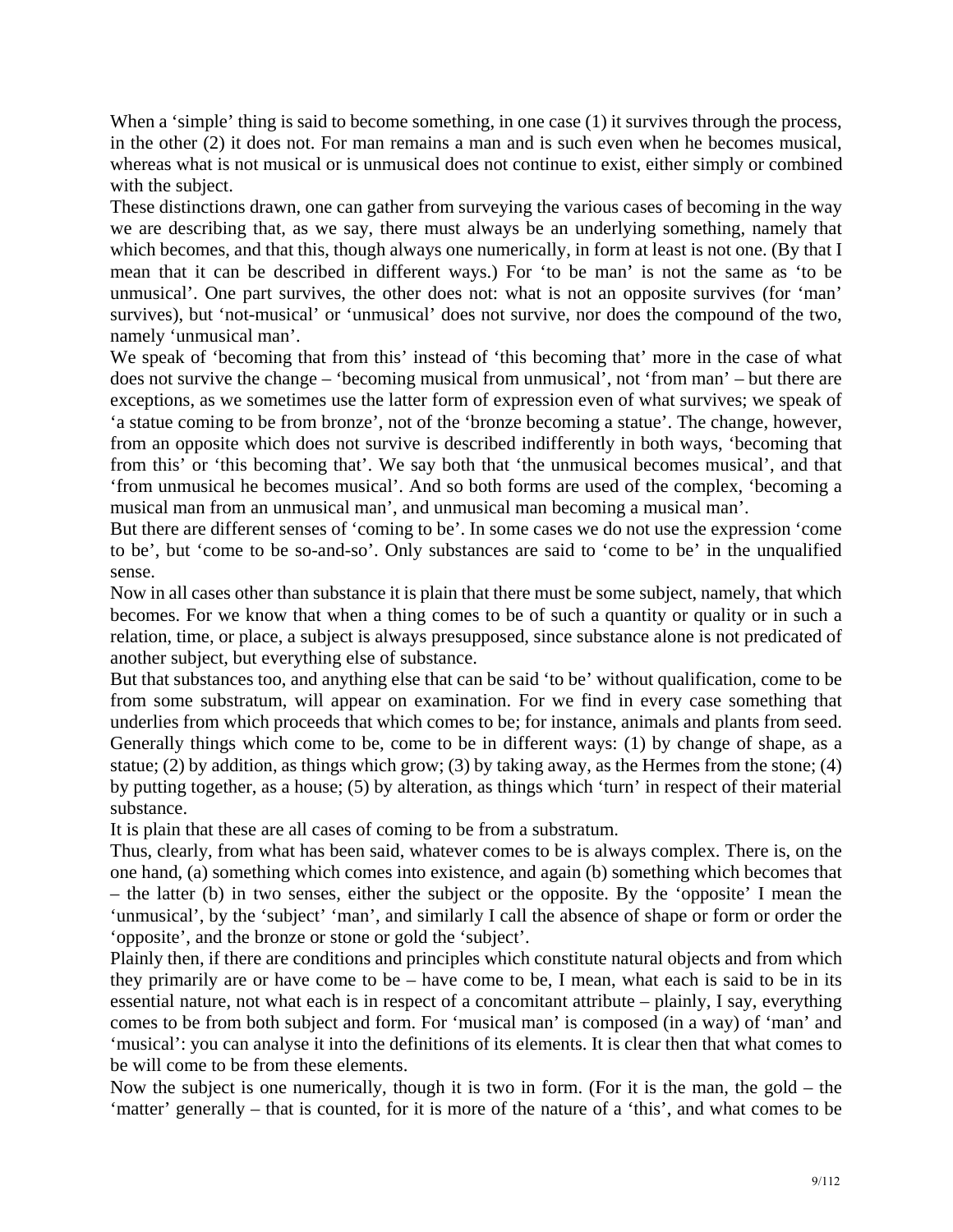does not come from it in virtue of a concomitant attribute; the privation, on the other hand, and the contrary are incidental in the process.) And the positive form is one – the order, the acquired art of music, or any similar predicate.

There is a sense, therefore, in which we must declare the principles to be two, and a sense in which The principles therefore are, in a way, not more in number than the contraries, but as it were two, they are three; a sense in which the contraries are the principles – say for example the musical and the unmusical, the hot and the cold, the tuned and the untuned – and a sense in which they are not, since it is impossible for the contraries to be acted on by each other. But this difficulty also is solved by the fact that the substratum is different from the contraries, for it is itself not a contrary. nor yet precisely two, since there is a difference of essential nature, but three. For 'to be man' is different from 'to be unmusical', and 'to be unformed' from 'to be bronze'.

We have now stated the number of the principles of natural objects which are subject to generation, and how the number is reached: and it is clear that there must be a substratum for the contraries, and that the contraries must be two. (Yet in another way of putting it this is not necessary, as one of the contraries will serve to effect the change by its successive absence and presence.)

which has form, so is the underlying nature to substance, i.e. the 'this' or existent. The underlying nature is an object of scientific knowledge, by an analogy. For as the bronze is to the statue, the wood to the bed, or the matter and the formless before receiving form to any thing

were three; our last statement has elucidated the difference between the contraries, the mutual This then is one principle (though not one or existent in the same sense as the 'this'), and the definition was one as we agreed; then further there is its contrary, the privation. In what sense these are two, and in what sense more, has been stated above. Briefly, we explained first that only the contraries were principles, and later that a substratum was indispensable, and that the principles relation of the principles, and the nature of the substratum. Whether the form or the substratum is the essential nature of a physical object is not yet clear. But that the principles are three, and in what sense, and the way in which each is a principle, is clear.

So much then for the question of the number and the nature of the principles.

8

We will now proceed to show that the difficulty of the early thinkers, as well as our own, is solved in this way alone.

by their inexperience, which as it were thrust them into another path. So they say that none of the things that are either comes to be or passes out of existence, because what comes to be must do so either from what is or from what is not, both of which are impossible. For what is cannot come to be (because it is already), and from what is not nothing could have come to be (because something must be present as a substratum). So too they exaggerated the consequence of this, and went so far then was their opinion, and such the reason for its adoption. The first of those who studied science were misled in their search for truth and the nature of things as to deny even the existence of a plurality of things, maintaining that only Being itself is. Such

gray, not qua doctor, but qua dark-haired. On the other hand he doctors or fails to doctor qua Our explanation on the other hand is that the phrases 'something comes to be from what is or from what is not', 'what is not or what is does something or has something done to it or becomes some particular thing', are to be taken (in the first way of putting our explanation) in the same sense as 'a doctor does something or has something done to him', 'is or becomes something from being a doctor.' These expressions may be taken in two senses, and so too, clearly, may 'from being', and 'being acts or is acted on'. A doctor builds a house, not qua doctor, but qua housebuilder, and turns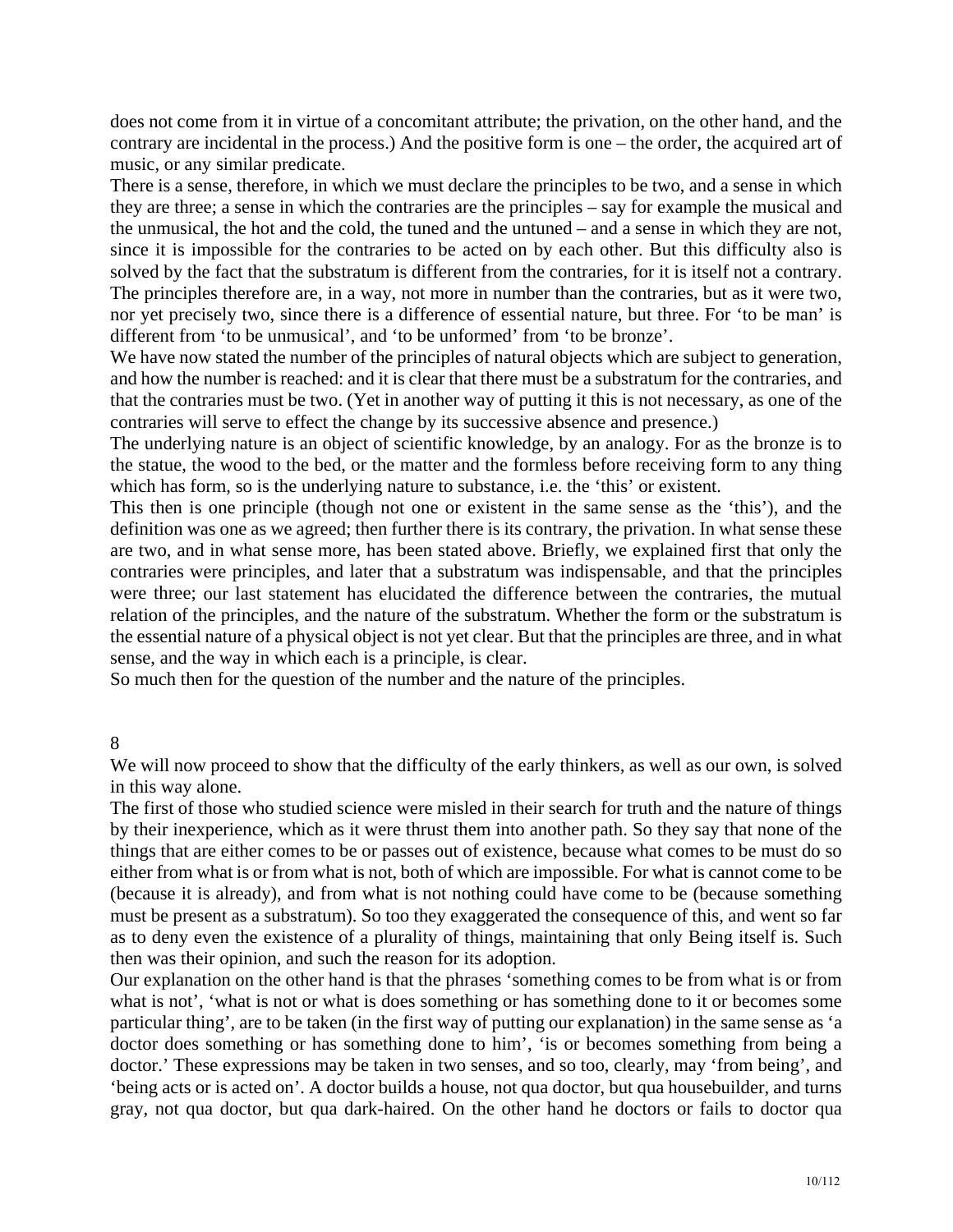doctor. But we are using words most appropriately when we say that a doctor does something or undergoes something, or becomes something from being a doctor, if he does, undergoes, or becomes qua doctor. Clearly then also 'to come to be so-and-so from not-being' means 'qua not-being'.

It was through failure to make this distinction that those thinkers gave the matter up, and through this error that they went so much farther astray as to suppose that nothing else comes to be or exists apart from Being itself, thus doing away with all becoming.

We ourselves are in agreement with them in holding that nothing can be said without qualification to come from what is not. But nevertheless we maintain that a thing may 'come to be from what is not' – that is, in a qualified sense. For a thing comes to be from the privation, which in its own nature is not-being, – this not surviving as a constituent of the result. Yet this causes surprise, and it is thought impossible that something should come to be in the way described from what is not.

In the same way we maintain that nothing comes to be from being, and that being does not come to come to be from a horse. The dog would then, it is true, come to be from animal (as well as from an be except in a qualified sense. In that way, however, it does, just as animal might come to be from animal, and an animal of a certain kind from an animal of a certain kind. Thus, suppose a dog to animal of a certain kind) but not as animal, for that is already there. But if anything is to become an animal, not in a qualified sense, it will not be from animal: and if being, not from being – nor from not-being either, for it has been explained that by 'from not being' we mean from not-being qua not-being.

Note further that we do not subvert the principle that everything either is or is not.

This then is one way of solving the difficulty. Another consists in pointing out that the same things can be explained in terms of potentiality and actuality. But this has been done with greater precision elsewhere. So, as we said, the difficulties which constrain people to deny the existence of some of the things we mentioned are now solved. For it was this reason which also caused some of the earlier thinkers to turn so far aside from the road which leads to coming to be and passing away and change generally. If they had come in sight of this nature, all their ignorance would have been dispelled.

9

Others, indeed, have apprehended the nature in question, but not adequately.

In the first place they allow that a thing may come to be without qualification from not being, accepting on this point the statement of Parmenides. Secondly, they think that if the substratum is one numerically, it must have also only a single potentiality – which is a very different thing.

not-being; and that the matter is nearly, in a sense is, substance, while the privation in no sense is. They, on the other hand, identify their Great and Small alike with not being, and that whether they are taken together as one or separately. Their triad is therefore of quite a different kind from ours. For they got so far as to see that there must be some underlying nature, but they make it one  $-$  for even if one philosopher makes a dyad of it, which he calls Great and Small, the effect is the same, Now we distinguish matter and privation, and hold that one of these, namely the matter, is not-being only in virtue of an attribute which it has, while the privation in its own nature is for he overlooked the other nature. For the one which persists is a joint cause, with the form, of what comes to be  $-$  a mother, as it were. But the negative part of the contrariety may often seem, if you concentrate your attention on it as an evil agent, not to exist at all.

For admitting with them that there is something divine, good, and desirable, we hold that there are two other principles, the one contrary to it, the other such as of its own nature to desire and yearn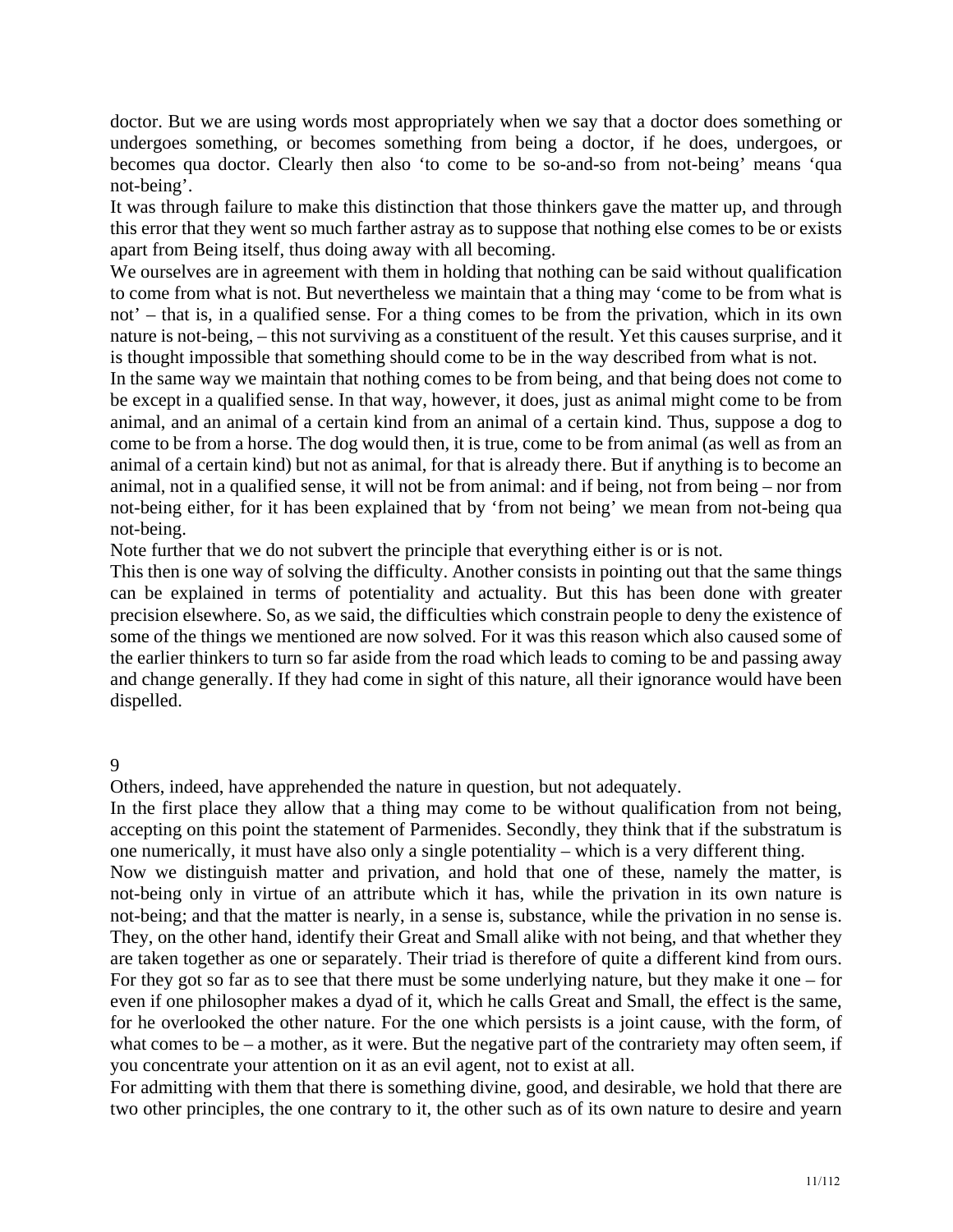for it. But the consequence of their view is that the contrary desires its wtextinction. Yet the form cannot desire itself, for it is not defective; nor can the contrary desire it, for contraries are mutually destructive. The truth is that what desires the form is matter, as the female desires the male and the ugly the beautiful – only the ugly or the female not per se but per accidens.

The matter comes to be and ceases to be in one sense, while in another it does not. As that which contains the privation, it ceases to be in its own nature, for what ceases to be – the privation – is contained within it. But as potentiality it does not cease to be in its own nature, but is necessarily outside the sphere of becoming and ceasing to be. For if it came to be, something must have existed as a primary substratum from which it should come and which should persist in it; but this is its own special nature, so that it will be before coming to be. (For my definition of matter is just this-the primary substratum of each thing, from which it comes to be without qualification, and which persists in the result.) And if it ceases to be it will pass into that at the last, so it will have ceased to be before ceasing to be.

The accurate determination of the first principle in respect of form, whether it is one or many and what it is or what they are, is the province of the primary type of science; so these questions may stand over till then. But of the natural, i.e. perishable, forms we shall speak in the expositions which follow.

The above, then, may be taken as sufficient to establish that there are principles and what they are and how many there are. Now let us make a fresh start and proceed.

## Book II

1

Of things that exist, some exist by nature, some from other causes.

'By nature' the animals and their parts exist, and the plants and the simple bodies (earth, fire, air, water) – for we say that these and the like exist 'by nature'.

All the things mentioned present a feature in which they differ from things which are not constituted by nature. Each of them has within itself a principle of motion and of stationariness (in respect of place, or of growth and decrease, or by way of alteration). On the other hand, a bed and a coat and anything else of that sort, qua receiving these designations i.e. in so far as they are products of art – have no innate impulse to change. But in so far as they happen to be composed of stone or of earth or of a mixture of the two, they do have such an impulse, and just to that extent which seems to indicate that nature is a source or cause of being moved and of being at rest in that to which it belongs primarily, in virtue of itself and not in virtue of a concomitant attribute.

cure himself. Nevertheless it is not in so far as he is a patient that he possesses the art of medicine: I say 'not in virtue of a concomitant attribute', because (for instance) a man who is a doctor might it merely has happened that the same man is doctor and patient – and that is why these attributes are not always found together. So it is with all other artificial products. None of them has in itself the source of its own production. But while in some cases (for instance houses and the other products of manual labour) that principle is in something else external to the thing, in others those which may cause a change in themselves in virtue of a concomitant attribute – it lies in the things themselves (but not in virtue of what they are).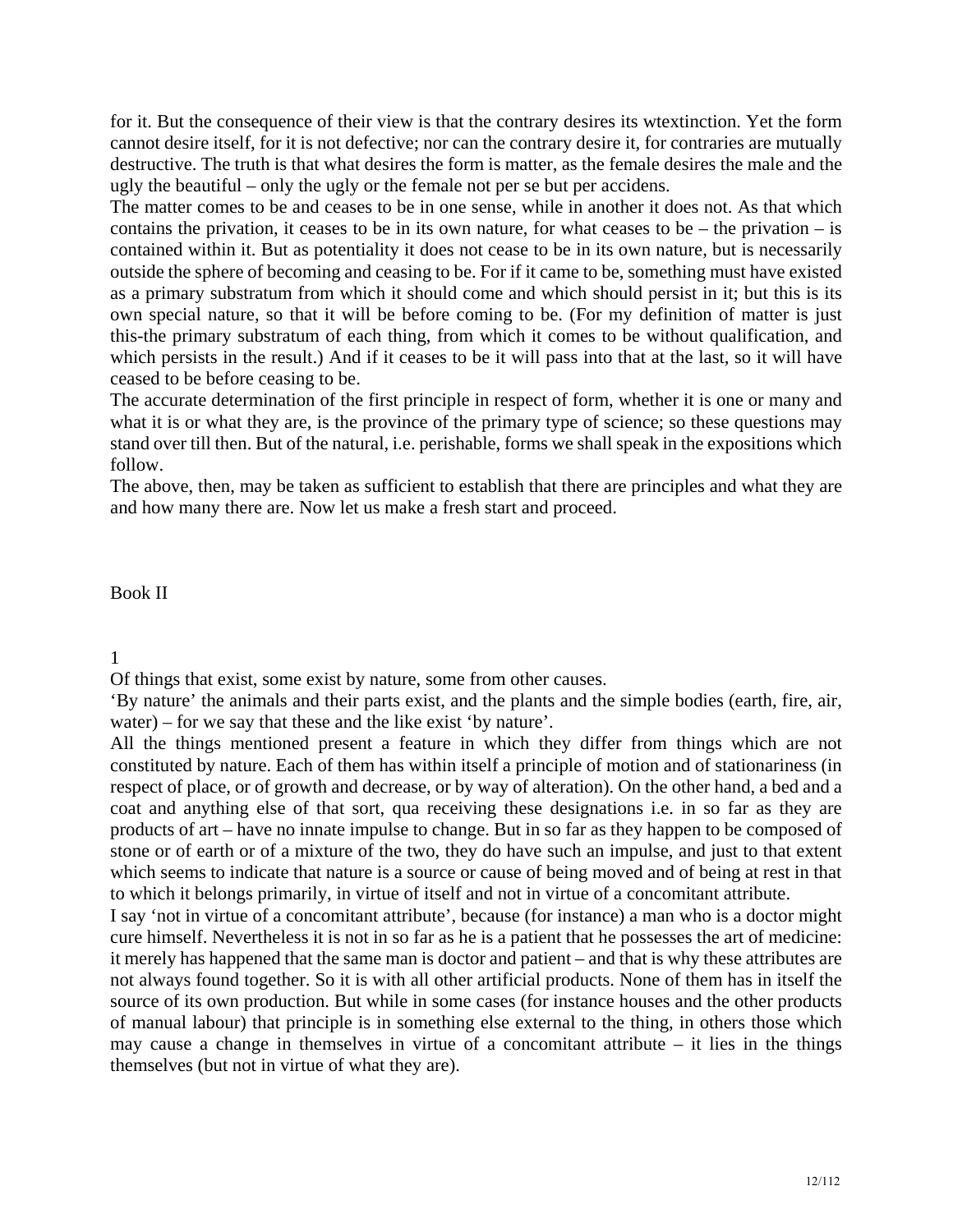'Nature' then is what has been stated. Things 'have a nature'which have a principle of this kind. Each of them is a substance; for it is a subject, and nature always implies a subject in which it inheres.

The term 'according to nature' is applied to all these things and also to the attributes which belong to them in virtue of what they are, for instance the property of fire to be carried upwards – which is not a 'nature' nor 'has a nature' but is 'by nature' or 'according to nature'.

to distinguish what is self-evident from what is not. (This state of mind is clearly possible. A man What nature is, then, and the meaning of the terms 'by nature' and 'according to nature', has been stated. That nature exists, it would be absurd to try to prove; for it is obvious that there are many things of this kind, and to prove what is obvious by what is not is the mark of a man who is unable blind from birth might reason about colours. Presumably therefore such persons must be talking about words without any thought to correspond.)

Some identify the nature or substance of a natural object with that immediate constituent of it which taken by itself is without arrangement, e.g. the wood is the 'nature' of the bed, and the bronze the 'nature' of the statue.

As an indication of this Antiphon points out that if you planted a bed and the rotting wood acquired the power of sending up a shoot, it would not be a bed that would come up, but wood – which shows that the arrangement in accordance with the rules of the art is merely an incidental attribute, whereas the real nature is the other, which, further, persists continuously through the process of making.

(or gold) to water, bones (or wood) to earth and so on, that (they say) would be their nature and whether one thing or more than one thing  $-$  this or these he declared to be the whole of substance, But if the material of each of these objects has itself the same relation to something else, say bronze essence. Consequently some assert earth, others fire or air or water or some or all of these, to be the nature of the things that are. For whatever any one of them supposed to have this character – all else being its affections, states, or dispositions. Every such thing they held to be eternal (for it could not pass into anything else), but other things to come into being and cease to be times without number.

which have in themselves a principle of motion or change. This then is one account of 'nature', namely that it is the immediate material substratum of things

Another account is that 'nature' is the shape or form which is specified in the definition of the thing.

definition, which we name in defining what flesh or bone is. Thus in the second sense of 'nature' it a source of motion. (The combination of the two, e.g. man, is not 'nature' but 'by nature' or For the word 'nature' is applied to what is according to nature and the natural in the same way as 'art' is applied to what is artistic or a work of art. We should not say in the latter case that there is anything artistic about a thing, if it is a bed only potentially, not yet having the form of a bed; nor should we call it a work of art. The same is true of natural compounds. What is potentially flesh or bone has not yet its own 'nature', and does not exist until it receives the form specified in the would be the shape or form (not separable except in statement) of things which have in themselves 'natural'.)

The form indeed is 'nature' rather than the matter; for a thing is more properly said to be what it is when it has attained to fulfilment than when it exists potentially. Again man is born from man, but not bed from bed. That is why people say that the figure is not the nature of a bed, but the wood is – if the bed sprouted not a bed but wood would come up. But even if the figure is art, then on the same principle the shape of man is his nature. For man is born from man.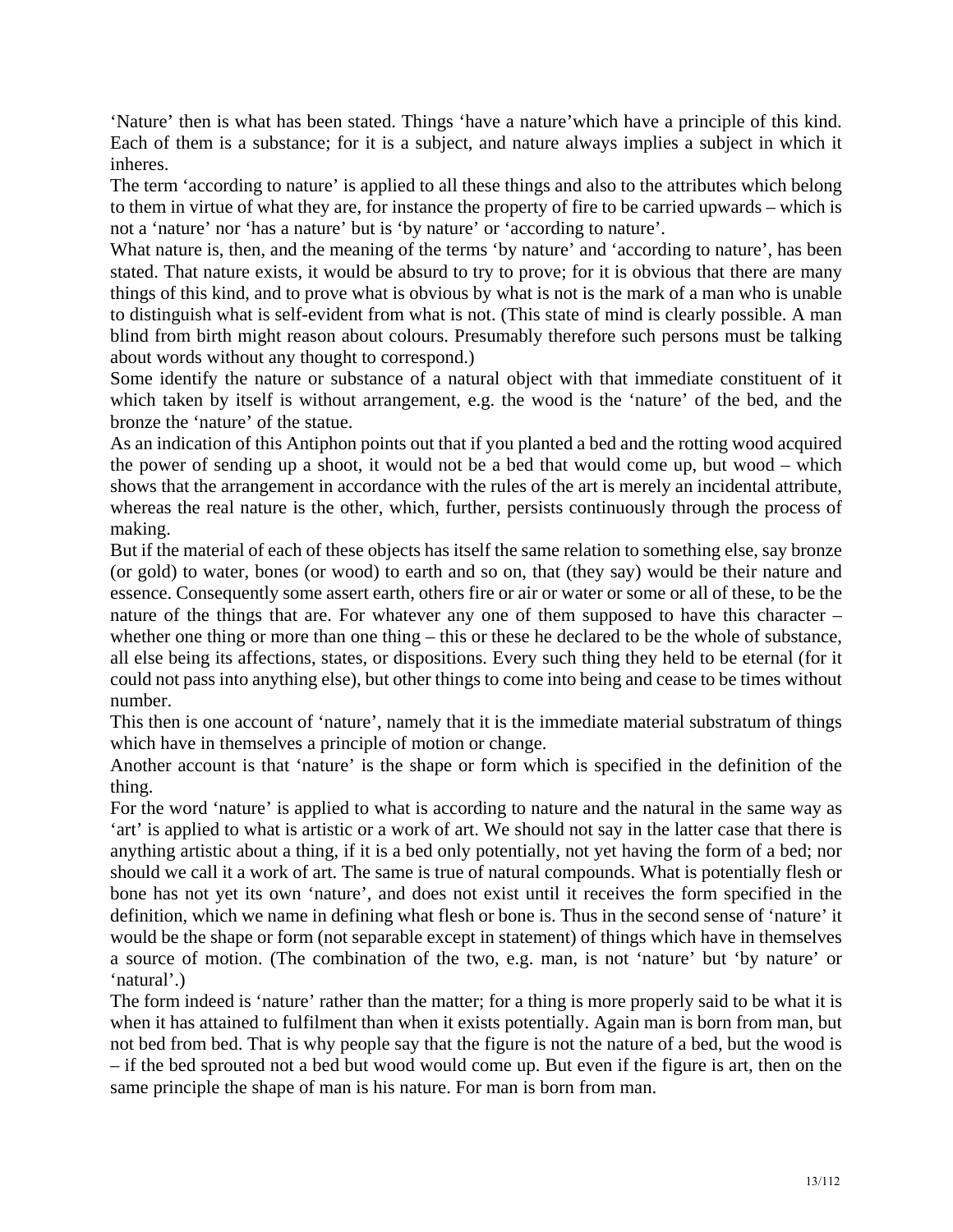We also speak of a thing's nature as being exhibited in the process of growth by which its nature is attained. The 'nature' in this sense is not like 'doctoring', which leads not to the art of doctoring but to health. Doctoring must start from the art, not lead to it. But it is not in this way that nature (in the one sense) is related to nature (in the other). What grows qua growing grows from something into something. Into what then does it grow? Not into that from which it arose but into that to which it tends. The shape then is nature.

'Shape' and 'nature', it should be added, are in two senses. For the privation too is in a way form. But whether in unqualified coming to be there is privation, i.e. a contrary to what comes to be, we must consider later.

# $\mathfrak{D}$

We have distinguished, then, the different ways in which the term 'nature' is used.

bodies contain surfaces and volumes, lines and points, and these are the subject-matter of The next point to consider is how the mathematician differs from the physicist. Obviously physical mathematics.

physicist should be supposed to know the nature of sun or moon, but not to know any of their essential attributes, particularly as the writers on physics obviously do discuss their shape also and whether the earth and the world are spherical or not. Further, is astronomy different from physics or a department of it? It seems absurd that the

Now the mathematician, though he too treats of these things, nevertheless does not treat of them as the limits of a physical body; nor does he consider the attributes indicated as the attributes of such do the same, though they are not aware of it; for they separate the objects of physics, which are less 'man' – these are defined like 'snub nose', not like 'curved'. bodies. That is why he separates them; for in thought they are separable from motion, and it makes no difference, nor does any falsity result, if they are separated. The holders of the theory of Forms separable than those of mathematics. This becomes plain if one tries to state in each of the two cases the definitions of the things and of their attributes. 'Odd' and 'even', 'straight' and 'curved', and likewise 'number', 'line', and 'figure', do not involve motion; not so 'flesh' and 'bone' and

Similar evidence is supplied by the more physical of the branches of mathematics, such as optics, harmonics, and astronomy. These are in a way the converse of geometry. While geometry investigates physical lines but not qua physical, optics investigates mathematical lines, but qua physical, not qua mathematical.

combination of the two, then also each severally. Does it belong then to the same or to different Since 'nature' has two senses, the form and the matter, we must investigate its objects as we would the essence of snubness. That is, such things are neither independent of matter nor can be defined in terms of matter only. Here too indeed one might raise a difficulty. Since there are two natures, with which is the physicist concerned? Or should he investigate the combination of the two? But if the sciences to know each severally?

If we look at the ancients, physics would to be concerned with the matter. (It was only very slightly that Empedocles and Democritus touched on the forms and the essence.)

But if on the other hand art imitates nature, and it is the part of the same discipline to know the form and the matter up to a point (e.g. the doctor has a knowledge of health and also of bile and phlegm, in which health is realized, and the builder both of the form of the house and of the matter, namely that it is bricks and beams, and so forth): if this is so, it would be the part of physics also to know nature in both its senses.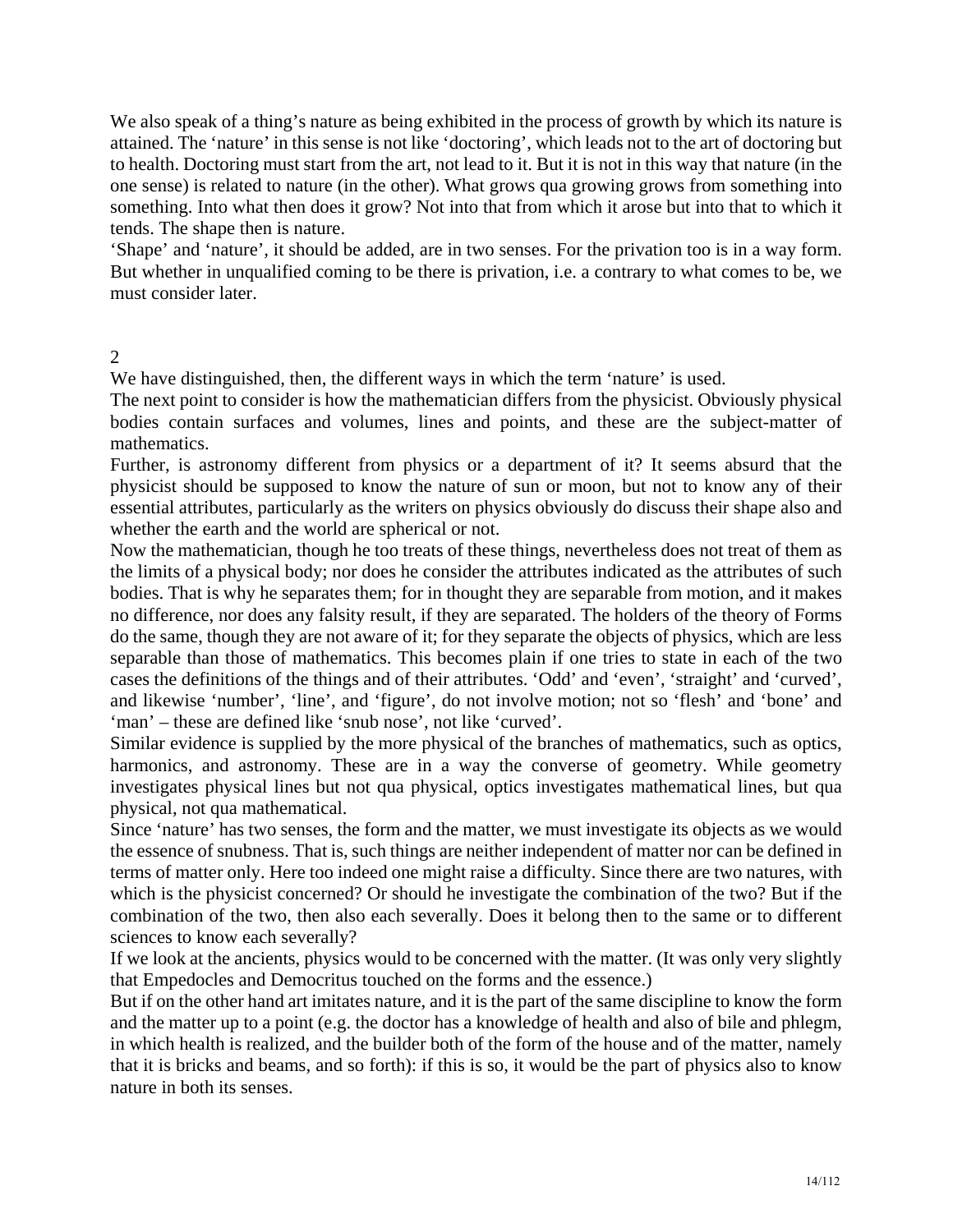Again, 'that for the sake of which', or the end, belongs to the same department of knowledge as the means. But the nature is the end or 'that for the sake of which'. For if a thing undergoes a which'. (That is why the poet was carried away into making an absurd statement when he said 'he continuous change and there is a stage which is last, this stage is the end or 'that for the sake of has the end for the sake of which he was born'. For not every stage that is last claims to be an end, but only that which is best.)

which' has two senses: the distinction is made in our work On Philosophy.) The arts, therefore, products of art, however, we make the material with a view to the function, whereas in the products For the arts make their material (some simply 'make' it, others make it serviceable), and we use everything as if it was there for our sake. (We also are in a sense an end. 'That for the sake of which govern the matter and have knowledge are two, namely the art which uses the product and the art which directs the production of it. That is why the using art also is in a sense directive; but it differs in that it knows the form, whereas the art which is directive as being concerned with production knows the matter. For the helmsman knows and prescribes what sort of form a helm should have, the other from what wood it should be made and by means of what operations. In the of nature the matter is there all along.

Again, matter is a relative term: to each form there corresponds a special matter. How far then must the physicist know the form or essence? Up to a point, perhaps, as the doctor must know sinew or the smith bronze (i.e. until he understands the purpose of each): and the physicist is concerned only with things whose forms are separable indeed, but do not exist apart from matter. Man is begotten by man and by the sun as well. The mode of existence and essence of the separable it is the business of the primary type of philosophy to define.

## 3

In one sense, then, (1) that out of which a thing comes to be and which persists, is called 'cause', Now that we have established these distinctions, we must proceed to consider causes, their character and number. Knowledge is the object of our inquiry, and men do not think they know a thing till they have grasped the 'why' of (which is to grasp its primary cause). So clearly we too must do this as regards both coming to be and passing away and every kind of physical change, in order that, knowing their principles, we may try to refer to these principles each of our problems.

e.g. the bronze of the statue, the silver of the bowl, and the genera of which the bronze and the silver are species.

In another sense (2) the form or the archetype, i.e. the statement of the essence, and its genera, are called 'causes' (e.g. of the octave the relation of 2:1, and generally number), and the parts in the definition.

Again (3) the primary source of the change or coming to rest; e.g. the man who gave advice is a cause, the father is cause of the child, and generally what makes of what is made and what causes change of what is changed.

think we have assigned the cause.) The same is true also of all the intermediate steps which are sake of' the end, though they differ from one another in that some are activities, others instruments. This then perhaps exhausts the number of ways in which the term 'cause' is used. Again (4) in the sense of end or 'that for the sake of which' a thing is done, e.g. health is the cause of walking about. ('Why is he walking about?' we say. 'To be healthy', and, having said that, we brought about through the action of something else as means towards the end, e.g. reduction of flesh, purging, drugs, or surgical instruments are means towards health. All these things are 'for the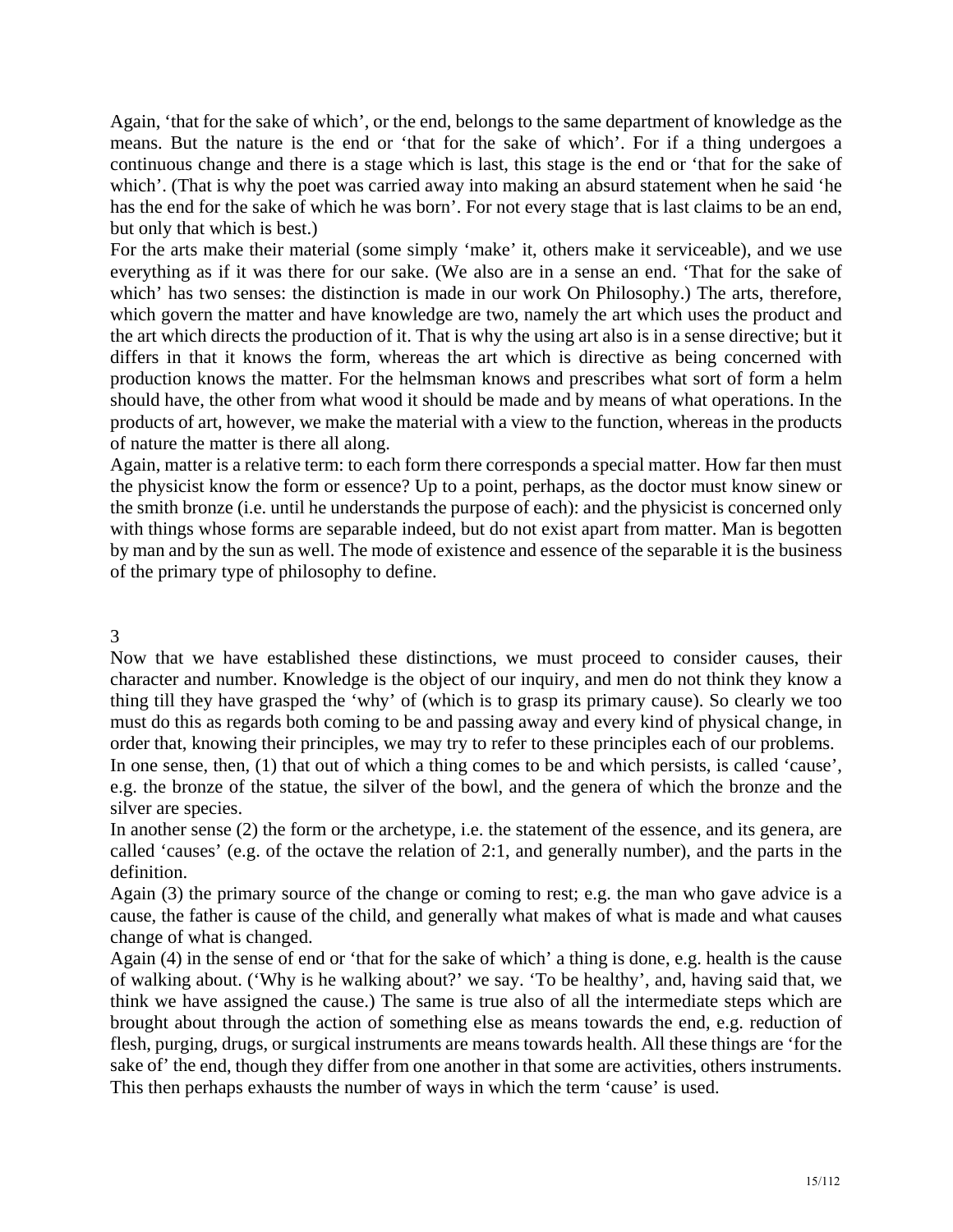As the word has several senses, it follows that there are several causes of the same thing not merely in virtue of a concomitant attribute), e.g. both the art of the sculptor and the bronze are causes of the statue. These are causes of the statue qua statue, not in virtue of anything else that it may be – only not in the same way, the one being the material cause, the other the cause whence the motion comes. Some things cause each other reciprocally, e.g. hard work causes fitness and vice versa, but again not in the same way, but the one as end, the other as the origin of change. Further the same thing is the cause of contrary results. For that which by its presence brings about one result is sometimes blamed for bringing about the contrary by its absence. Thus we ascribe the wreck of a ship to the absence of the pilot whose presence was the cause of its safety.

All the causes now mentioned fall into four familiar divisions. The letters are the causes of syllables, the material of artificial products, fire, &c., of bodies, the parts of the whole, and the premisses of the conclusion, in the sense of 'that from which'. Of these pairs the one set are causes in the sense of substratum, e.g. the parts, the other set in the sense of essence – the whole and the combination and the form. But the seed and the doctor and the adviser, and generally the maker, are all sources whence the change or stationariness originates, while the others are causes in the sense of the end or the good of the rest; for 'that for the sake of which' means what is best and the end of the things that lead up to it. (Whether we say the 'good itself or the 'apparent good' makes no difference.)

Such then is the number and nature of the kinds of cause.

Now the modes of causation are many, though when brought under heads they too can be reduced in number. For 'cause' is used in many senses and even within the same kind one may be prior to another (e.g. the doctor and the expert are causes of health, the relation 2:1 and number of the octave), and always what is inclusive to what is particular. Another mode of causation is the incidental and its genera, e.g. in one way 'Polyclitus', in another 'sculptor' is the cause of a statue, because 'being Polyclitus' and 'sculptor' are incidentally conjoined. Also the classes in which the incidental attribute is included; thus 'a man' could be said to be the cause of a statue or, generally, 'a living creature'. An incidental attribute too may be more or less remote, e.g. suppose that 'a pale man' or 'a musical man' were said to be the cause of the statue.

All causes, both proper and incidental, may be spoken of either as potential or as actual; e.g. the cause of a house being built is either 'house-builder' or 'house-builder building'.

Similar distinctions can be made in the things of which the causes are causes, e.g. of 'this statue' or of 'statue' or of 'image' generally, of 'this bronze' or of 'bronze' or of 'material' generally. So too with the incidental attributes. Again we may use a complex expression for either and say, e.g. neither 'Polyclitus' nor 'sculptor' but 'Polyclitus, sculptor'.

exist simultaneously with their effect, e.g. this healing person with this being-healed person and All these various uses, however, come to six in number, under each of which again the usage is twofold. Cause means either what is particular or a genus, or an incidental attribute or a genus of that, and these either as a complex or each by itself; and all six either as actual or as potential. The difference is this much, that causes which are actually at work and particular exist and cease to that house-building man with that being-built house; but this is not always true of potential causes – the house and the housebuilder do not pass away simultaneously.

In investigating the cause of each thing it is always necessary to seek what is most precise (as also in other things): thus man builds because he is a builder, and a builder builds in virtue of his art of building. This last cause then is prior: and so generally.

Further, generic effects should be assigned to generic causes, particular effects to particular causes, e.g. statue to sculptor, this statue to this sculptor; and powers are relative to possible effects, actually operating causes to things which are actually being effected.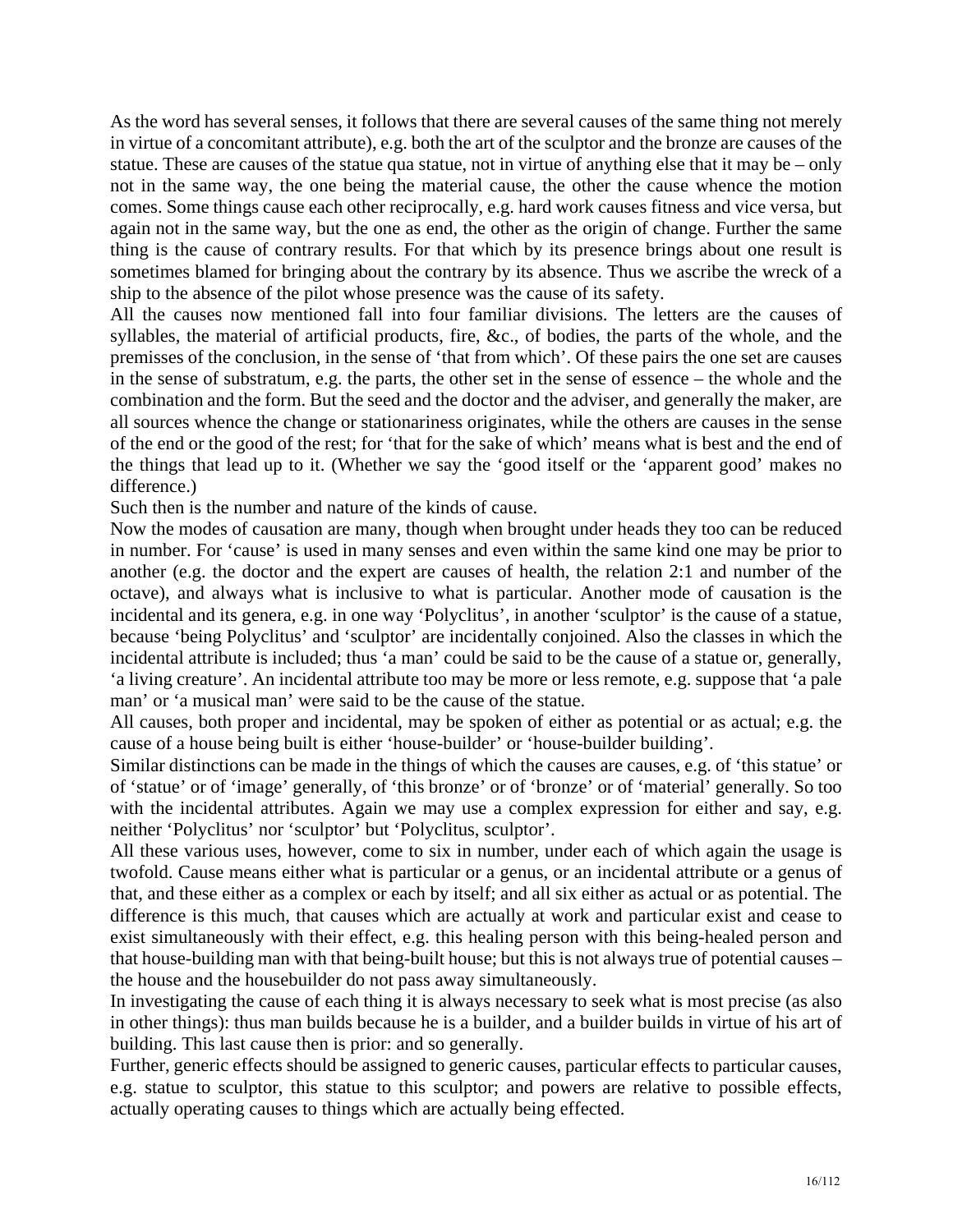This must suffice for our account of the number of causes and the modes of causation.

4

But chance also and spontaneity are reckoned among causes: many things are said both to be and to come to be as a result of chance and spontaneity. We must inquire therefore in what manner chance and spontaneity are present among the causes enumerated, and whether they are the same or different, and generally what chance and spontaneity are.

'by chance' into the market and finding there a man whom one wanted but did not expect to meet is due to one's wish to go and buy in the market. Similarly in other cases of chance it is always possible, they maintain, to find something which is the cause; but not chance, for if chance were real, it would seem strange indeed, and the question might be raised, why on earth none of the wise men of old in speaking of the causes of generation and decay took account of chance; whence it which denied chance), nevertheless they speak of some of these things as happening by chance and Some people even question whether they are real or not. They say that nothing happens by chance, but that everything which we ascribe to chance or spontaneity has some definite cause, e.g. coming would seem that they too did not believe that anything is by chance. But there is a further circumstance that is surprising. Many things both come to be and are by chance and spontaneity, and although know that each of them can be ascribed to some cause (as the old argument said others not. For this reason also they ought to have at least referred to the matter in some way or other.

Certainly the early physicists found no place for chance among the causes which they recognized – love, strife, mind, fire, or the like. This is strange, whether they supposed that there is no such thing as chance or whether they thought there is but omitted to mention it – and that too when they sometimes used it, as Empedocles does when he says that the air is not always separated into the highest region, but 'as it may chance'. At any rate he says in his cosmogony that 'it happened to run that way at that time, but it often ran otherwise.' He tells us also that most of the parts of animals came to be by chance.

responsible for the existence or generation of animals and plants, nature or mind or something of heavens, but much happening by chance among the things which as they say are not due to chance; There are some too who ascribe this heavenly sphere and all the worlds to spontaneity. They say that the vortex arose spontaneously, i.e. the motion that separated and arranged in its present order all that exists. This statement might well cause surprise. For they are asserting that chance is not the kind being the cause of them (for it is not any chance thing that comes from a given seed but an olive from one kind and a man from another); and yet at the same time they assert that the heavenly sphere and the divinest of visible things arose spontaneously, having no such cause as is assigned to animals and plants. Yet if this is so, it is a fact which deserves to be dwelt upon, and something might well have been said about it. For besides the other absurdities of the statement, it is the more absurd that people should make it when they see nothing coming to be spontaneously in the whereas we should have expected exactly the opposite.

Others there are who, indeed, believe that chance is a cause, but that it is inscrutable to human intelligence, as being a divine thing and full of mystery.

Thus we must inquire what chance and spontaneity are, whether they are the same or different, and how they fit into our division of causes.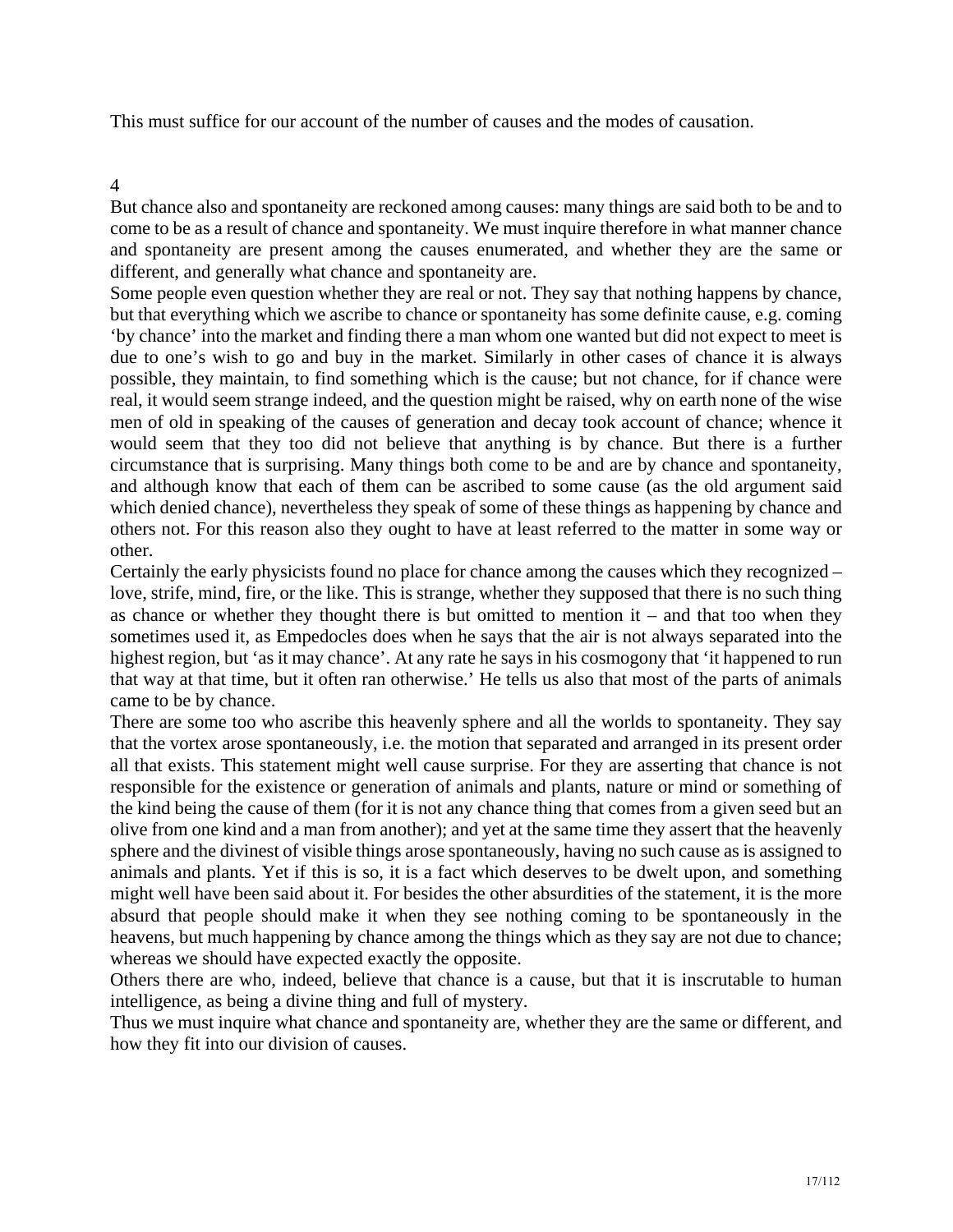First then we observe that some things always come to pass in the same way, and others for the most part. It is clearly of neither of these that chance is said to be the cause, nor can the 'effect of chance' be identified with any of the things that come to pass by necessity and always, or for the chance'  $-$  it is plain that there is such a thing as chance and spontaneity; for we know that things of most part. But as there is a third class of events besides these two – events which all say are 'by this kind are due to chance and that things due to chance are of this kind.

But, secondly, some events are for the sake of something, others not. Again, some of the former class are in accordance with deliberate intention, others not, but both are in the class of things which are for the sake of something. Hence it is clear that even among the things which are outside the necessary and the normal, there are some in connexion withwhich the phrase 'for the sake of determinate, but the incidental cause is indeterminable, for the possible attributes of an individual something' is applicable. (Events that are for the sake of something include whatever may be done as a result of thought or of nature.) Things of this kind, then, when they come to pass incidental are said to be 'by chance'. For just as a thing is something either in virtue of itself or incidentally, so may it be a cause. For instance, the housebuilding faculty is in virtue of itself the cause of a house, whereas the pale or the musical is the incidental cause. That which is per se cause of the effect is are innumerable. To resume then; when a thing of this kind comes to pass among events which are for the sake of something, it is said to be spontaneous or by chance. (The distinction between the two must be made later – for the present it is sufficient if it is plain that both are in the sphere of things done for the sake of something.)

Example: A man is engaged in collecting subscriptions for a feast. He would have gone to such and such a place for the purpose of getting the money, if he had known. He actually went there for another purpose and it was only incidentally that he got his money by going there; and this was not due to the fact that he went there as a rule or necessarily, nor is the end effected (getting the money) a cause present in himself – it belongs to the class of things that are intentional and the result of intelligent deliberation. It is when these conditions are satisfied that the man is said to have gone 'by chance'. If he had gone of deliberate purpose and for the sake of this – if he always or normally went there when he was collecting payments – he would not be said to have gone 'by chance'.

something which involve purpose. Intelligent reflection, then, and chance are in the same sphere, It is clear then that chance is an incidental cause in the sphere of those actions for the sake of for purpose implies intelligent reflection.

It is necessary, no doubt, that the causes of what comes to pass by chance be indefinite; and that is why chance is supposed to belong to the class of the indefinite and to be inscrutable to man, and why it might be thought that, in a way, nothing occurs by chance. For all these statements are correct, because they are well grounded. Things do, in a way, occur by chance, for they occur incidentally and chance is an incidental cause. But strictly it is not the cause – without qualification – of anything; for instance, a housebuilder is the cause of a house; incidentally, a fluteplayer may be so.

And the causes of the man's coming and getting the money (when he did not come for the sake of to rule is correct. For 'rule' applies to what is always true or true for the most part, whereas chance that) are innumerable. He may have wished to see somebody or been following somebody or avoiding somebody, or may have gone to see a spectacle. Thus to say that chance is a thing contrary belongs to a third type of event. Hence, to conclude, since causes of this kind are indefinite, chance too is indefinite. (Yet in some cases one might raise the question whether any incidental fact might be the cause of the chance occurrence, e.g. of health the fresh air or the sun's heat may be the cause,

#### 5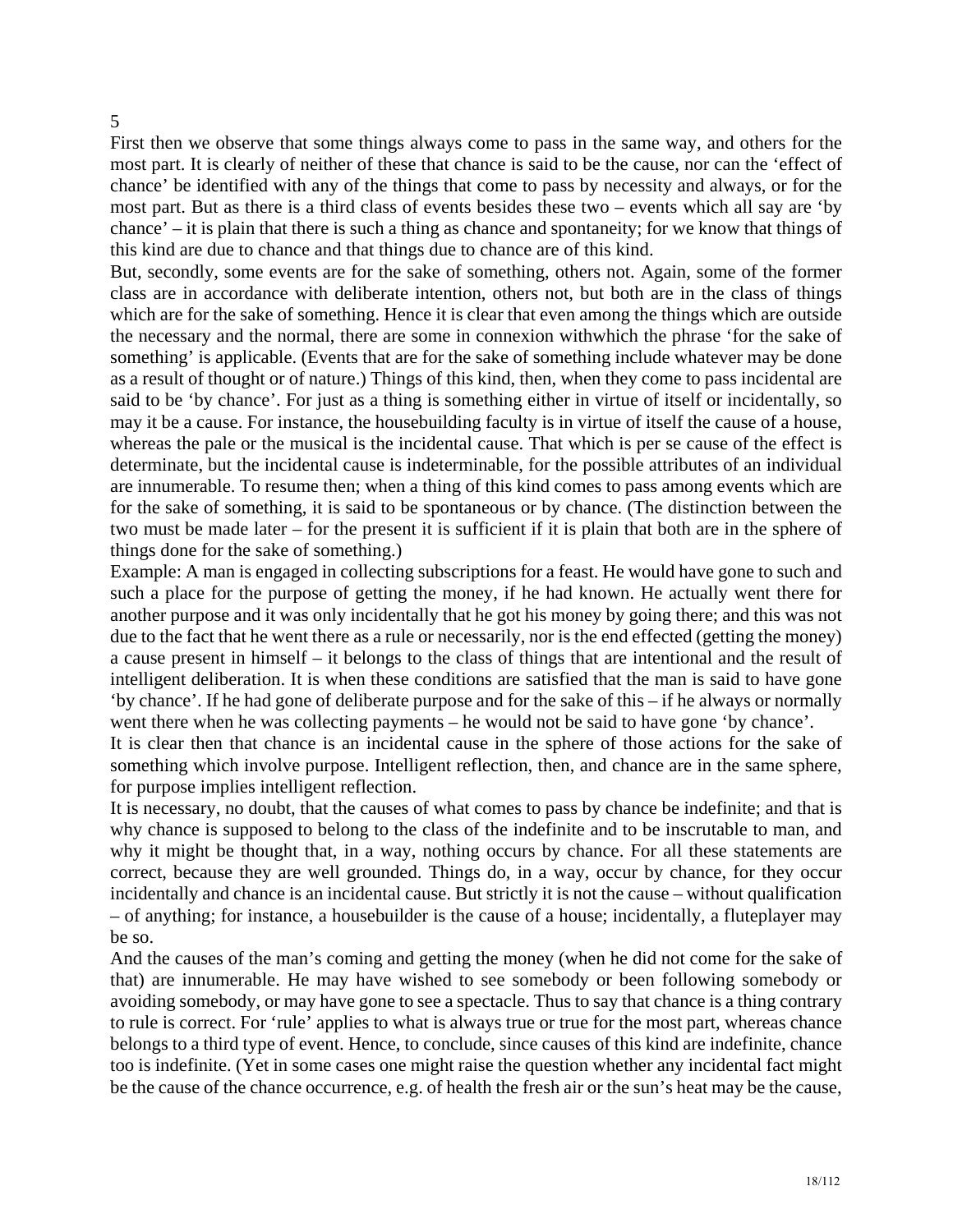but having had one's hair cut cannot; for some incidental causes are more relevant to the effect than others.)

Chance or fortune is called 'good' when the result is good, 'evil' when it is evil. The terms 'good fortune' and 'ill fortune' are used when either result is of considerable magnitude. Thus one who comes within an ace of some great evil or great good is said to be fortunate or unfortunate. The mind affirms the essence of the attribute, ignoring the hair's breadth of difference. Further, it is with reason that good fortune is regarded as unstable; for chance is unstable, as none of the things which result from it can be invariable or normal.

Both are then, as I have said, incidental causes – both chance and spontaneity – in the sphere of things which are capable of coming to pass not necessarily, nor normally, and with reference to such of these as might come to pass for the sake of something.

6

They differ in that 'spontaneity' is the wider term. Every result of chance is from what is spontaneous, but not everything that is from what is spontaneous is from chance.

of moral action generally. Therefore necessarily chance is in the sphere of moral actions. This is moral action cannot do anything by chance. Thus an inanimate thing or a lower animal or a child cannot do anything by chance, because it is incapable of deliberate intention; nor can 'good fortune' or 'ill fortune' be ascribed to them, except metaphorically, as Protarchus, for example, said that the stones of which altars are made are fortunate because they are held in honour, while their when one who is dealing with them does something to them by chance, but not otherwise. Chance and what results from chance are appropriate to agents that are capable of good fortune and indicated by the fact that good fortune is thought to be the same, or nearly the same, as happiness, and happiness to be a kind of moral action, since it is well-doing. Hence what is not capable of fellows are trodden under foot. Even these things, however, can in a way be affected by chance,

The spontaneous on the other hand is found both in the lower animals and in many inanimate objects. We say, for example, that the horse came 'spontaneously', because, though his coming saved him, he did not come for the sake of safety. Again, the tripod fell 'of itself', because, though when it fell it stood on its feet so as to serve for a seat, it did not fall for the sake of that.

for the sake of evacuation of the bowels; if this does not follow after walking, we say that we have the one was not done with a view to the other. Thus the spontaneous is even according to its Hence it is clear that events which (1) belong to the general class of things that may come to pass for the sake of something, (2) do not come to pass for the sake of what actually results, and (3) have an external cause, may be described by the phrase 'from spontaneity'. These 'spontaneous' events are said to be 'from chance' if they have the further characteristics of being the objects of deliberate intention and due to agents capable of that mode of action. This is indicated by the phrase 'in vain', which is used when A which is for the sake of B, does not result in B. For instance, taking a walk is walked 'in vain' and that the walking was 'vain'. This implies that what is naturally the means to an end is 'in vain', when it does not effect the end towards which it was the natural means – for it would be absurd for a man to say that he had bathed in vain because the sun was not eclipsed, since derivation the case in which the thing itself happens in vain. The stone that struck the man did not fall for the purpose of striking him; therefore it fell spontaneously, because it might have fallen by the action of an agent and for the purpose of striking. The difference between spontaneity and what results by chance is greatest in things that come to be by nature; for when anything comes to be contrary to nature, we do not say that it came to be by chance, but by spontaneity. Yet strictly this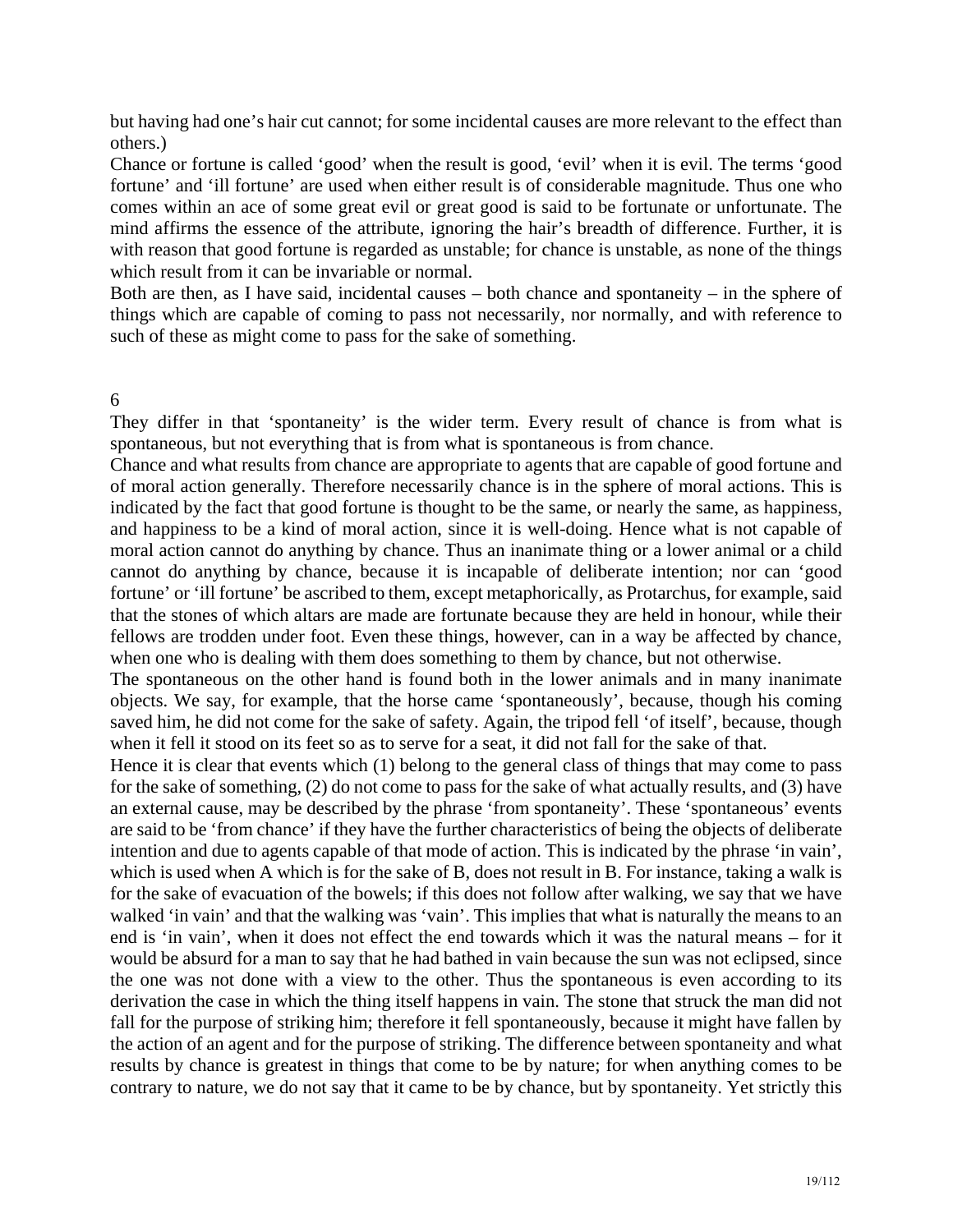too is different from the spontaneous proper; for the cause of the latter is external, that of the former internal.

We have now explained what chance is and what spontaneity is, and in what they differ from each other. Both belong to the mode of causation 'source of change', for either some natural or some intelligent agent is always the cause; but in this sort of causation the number of possible causes is infinite.

Spontaneity and chance are causes of effects which though they might result from intelligence or nature, have in fact been caused by something incidentally. Now since nothing which is incidental is prior to what is per se, it is clear that no incidental cause can be prior to a cause per se. Spontaneity and chance, therefore, are posterior to intelligence and nature. Hence, however true it may be that the heavens are due to spontaneity, it will still be true that intelligence and nature will be prior causes of this All and of many things in it besides.

7

It is clear then that there are causes, and that the number of them is what we have stated. The looking for the matter. The causes, therefore, are these and so many in number. number is the same as that of the things comprehended under the question 'why'. The 'why' is referred ultimately either (1), in things which do not involve motion, e.g. in mathematics, to the 'what' (to the definition of 'straight line' or 'commensurable', &c.), or (2) to what initiated a motion, e.g. 'why did they go to war? – because there had been a raid'; or (3) we are inquiring 'for the sake of what?' – 'that they may rule'; or (4), in the case of things that come into being, we are

Now, the causes being four, it is the business of the physicist to know about them all, and if he refers his problems back to all of them, he will assign the 'why' in the way proper to his science – the matter, the form, the mover, 'that for the sake of which'. The last three often coincide; for the 'what' and 'that for the sake of which' are one, while the primary source of motion is the same in species as these (for man generates man), and so too, in general, are all things which cause movement by being themselves moved; and such as are not of this kind are no longer inside the province of physics, for they cause motion not by possessing motion or a source of motion in themselves, but being themselves incapable of motion. Hence there are three branches of study, one of things which are incapable of motion, the second of things in motion, but indestructible, the third of destructible things.

The question 'why', then, is answered by reference to the matter, to the form, and to the primary moving cause. For in respect of coming to be it is mostly in this last way that causes are investigated – 'what comes to be after what? what was the primary agent or patient?' and so at each step of the series.

in all the senses of the term, namely, (1) that from this that will necessarily result ('from this' either Now the principles which cause motion in a physical way are two, of which one is not physical, as it has no principle of motion in itself. Of this kind is whatever causes movement, not being itself moved, such as (1) that which is completely unchangeable, the primary reality, and (2) the essence of that which is coming to be, i.e. the form; for this is the end or 'that for the sake of which'. Hence since nature is for the sake of something, we must know this cause also. We must explain the 'why' without qualification or in most cases); (2) that 'this must be so if that is to be so' (as the conclusion presupposes the premisses); (3) that this was the essence of the thing; and (4) because it is better thus (not without qualification, but with reference to the essential nature in each case).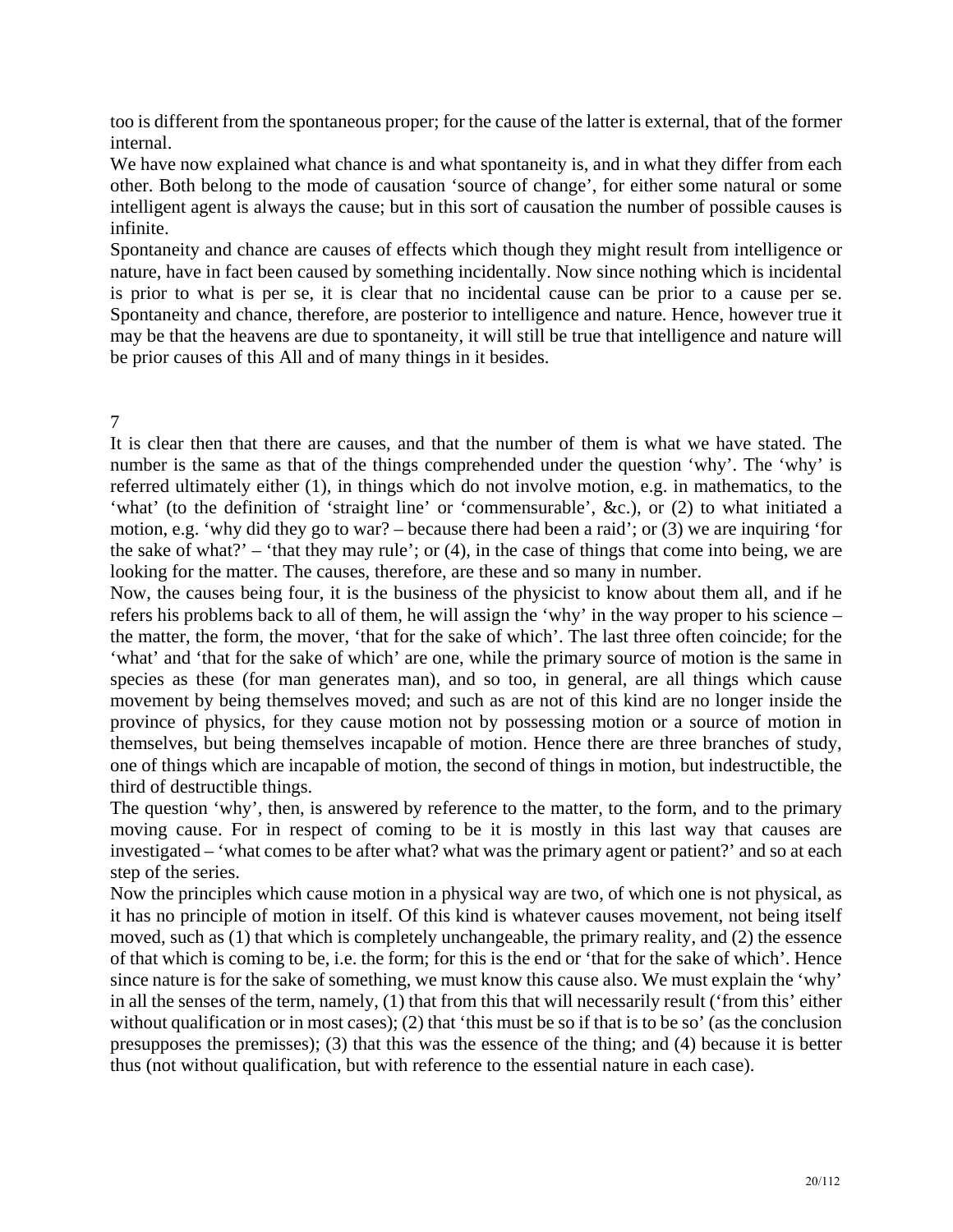#### 8

We must explain then (1) that Nature belongs to the class of causes which act for the sake of something; (2) about the necessary and its place in physical problems, for all writers ascribe things to this cause, arguing that since the hot and the cold, &c., are of such and such a kind, therefore certain things necessarily are and come to be – and if they mention any other cause (one his 'friendship and strife', another his 'mind'), it is only to touch on it, and then good-bye to it.

A difficulty presents itself: why should not nature work, not for the sake of something, nor because it is better so, but just as the sky rains, not in order to make the corn grow, but of necessity? What is drawn up must cool, and what has been cooled must become water and descend, the result of this being that the corn grows. Similarly if a man's crop is spoiled on the threshing-floor, the rain did not fall for the sake of this – in order that the crop might be spoiled – but that result just followed. Why then should it not be the same with the parts in nature, e.g. that our teeth should come up of necessity – the front teeth sharp, fitted for tearing, the molars broad and useful for grinding down the food – since they did not arise for this end, but it was merely a coincident result; and so with all other parts in which we suppose that there is purpose? Wherever then all the parts came about just what they would have been if they had come be for an end, such things survived, being organized spontaneously in a fitting way; whereas those which grew otherwise perished and continue to perish, as Empedocles says his 'man-faced ox-progeny' did.

Such are the arguments (and others of the kind) which may cause difficulty on this point. Yet it is impossible that this should be the true view. For teeth and all other natural things either invariably or normally come about in a given way; but of not one of the results of chance or spontaneity is this true. We do not ascribe to chance or mere coincidence the frequency of rain in winter, but frequent rain in summer we do; nor heat in the dog-days, but only if we have it in winter. If then, it is agreed that things are either the result of coincidence or for an end, and these cannot be the result of coincidence or spontaneity, it follows that they must be for an end; and that such things are all due to nature even the champions of the theory which is before us would agree. Therefore action for an end is present in things which come to be and are by nature.

like. By gradual advance in this direction we come to see clearly that in plants too that is produced Further, where a series has a completion, all the preceding steps are for the sake of that. Now surely as in intelligent action, so in nature; and as in nature, so it is in each action, if nothing interferes. Now intelligent action is for the sake of an end; therefore the nature of things also is so. Thus if a house, e.g. had been a thing made by nature, it would have been made in the same way as it is now by art; and if things made by nature were made also by art, they would come to be in the same way as by nature. Each step then in the series is for the sake of the next; and generally art partly completes what nature cannot bring to a finish, and partly imitates her. If, therefore, artificial products are for the sake of an end, so clearly also are natural products. The relation of the later to the earlier terms of the series is the same in both. This is most obvious in the animals other than man: they make things neither by art nor after inquiry or deliberation. Wherefore people discuss whether it is by intelligence or by some other faculty that these creatures work,spiders, ants, and the which is conducive to the end-leaves, e.g. grow to provide shade for the fruit. If then it is both by nature and for an end that the swallow makes its nest and the spider its web, and plants grow leaves for the sake of the fruit and send their roots down (not up) for the sake of nourishment, it is plain that this kind of cause is operative in things which come to be and are by nature. And since 'nature' means two things, the matter and the form, of which the latter is the end, and since all the rest is for the sake of the end, the form must be the cause in the sense of 'that for the sake of which'.

Now mistakes come to pass even in the operations of art: the grammarian makes a mistake in writing and the doctor pours out the wrong dose. Hence clearly mistakes are possible in the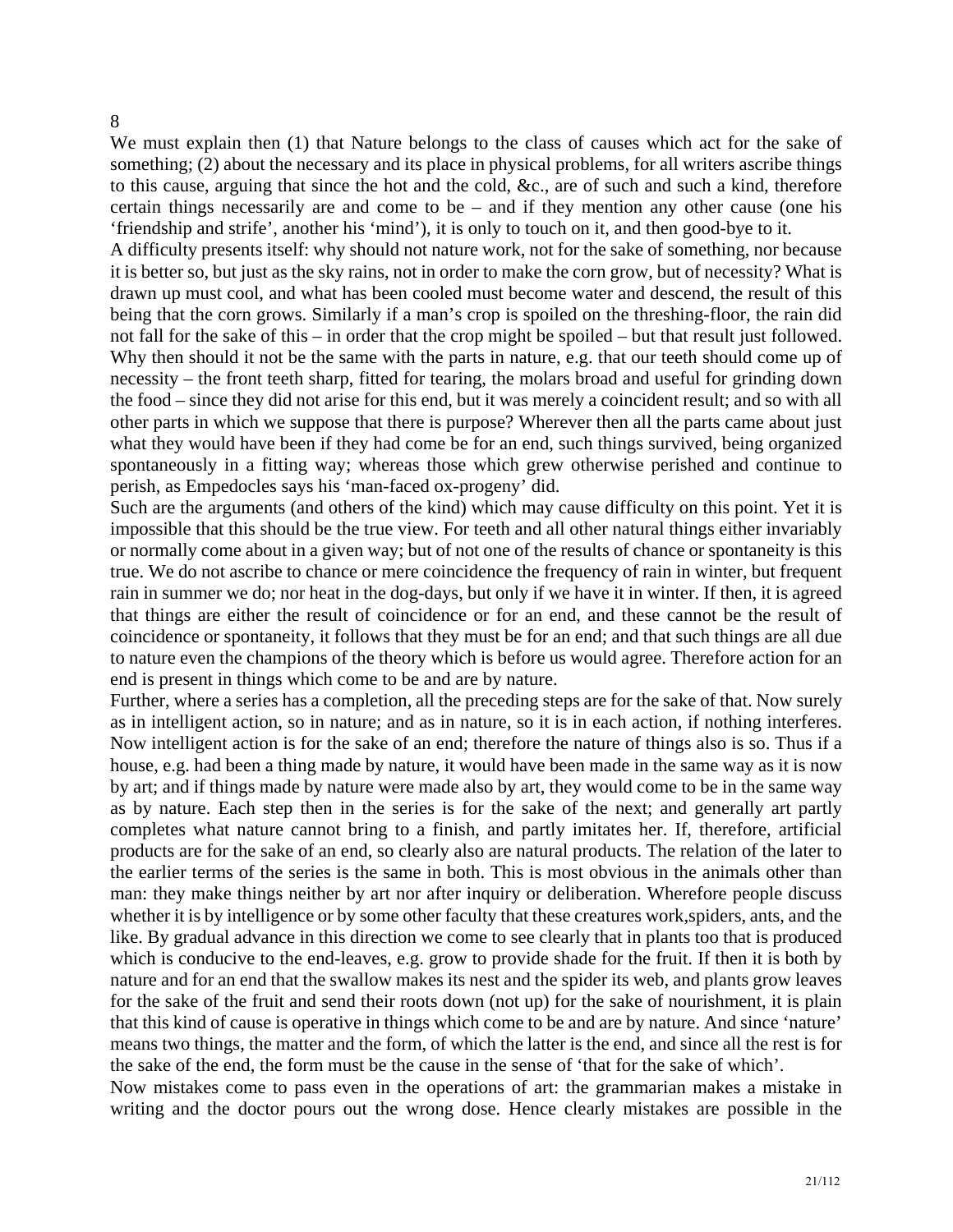operations of nature also. If then in art there are cases in which what is rightly produced serves a purpose, and if where mistakes occur there was a purpose in what was attempted, only it was not attained, so must it be also in natural products, and monstrosities will be failures in the purposive effort. Thus in the original combinations the 'ox-progeny' if they failed to reach a determinate end must have arisen through the corruption of some principle corresponding to what is now the seed. Further, seed must have come into being first, and not straightway the animals: the words 'whole-natured first...' must have meant seed.

Again, in plants too we find the relation of means to end, though the degree of organization is less. Were there then in plants also 'olive-headed vine-progeny', like the 'man-headed ox-progeny', or not? An absurd suggestion; yet there must have been, if there were such things among animals.

Moreover, among the seeds anything must have come to be at random. But the person who asserts this entirely does away with 'nature' and what exists 'by nature'. For those things are natural which, by a continuous movement originated from an internal principle, arrive at some completion: the same completion is not reached from every principle; nor any chance completion, but always the tendency in each is towards the same end, if there is no impediment.

cause, as I remarked before. But when an event takes place always or for the most part, it is not The end and the means towards it may come about by chance. We say, for instance, that a stranger has come by chance, paid the ransom, and gone away, when he does so as if he had come for that purpose, though it was not for that that he came. This is incidental, for chance is an incidental incidental or by chance. In natural products the sequence is invariable, if there is no impediment.

It is absurd to suppose that purpose is not present because we do not observe the agent deliberating. Art does not deliberate. If the ship-building art were in the wood, it would produce the same results by nature. If, therefore, purpose is present in art, it is present also in nature. The best illustration is a doctor doctoring himself: nature is like that.

It is plain then that nature is a cause, a cause that operates for a purpose.

9

as well. The current view places what is of necessity in the process of production, just as if one other things which involve production for an end; the product cannot come to be without things it to be of iron, it we are to have a saw and perform the operation of sawing. What is necessary then, is necessary on a hypothesis; it is not a result necessarily determined by antecedents. Necessity is in the matter, while 'that for the sake of which' is in the definition. As regards what is 'of necessity', we must ask whether the necessity is 'hypothetical', or 'simple' were to suppose that the wall of a house necessarily comes to be because what is heavy is naturally carried downwards and what is light to the top, wherefore the stones and foundations take the lowest place, with earth above because it is lighter, and wood at the top of all as being the lightest. Whereas, though the wall does not come to be without these, it is not due to these, except as its material cause: it comes to be for the sake of sheltering and guarding certain things. Similarly in all which have a necessary nature, but it is not due to these (except as its material); it comes to be for an end. For instance, why is a saw such as it is? To effect so-and-so and for the sake of so-and-so. This end, however, cannot be realized unless the saw is made of iron. It is, therefore, necessary for

Necessity in mathematics is in a way similar to necessity in things which come to be through the operation of nature. Since a straight line is what it is, it is necessary that the angles of a triangle should equal two right angles. But not conversely; though if the angles are not equal to two right angles, then the straight line is not what it is either. But in things which come to be for an end, the reverse is true. If the end is to exist or does exist, that also which precedes it will exist or does exist;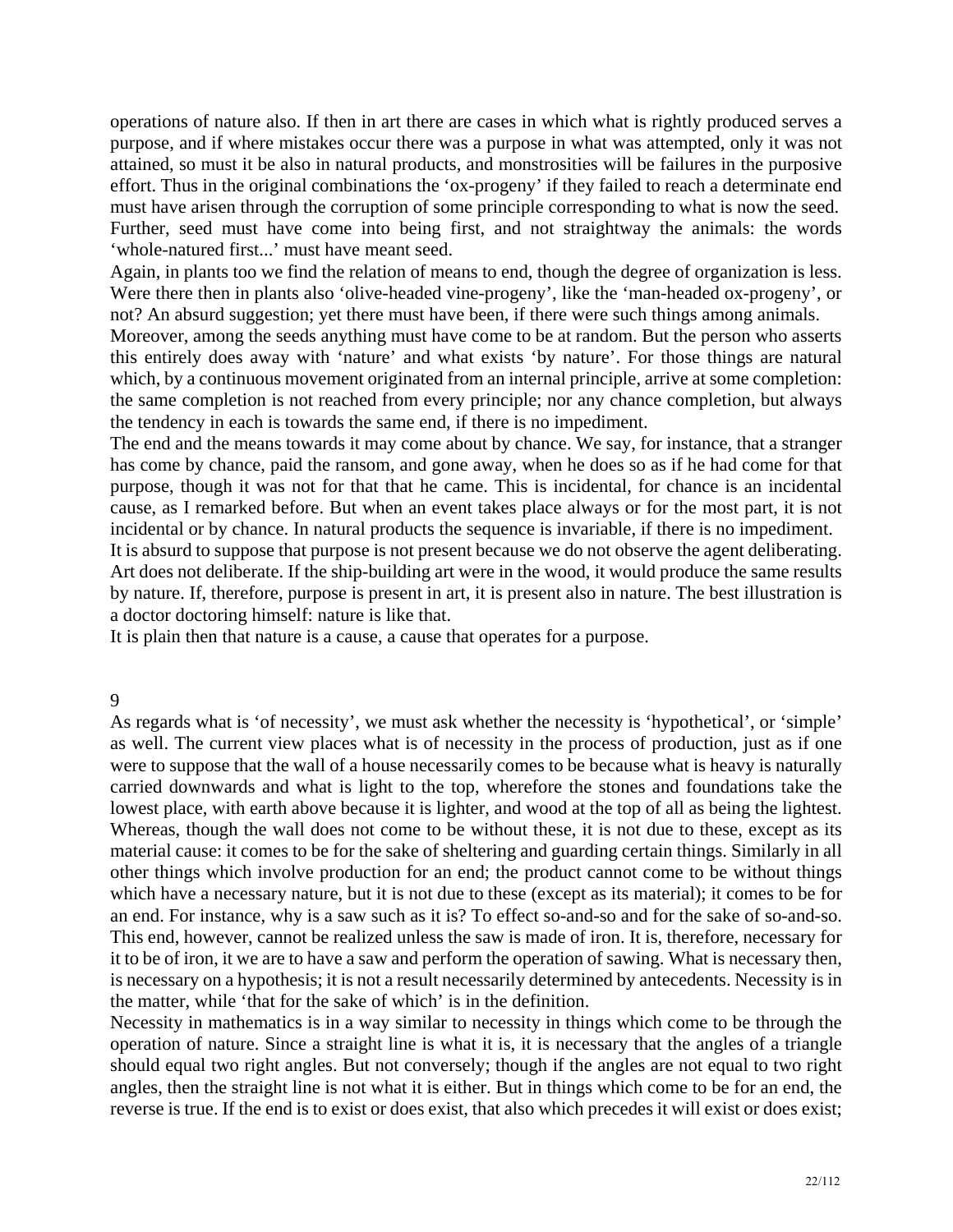otherwise just as there, if – the conclusion is not true, the premiss will not be true, so here the end or 'that for the sake of which' will not exist. For this too is itself a starting-point, but of the reasoning, not of the action; while in mathematics the starting-point is the starting-point of the reasoning only, as there is no action. If then there is to be a house, such-and-such things must be made or be there already or exist, or generally the matter relative to the end, bricks and stones if it is a house. But the end is not due to these except as the matter, nor will it come to exist because of them. Yet if they do not exist at all, neither will the house, or the saw – the former in the absence of stones, the latter in the absence of iron – just as in the other case the premisses will not be true, if the angles of the triangle are not equal to two right angles.

The necessary in nature, then, is plainly what we call by the name of matter, and the changes in it. Both causes must be stated by the physicist, but especially the end; for that is the cause of the matter, not vice versa; and the end is 'that for the sake of which', and the beginning starts from the definition or essence; as in artificial products, since a house is of such-and-such a kind, certain things must necessarily come to be or be there already, or since health is this, these things must necessarily come to be or be there already. Similarly if man is this, then these; if these, then those. Perhaps the necessary is present also in the definition. For if one defines the operation of sawing as being a certain kind of dividing, then this cannot come about unless the saw has teeth of a certain kind; and these cannot be unless it is of iron. For in the definition too there are some parts that are, as it were, its matter.

## Book III

1

Nature has been defined as a 'principle of motion and change', and it is the subject of our inquiry. We must therefore see that we understand the meaning of 'motion'; for if it were unknown, the meaning of 'nature' too would be unknown.

When we have determined the nature of motion, our next task will be to attack in the same way the terms which are involved in it. Now motion is supposed to belong to the class of things which are continuous; and the infinite presents itself first in the continuous – that is how it comes about that 'infinite' is often used in definitions of the continuous ('what is infinitely divisible is continuous'). Besides these, place, void, and time are thought to be necessary conditions of motion.

coextensive with, all the objects of our science, we must first take each of them in hand and discuss it. For the investigation of special attributes comes after that of the common attributes. To begin then, as we said, with motion. Clearly, then, for these reasons and also because the attributes mentioned are common to, and

We may start by distinguishing  $(1)$  what exists in a state of fulfilment only,  $(2)$  what exists as potential, (3) what exists as potential and also in fulfilment – one being a 'this', another 'so much', a third 'such', and similarly in each of the other modes of the predication of being.

Further, the word 'relative' is used with reference to  $(1)$  excess and defect,  $(2)$  agent and patient and generally what can move and what can be moved. For 'what can cause movement' is relative to 'what can be moved', and vice versa.

substance or to quantity or to quality or to place that what changes changes. But it is impossible, as we assert, to find anything common to these which is neither 'this' nor quantum nor quale nor any Again, there is no such thing as motion over and above the things. It is always with respect to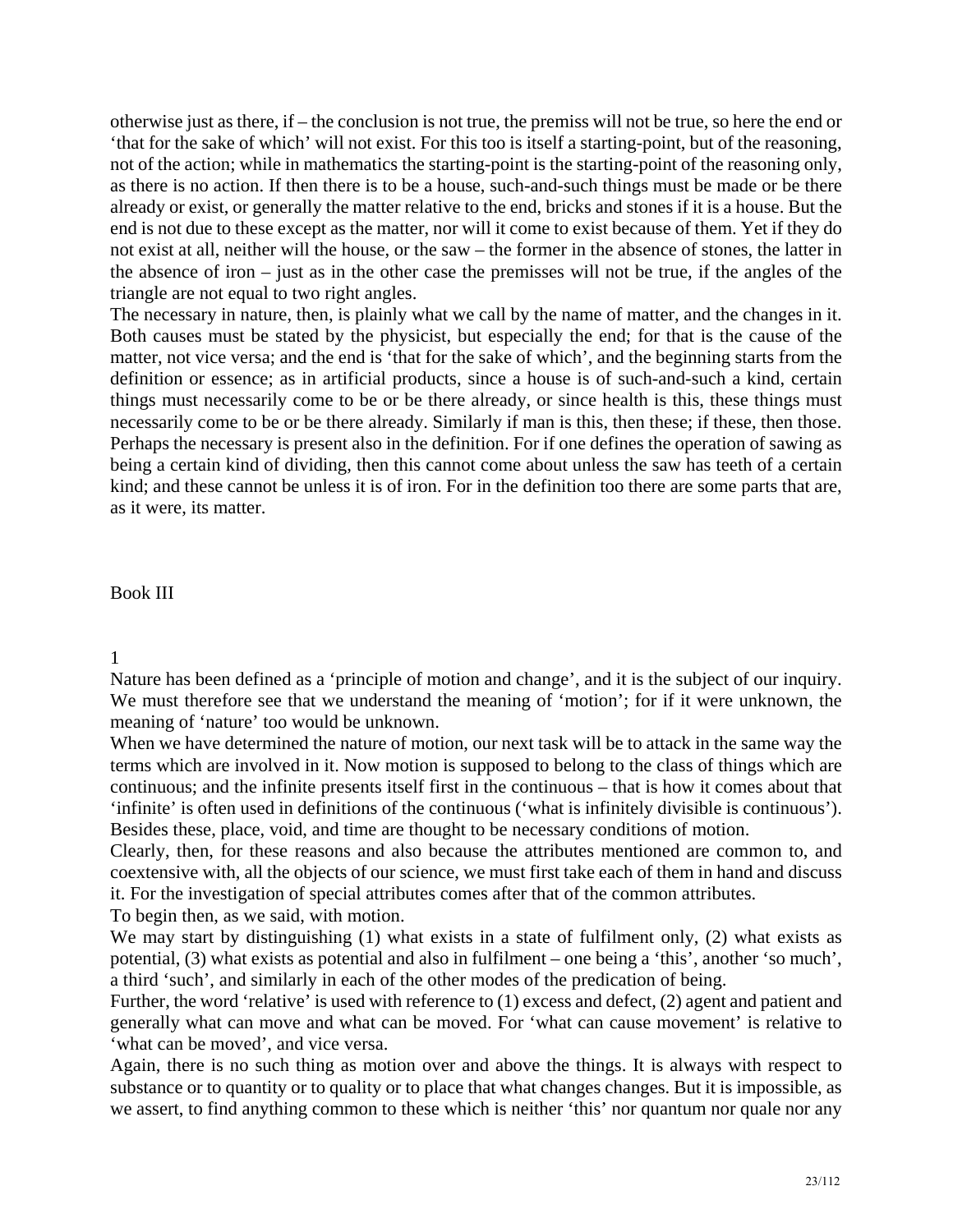of the other predicates. Hence neither will motion and change have reference to something over and above the things mentioned, for there is nothing over and above them.

Now each of these belongs to all its subjects in either of two ways: namely (1) substance – the one is positive form, the other privation; (2) in quality, white and black; (3) in quantity, complete and incomplete; (4) in respect of locomotion, upwards and downwards or light and heavy. Hence there are as many types of motion or change as there are meanings of the word 'is'.

We have now before us the distinctions in the various classes of being between what is full real and what is potential.

Def. The fulfilment of what exists potentially, in so far as it exists potentially, is motion – namely, of what is alterable qua alterable, alteration: of what can be increased and its opposite what can be decreased (there is no common name), increase and decrease: of what can come to be and can pass away, coming to he and passing away: of what can be carried along, locomotion.

Examples will elucidate this definition of motion. When the buildable, in so far as it is just that, is fully real, it is being built, and this is building. Similarly, learning, doctoring, rolling, leaping, ripening, ageing.

The same thing, if it is of a certain kind, can be both potential and fully real, not indeed at the same some people to suppose that every mover is moved. But this question depends on another set of time or not in the same respect, but e.g. potentially hot and actually cold. Hence at once such things will act and be acted on by one another in many ways: each of them will be capable at the same time of causing alteration and of being altered. Hence, too, what effects motion as a physical agent can be moved: when a thing of this kind causes motion, it is itself also moved. This, indeed, has led arguments, and the truth will be made clear later. is possible for a thing to cause motion, though it is itself incapable of being moved.

movable, that is motion. What I mean by 'as' is this: Bronze is potentially a statue. But it is not the It is the fulfilment of what is potential when it is already fully real and operates not as itself but as fulfilment of bronze as bronze which is motion. For 'to be bronze' and 'to be a certain potentiality' are not the same.

If they were identical without qualification, i.e. in definition, the fulfilment of bronze as bronze would have been motion. But they are not the same, as has been said. (This is obvious in contraries. 'To be capable of health' and 'to be capable of illness' are not the same, for if they were there would be no difference between being ill and being well. Yet the subject both of health and of sickness – whether it is humour or blood – is one and the same.)

are different – and clearly it is the fulfilment of what is potential as potential that is motion. So this, We can distinguish, then, between the two – just as, to give another example, 'colour' and visible' precisely, is motion.

kind of motion, and the same account will apply to the other kinds also. Further it is evident that motion is an attribute of a thing just when it is fully real in this way, and neither before nor after. For each thing of this kind is capable of being at one time actual, at another not. Take for instance the buildable as buildable. The actuality of the buildable as buildable is the process of building. For the actuality of the buildable must be either this or the house. But when there is a house, the buildable is no longer buildable. On the other hand, it is the buildable which is being built. The process then of being built must be the kind of actuality required But building is a

# $\mathfrak{D}$

The soundness of this definition is evident both when we consider the accounts of motion that the others have given, and also from the difficulty of defining it otherwise.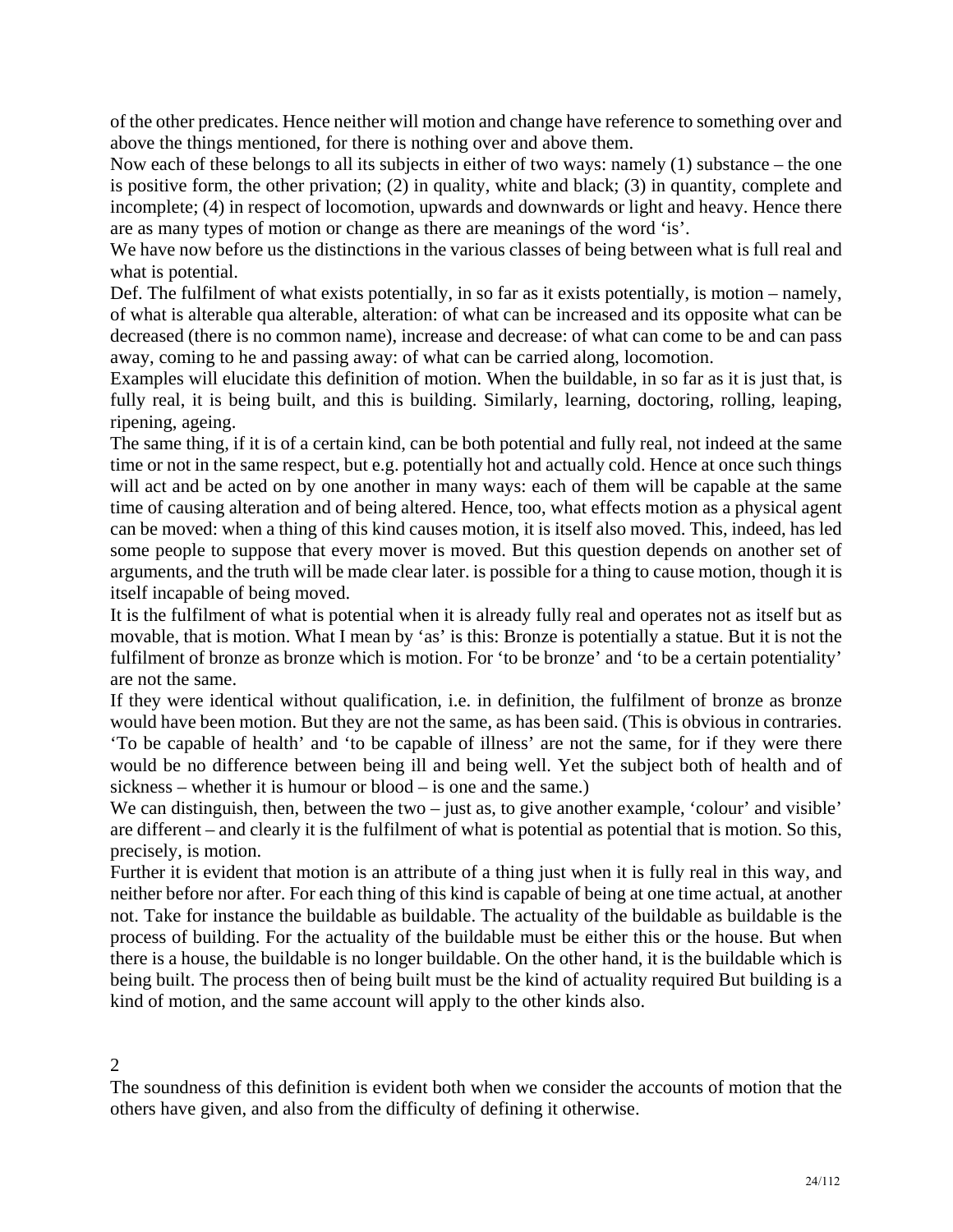One could not easily put motion and change in another genus – this is plain if we consider where some people put it; they identify motion with or 'inequality' or 'not being'; but such things are not necessarily moved, whether they are 'different' or 'unequal' or 'non-existent'; Nor is change either to or from these rather than to or from their opposites.

The reason why they put motion into these genera is that it is thought to be something indefinite, motion is thought to be indefinite is that it cannot be classed simply as a potentiality or as an and the principles in the second column are indefinite because they are privative: none of them is either 'this' or 'such' or comes under any of the other modes of predication. The reason in turn why actuality – a thing that is merely capable of having a certain size is not undergoing change, nor yet a thing that is actually of a certain size, and motion is thought to be a sort of actuality, but incomplete, the reason for this view being that the potential whose actuality it is is incomplete. This is why it is hard to grasp what motion is. It is necessary to class it with privation or with potentiality or with sheer actuality, yet none of these seems possible. There remains then the suggested mode of definition, namely that it is a sort of actuality, or actuality of the kind described, hard to grasp, but not incapable of existing.

The mover too is moved, as has been said – every mover, that is, which is capable of motion, and whose immobility is rest – when a thing is subject to motion its immobility is rest. For to act on the movable as such is just to move it. But this it does by contact, so that at the same time it is also acted attribute being contact with what can move so that the mover is also acted on. The mover or agent on. Hence we can define motion as the fulfilment of the movable qua movable, the cause of the will always be the vehicle of a form, either a 'this' or 'such', which, when it acts, will be the source and cause of the change, e.g. the full-formed man begets man from what is potentially man.

## 3

of the patient should not be the same. The one is 'agency' and the other 'patiency'; and the outcome The solution of the difficulty that is raised about the motion – whether it is in the movable – is plain. It is the fulfilment of this potentiality, and by the action of that which has the power of causing motion; and the actuality of that which has the power of causing motion is not other than the actuality of the movable, for it must be the fulfilment of both. A thing is capable of causing motion because it can do this, it is a mover because it actually does it. But it is on the movable that it is capable of acting. Hence there is a single actuality of both alike, just as one to two and two to one are the same interval, and the steep ascent and the steep descent are one – for these are one and the same, although they can be described in different ways. So it is with the mover and the moved. This view has a dialectical difficulty. Perhaps it is necessary that the actuality of the agent and that and completion of the one is an 'action', that of the other a 'passion'. Since then they are both motions, we may ask: in what are they, if they are different? Either (a) both are in what is acted on and moved, or (b) the agency is in the agent and the patiency in the patient. (If we ought to call the latter also 'agency', the word would be used in two senses.)

Now, in alternative (b), the motion will be in the mover, for the same statement will hold of 'mover' and 'moved'. Hence either every mover will be moved, or, though having motion, it will not be moved.

If on the other hand (a) both are in what is moved and acted on  $-$  both the agency and the patiency .g. both teaching and learning, though they are two, in the learner), then, first, the actuality of (e each will not be present in each, and, a second absurdity, a thing will have two motions at the same time. How will there be two alterations of quality in one subject towards one definite quality? The thing is impossible: the actualization will be one.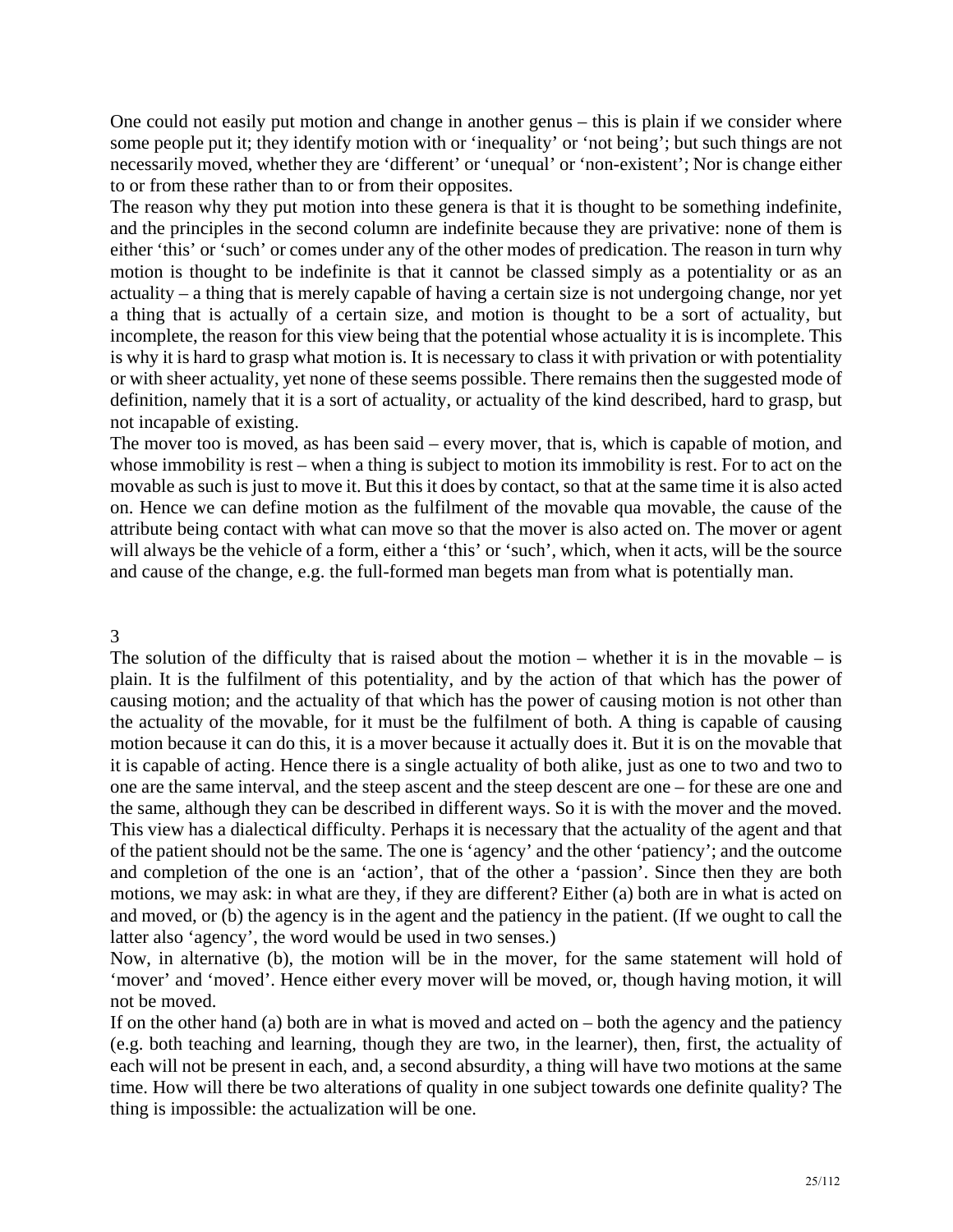But (some one will say) it is contrary to reason to suppose that there should be one identical actualization of two things which are different in kind. Yet there will be, if teaching and learning are the same, and agency and patiency. To teach will be the same as to learn, and to act the same as to be acted on – the teacher will necessarily be learning everything that he teaches, and the agent will be acted on. One may reply:

(1) It is not absurd that the actualization of one thing should be in another. Teaching is the activity of a person who can teach, yet the operation is performed on some patient – it is not cut adrift from a subject, but is of A on B.

actualizations are not described in the same way, but are related as what can act to what is acting. (2) There is nothing to prevent two things having one and the same actualization, provided the

follows from the fact that teaching is the same as learning, that to learn is the same as to teach, any teaching is not the same as learning, or agency as patiency, in the full sense, though they belong to (3) Nor is it necessary that the teacher should learn, even if to act and to be acted on are one and the same, provided they are not the same in definition (as 'raiment' and 'dress'), but are the same merely in the sense in which the road from Thebes to Athens and the road from Athens to Thebes are the same, as has been explained above. For it is not things which are in a way the same that have all their attributes the same, but only such as have the same definition. But indeed it by no means more than it follows from the fact that there is one distance between two things which are at a distance from each other, that the two vectors AB and BA, are one and the same. To generalize, the same subject, the motion; for the 'actualization of X in Y' and the 'actualization of Y through the action of X' differ in definition.

scientifically, the fulfilment of what can act and what can be acted on, as such) – generally and What then Motion is, has been stated both generally and particularly. It is not difficult to see how each of its types will be defined – alteration is the fulfillment of the alterable qua alterable (or, more again in each particular case, building, healing, &c. A similar definition will apply to each of the other kinds of motion.

### 4

quality or a point – it is not necessary perhaps that such things should be put under either head. The science of nature is concerned with spatial magnitudes and motion and time, and each of these at least is necessarily infinite or finite, even if some things dealt with by the science are not, e.g. a Hence it is incumbent on the person who specializes in physics to discuss the infinite and to inquire whether there is such a thing or not, and, if there is, what it is.

The appropriateness to the science of this problem is clearly indicated. All who have touched on this kind of science in a way worth considering have formulated views about the infinite, and indeed, to a man, make it a principle of things.

(1) Some, as the Pythagoreans and Plato, make the infinite a principle in the sense of a self-subsistent substance, and not as a mere attribute of some other thing. Only the Pythagoreans place the infinite among the objects of sense (they do not regard number as separable from these), and assert that what is outside the heaven is infinite. Plato, on the other hand, holds that there is no body outside (the Forms are not outside because they are nowhere),yet that the infinite is present not only in the objects of sense but in the Forms also.

and shut in by the odd, provides things with the element of infinity. An indication of this is what Further, the Pythagoreans identify the infinite with the even. For this, they say, when it is cut off happens with numbers. If the gnomons are placed round the one, and without the one, in the one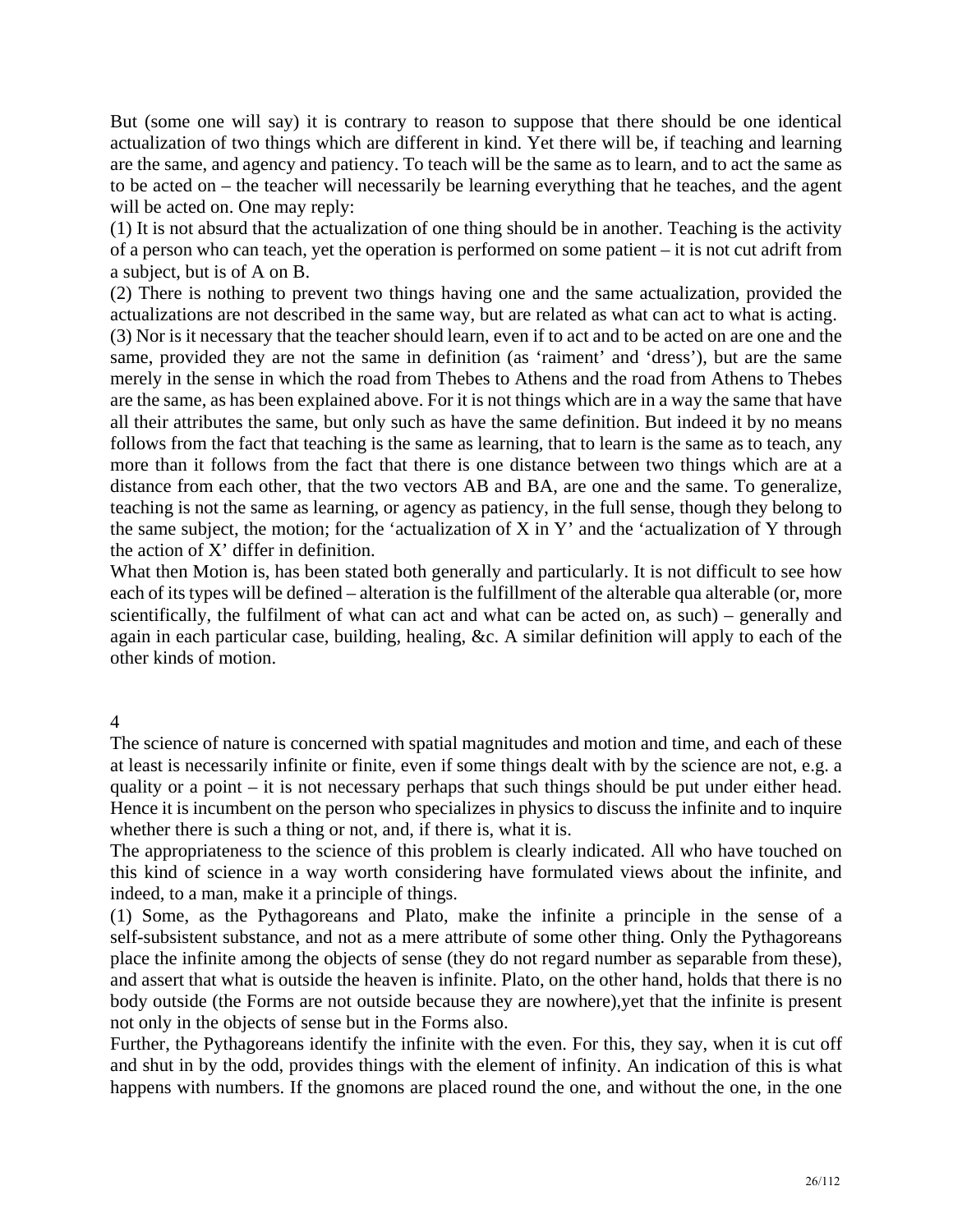construction the figure that results is always different, in the other it is always the same. But Plato has two infinites, the Great and the Small.

The physicists, on the other hand, all of them, always regard the infinite as an attribute of a substance which is different from it and belongs to the class of the so-called elements - water or air or what is intermediate between them. Those who make them limited in number never make them infinite in amount. But those who make the elements infinite in number, as Anaxagoras and Democritus do, say that the infinite is continuous by contact – compounded of the homogeneous parts according to the one, of the seed-mass of the atomic shapes according to the other.

maintains that once upon a time all things were together. (This flesh and this bone were together, body, and there is a coming to be of all things, though not, it is true, at the same time. Hence there Further, Anaxagoras held that any part is a mixture in the same way as the All, on the ground of the observed fact that anything comes out of anything. For it is probably for this reason that he and so of any thing: therefore all things: and at the same time too.) For there is a beginning of separation, not only for each thing, but for all. Each thing that comes to be comes from a similar must also be an origin of coming to be. One such source there is which he calls Mind, and Mind begins its work of thinking from some starting-point. So necessarily all things must have been together at a certain time, and must have begun to be moved at a certain time.

Democritus, for his part, asserts the contrary, namely that no element arises from another element. Nevertheless for him the common body is a source of all things, differing from part to part in size and in shape.

a limit of it. Further, as it is a beginning, it is both uncreatable and indestructible. For there must be It is clear then from these considerations that the inquiry concerns the physicist. Nor is it without reason that they all make it a principle or source. We cannot say that the infinite has no effect, and the only effectiveness which we can ascribe to it is that of a principle. Everything is either a source or derived from a source. But there cannot be a source of the infinite or limitless, for that would be a point at which what has come to be reaches completion, and also a termination of all passing away. That is why, as we say, there is no principle of this, but it is this which is held to be the principle of other things, and to encompass all and to steer all, as those assert who do not recognize, alongside the infinite, other causes, such as Mind or Friendship. Further they identify it with the Divine, for it is 'deathless and imperishable' as Anaximander says, with the majority of the physicists.

Belief in the existence of the infinite comes mainly from five considerations:

(1) From the nature of time – for it is infinite.

(2) From the division of magnitudes – for the mathematicians also use the notion of the infinite.

(3) If coming to be and passing away do not give out, it is only because that from which things come to be is infinite.

(4) Because the limited always finds its limit in something, so that there must be no limit, if everything is always limited by something different from itself.

everybody – not only number but also mathematical magnitudes and what is outside the heaven are (5) Most of all, a reason which is peculiarly appropriate and presents the difficulty that is felt by supposed to be infinite because they never give out in our thought.

that there is an infinite number of worlds. Why should there be body in one part of the void rather The last fact (that what is outside is infinite) leads people to suppose that body also is infinite, and than in another? Grant only that mass is anywhere and it follows that it must be everywhere. Also, if void and place are infinite, there must be infinite body too, for in the case of eternal things what may be must be. But the problem of the infinite is difficult: many contradictions result whether we suppose it to exist or not to exist. If it exists, we have still to ask how it exists; as a substance or as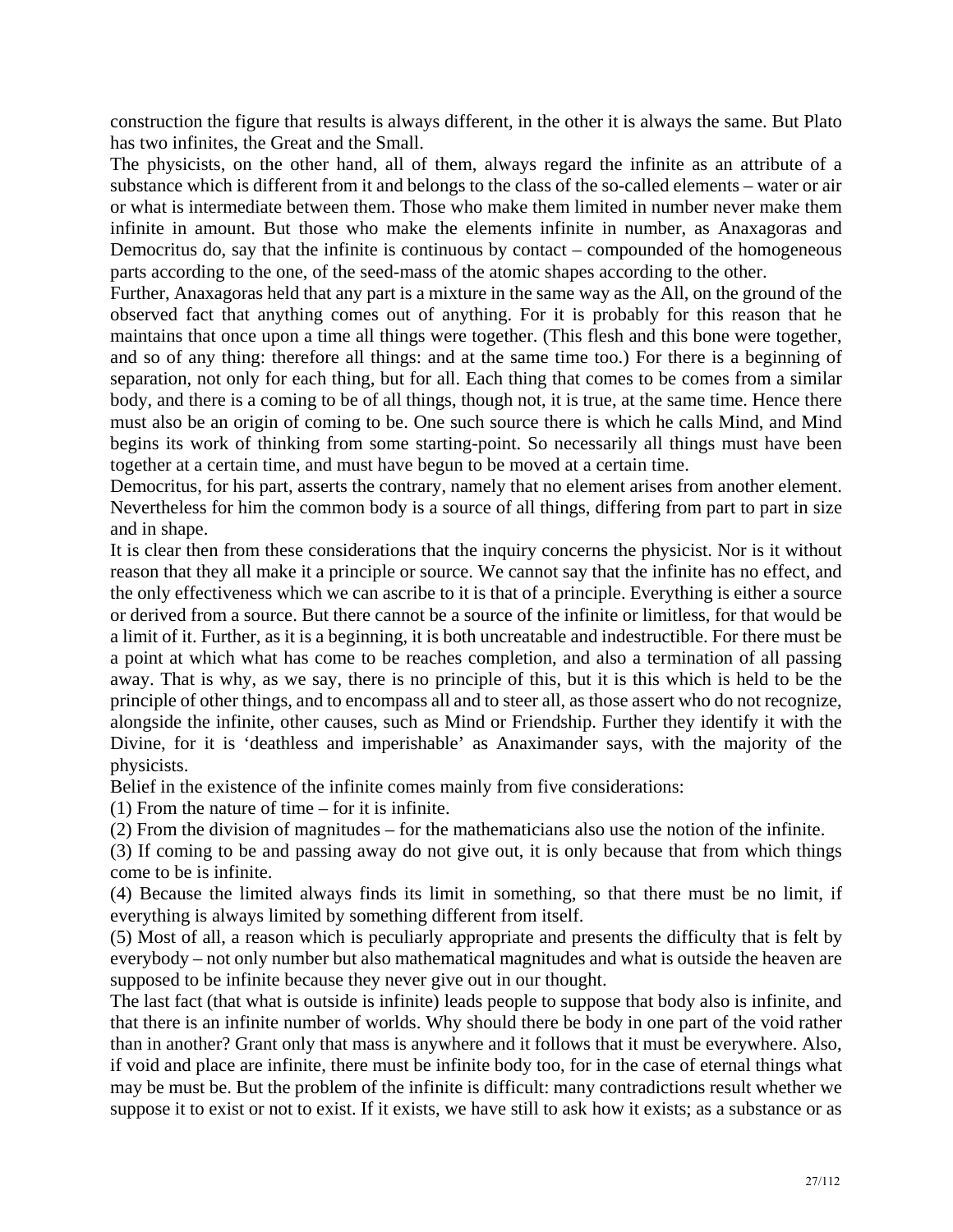the essential attribute of some entity? Or in neither way, yet none the less is there something which is infinite or some things which are infinitely many?

The problem, however, which specially belongs to the physicist is to investigate whether there is a sensible magnitude which is infinite.

We must begin by distinguishing the various senses in which the term 'infinite' is used.

(1) What is incapable of being gone through, because it is not in its nature to be gone through (the sense in which the voice is 'invisible').

(2) What admits of being gone through, the process however having no termination, or what scarcely admits of being gone through.

(3) What naturally admits of being gone through, but is not actually gone through or does not actually reach an end.

Further, everything that is infinite may be so in respect of addition or division or both.

# 5

sensible objects. If the infinite is neither a magnitude nor an aggregate, but is itself a substance and Now it is impossible that the infinite should be a thing which is itself infinite, separable from not an attribute, it will be indivisible; for the divisible must be either a magnitude or an aggregate. But if indivisible, then not infinite, except in the sense (1) in which the voice is 'invisible'. But this is not the sense in which it is used by those who say that the infinite exists, nor that in which we are investigating it, namely as (2) 'that which cannot be gone through'. But if the infinite exists as an attribute, it would not be, qua infinite an element in substances, any more than the invisible would be an element of speech, though the voice is invisible.

Further, how can the infinite be itself any thing, unless both number and magnitude, of which it is an essential attribute, exist in that way? If they are not substances, a fortiori the infinite is not.

of it that is taken will be infinite, if it has parts: for 'to be infinite' and 'the infinite' are the same, if it is a substance and not predicated of a subject. Hence it will be either indivisible or divisible into infinite would be infinite, if it is supposed to be a substance and principle.) Therefore the infinite It is plain, too, that the infinite cannot be an actual thing and a substance and principle. For any part infinites. But the same thing cannot be many infinites. (Yet just as part of air is air, so a part of the must be without parts and indivisible. But this cannot be true of what is infinite in full completion: for it must be a definite quantity.

be described as a principle, but rather that of which it is an attribute  $-$  the air or the even number. Suppose then that infinity belongs to substance as an attribute. But, if so, it cannot, as we have said,

Thus the view of those who speak after the manner of the Pythagoreans is absurd. With the same breath they treat the infinite as substance, and divide it into parts.

This discussion, however, involves the more general question whether the infinite can be present in mathematical objects and things which are intelligible and do not have extension, as well as among sensible objects. Our inquiry (as physicists) is limited to its special subject-matter, the objects of sense, and we have to ask whether there is or is not among them a body which is infinite in the direction of increase.

We may begin with a dialectical argument and show as follows that there is no such thing. If 'bounded by a surface' is the definition of body there cannot be an infinite body either intelligible or sensible. Nor can number taken in abstraction be infinite, for number or that which has number is numerable. If then the numerable can be numbered, it would also be possible to go through the infinite.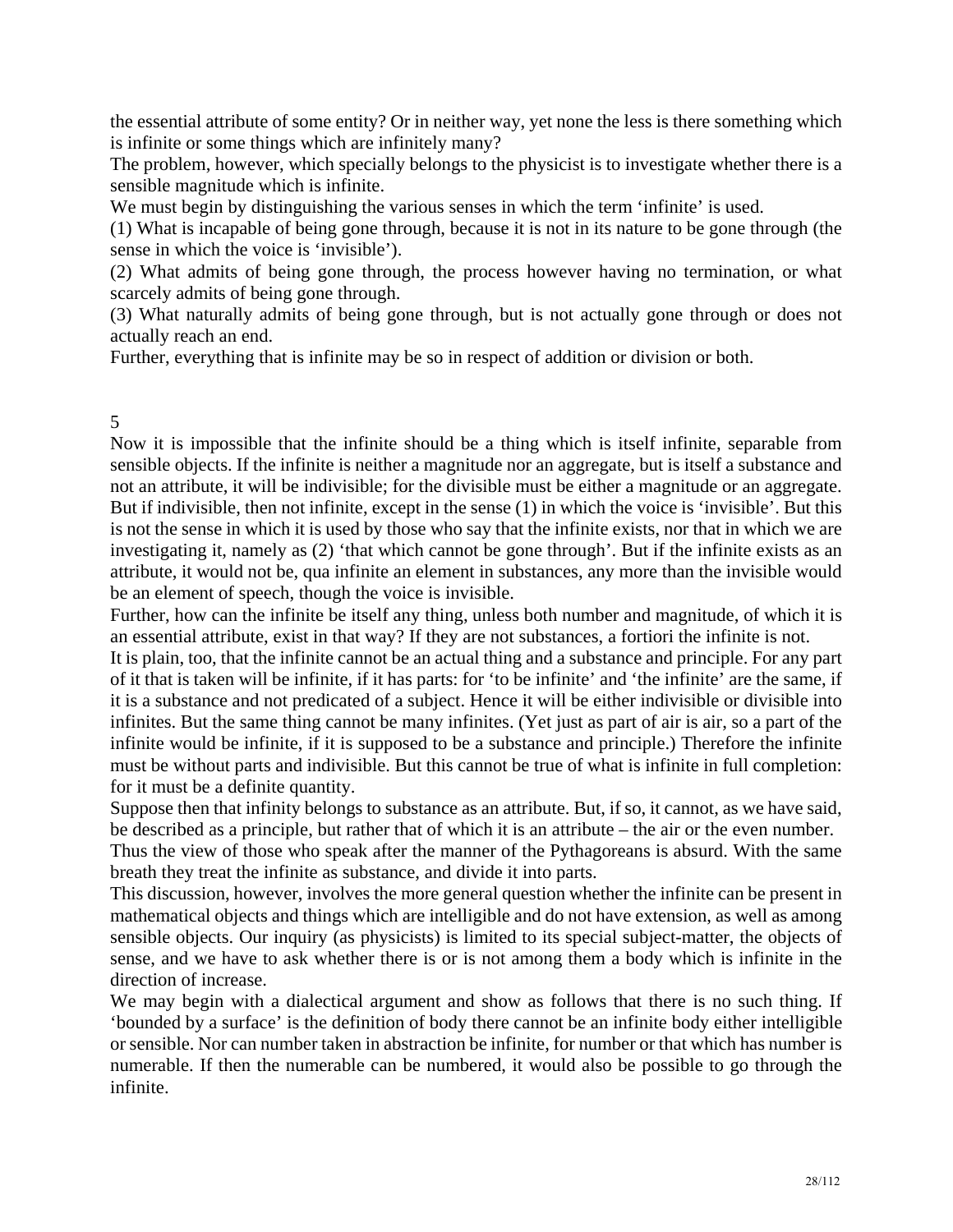If, on the other hand, we investigate the question more in accordance with principles appropriate to physics, we are led as follows to the same result.

The infinite body must be either (1) compound, or (2) simple; yet neither alternative is possible.

(1) Compound the infinite body will not be, if the elements are finite in number. For they must be more than one, and the contraries must always balance, and no one of them can be infinite. If one of the bodies falls in any degree short of the other in potency – suppose fire is finite in amount while air is infinite and a given quantity of fire exceeds in power the same amount of air in any ratio provided it is numerically definite – the infinite body will obviously prevail over and annihilate the finite body. On the other hand, it is impossible that each should be infinite. 'Body' is what has extension in all directions and the infinite is what is boundlessly extended, so that the infinite body would be extended in all directions ad infinitum.

Nor (2) can the infinite body be one and simple, whether it is, as some hold, a thing over and above the elements (from which they generate the elements) or is not thus qualified.

(a) We must consider the former alternative; for there are some people who make this the infinite, and not air or water, in order that the other elements may not be annihilated by the element which is infinite. They have contrariety with each other – air is cold, water moist, fire hot; if one were infinite, the others by now would have ceased to be. As it is, they say, the infinite is different from them and is their source.

It is impossible, however, that there should be such a body; not because it is infinite on that point a of the kind is observed. general proof can be given which applies equally to all, air, water, or anything else – but simply because there is, as a matter of fact, no such sensible body, alongside the so-called elements. Everything can be resolved into the elements of which it is composed. Hence the body in question would have been present in our world here, alongside air and fire and earth and water: but nothing

of how any of them could be infinite, the All, even if it were limited, cannot either be or become one of them, as Heraclitus says that at some time all things become fire. (The same argument (b) Nor can fire or any other of the elements be infinite. For generally, and apart from the question applies also to the one which the physicists suppose to exist alongside the elements: for everything changes from contrary to contrary, e.g. from hot to cold).

The preceding consideration of the various cases serves to show us whether it is or is not possible that there should be an infinite sensible body. The following arguments give a general demonstration that it is not possible.

It is the nature of every kind of sensible body to be somewhere, and there is a place appropriate to each, the same for the part and for the whole, e.g. for the whole earth and for a single clod, and for fire and for a spark.

immovable or always being carried along. Yet neither is possible. For why downwards rather than everywhere – then it will not come to rest. Suppose (a) that the infinite sensible body is homogeneous. Then each part will be either upwards or in any other direction? I mean, e.g, if you take a clod, where will it be moved or where will it be at rest? For ex hypothesi the place of the body akin to it is infinite. Will it occupy the whole place, then? And how? What then will be the nature of its rest and of its movement, or where will they be? It will either be at home everywhere – then it will not be moved; or it will be moved

have seen before, such an element would destroy what is contrary to it. (This indeed is the reason But if (b) the All has dissimilar parts, the proper places of the parts will be dissimilar also, and the body of the All will have no unity except that of contact. Then, further, the parts will be either finite or infinite in variety of kind. (i) Finite they cannot be, for if the All is to be infinite, some of them would have to be infinite, while the others were not, e.g. fire or water will be infinite. But, as we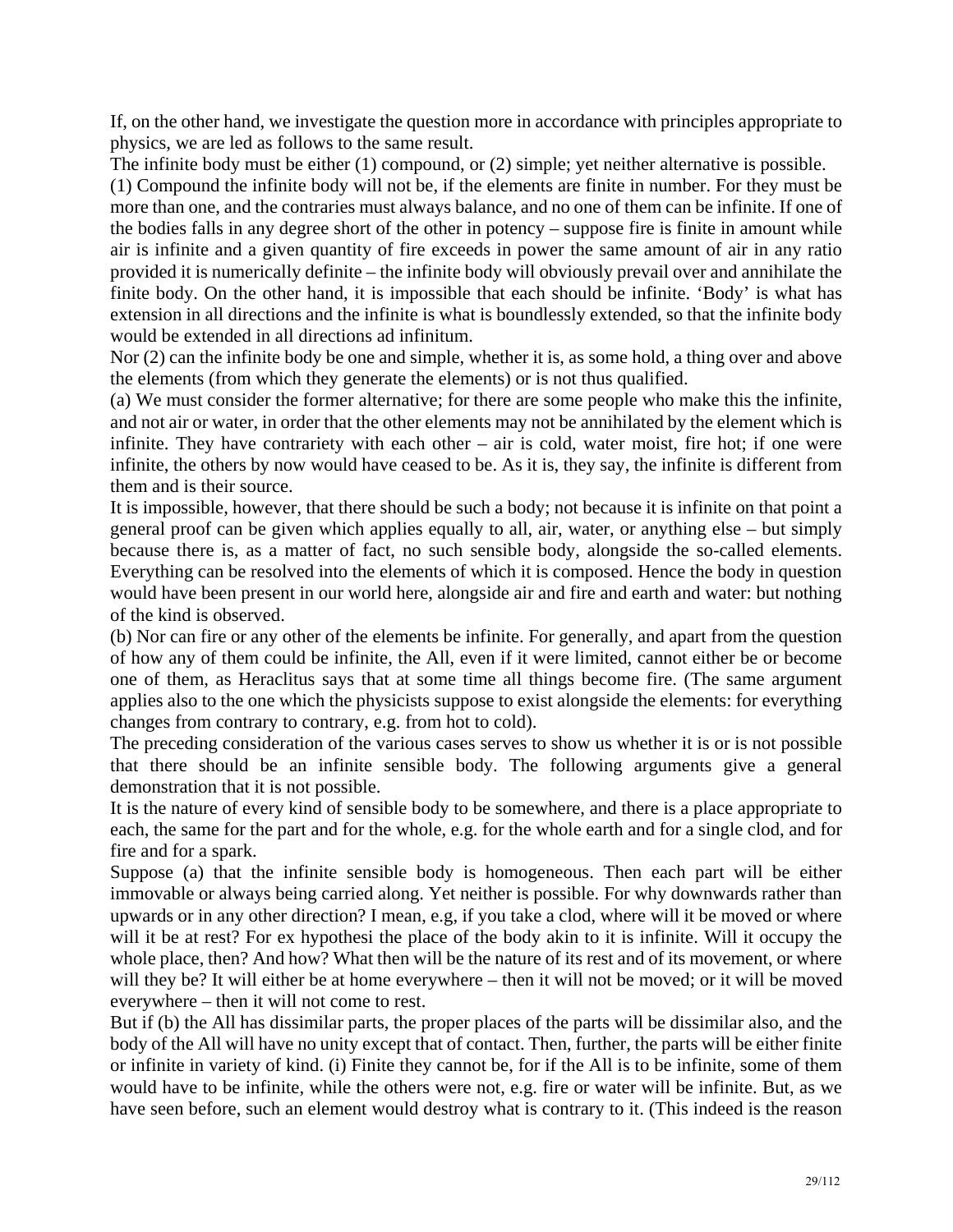why none of the physicists made fire or earth the one infinite body, but either water or air or what is intermediate between them, because the abode of each of the two was plainly determinate, while the others have an ambiguous place between up and down.)

is the whole place larger than what can be filled by the body (and then the body would no longer be But (ii) if the parts are infinite in number and simple, their proper places too will be infinite in number, and the same will be true of the elements themselves. If that is impossible, and the places are finite, the whole too must be finite; for the place and the body cannot but fit each other. Neither infinite), nor is the body larger than the place; for either there would be an empty space or a body whose nature it is to be nowhere.

Anaxagoras gives an absurd account of why the infinite is at rest. He says that the infinite itself is the cause of its being fixed. This because it is in itself, since nothing else contains it – on the assumption that wherever anything is, it is there by its own nature. But this is not true: a thing could be somewhere by compulsion, and not where it is its nature to be.

centre, but because this is its nature. Yet in this case also we may say that it fixes itself. If then in Even if it is true as true can be that the whole is not moved (for what is fixed by itself and is in itself must be immovable), yet we must explain why it is not its nature to be moved. It is not enough just to make this statement and then decamp. Anything else might be in a state of rest, but there is no reason why it should not be its nature to be moved. The earth is not carried along, and would not be carried along if it were infinite, provided it is held together by the centre. But it would not be because there was no other region in which it could be carried along that it would remain at the the case of the earth, supposed to be infinite, it is at rest, not because it is infinite, but because it has weight and what is heavy rests at the centre and the earth is at the centre, similarly the infinite also would rest in itself, not because it is infinite and fixes itself, but owing to some other cause.

upper region. If, therefore, to be in itself is the place of the infinite, that also will be appropriate to Another difficulty emerges at the same time. Any part of the infinite body ought to remain at rest. Just as the infinite remains at rest in itself because it fixes itself, so too any part of it you may take will remain in itself. The appropriate places of the whole and of the part are alike, e.g. of the whole earth and of a clod the appropriate place is the lower region; of fire as a whole and of a spark, the the part. Therefore it will remain in itself.

cannot be either as a whole, nor can it be half the one and half the other. For how should you divide agreement, but also in the whole itself. But in the infinite body they cannot exist. In general, if it is In general, the view that there is an infinite body is plainly incompatible with the doctrine that there is necessarily a proper place for each kind of body, if every sensible body has either weight or lightness, and if a body has a natural locomotion towards the centre if it is heavy, and upwards if it is light. This would need to be true of the infinite also. But neither character can belong to it: it it? or how can the infinite have the one part up and the other down, or an extremity and a centre? Further, every sensible body is in place, and the kinds or differences of place are up-down, before-behind, right-left; and these distinctions hold not only in relation to us and by arbitrary impossible that there should be an infinite place, and if every body is in place, there cannot be an infinite body.

Surely what is in a special place is in place, and what is in place is in a special place. Just, then, as the infinite cannot be quantity – that would imply that it has a particular quantity, e,g, two or three cubits; quantity just means these – so a thing's being in place means that it is somewhere, and that is either up or down or in some other of the six differences of position: but each of these is a limit. It is plain from these arguments that there is no body which is actually infinite.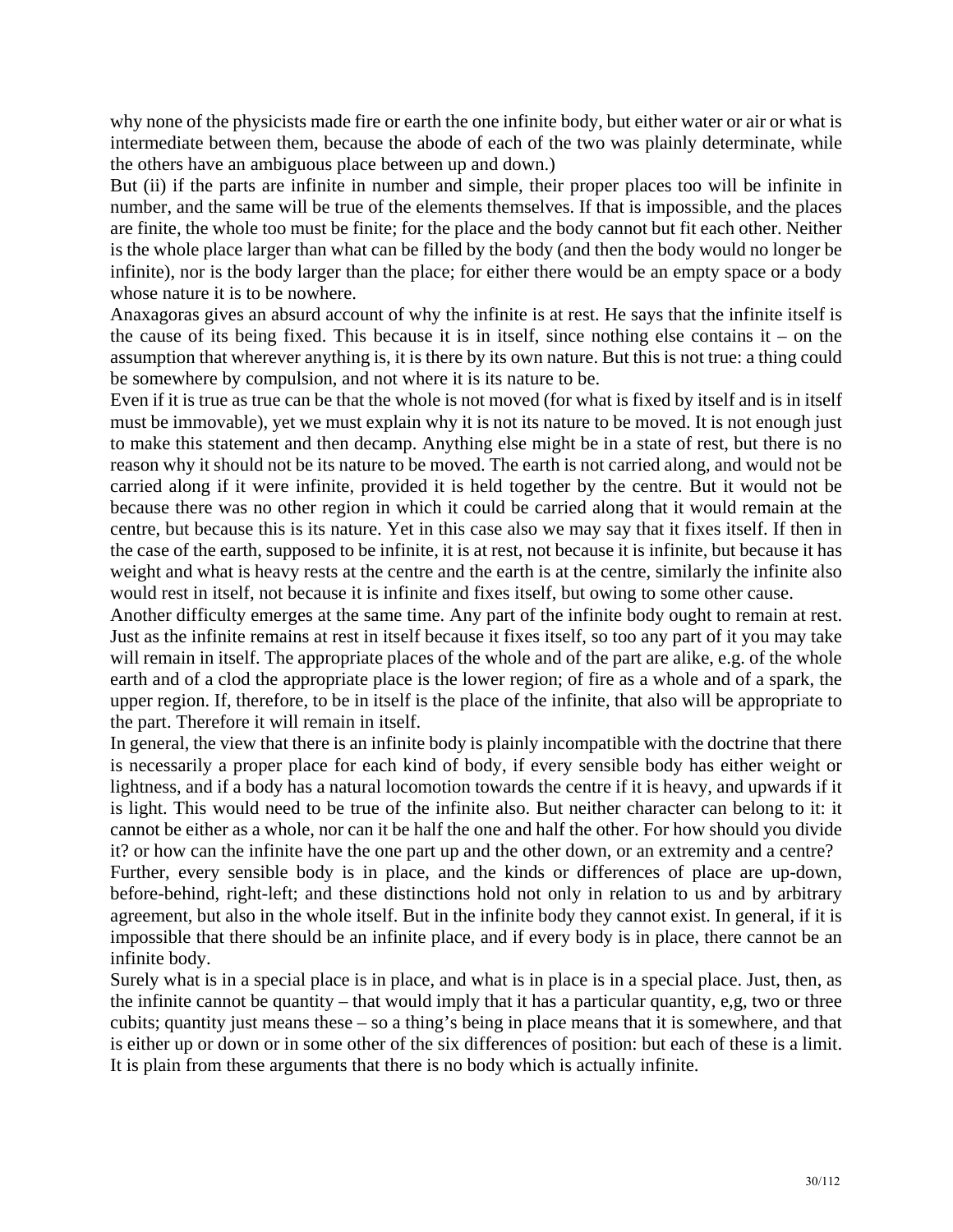6

But on the other hand to suppose that the infinite does not exist in any way leads obviously to many impossible consequences: there will be a beginning and an end of time, a magnitude will not be divisible into magnitudes, number will not be infinite. If, then, in view of the above considerations, neither alternative seems possible, an arbiter must be called in; and clearly there is a sense in which the infinite exists and another in which it does not.

We must keep in mind that the word 'is' means either what potentially is or what fully is. Further, a thing is infinite either by addition or by division.

Now, as we have seen, magnitude is not actually infinite. But by division it is infinite. (There is no difficulty in refuting the theory of indivisible lines.) The alternative then remains that the infinite has a potential existence.

we say 'it is day' or 'it is the games', because one thing after another is always coming into But the phrase 'potential existence' is ambiguous. When we speak of the potential existence of a statue we mean that there will be an actual statue. It is not so with the infinite. There will not be an actual infinite. The word 'is' has many senses, and we say that the infinite 'is' in the sense in which existence. For of these things too the distinction between potential and actual existence holds. We say that there are Olympic games, both in the sense that they may occur and that they are actually occurring.

of magnitudes. For generally the infinite has this mode of existence: one thing is always being of coming to be or passing away; definite if you like at each stage, yet always different. The infinite exhibits itself in different ways – in time, in the generations of man, and in the division taken after another, and each thing that is taken is always finite, but always different. Again, 'being' has more than one sense, so that we must not regard the infinite as a 'this', such as a man or a horse, but must suppose it to exist in the sense in which we speak of the day or the games as existing things whose being has not come to them like that of a substance, but consists in a process

But when this takes place in spatial magnitudes, what is taken perists, while in the succession of time and of men it takes place by the passing away of these in such a way that the source of supply never gives out.

In a way the infinite by addition is the same thing as the infinite by division. In a finite magnitude, the given magnitude. But if we increase the ratio of the part, so as always to take in the same the infinite by addition comes about in a way inverse to that of the other. For in proportion as we see division going on, in the same proportion we see addition being made to what is already marked off. For if we take a determinate part of a finite magnitude and add another part determined by the same ratio (not taking in the same amount of the original whole), and so on, we shall not traverse amount, we shall traverse the magnitude, for every finite magnitude is exhausted by means of any determinate quantity however small.

exists, not independently as what is finite does. The infinite, then, exists in no other way, but in this way it does exist, potentially and by reduction. It exists fully in the sense in which we say 'it is day' or 'it is the games'; and potentially as matter

By addition then, also, there is potentially an infinite, namely, what we have described as being in a sense the same as the infinite in respect of division. For it will always be possible to take something ah extra. Yet the sum of the parts taken will not exceed every determinate magnitude, just as in the direction of division every determinate magnitude is surpassed in smallness and there will be a smaller part.

assignable magnitude, unless it has the attribute of being actually infinite, as the physicists hold to be true of the body which is outside the world, whose essential nature is air or something of the But in respect of addition there cannot be an infinite which even potentially exceeds every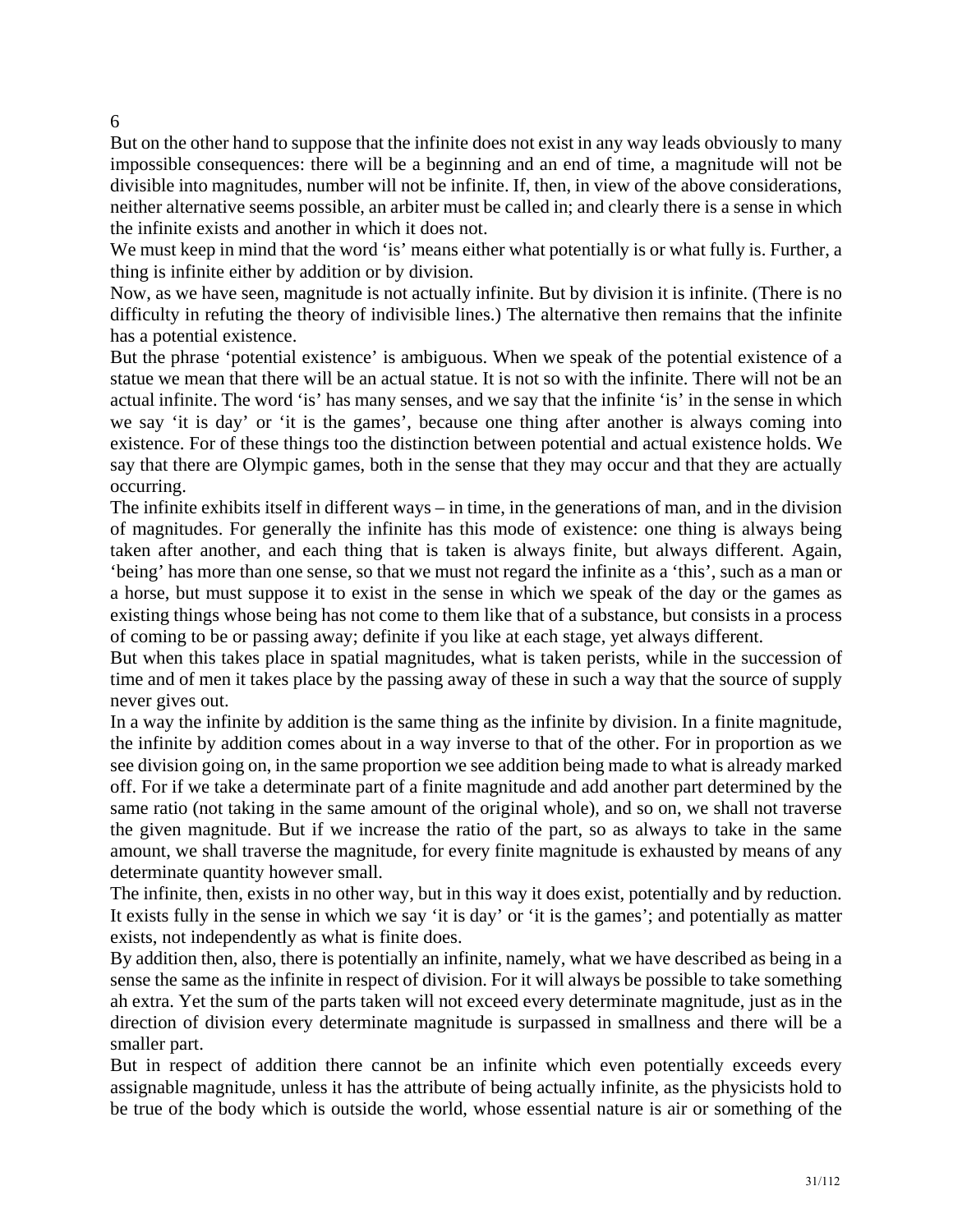kind. But if there cannot be in this way a sensible body which is infinite in the full sense, evidently there can no more be a body which is potentially infinite in respect of addition, except as the inverse of the infinite by division, as we have said. It is for this reason that Plato also made the infinites two in number, because it is supposed to be possible to exceed all limits and to proceed ad infinitum in the direction both of increase and of reduction. Yet though he makes the infinites two, he does not use them. For in the numbers the infinite in the direction of reduction is not present, as the monad is the smallest; nor is the infinite in the direction of increase, for the parts number only up to the decad.

that have no bezel are described as 'endless', because it is always possible to take a part which is The infinite turns out to be the contrary of what it is said to be. It is not what has nothing outside it that is infinite, but what always has something outside it. This is indicated by the fact that rings also outside a given part. The description depends on a certain similarity, but it is not true in the full sense of the word. This condition alone is not sufficient: it is necessary also that the next part which is taken should never be the same. In the circle, the latter condition is not satisfied: it is only the adjacent part from which the new part is different.

Our definition then is as follows:

– that from which nothing is wanting, as a whole man or a whole box. What is true of each 'Whole' and 'complete' are either quite identical or closely akin. Nothing is complete (teleion) A quantity is infinite if it is such that we can always take a part outside what has been already taken. On the other hand, what has nothing outside it is complete and whole. For thus we define the whole particular is true of the whole as such – the whole is that of which nothing is outside. On the other hand that from which something is absent and outside, however small that may be, is not 'all'. which has no end (telos); and the end is a limit.

this they get the dignity they ascribe to the infinite  $-$  its containing all things and holding the all in Hence Parmenides must be thought to have spoken better than Melissus. The latter says that the whole is infinite, but the former describes it as limited, 'equally balanced from the middle'. For to connect the infinite with the all and the whole is not like joining two pieces of string; for it is from itself – from its having a certain similarity to the whole. It is in fact the matter of the completeness which belongs to size, and what is potentially a whole, though not in the full sense. It is divisible both in the direction of reduction and of the inverse addition. It is a whole and limited; not, however, in virtue of its own nature, but in virtue of what is other than it. It does not contain, but, in so far as it is infinite, is contained. Consequently, also, it is unknowable, qua infinite; for the matter has no form. (Hence it is plain that the infinite stands in the relation of part rather than of whole. For the matter is part of the whole, as the bronze is of the bronze statue.) If it contains in the case of sensible things, in the case of intelligible things the great and the small ought to contain them. But it is absurd and impossible to suppose that the unknowable and indeterminate should contain and determine.

## 7

the minimum, and that in the other direction every assigned number is surpassed. In magnitude, on the contrary, every assigned magnitude is surpassed in the direction of smallness, while in the other direction there is no infinite magnitude. The reason is that what is one is indivisible whatever it It is reasonable that there should not be held to be an infinite in respect of addition such as to surpass every magnitude, but that there should be thought to be such an infinite in the direction of division. For the matter and the infinite are contained inside what contains them, while it is the form which contains. It is natural too to suppose that in number there is a limit in the direction of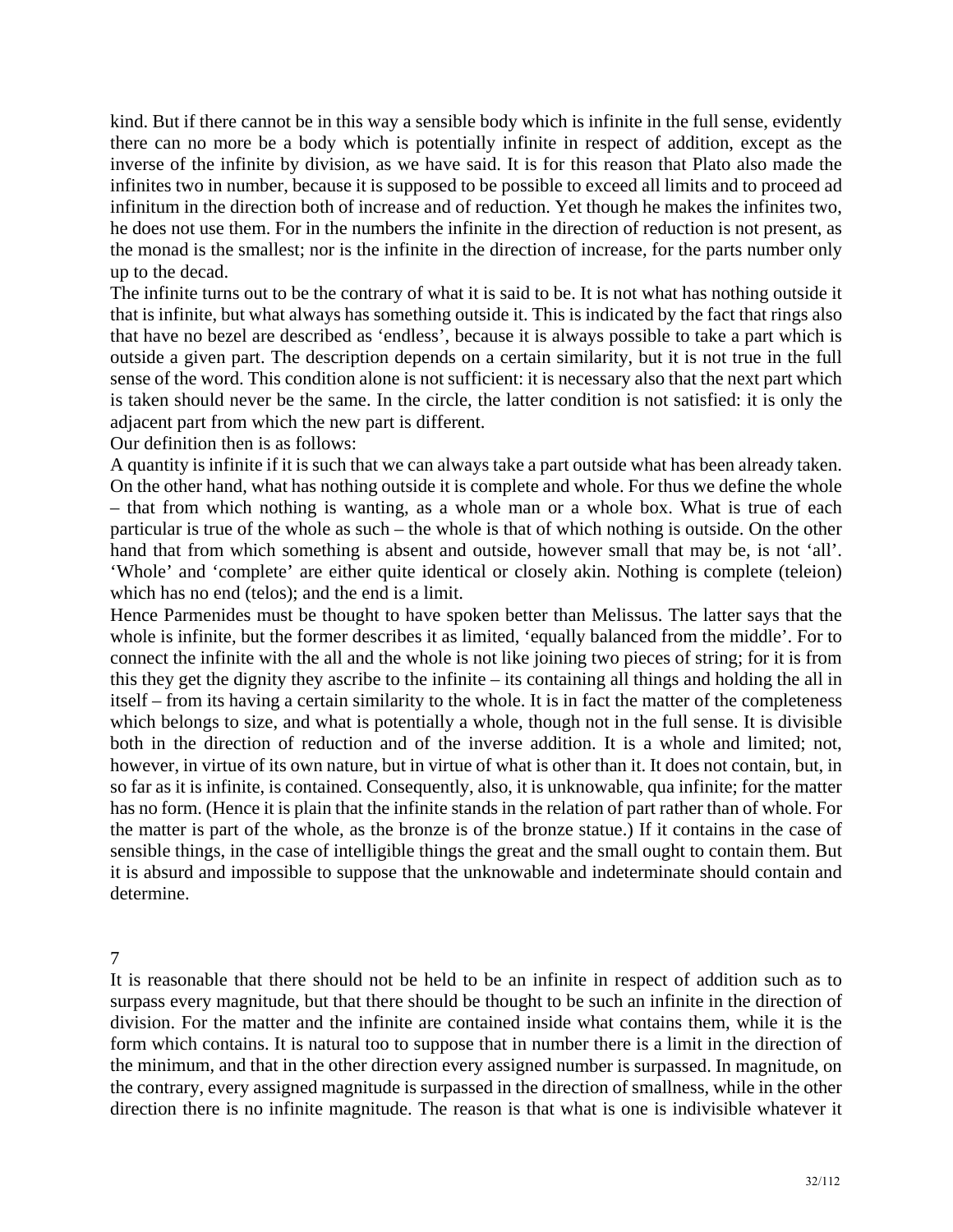may be, e.g. a man is one man, not many. Number on the other hand is a plurality of 'ones' and a certain quantity of them. Hence number must stop at the indivisible: for 'two' and 'three' are merely derivative terms, and so with each of the other numbers. But in the direction of largeness it is always possible to think of a larger number: for the number of times a magnitude can be bisected is infinite. Hence this infinite is potential, never actual: the number of parts that can be taken always surpasses any assigned number. But this number is not separable from the process of bisection, and its infinity is not a permanent actuality but consists in a process of coming to be, like time and the number of time.

With magnitudes the contrary holds. What is continuous is divided ad infinitum, but there is no infinite in the direction of increase. For the size which it can potentially be, it can also actually be. Hence since no sensible magnitude is infinite, it is impossible to exceed every assigned magnitude; for if it were possible there would be something bigger than the heavens.

The infinite is not the same in magnitude and movement and time, in the sense of a single nature, but its secondary sense depends on its primary sense, i.e. movement is called infinite in virtue of the magnitude covered by the movement (or alteration or growth), and time because of the movement. (I use these terms for the moment. Later I shall explain what each of them means, and also why every magnitude is divisible into magnitudes.)

as far as they wish. It is possible to have divided in the same ratio as the largest quantity another magnitude of any size you like. Hence, for the purposes of proof, it will make no difference to them to have such an infinite instead, while its existence will be in the sphere of real magnitudes. Our account does not rob the mathematicians of their science, by disproving the actual existence of the infinite in the direction of increase, in the sense of the untraversable. In point of fact they do not need the infinite and do not use it. They postulate only that the finite straight line may be produced

In the fourfold scheme of causes, it is plain that the infinite is a cause in the sense of matter, and that its essence is privation, the subject as such being what is continuous and sensible. All the other thinkers, too, evidently treat the infinite as matter – that is why it is inconsistent in them to make it what contains, and not what is contained.

8

It remains to dispose of the arguments which are supposed to support the view that the infinite exists not only potentially but as a separate thing. Some have no cogency; others can be met by fresh objections that are valid.

(1) In order that coming to be should not fail, it is not necessary that there should be a sensible body which is actually infinite. The passing away of one thing may be the coming to be of another, the All being limited.

attribute of some one of the things which are limited. On the other hand, what is limited is not (2) There is a difference between touching and being limited. The former is relative to something and is the touching of something (for everything that touches touches something), and further is an limited in relation to anything. Again, contact is not necessarily possible between any two things taken at random.

thought. One might think that one of us is bigger than he is and magnify him ad infinitum. But it (3) To rely on mere thinking is absurd, for then the excess or defect is not in the thing but in the does not follow that he is bigger than the size we are, just because some one thinks he is, but only because he is the size he is. The thought is an accident.

taken passes in succession out of existence. (a) Time indeed and movement are infinite, and also thinking, in the sense that each part that is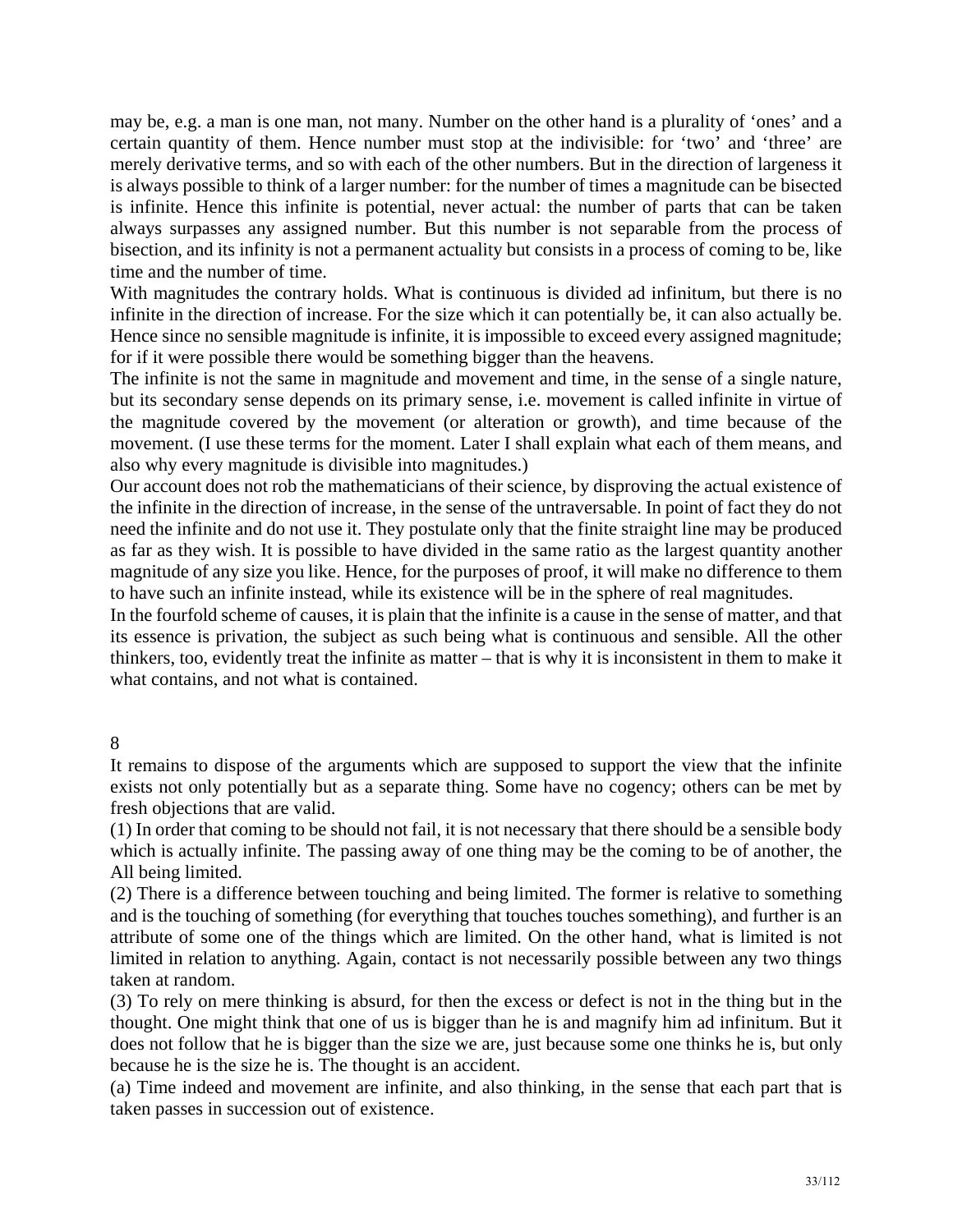(b) Magnitude is not infinite either in the way of reduction or of magnification in thought. This concludes my account of the way in which the infinite exists, and of the way in which it does not exist, and of what it is.

## Book IV

## 1

that things which exist are somewhere (the non-existent is nowhere – where is the goat-stag or the sphinx?), and because 'motion' in its most general and primary sense is change of place, which we call 'locomotion'. The physicist must have a knowledge of Place, too, as well as of the infinite – namely, whether there is such a thing or not, and the manner of its existence and what it is – both because all suppose

The question, what is place? presents many difficulties. An examination of all the relevant facts seems to lead to divergent conclusions. Moreover, we have inherited nothing from previous thinkers, whether in the way of a statement of difficulties or of a solution.

The existence of place is held to be obvious from the fact of mutual replacement. Where water now which come to be in it and replace one another. What now contains air formerly contained water, so is, there in turn, when the water has gone out as from a vessel, air is present. When therefore another body occupies this same place, the place is thought to be different from all the bodies that clearly the place or space into which and out of which they passed was something different from both.

its own place, if it is not hindered, the one up, the other down. Now these are regions or kinds of down, before and behind. But in nature each is distinct, taken apart by itself. It is not every chance chance direction but where what has weight and what is made of earth are carried – the implication being that these places do not differ merely in relative position, but also as possessing distinct place, they nevertheless, in respect of their position relatively to us, have a right and left as attributes ascribed to them only in consequence of their relative position, not having by nature these various characteristics. Again, the theory that the void exists involves the existence of place: for one would define void as place bereft of body. Further, the typical locomotions of the elementary natural bodies – namely, fire, earth, and the like – show not only that place is something, but also that it exerts a certain influence. Each is carried to place – up and down and the rest of the six directions. Nor do such distinctions (up and down and right and left, &c.) hold only in relation to us. To us they are not always the same but change with the direction in which we are turned: that is why the same thing may be both right and left, up and direction which is 'up', but where fire and what is light are carried; similarly, too, 'down' is not any potencies. This is made plain also by the objects studied by mathematics. Though they have no real

These considerations then would lead us to suppose that place is something distinct from bodies, and that every sensible body is in place. Hesiod too might be held to have given a correct account of it when he made chaos first. At least he says:

'First of all things came chaos to being, then broad-breasted earth,' implying that things need to needs be first; for place does not pass out of existence when the things in it are annihilated. have space first, because he thought, with most people, that everything is somewhere and in place. If this is its nature, the potency of place must be a marvellous thing, and take precedence of all other things. For that without which nothing else can exist, while it can exist without the others, must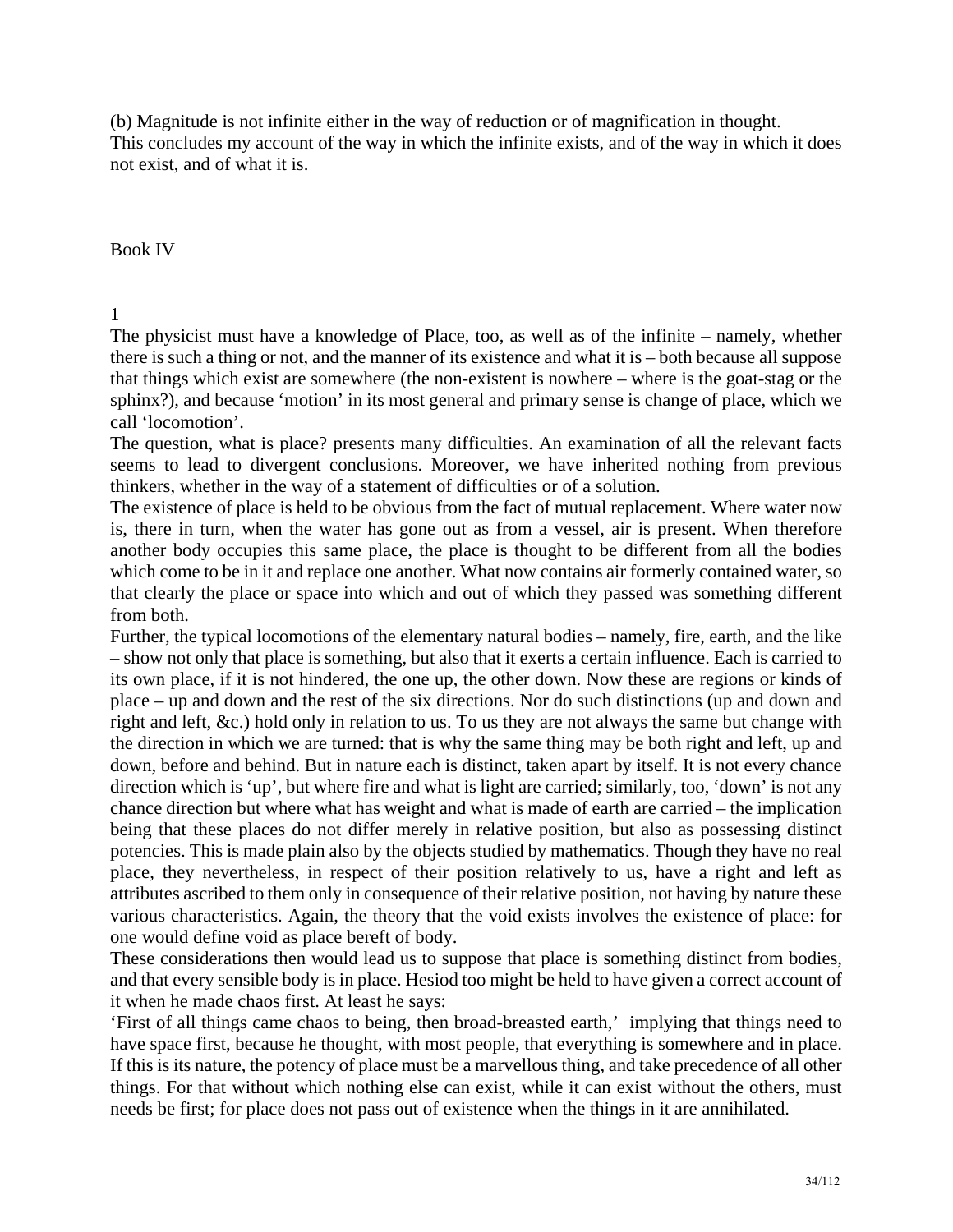True, but even if we suppose its existence settled, the question of its nature presents difficulty – whether it is some sort of 'bulk' of body or some entity other than that, for we must first determine its genus.

bounded. But the place cannot be body; for if it were there would be two bodies in the same place. (1) Now it has three dimensions, length, breadth, depth, the dimensions by which all body also is (2) Further, if body has a place and space, clearly so too have surface and the other limits of body; for the same statement will apply to them: where the bounding planes of the water were, there in turn will be those of the air. But when we come to a point we cannot make a distinction between it and its place. Hence if the place of a point is not different from the point, no more will that of any of

the others be different, and place will not be something different from each of them.

 $(3)$  What in the world then are we to suppose place to be? If it has the sort of nature described, it cannot be an element or composed of elements, whether these be corporeal or incorporeal: for while it has size, it has not body. But the elements of sensible bodies are bodies, while nothing that has size results from a combination of intelligible elements.

(4) Also we may ask: of what in things is space the cause? None of the four modes of causation can be ascribed to it. It is neither in the sense of the matter of existents (for nothing is composed of it), nor as the form and definition of things, nor as end, nor does it move existents.

(5) Further, too, if it is itself an existent, where will it be? Zeno's difficulty demands an explanation: for if everything that exists has a place, place too will have a place, and so on ad infinitum.

(6) Again, just as every body is in place, so, too, every place has a body in it. What then shall we say about growing things? It follows from these premisses that their place must grow with them, if their place is neither less nor greater than they are.

By asking these questions, then, we must raise the whole problem about place – not only as to what it is, but even whether there is such a thing.

# 2

We may distinguish generally between predicating  $B$  of  $A$  because it  $(A)$  is itself, and because it is something else; and particularly between place which is common and in which all bodies are, and the special place occupied primarily by each. I mean, for instance, that you are now in the heavens because you are in the air and it is in the heavens; and you are in the air because you are on the earth; and similarly on the earth because you are in this place which contains no more than you.

the form or shape of each body by which the magnitude or the matter of the magnitude is defined: Now if place is what primarily contains each body, it would be a limit, so that the place would be for this is the limit of each body.

place as the extension of the magnitude, it is the matter. For this is different from the magnitude: it If, then, we look at the question in this way the place of a thing is its form. But, if we regard the is what is contained and defined by the form, as by a bounding plane. Matter or the indeterminate is of this nature; when the boundary and attributes of a sphere are taken away, nothing but the matter is left.

This is why Plato in the Timaeus says that matter and space are the same; for the 'participant' and space are identical. (It is true, indeed, that the account he gives there of the 'participant' is different from what he says in his so-called 'unwritten teaching'. Nevertheless, he did identify place and space.) I mention Plato because, while all hold place to be something, he alone tried to say what it is.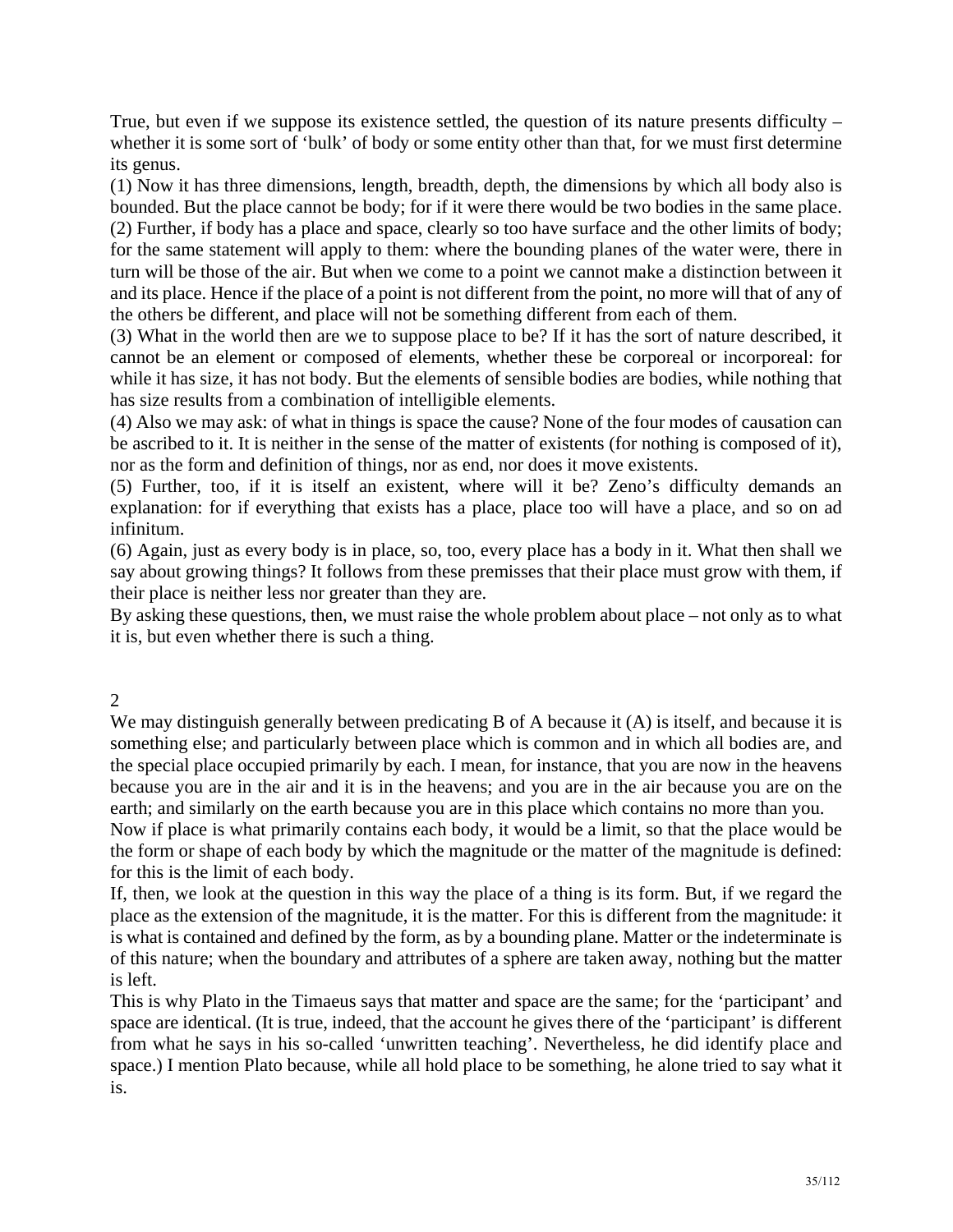In view of these facts we should naturally expect to find difficulty in determining what place is, if indeed it is one of these two things, matter or form. They demand a very close scrutiny, especially as it is not easy to recognize them apart.

But it is at any rate not difficult to see that place cannot be either of them. The form and the matter the place of a thing is neither a part nor a state of it, but is separable from it. For place is supposed are not separate from the thing, whereas the place can be separated. As we pointed out, where air was, water in turn comes to be, the one replacing the other; and similarly with other bodies. Hence to be something like a vessel – the vessel being a transportable place. But the vessel is no part of the thing.

In so far then as it is separable from the thing, it is not the form: qua containing, it is different from the matter.

outside it. (Plato of course, if we may digress, ought to tell us why the form and the numbers are not Also it is held that what is anywhere is both itself something and that there is a different thing in place, if 'what participates' is place – whether what participates is the Great and the Small or the matter, as he called it in writing in the Timaeus.)

Further, how could a body be carried to its own place, if place was the matter or the form? It is impossible that what has no reference to motion or the distinction of up and down can be place. So place must be looked for among things which have these characteristics.

If the place is in the thing (it must be if it is either shape or matter) place will have a place: for both the form and the indeterminate undergo change and motion along with the thing, and are not always in the same place, but are where the thing is. Hence the place will have a place.

Further, when water is produced from air, the place has been destroyed, for the resulting body is not in the same place. What sort of destruction then is that?

This concludes my statement of the reasons why space must be something, and again of the difficulties that may be raised about its essential nature.

3

The next step we must take is to see in how many senses one thing is said to be 'in' another.

(1) As the finger is 'in' the hand and generally the part 'in' the whole.

(2) As the whole is 'in' the parts: for there is no whole over and above the parts.

 $(3)$  As man is 'in' animal and generally species 'in' genus.

(4) As the genus is 'in' the species and generally the part of the specific form 'in' the definition of the specific form.

(5) As health is 'in' the hot and the cold and generally the form 'in' the matter.

(6) As the affairs of Greece centre 'in' the king, and generally events centre 'in' their primary motive agent.

(7) As the existence of a thing centres 'in its good and generally 'in' its end, i.e. in 'that for the sake of which' it exists.

 $(8)$  In the strictest sense of all, as a thing is 'in' a vessel, and generally 'in' place.

One might raise the question whether a thing can be in itself, or whether nothing can be in itself – everything being either nowhere or in something else.

The question is ambiguous; we may mean the thing qua itself or qua something else.

as in terms of the thing as a whole, e.g. a man is said to be white because the visible surface of him is white, or to be scientific because his thinking faculty has been trained. The jar then will not be in When there are parts of a whole – the one that in which a thing is, the other the thing which is in it – the whole will be described as being in itself. For a thing is described in terms of its parts, as well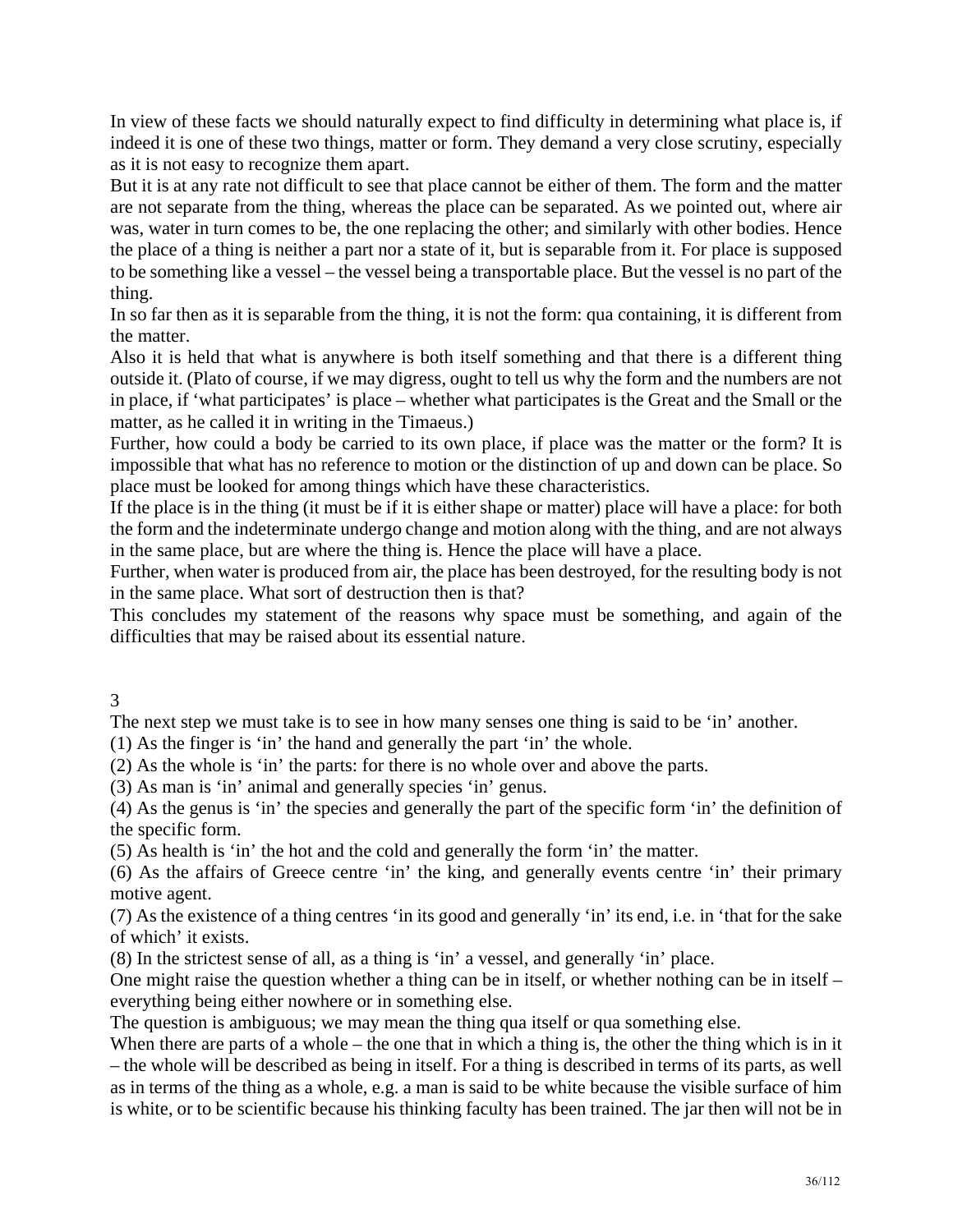itself and the wine will not be in itself. But the jar of wine will: for the contents and the container are both parts of the same whole.

In this sense then, but not primarily, a thing can be in itself, namely, as 'white' is in body (for the visible surface is in body), and science is in the mind.

white, &c. But the jar and the wine in separation are not parts of a whole, though together they are. virtue of something other than itself. (Yet it is not in itself: though these are in a way the same It is from these, which are 'parts' (in the sense at least of being 'in' the man), that the man is called So when there are parts, a thing will be in itself, as 'white' is in man because it is in body, and in body because it resides in the visible surface. We cannot go further and say that it is in surface in thing,) they differ in essence, each having a special nature and capacity, 'surface' and 'white'.

senses that have been distinguished; and it can be seen by argument that it is impossible. For each both wine and jar, if it is possible for a thing to be in itself; so that, however true it might be that being wine, and the wine will be in the jar in virtue not of its being a jar but of the jar's being a jar. Now that they are different in respect of their essence is evident; for 'that in which something is' and 'that which is in it' would be differently defined. Thus if we look at the matter inductively we do not find anything to be 'in' itself in any of the of two things will have to be both, e.g. the jar will have to be both vessel and wine, and the wine they were in each other, the jar will receive the wine in virtue not of its being wine but of the wine's

Nor is it possible for a thing to be in itself even incidentally: for two things would at the same time in the same thing. The jar would be in itself – if a thing whose nature it is to receive can be in itself; and that which it receives, namely (if wine) wine, will be in it.

Obviously then a thing cannot be in itself primarily.

Zeno's problem – that if Place is something it must be in something  $-$  is not difficult to solve. There but as health is 'in' the hot as a positive determination of it or as the hot is 'in' body as an affection. is nothing to prevent the first place from being 'in' something else – not indeed in that as 'in' place, So we escape the infinite regress.

different from what is contained), place could not be either the matter or the form of the thing Another thing is plain: since the vessel is no part of what is in it (what contains in the strict sense is contained, but must different – for the latter, both the matter and the shape, are parts of what is contained.

This then may serve as a critical statement of the difficulties involved.

4

What then after all is place? The answer to this question may be elucidated as follows.

Let us take for granted about it the various characteristics which are supposed correctly to belong to it essentially. We assume then –

(1) Place is what contains that of which it is the place.

(2) Place is no part of the thing.

 $(3)$  The immediate place of a thing is neither less nor greater than the thing.

(4) Place can be left behind by the thing and is separable. In addition:

 $(5)$  All place admits of the distinction of up and down, and each of the bodies is naturally carried to its appropriate place and rests there, and this makes the place either up or down.

Having laid these foundations, we must complete the theory. We ought to try to make our investigation such as will render an account of place, and will not only solve the difficulties connected with it, but will also show that the attributes supposed to belong to it do really belong to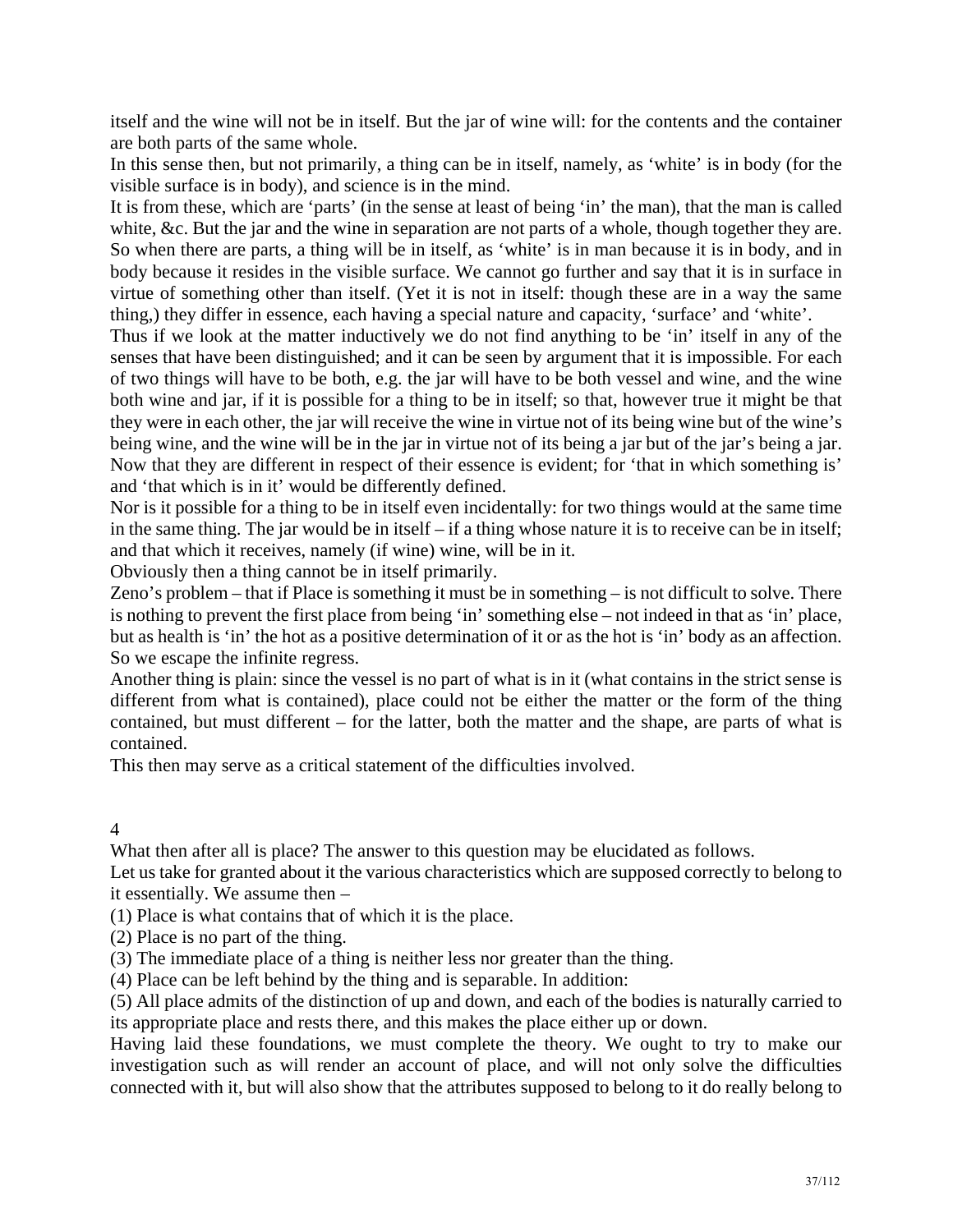it, and further will make clear the cause of the trouble and of the difficulties about it. Such is the most satisfactory kind of exposition.

First then we must understand that place would not have been thought of, if there had not been a special kind of motion, namely that with respect to place. It is chiefly for this reason that we suppose the heaven also to be in place, because it is in constant movement. Of this kind of change there are two species – locomotion on the one hand and, on the other, increase and diminution. For these too involve variation of place: what was then in this place has now in turn changed to what is larger or smaller.

own nature, or (2) in virtue of something conjoined with it. In the latter case it may be either (a) through its conjunction with something else, as 'whiteness' or 'science'. These have changed their place only because the subjects to which they belong do so. Again, when we say a thing is 'moved', the predicate either (1) belongs to it actually, in virtue of its something which by its own nature is capable of being moved, e.g. the parts of the body or the nail in the ship, or (b) something which is not in itself capable of being moved, but is always moved

the place of a thing would not be equal to the thing  $-$  which it is supposed to be, and which the We say that a thing is in the world, in the sense of in place, because it is in the air, and the air is in the world; and when we say it is in the air, we do not mean it is in every part of the air, but that it is in the air because of the outer surface of the air which surrounds it; for if all the air were its place, primary place in which a thing is actually is.

thing is separate and in contact, it is immediately 'in' the inner surface of the surrounding body, and this surface is neither a part of what is in it nor yet greater than its extension, but equal to it; for the extremities of things which touch are coincident. When what surrounds, then, is not separate from the thing, but is in continuity with it, the thing is said to be in what surrounds it, not in the sense of in place, but as a part in a whole. But when the

Further, if one body is in continuity with another, it is not moved in that but with that. On the other hand it is moved in that if it is separate. It makes no difference whether what contains is moved or not.

in the body: when it is separate, as the water in the cask or the wine in the jar. For the hand is moved Again, when it is not separate it is described as a part in a whole, as the pupil in the eye or the hand with the body and the water in the cask.

It will now be plain from these considerations what place is. There are just four things of which place must be one – the shape, or the matter, or some sort of extension between the bounding surfaces of the containing body, or this boundary itself if it contains no extension over and above the bulk of the body which comes to be in it.

Three of these it obviously cannot be:

(1) The shape is supposed to be place because it surrounds, for the extremities of what contains and of what is contained are coincident. Both the shape and the place, it is true, are boundaries. But not of the same thing: the form is the boundary of the thing, the place is the boundary of the body which contains it.

(2) The extension between the extremities is thought to be something, because what is contained and separate may often be changed while the container remains the same (as water may be poured from a vessel) – the assumption being that the extension is something over and above the body displaced. But there is no such extension. One of the bodies which change places and are naturally capable of being in contact with the container falls in whichever it may chance to be.

would be an infinity of places in the same thing. For when the water and the air change places, all the portions of the two together will play the same part in the whole which was previously played If there were an extension which were such as to exist independently and be permanent, there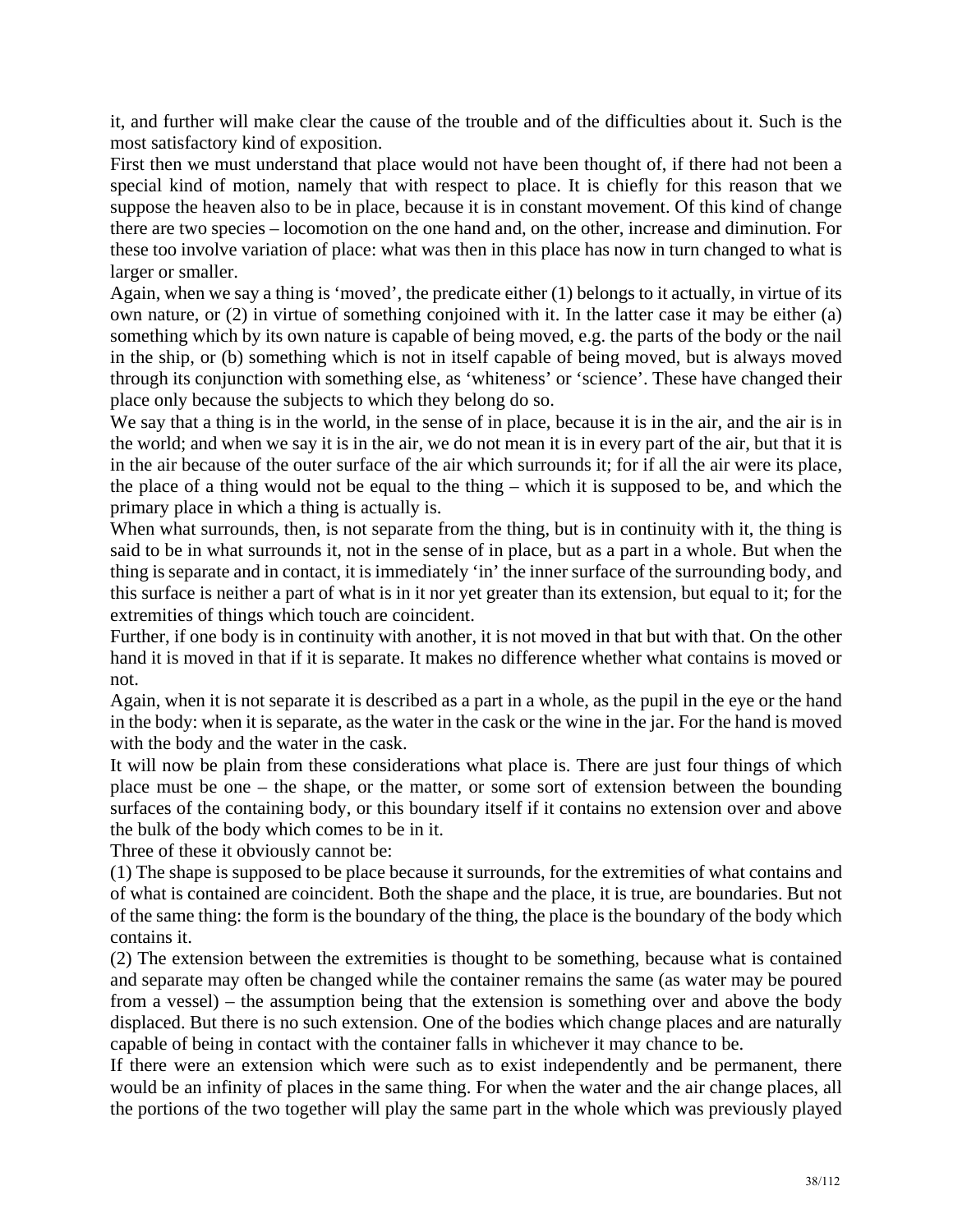by all the water in the vessel; at the same time the place too will be undergoing change; so that there will be another place which is the place of the place, and many places will be coincident. There is not a different place of the part, in which it is moved, when the whole vessel changes its place: it is always the same: for it is in the (proximate) place where they are that the air and the water (or the parts of the water) succeed each other, not in that place in which they come to be, which is part of the place which is the place of the whole world.

(3) The matter, too, might seem to be place, at least if we consider it in what is at rest and is thus separate but in continuity. For just as in change of quality there is something which was formerly black and is now white, or formerly soft and now hard – this is just why we say that the matter exists – so place, because it presents a similar phenomenon, is thought to exist – only in the one case we say so because what was air is now water, in the other because where air formerly was there a is now water. But the matter, as we said before, is neither separable from the thing nor contains it, whereas place has both characteristics.

Well, then, if place is none of the three – neither the form nor the matter nor an extension which is always there, different from, and over and above, the extension of the thing which is displaced – place necessarily is the one of the four which is left, namely, the boundary of the containing body at which it is in contact with the contained body. (By the contained body is meant what can be moved by way of locomotion.)

Place is thought to be something important and hard to grasp, both because the matter and the shape than the bodies which are moved. The air, too, which is thought to be incorporeal, contributes place, as a boat on a river, what contains plays the part of a vessel rather than that of place. Place on the other hand is rather what is motionless: so it is rather the whole river that is place, because as a present themselves along with it, and because the displacement of the body that is moved takes place in a stationary container, for it seems possible that there should be an interval which is other something to the belief: it is not only the boundaries of the vessel which seem to be place, but also what is between them, regarded as empty. Just, in fact, as the vessel is transportable place, so place is a non-portable vessel. So when what is within a thing which is moved, is moved and changes its whole it is motionless.

Hence we conclude that the innermost motionless boundary of what contains is place.

are held to be 'up' and 'down' in the strict and fullest sense for all men: for the one is always at rest, This explains why the middle of the heaven and the surface which faces us of the rotating system while the inner side of the rotating body remains always coincident with itself. Hence since the light is what is naturally carried up, and the heavy what is carried down, the boundary which contains in the direction of the middle of the universe, and the middle itself, are down, and that which contains in the direction of the outermost part of the universe, and the outermost part itself, are up.

For this reason, too, place is thought to be a kind of surface, and as it were a vessel, i.e. a container of the thing.

Further, place is coincident with the thing, for boundaries are coincident with the bounded.

# 5

be moved (for one part is contained in another), while, on the other hand, the whole will be moved If then a body has another body outside it and containing it, it is in place, and if not, not. That is why, even if there were to be water which had not a container, the parts of it, on the one hand, will in one sense, but not in another. For as a whole it does not simultaneously change its place, though it will be moved in a circle: for this place is the place of its parts. (Some things are moved, not up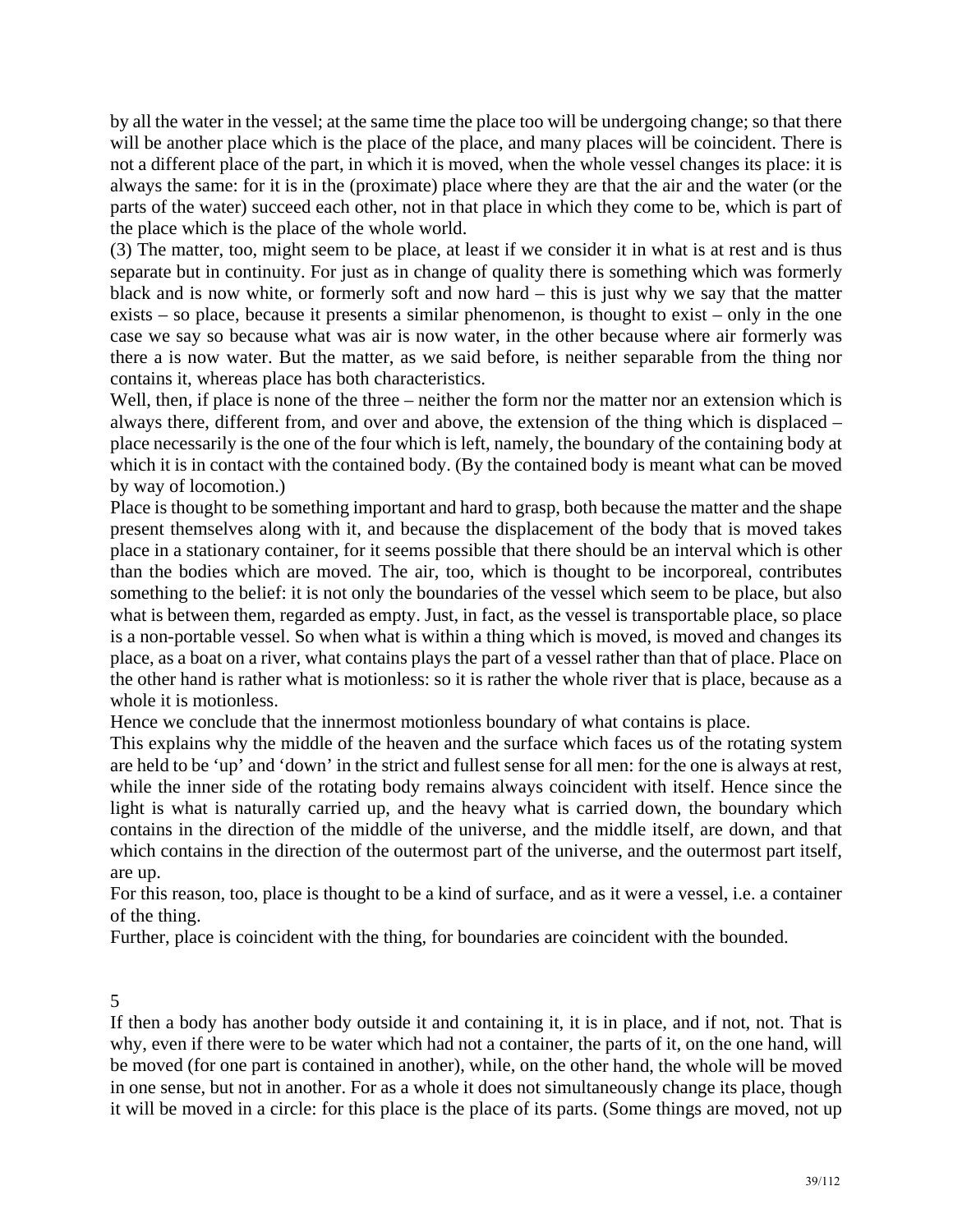and down, but in a circle; others up and down, such things namely as admit of condensation and rarefaction.)

As was explained, some things are potentially in place, others actually. So, when you have a homogeneous substance which is continuous, the parts are potentially in place: when the parts are separated, but in contact, like a heap, they are actually in place.

Again, (1) some things are per se in place, namely every body which is movable either by way of locomotion or by way of increase is per se somewhere, but the heaven, as has been said, is not anywhere as a whole, nor in any place, if at least, as we must suppose, no body contains it. On the line on which it is moved, its parts have place: for each is contiguous the next.

But (2) other things are in place indirectly, through something conjoined with them, as the soul and the heaven. The latter is, in a way, in place, for all its parts are: for on the orb one part contains another. That is why the upper part is moved in a circle, while the All is not anywhere. For what is somewhere is itself something, and there must be alongside it some other thing wherein it is and which contains it. But alongside the All or the Whole there is nothing outside the All, and for this reason all things are in the heaven; for the heaven, we may say, is the All. Yet their place is not the same as the heaven. It is part of it, the innermost part of it, which is in contact with the movable body; and for this reason the earth is in water, and this in the air, and the air in the aether, and the aether in heaven, but we cannot go on and say that the heaven is in anything else.

It is clear, too, from these considerations that all the problems which were raised about place will be solved when it is explained in this way:

(1) There is no necessity that the place should grow with the body in it,

(2) Nor that a point should have a place,

(3) Nor that two bodies should be in the same place,

(4) Nor that place should be a corporeal interval: for what is between the boundaries of the place is any body which may chance to be there, not an interval in body.

Further, (5) place is also somewhere, not in the sense of being in a place, but as the limit is in the limited; for not everything that is is in place, but only movable body.

Also (6) it is reasonable that each kind of body should be carried to its own place. For a body which affect each other, while those which are in contact interact on each other. is next in the series and in contact (not by compulsion) is akin, and bodies which are united do not

Nor (7) is it without reason that each should remain naturally in its proper place. For this part has the same relation to its place, as a separable part to its whole, as when one moves a part of water or air: so, too, air is related to water, for the one is like matter, the other form – water is the matter of , air as it were the actuality of water, for water is potentially air, while air is potentially water, air though in another way.

These distinctions will be drawn more carefully later. On the present occasion it was necessary to refer to them: what has now been stated obscurely will then be made more clear. If the matter and the fulfilment are the same thing (for water is both, the one potentially, the other completely), water will be related to air in a way as part to whole. That is why these have contact: it is organic union when both become actually one.

This concludes my account of place – both of its existence and of its nature.

# 6

of it involve arguments both for and against, in much the same sort of way. For those who hold that The investigation of similar questions about the void, also, must be held to belong to the physicist – namely whether it exists or not, and how it exists or what it is – just as about place. The views taken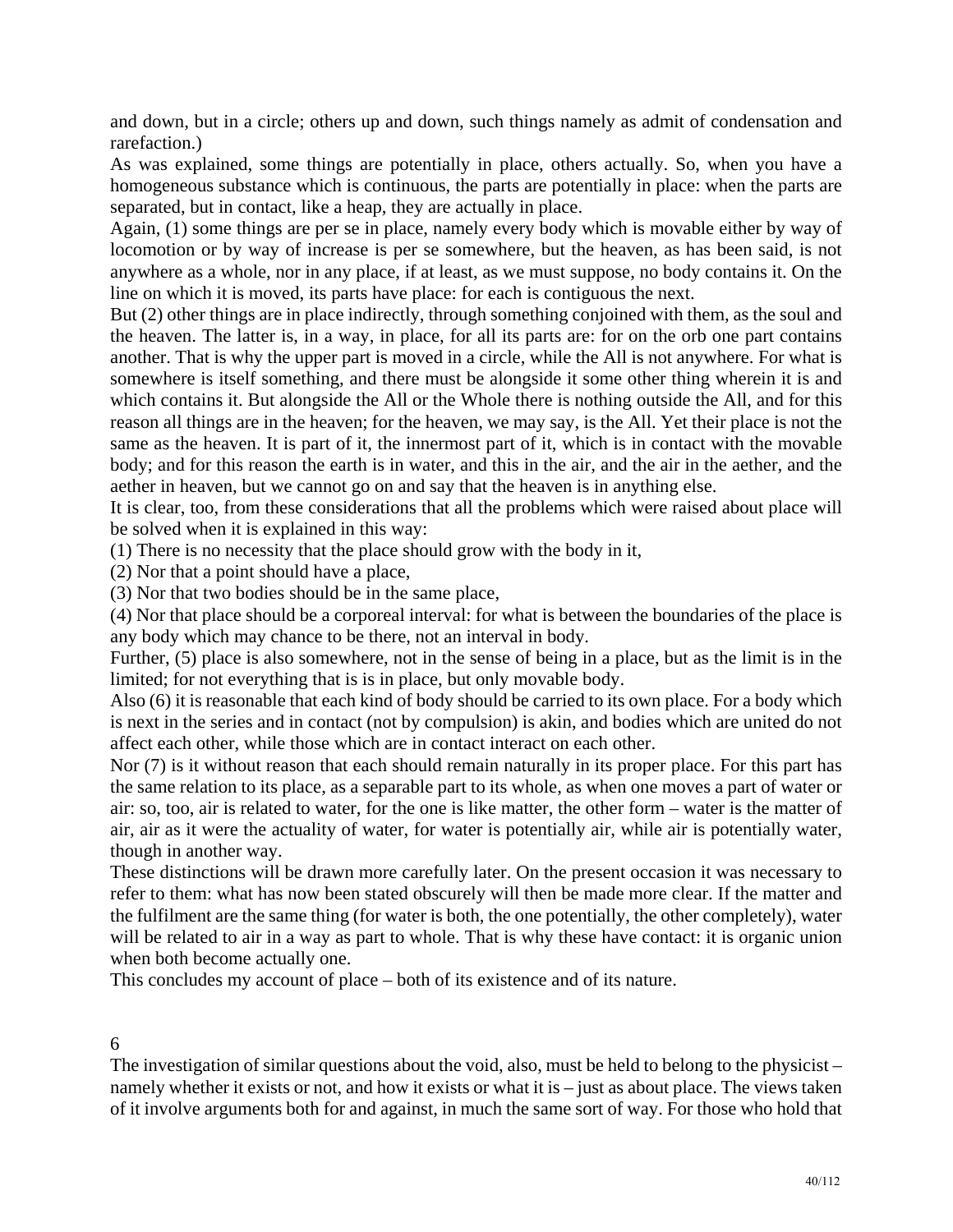the void exists regard it as a sort of place or vessel which is supposed to be 'full' when it holds the bulk which it is capable of containing, 'void' when it is deprived of that – as if 'void' and 'full' and 'place' denoted the same thing, though the essence of the three is different.

We must begin the inquiry by putting down the account given by those who say that it exists, then the account of those who say that it does not exist, and third the current view on these questions.

void (so what is full of air is void). It is not then the existence of air that needs to be proved, but the which divides the whole body so as to break its continuity, as Democritus and Leucippus hold, and many other physicists – or even perhaps as something which is outside the whole body, which Those who try to show that the void does not exist do not disprove what people really mean by it, but only their erroneous way of speaking; this is true of Anaxagoras and of those who refute the existence of the void in this way. They merely give an ingenious demonstration that air is something – by straining wine-skins and showing the resistance of the air, and by cutting it off in clepsydras. But people really mean that there is an empty interval in which there is no sensible body. They hold that everything which is in body is body and say that what has nothing in it at all is non-existence of an interval, different from the bodies, either separable or actual – an interval remains continuous.

These people, then, have not reached even the threshold of the problem, but rather those who say that the void exists.

(1) They argue, for one thing, that change in place (i.e. locomotion and increase) would not be. For contain anything more. If it could, and there were two bodies in the same place, it would also be the smallest body would contain the greatest; for 'many a little makes a mickle': thus if many equal it is maintained that motion would seem not to exist, if there were no void, since what is full cannot true that any number of bodies could be together; for it is impossible to draw a line of division beyond which the statement would become untrue. If this were possible, it would follow also that bodies can be together, so also can many unequal bodies.

Melissus, indeed, infers from these considerations that the All is immovable; for if it were moved there must, he says, be void, but void is not among the things that exist.

This argument, then, is one way in which they show that there is a void.

 $(2)$  They reason from the fact that some things are observed to contract and be compressed, as people say that a cask will hold the wine which formerly filled it, along with the skins into which the wine has been decanted, which implies that the compressed body contracts into the voids present in it.

impossible for two bodies to be together. A proof of this they find also in what happens to ashes, Again (3) increase, too, is thought to take always by means of void, for nutriment is body, and it is which absorb as much water as the empty vessel.

The Pythagoreans, too, (4) held that void exists and that it enters the heaven itself, which as it were inhales it, from the infinite air. Further it is the void which distinguishes the natures of things, as if it were like what separates and distinguishes the terms of a series. This holds primarily in the numbers, for the void distinguishes their nature.

These, then, and so many, are the main grounds on which people have argued for and against the existence of the void.

# 7

As a step towards settling which view is true, we must determine the meaning of the name.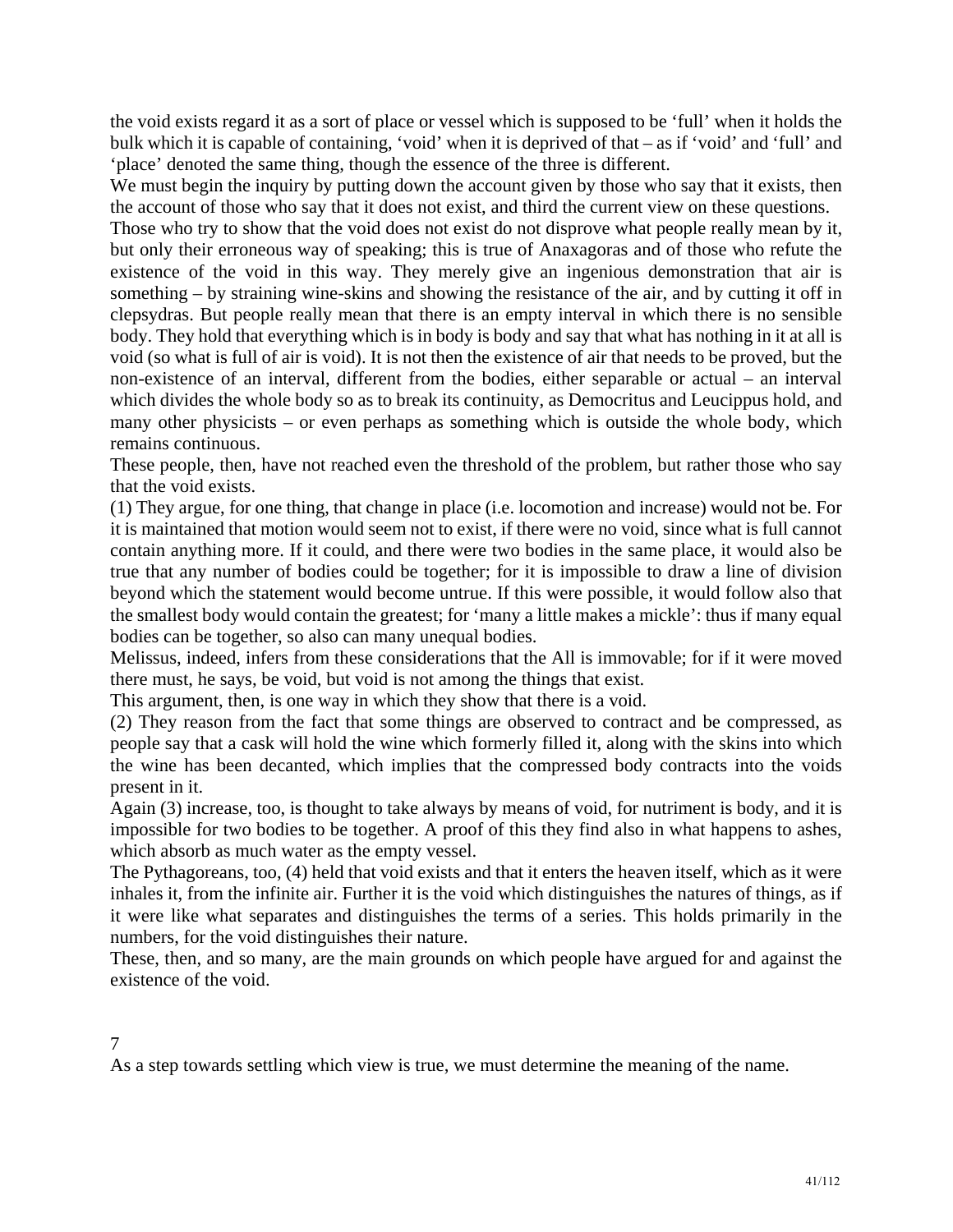The void is thought to be place with nothing in it. The reason for this is that people take what exists to be body, and hold that while every body is in place, void is place in which there is no body, so that where there is no body, there must be void.

Every body, again, they suppose to be tangible; and of this nature is whatever has weight or lightness.

Hence, by a syllogism, what has nothing heavy or light in it, is void.

This result, then, as I have said, is reached by syllogism. It would be absurd to suppose that the point is void; for the void must be place which has in it an interval in tangible body.

But at all events we observe then that in one way the void is described as what is not full of body perceptible to touch; and what has heaviness and lightness is perceptible to touch. So we would raise the question: what would they say of an interval that has colour or sound – is it void or not? Clearly they would reply that if it could receive what is tangible it was void, and if not, not.

In another way void is that in which there is no 'this' or corporeal substance. So some say that the void is the matter of the body (they identify the place, too, with this), and in this they speak incorrectly; for the matter is not separable from the things, but they are inquiring about the void as about something separable.

but rather an interval in body. This is why the void is thought to be something, viz. because place is, who maintain that place is something over and above the bodies that come to occupy it, and of those who maintain that the void is something. They state that the void is the condition of Since we have determined the nature of place, and void must, if it exists, be place deprived of body, and we have stated both in what sense place exists and in what sense it does not, it is plain that on this showing void does not exist, either unseparated or separated; the void is meant to be, not body and for the same reasons. For the fact of motion in respect of place comes to the aid both of those movement in the sense of that in which movement takes place; and this would be the kind of thing that some say place is.

a condition of movement in general, for a reason which, incidentally, escaped Melissus; viz. that But there is no necessity for there being a void if there is movement. It is not in the least needed as the full can suffer qualitative change.

room for one another, though there is no interval separate and apart from the bodies that are in But not even movement in respect of place involves a void; for bodies may simultaneously make movement. And this is plain even in the rotation of continuous things, as in that of liquids.

increase in size not only by the entrance of something but also by qualitative change; e.g. if water And things can also be compressed not into a void but because they squeeze out what is contained in them (as, for instance, when water is compressed the air within it is squeezed out); and things can were to be transformed into air.

In general, both the argument about increase of size and that about water poured on to the ashes get in their own way. For either not any and every part of the body is increased, or bodies may be increased otherwise than by the addition of body, or there may be two bodies in the same place (in which case they are claiming to solve a quite general difficulty, but are not proving the existence of void), or the whole body must be void, if it is increased in every part and is increased by means of void. The same argument applies to the ashes.

It is evident, then, that it is easy to refute the arguments by which they prove the existence of the void.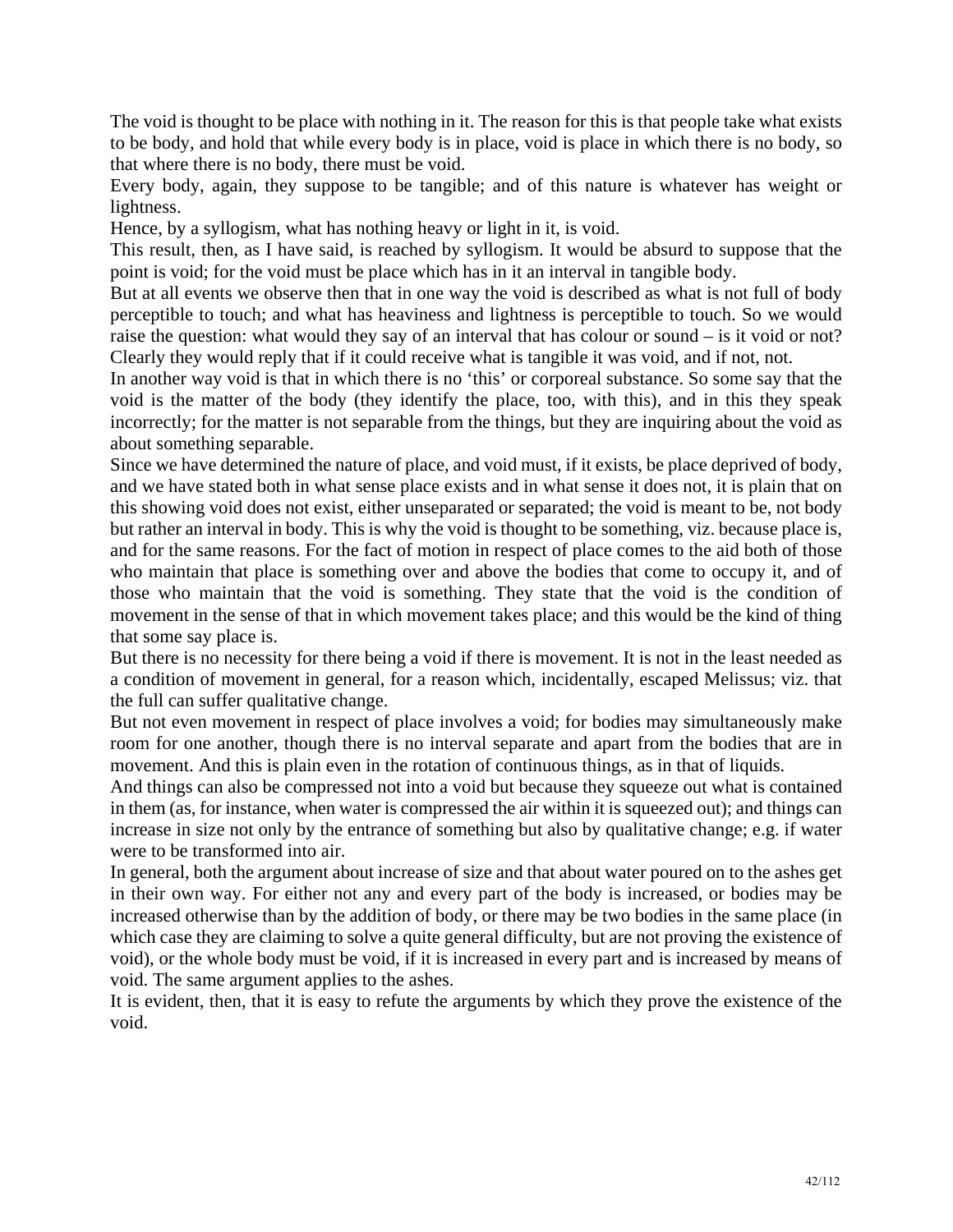# Let us explain again that there is no void existing separately, as some maintain. If each of the simple bodies has a natural locomotion, e.g. fire upward and earth downward and towards the middle of the universe, it is clear that it cannot be the void that is the condition of locomotion. What, then, will the void be the condition of? It is thought to be the condition of movement in respect of place, and it is not the condition of this.

will what is placed in it move, or rest? Much the same argument will apply to the void as to the 'up' Again, if void is a sort of place deprived of body, when there is a void where will a body placed in it move to? It certainly cannot move into the whole of the void. The same argument applies as against those who think that place is something separate, into which things are carried; viz. how and 'down' in place, as is natural enough since those who maintain the existence of the void make it a place.

And in what way will things be present either in place – or in the void? For the expected result does not take place when a body is placed as a whole in a place conceived of as separate and permanent; for a part of it, unless it be placed apart, will not be in a place but in the whole. Further, if separate place does not exist, neither will void.

there is a void; for as with those who for a like reason say the earth is at rest, so, too, in the void If people say that the void must exist, as being necessary if there is to be movement, what rather turns out to be the case, if one the matter, is the opposite, that not a single thing can be moved if things must be at rest; for there is no place to which things can move more or less than to another; since the void in so far as it is void admits no difference.

The second reason is this: all movement is either compulsory or according to nature, and if there is natural bodies has not a natural movement, none of the other movements can exist); but how can seems to be a non-existent and a privation of being), but natural locomotion seems to be compulsory movement there must also be natural (for compulsory movement is contrary to nature, and movement contrary to nature is posterior to that according to nature, so that if each of the there be natural movement if there is no difference throughout the void or the infinite? For in so far as it is infinite, there will be no up or down or middle, and in so far as it is a void, up differs no whit from down; for as there is no difference in what is nothing, there is none in the void (for the void differentiated, so that the things that exist by nature must be differentiated. Either, then, nothing has a natural locomotion, or else there is no void.

projectile wherewith it moves to its proper place. But in a void none of these things can take place, Further, in point of fact things that are thrown move though that which gave them their impulse is not touching them, either by reason of mutual replacement, as some maintain, or because the air that has been pushed pushes them with a movement quicker than the natural locomotion of the nor can anything be moved save as that which is carried is moved.

Further, no one could say why a thing once set in motion should stop anywhere; for why should it stop here rather than here? So that a thing will either be at rest or must be moved ad infinitum, unless something more powerful get in its way.

Further, things are now thought to move into the void because it yields; but in a void this quality is present equally everywhere, so that things should move in all directions.

moving body differs from the other owing to excess of weight or of lightness. Further, the truth of what we assert is plain from the following considerations. We see the same weight or body moving faster than another for two reasons, either because there is a difference in what it moves through, as between water, air, and earth, or because, other things being equal, the

Now the medium causes a difference because it impedes the moving thing, most of all if it is moving in the opposite direction, but in a secondary degree even if it is at rest; and especially a

# 8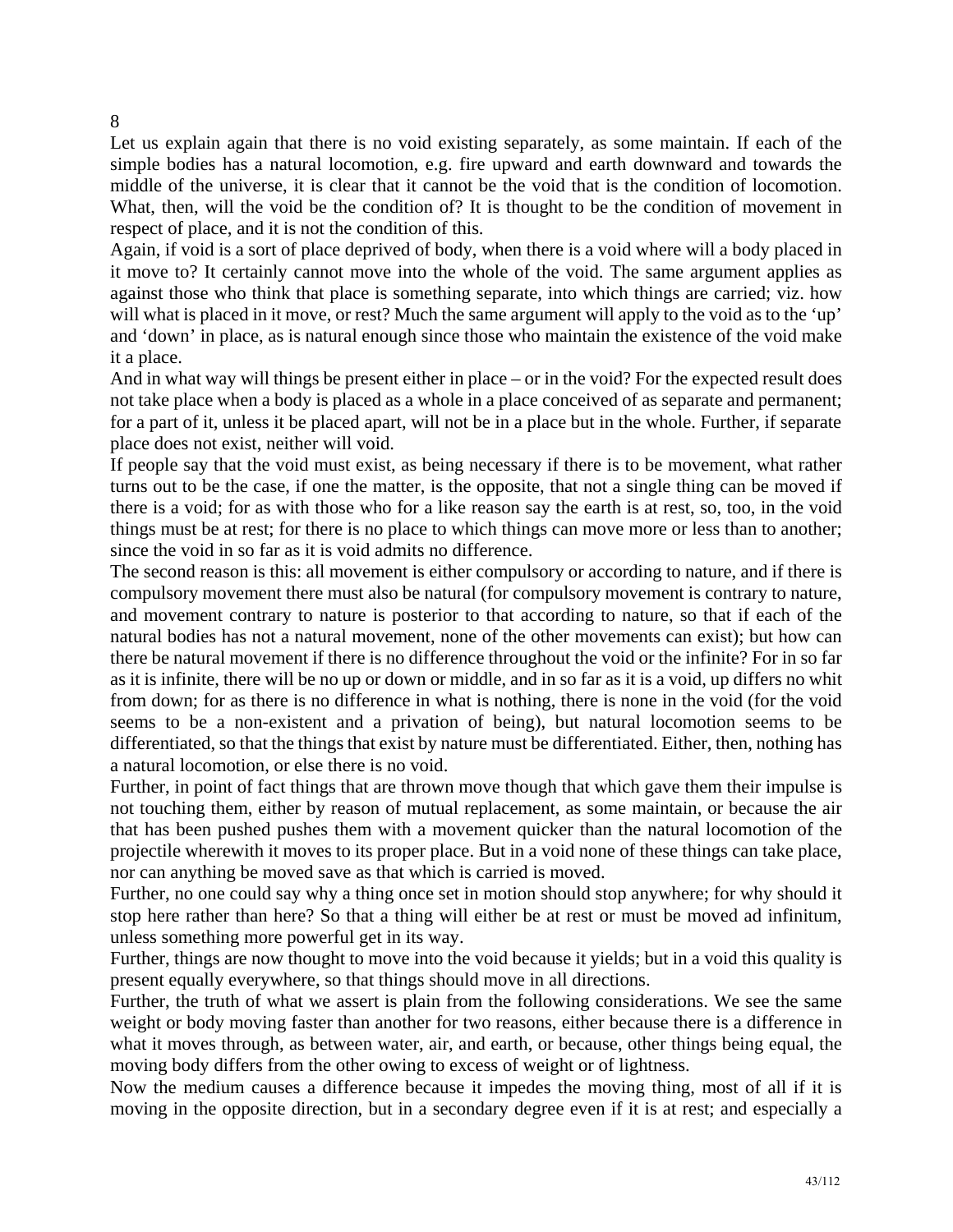medium that is not easily divided, i.e. a medium that is somewhat dense. A, then, will move through B in time G, and through D, which is thinner, in time E (if the length of B is egual to D), in proportion to the density of the hindering body. For let B be water and D air; then by so much as air is thinner and more incorporeal than water, A will move through D faster than through B. Let the speed have the same ratio to the speed, then, that air has to water. Then if air is twice as thin, the body will traverse B in twice the time that it does D, and the time G will be twice the time E. And always, by so much as the medium is more incorporeal and less resistant and more easily divided, the faster will be the movement.

point unless it is composed of points! Similarly the void can bear no ratio to the full, and therefore of Z when Z was void occupied the time H. So that it will traverse Z in an equal time whether Z be Now there is no ratio in which the void is exceeded by body, as there is no ratio of 0 to a number. For if 4 exceeds 3 by 1, and 2 by more than 1, and 1 by still more than it exceeds 2, still there is no ratio by which it exceeds 0; for that which exceeds must be divisible into the excess + that which is exceeded, so that will be what it exceeds  $0$  by  $+0$ . For this reason, too, a line does not exceed a neither can movement through the one to movement through the other, but if a thing moves through the thickest medium such and such a distance in such and such a time, it moves through the void with a speed beyond any ratio. For let Z be void, equal in magnitude to B and to D. Then if A is to traverse and move through it in a certain time, H, a time less than E, however, the void will bear this ratio to the full. But in a time equal to H, A will traverse the part O of A. And it will surely also traverse in that time any substance Z which exceeds air in thickness in the ratio which the time E bears to the time H. For if the body Z be as much thinner than D as E exceeds H, A, if it moves through Z, will traverse it in a time inverse to the speed of the movement, i.e. in a time equal to H. If, then, there is no body in Z, A will traverse Z still more quickly. But we supposed that its traverse full or void. But this is impossible. It is plain, then, that if there is a time in which it will move through any part of the void, this impossible result will follow: it will be found to traverse a certain distance, whether this be full or void, in an equal time; for there will be some body which is in the same ratio to the other body as the time is to the time.

To sum the matter up, the cause of this result is obvious, viz. that between any two movements there is a ratio (for they occupy time, and there is a ratio between any two times, so long as both are finite), but there is no ratio of void to full.

These are the consequences that result from a difference in the media; the following depend upon of weight or of lightness, if they are alike in other respects, move faster over an equal space, and in cleaves the medium either by its shape, or by the impulse which the body that is carried along or is an excess of one moving body over another. We see that bodies which have a greater impulse either the ratio which their magnitudes bear to each other. Therefore they will also move through the void with this ratio of speed. But that is impossible; for why should one move faster? (In moving through plena it must be so; for the greater divides them faster by its force. For a moving thing projected possesses.) Therefore all will possess equal velocity. But this is impossible.

It is evident from what has been said, then, that, if there is a void, a result follows which is the very opposite of the reason for which those who believe in a void set it up. They think that if movement in respect of place is to exist, the void cannot exist, separated all by itself; but this is the same as to say that place is a separate cavity; and this has already been stated to be impossible.

to be displaced – always either down, if its locomotion is downwards as in the case of earth, or up, But even if we consider it on its own merits the so-called vacuum will be found to be really vacuous. For as, if one puts a cube in water, an amount of water equal to the cube will be displaced; so too in air; but the effect is imperceptible to sense. And indeed always in the case of any body that can be displaced, must, if it is not compressed, be displaced in the direction in which it is its nature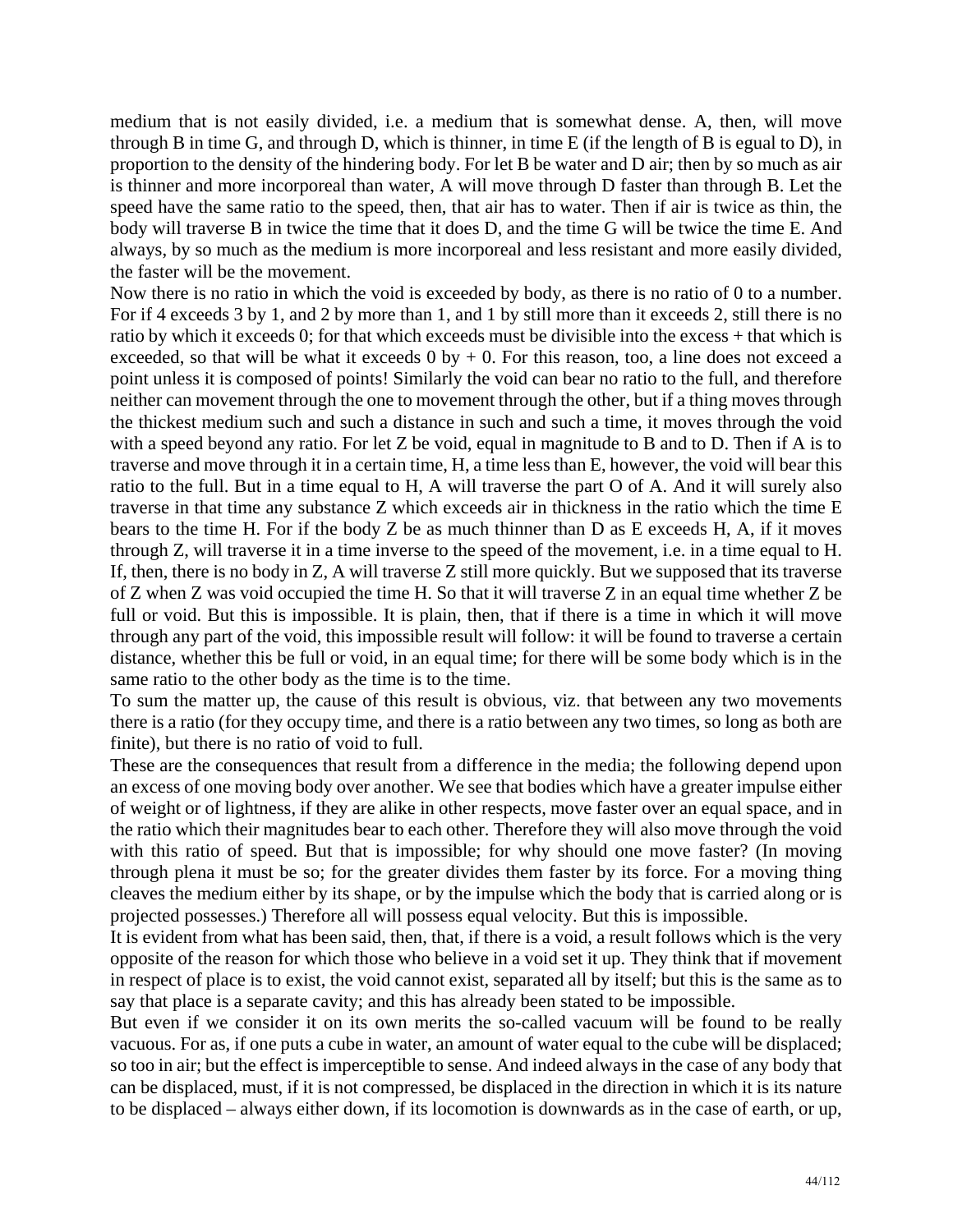if it is fire, or in both directions – whatever be the nature of the inserted body. Now in the void this is impossible; for it is not body; the void must have penetrated the cube to a distance equal to that which this portion of void formerly occupied in the void, just as if the water or air had not been displaced by the wooden cube, but had penetrated right through it.

But the cube also has a magnitude equal to that occupied by the void; a magnitude which, if it is also hot or cold, or heavy or light, is none the less different in essence from all its attributes, even if it is not separable from them; I mean the volume of the wooden cube. So that even if it were separated from everything else and were neither heavy nor light, it will occupy an equal amount of void, and fill the same place, as the part of place or of the void equal to itself. How then will the body of the cube differ from the void or place that is equal to it? And if there can be two such things, why cannot there be any number coinciding?

This, then, is one absurd and impossible implication of the theory. It is also evident that the cube will have this same volume even if it is displaced, which is an attribute possessed by all other bodies also. Therefore if this differs in no respect from its place, why need we assume a place for bodies over and above the volume of each, if their volume be conceived of as free from attributes? It contributes nothing to the situation if there is an equal interval attached to it as well. [Further it ought to be clear by the study of moving things what sort of thing void is. But in fact it is found nowhere in the world. For air is something, though it does not seem to be so – nor, for that matter, would water, if fishes were made of iron; for the discrimination of the tangible is by touch.] It is clear, then, from these considerations that there is no separate void.

9

rare exist in this sense. But if they mean that there is void, not separately existent, but still present in with them. Yet how can void have a local movement or a place? For thus that into which void There are some who think that the existence of rarity and density shows that there is a void. If rarity and density do not exist, they say, neither can things contract and be compressed. But if this were not to take place, either there would be no movement at all, or the universe would bulge, as Xuthus said, or air and water must always change into equal amounts (e.g. if air has been made out of a cupful of water, at the same time out of an equal amount of air a cupful of water must have been made), or void must necessarily exist; for compression and expansion cannot take place otherwise. Now, if they mean by the rare that which has many voids existing separately, it is plain that if void cannot exist separate any more than a place can exist with an extension all to itself, neither can the the rare, this is less impossible, yet, first, the void turns out not to be a condition of all movement, but only of movement upwards (for the rare is light, which is the reason why they say fire is rare); second, the void turns out to be a condition of movement not as that in which it takes place, but in that the void carries things up as skins by being carried up themselves carry up what is continuous moves is till then void of a void.

Again, how will they explain, in the case of what is heavy, its movement downwards? And it is plain that if the rarer and more void a thing is the quicker it will move upwards, if it were completely void it would move with a maximum speed! But perhaps even this is impossible, that it should move at all; the same reason which showed that in the void all things are incapable of moving shows that the void cannot move, viz. the fact that the speeds are incomparable.

or a transformation of water into air will always be balanced by an equal transformation of air into water (for it is clear that the air produced from water is bulkier than the water): it is necessary Since we deny that a void exists, but for the rest the problem has been truly stated, that either there will be no movement, if there is not to be condensation and rarefaction, or the universe will bulge,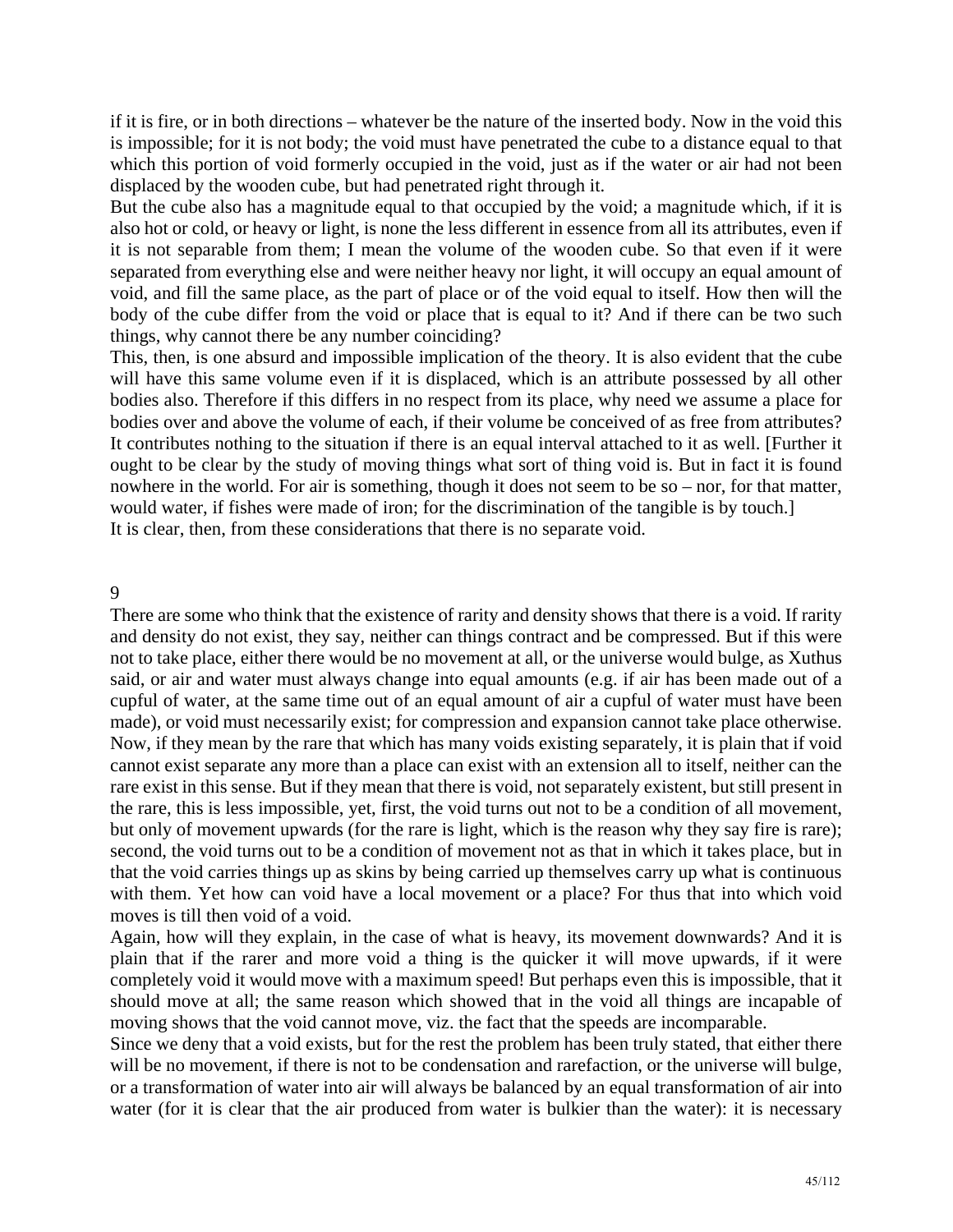therefore, if compression does not exist, either that the next portion will be pushed outwards and make the outermost part bulge, or that somewhere else there must be an equal amount of water produced out of air, so that the entire bulk of the whole may be equal, or that nothing moves. For when anything is displaced this will always happen, unless it comes round in a circle; but locomotion is not always circular, but sometimes in a straight line.

These then are the reasons for which they might say that there is a void; our statement is based on the assumption that there is a single matter for contraries, hot and cold and the other natural contrarieties, and that what exists actually is produced from a potential existent, and that matter is not separable from the contraries but its being is different, and that a single matter may serve for colour and heat and cold.

volume, or becomes greater from being smaller, it is the matter which is potentially both that comes The same matter also serves for both a large and a small body. This is evident; for when air is produced from water, the same matter has become something different, not by acquiring an addition to it, but has become actually what it was potentially, and, again, water is produced from air in the same way, the change being sometimes from smallness to greatness, and sometimes from greatness to smallness. Similarly, therefore, if air which is large in extent comes to have a smaller to be each of the two.

For as the same matter becomes hot from being cold, and cold from being hot, because it was potentially both, so too from hot it can become more hot, though nothing in the matter has become hot that was not hot when the thing was less hot; just as, if the arc or curve of a greater circle dense and rare, and the two qualities have one matter. becomes that of a smaller, whether it remains the same or becomes a different curve, convexity has not come to exist in anything that was not convex but straight (for differences of degree do not depend on an intermission of the quality); nor can we get any portion of a flame, in which both heat and whiteness are not present. So too, then, is the earlier heat related to the later. So that the greatness and smallness, also, of the sensible volume are extended, not by the matter's acquiring anything new, but because the matter is potentially matter for both states; so that the same thing is

The dense is heavy, and the rare is light. [Again, as the arc of a circle when contracted into a smaller space does not acquire a new part which is convex, but what was there has been contracted; and as any part of fire that one takes will be hot; so, too, it is all a question of contraction and expansion of the same matter.] There are two types in each case, both in the dense and in the rare; for both the heavy and the hard are thought to be dense, and contrariwise both the light and the soft are rare; and weight and hardness fail to coincide in the case of lead and iron.

the condition of movement void, whatever it may be. At that rate the matter of the heavy and the From what has been said it is evident, then, that void does not exist either separate (either absolutely separate or as a separate element in the rare) or potentially, unless one is willing to call light, qua matter of them, would be the void; for the dense and the rare are productive of locomotion in virtue of this contrariety, and in virtue of their hardness and softness productive of passivity and impassivity, i.e. not of locomotion but rather of qualitative change.

So much, then, for the discussion of the void, and of the sense in which it exists and the sense in which it does not exist.

10

Next for discussion after the subjects mentioned is Time. The best plan will be to begin by working out the difficulties connected with it, making use of the current arguments. First, does it belong to the class of things that exist or to that of things that do not exist? Then secondly, what is its nature?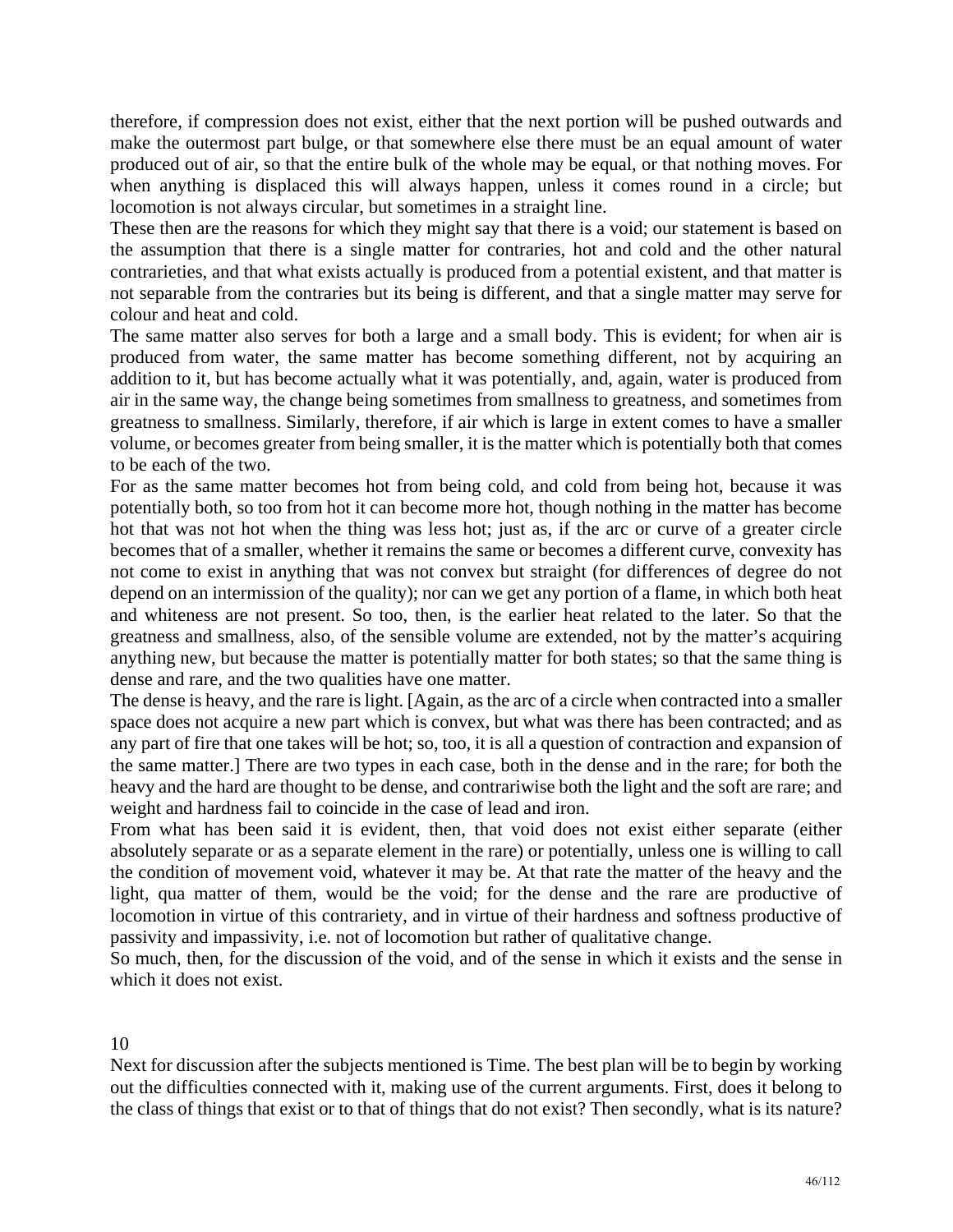To start, then: the following considerations would make one suspect that it either does not exist at all or barely, and in an obscure way. One part of it has been and is not, while the other is going to be and is not yet. Yet time – both infinite time and any time you like to take – is made up of these. One would naturally suppose that what is made up of things which do not exist could have no share in reality.

is divisible. For what is 'now' is not a part: a part is a measure of the whole, which must be made up Further, if a divisible thing is to exist, it is necessary that, when it exists, all or some of its parts must exist. But of time some parts have been, while others have to be, and no part of it is though it of parts. Time, on the other hand, is not held to be made up of 'nows'.

Again, the 'now' which seems to bound the past and the future – does it always remain one and the same or is it always other and other? It is hard to say.

'nows' too cannot be simultaneous with one another, but the prior 'now' must always have (1) If it is always different and different, and if none of the parts in time which are other and other are simultaneous (unless the one contains and the other is contained, as the shorter time is by the longer), and if the 'now' which is not, but formerly was, must have ceased-to-be at some time, the ceased-to-be. But the prior 'now' cannot have ceased-to-be in itself (since it then existed); yet it cannot have ceased-to-be in another 'now'. For we may lay it down that one 'now' cannot be next to another, any more than point to point. If then it did not cease-to-be in the next 'now' but in another, it would exist simultaneously with the innumerable 'nows' between the two – which is impossible.

«now»', then, if both what is before and what is after are in this same 'now', things which happened Yes, but (2) neither is it possible for the 'now' to remain always the same. No determinate divisible thing has a single termination, whether it is continuously extended in one or in more than one dimension: but the 'now' is a termination, and it is possible to cut off a determinate time. Further, if coincidence in time (i.e. being neither prior nor posterior) means to be 'in one and the same ten thousand years ago would be simultaneous with what has happened to-day, and nothing would be before or after anything else.

This may serve as a statement of the difficulties about the attributes of time.

As to what time is or what is its nature, the traditional accounts give us as little light as the preliminary problems which we have worked through.

Some assert that it is (1) the movement of the whole, others that it is (2) the sphere itself.

 $(1)$  Yet part, too, of the revolution is a time, but it certainly is not a revolution: for what is taken is part of a revolution, not a revolution. Besides, if there were more heavens than one, the movement of any of them equally would be time, so that there would be many times at the same time.

(2) Those who said that time is the sphere of the whole thought so, no doubt, on the ground that all things are in time and all things are in the sphere of the whole. The view is too naive for it to be worth while to consider the impossibilities implied in it.

But as time is most usually supposed to be (3) motion and a kind of change, we must consider this view.

Now (a) the change or movement of each thing is only in the thing which changes or where the thing itself which moves or changes may chance to be. But time is present equally everywhere and with all things.

Again, (b) change is always faster or slower, whereas time is not: for 'fast' and 'slow' are defined by time – 'fast' is what moves much in a short time, 'slow' what moves little in a long time; but time is not defined by time, by being either a certain amount or a certain kind of it.

Clearly then it is not movement. (We need not distinguish at present between 'movement' and 'change'.)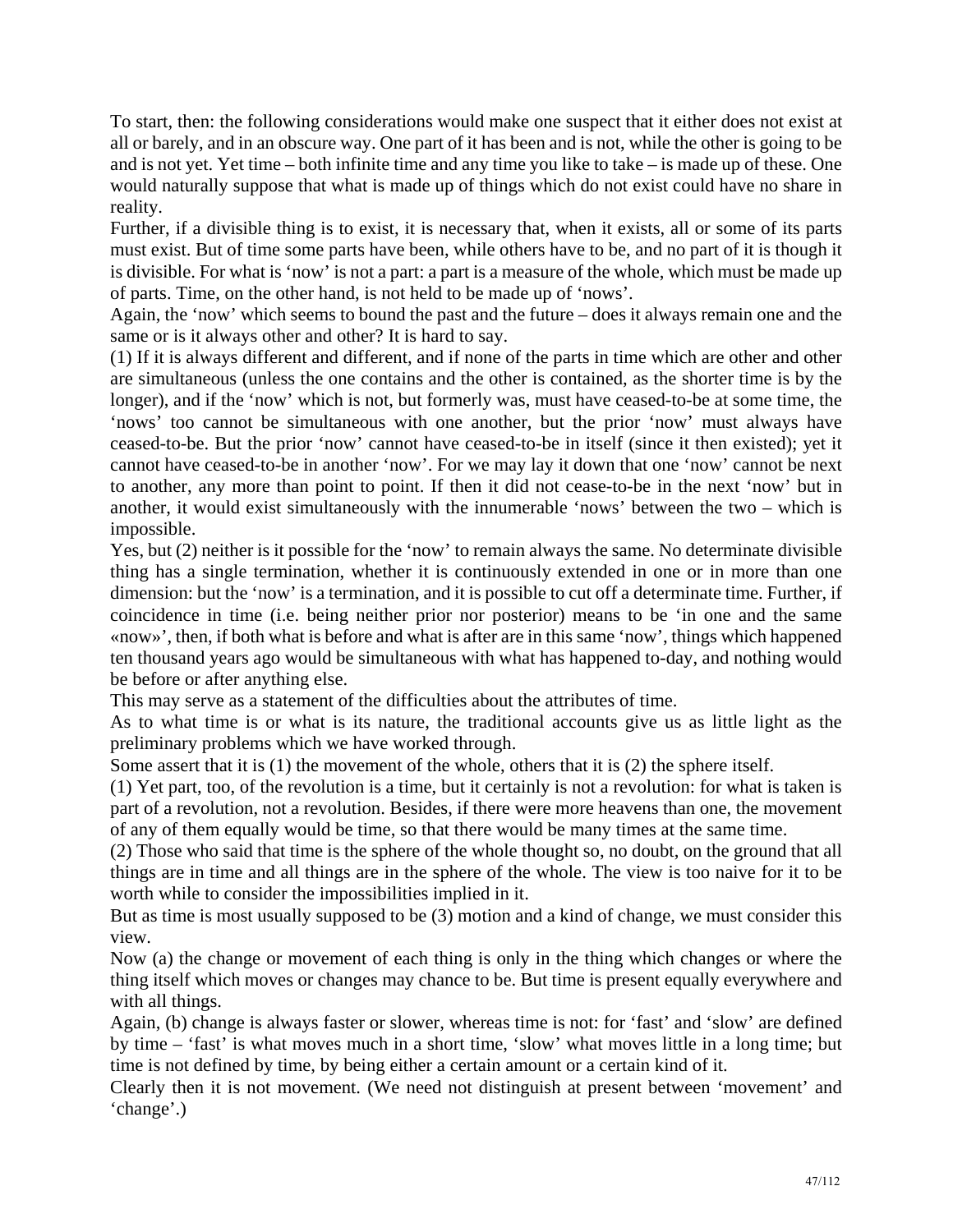### 11

But neither does time exist without change; for when the state of our own minds does not change at failure to notice it. So, just as, if the 'now' were not different but one and the same, there would not If, then, the non-realization of the existence of time happens to us when we do not distinguish any all, or we have not noticed its changing, we do not realize that time has elapsed, any more than those who are fabled to sleep among the heroes in Sardinia do when they are awakened; for they connect the earlier 'now' with the later and make them one, cutting out the interval because of their have been time, so too when its difference escapes our notice the interval does not seem to be time. change, but the soul seems to stay in one indivisible state, and when we perceive and distinguish we say time has elapsed, evidently time is not independent of movement and change. It is evident, then, that time is neither movement nor independent of movement.

We must take this as our starting-point and try to discover – since we wish to know what time is – what exactly it has to do with movement.

movement also along with it seems to have taken place. Hence time is either movement or Now we perceive movement and time together: for even when it is dark and we are not being affected through the body, if any movement takes place in the mind we at once suppose that some time also has elapsed; and not only that but also, when some time is thought to have passed, some something that belongs to movement. Since then it is not movement, it must be the other.

But what is moved is moved from something to something, and all magnitude is continuous. Therefore the movement goes with the magnitude. Because the magnitude is continuous, the movement too must be continuous, and if the movement, then the time; for the time that has passed is always thought to be in proportion to the movement.

position. Since then 'before' and 'after' hold in magnitude, they must hold also in movement, these corresponding to those. But also in time the distinction of 'before' and 'after' must hold, for time substratum with motion yet differs from it in definition, and is not identical with motion. The distinction of 'before' and 'after' holds primarily, then, in place; and there in virtue of relative and movement always correspond with each other. The 'before' and 'after' in motion is identical in

But we apprehend time only when we have marked motion, marking it by 'before' and 'after'; and the 'nows' are two, one before and one after, it is then that we say that there is time, and this that we it is only when we have perceived 'before' and 'after' in motion that we say that time has elapsed. Now we mark them by judging that A and B are different, and that some third thing is intermediate to them. When we think of the extremes as different from the middle and the mind pronounces that say is time. For what is bounded by the 'now' is thought to be time – we may assume this.

identity but in relation to a 'before' and an 'after', no time is thought to have elapsed, because there we say that there is time. For time is just this – number of motion in respect of 'before' and 'after'. then is a kind of number. (Number, we must note, is used in two senses – both of what is counted or also is time. But every simultaneous time is self-identical; for the 'now' as a subject is an identity, When, therefore, we perceive the 'now' one, and neither as before and after in a motion nor as an has been no motion either. On the other hand, when we do perceive a 'before' and an 'after', then Hence time is not movement, but only movement in so far as it admits of enumeration. A proof of this: we discriminate the more or the less by number, but more or less movement by time. Time the countable and also of that with which we count. Time obviously is what is counted, not that with which we count: there are different kinds of thing.) Just as motion is a perpetual succession, so but it accepts different attributes. The 'now' measures time, in so far as time involves the 'before and after'.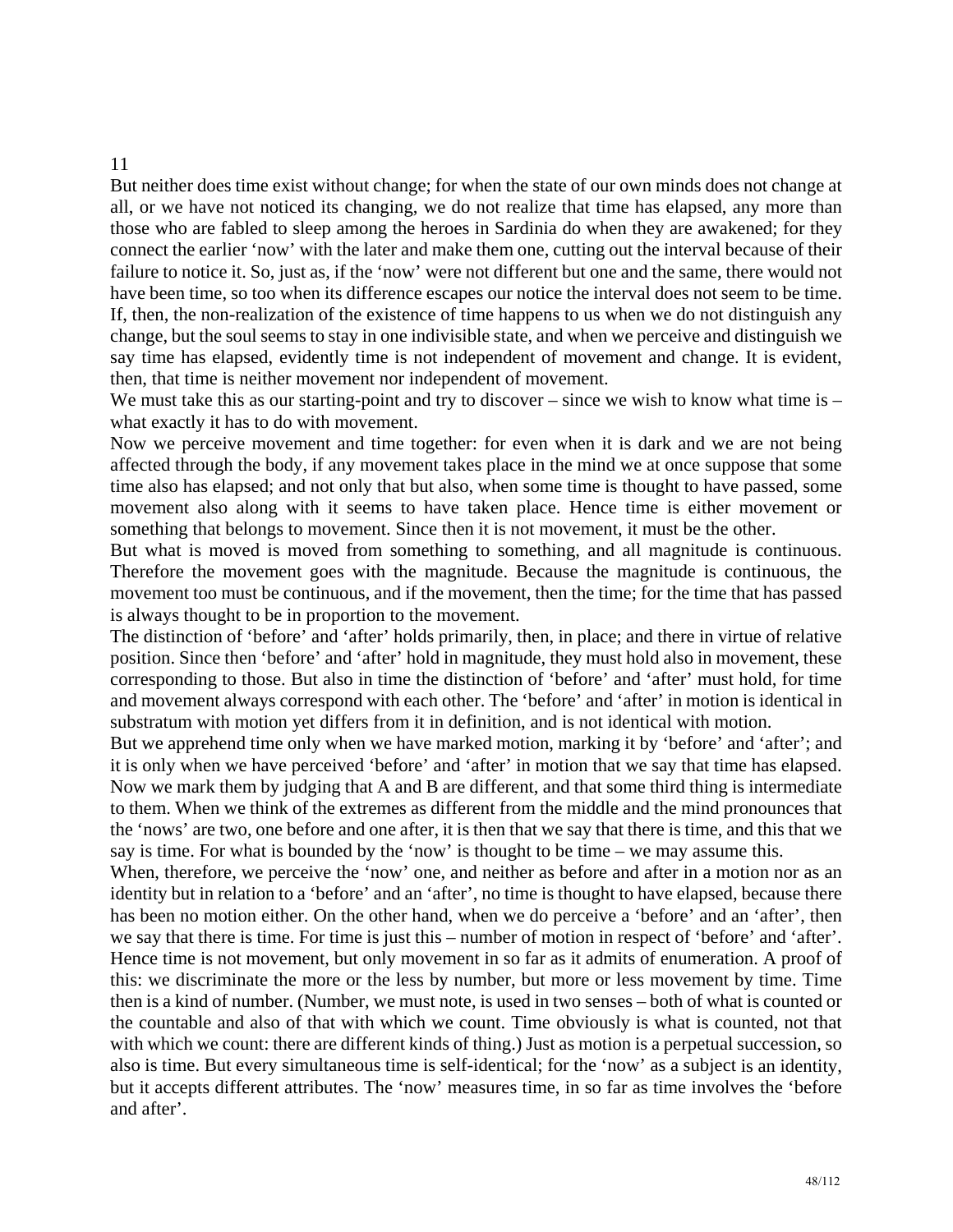The 'now' in one sense is the same, in another it is not the same. In so far as it is in succession, it is different (which is just what its being was supposed to mean), but its substratum is an identity: for motion, as was said, goes with magnitude, and time, as we maintain, with motion. Similarly, then, of it is different; for it is in so far as the 'before and after' is numerable that we get the 'now'. This locomotion because of that which is carried. what is carried is a real thing, the movement is not. there corresponds to the point the body which is carried along, and by which we are aware of the motion and of the 'before and after' involved in it. This is an identical substratum (whether a point or a stone or something else of the kind), but it has different attributes as the sophists assume that Coriscus' being in the Lyceum is a different thing from Coriscus' being in the market-place. And the body which is carried along is different, in so far as it is at one time here and at another there. But the 'now' corresponds to the body that is carried along, as time corresponds to the motion. For it is by means of the body that is carried along that we become aware of the 'before and after' the motion, and if we regard these as countable we get the 'now'. Hence in these also the 'now' as substratum remains the same (for it is what is before and after in movement), but what is predicated is what is most knowable: for, similarly, motion is known because of that which is moved, Thus what is called 'now' in one sense is always the same; in another it is not the same: for this is true also of what is carried.

the number of its locomotion. For the number of the locomotion is time, while the 'now' Clearly, too, if there were no time, there would be no 'now', and vice versa. just as the moving body and its locomotion involve each other mutually, so too do the number of the moving body and corresponds to the moving body, and is like the unit of number.

one by the thing which is moved, because it is one – not because it is one in its own nature (for there carried is moving, is always different. Time, then, also is both made continuous by the 'now' and divided at it. For here too there is a correspondence with the locomotion and the moving body. For the motion or locomotion is made might be pauses in the movement of such a thing) – but because it is one in definition: for this determines the movement as 'before' and 'after'. Here, too there is a correspondence with the point; for the point also both connects and terminates the length – it is the beginning of one and the end of another. But when you take it in this way, using the one point as two, a pause is necessary, if the same point is to be the beginning and the end. The 'now' on the other hand, since the body

Hence time is not number in the sense in which there is 'number' of the same point because it is beginning and end, but rather as the extremities of a line form a number, and not as the parts of the line do so, both for the reason given (for we can use the middle point as two, so that on that analogy time might stand still), and further because obviously the 'now' is no part of time nor the section any part of the movement, any more than the points are parts of the line – for it is two lines that are parts of one line.

In so far then as the 'now' is a boundary, it is not time, but an attribute of it; in so far as it numbers, it is number; for boundaries belong only to that which they bound, but number (e.g. ten) is the number of these horses, and belongs also elsewhere.

It is clear, then, that time is 'number of movement in respect of the before and after', and is continuous since it is an attribute of what is continuous.

12

The smallest number, in the strict sense of the word 'number', is two. But of number as concrete, sometimes there is a minimum, sometimes not: e.g. of a 'line', the smallest in respect of multiplicity is two (or, if you like, one), but in respect of size there is no minimum; for every line is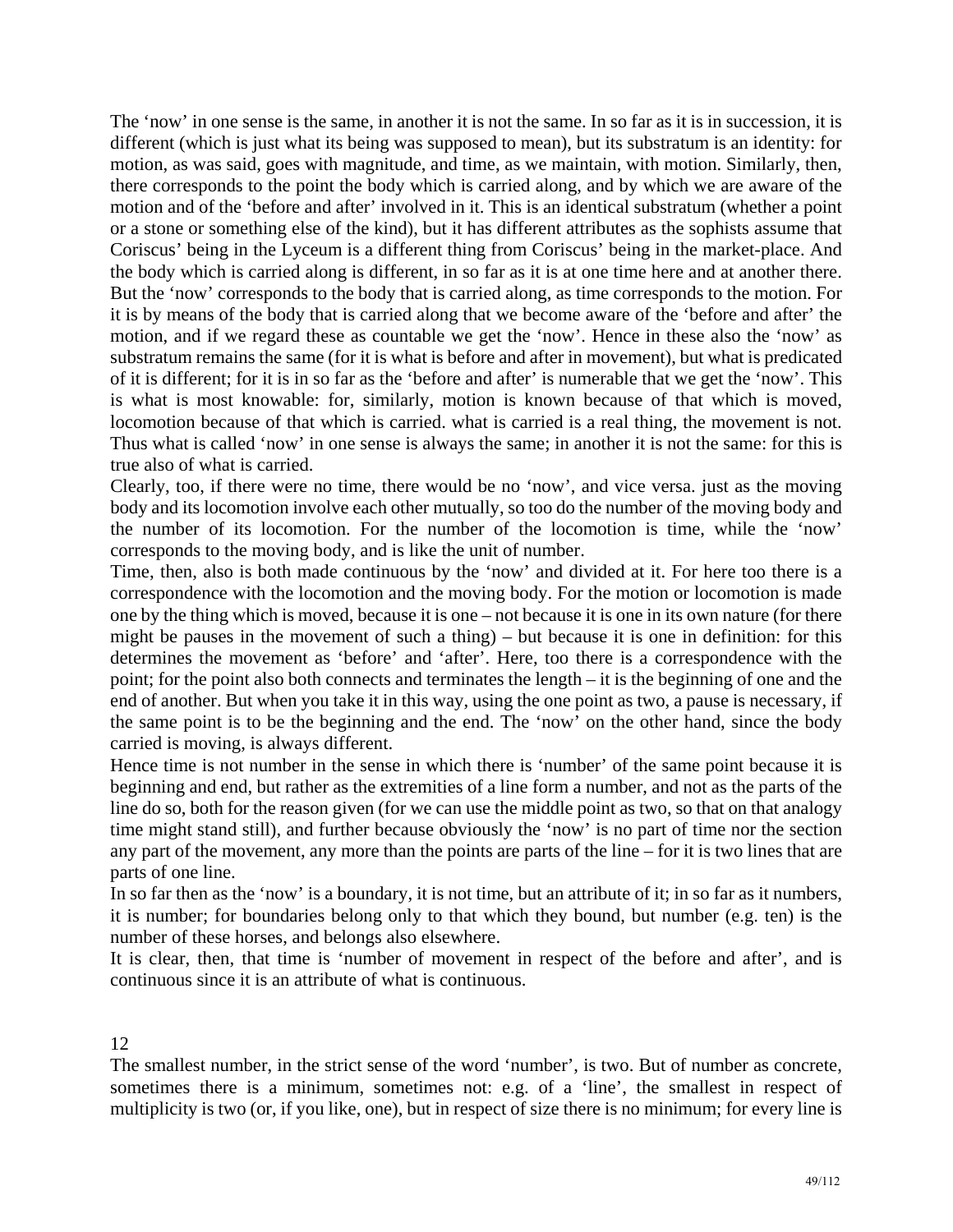divided ad infinitum. Hence it is so with time. In respect of number the minimum is one (or two); in point of extent there is no minimum.

It is clear, too, that time is not described as fast or slow, but as many or few and as long or short. For as continuous it is long or short and as a number many or few, but it is not fast or slow – any more than any number with which we number is fast or slow.

Further, there is the same time everywhere at once, but not the same time before and after, for while the present change is one, the change which has happened and that which will happen are different. Time is not number with which we count, but the number of things which are counted, and this according as it occurs before or after is always different, for the 'nows' are different. And the number of a hundred horses and a hundred men is the same, but the things numbered are different – the horses from the men. Further, as a movement can be one and the same again and again, so too can time, e.g. a year or a spring or an autumn.

with the distance and the time with the movement, because they are quanta and continuous and long, if the road is long  $-$  the time, too, if the movement, and the movement, if the time. Not only do we measure the movement by the time, but also the time by the movement, because they define each other. The time marks the movement, since it is its number, and the movement the time. We describe the time as much or little, measuring it by the movement, just as we know the number by what is numbered, e.g. the number of the horses by one horse as the unit. For we know how many horses there are by the use of the number; and again by using the one horse as unit we know the number of the horses itself. So it is with the time and the movement; for we measure the movement by the time and vice versa. It is natural that this should happen; for the movement goes divisible. The movement has these attributes because the distance is of this nature, and the time has them because of the movement. And we measure both the distance by the movement and the movement by the distance; for we say that the road is long, if the journey is long, and that this is

Time is a measure of motion and of being moved, and it measures the motion by determining a motion which will measure exactly the whole motion, as the cubit does the length by determining an amount which will measure out the whole. Further 'to be in time' means for movement, that both it and its essence are measured by time (for simultaneously it measures both the movement and its essence, and this is what being in time means for it, that its essence should be measured).

number – in general, something which belongs to number – or that things have a number. Clearly then 'to be in time' has the same meaning for other things also, namely, that their being should be measured by time. 'To be in time' is one of two things: (1) to exist when time exists, (2) as we say of some things that they are 'in number'. The latter means either what is a part or mode of

Now, since time is number, the 'now' and the 'before' and the like are in time, just as 'unit' and 'odd' and 'even' are in number, i.e. in the sense that the one set belongs to number, the other to time. But things are in time as they are in number. If this is so, they are contained by time as things in place are contained by place.

place means to co-exist with motion or place. For if 'to be in something' is to mean this, then all which is in time necessarily involves that there is time when it is, and that which is in motion that Plainly, too, to be in time does not mean to co-exist with time, any more than to be in motion or in things will be in anything, and the heaven will be in a grain; for when the grain is, then also is the heaven. But this is a merely incidental conjunction, whereas the other is necessarily involved: that there is motion when it is.

Since what is 'in time' is so in the same sense as what is in number is so, a time greater than everything in time can be found. So it is necessary that all the things in time should be contained by time, just like other things also which are 'in anything', e.g. the things 'in place' by place.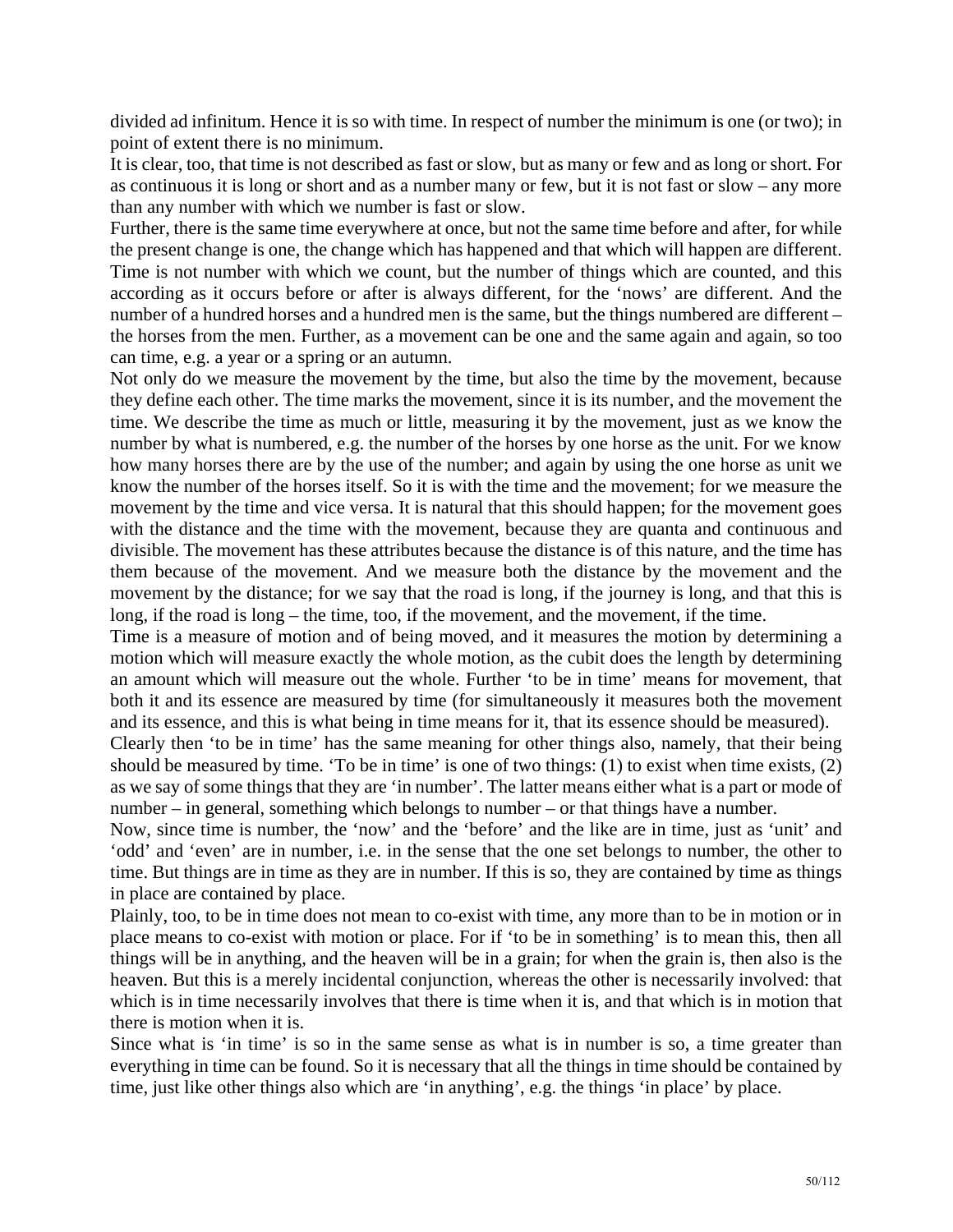A thing, then, will be affected by time, just as we are accustomed to say that time wastes things away, and that all things grow old through time, and that there is oblivion owing to the lapse of time, but we do not say the same of getting to know or of becoming young or fair. For time is by its nature the cause rather of decay, since it is the number of change, and change removes what is.

nor is their being measured by time. A proof of this is that none of them is affected by time, which Hence, plainly, things which are always are not, as such, in time, for they are not contained time, indicates that they are not in time.

time. For it does not follow that what is in time is moved, though what is in motion is necessarily Since time is the measure of motion, it will be the measure of rest too – indirectly. For all rest is in moved. For time is not motion, but 'number of motion': and what is at rest, also, can be in the number of motion. Not everything that is not in motion can be said to be 'at rest' – but only that which can be moved, though it actually is not moved, as was said above.

'To be in number' means that there is a number of the thing, and that its being is measured by the number in which it is. Hence if a thing is 'in time' it will be measured by time. But time will measure what is moved and what is at rest, the one qua moved, the other qua at rest; for it will measure their motion and rest respectively.

Hence what is moved will not be measurable by the time simply in so far as it has quantity, but in so far as its motion has quantity. Thus none of the things which are neither moved nor at rest are in time: for 'to be in time' is 'to be measured by time', while time is the measure of motion and rest. Plainly, then, neither will everything that does not exist be in time, i.e. those non-existent things that cannot exist, as the diagonal cannot be commensurate with the side.

existence. As to such things as it does not contain in any way, they neither were nor are nor will be. Generally, if time is directly the measure of motion and indirectly of other things, it is clear that a thing whose existence is measured by it will have its existence in rest or motion. Those things therefore which are subject to perishing and becoming – generally, those which at one time exist, at another do not – are necessarily in time: for there is a greater time which will extend both beyond their existence and beyond the time which measures their existence. Of things which do not exist but are contained by time some were, e.g. Homer once was, some will be, e.g. a future event; this depends on the direction in which time contains them; if on both, they have both modes of These are those nonexistents whose opposites always are, as the incommensurability of the diagonal always is – and this will not be in time. Nor will the commensurability, therefore; hence this eternally is not, because it is contrary to what eternally is. A thing whose contrary is not eternal can be and not be, and it is of such things that there is coming to be and passing away.

13

with the point, which is fixed. It divides potentially, and in so far as it is dividing the 'now' is The 'now' is the link of time, as has been said (for it connects past and future time), and it is a limit of time (for it is the beginning of the one and the end of the other). But this is not obvious as it is always different, but in so far as it connects it is always the same, as it is with mathematical lines. For the intellect it is not always one and the same point, since it is other and other when one divides the line; but in so far as it is one, it is the same in every respect.

So the 'now' also is in one way a potential dividing of time, in another the termination of both parts, and their unity. And the dividing and the uniting are the same thing and in the same reference, but in essence they are not the same.

So one kind of 'now' is described in this way: another is when the time is near this kind of 'now'. 'He will come now' because he will come to-day; 'he has come now' because he came to-day. But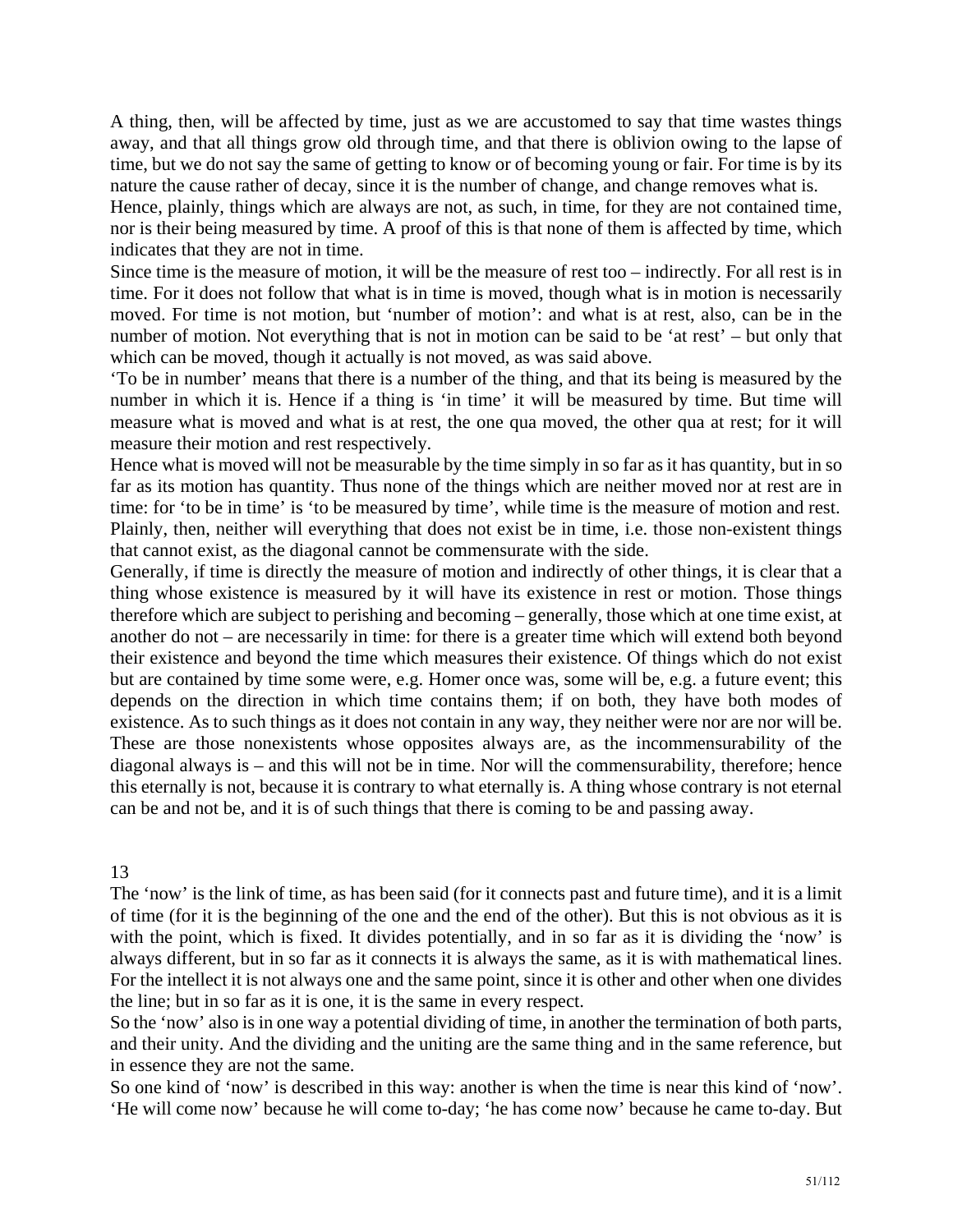the things in the Iliad have not happened 'now', nor is the flood 'now' – not that the time from now to them is not continuous, but because they are not near.

'At some time' means a time determined in relation to the first of the two types of 'now', e.g. 'at some time' Troy was taken, and 'at some time' there will be a flood; for it must be determined with reference to the 'now'. There will thus be a determinate time from this 'now' to that, and there was such in reference to the past event. But if there be no time which is not 'sometime', every time will be determined.

Will time then fail? Surely not, if motion always exists. Is time then always different or does the same time recur? Clearly time is, in the same way as motion is. For if one and the same motion sometimes recurs, it will be one and the same time, and if not, not.

which is past and the beginning of that which is to come, it follows that, as the circle has its Since the 'now' is an end and a beginning of time, not of the same time however, but the end of that convexity and its concavity, in a sense, in the same thing, so time is always at a beginning and at an end. And for this reason it seems to be always different; for the 'now' is not the beginning and the end of the same thing; if it were, it would be at the same time and in the same respect two opposites. And time will not fail; for it is always at a beginning.

'Presently' or 'just' refers to the part of future time which is near the indivisible present 'now' 'Lately', too, refers to the part of past time which is near the present 'now'. 'When did you go?' ('When do you walk? 'Presently', because the time in which he is going to do so is near), and to the part of past time which is not far from the 'now' ('When do you walk?' 'I have just been walking'). But to say that Troy has just been taken – we do not say that, because it is too far from the 'now'. 'Lately', if the time is near the existing now. 'Long ago' refers to the distant past.

things come into being and pass away; for which reason some called it the wisest of all things, but view. It is clear then that it must be in itself, as we said before, the condition of destruction rather 'Suddenly' refers to what has departed from its former condition in a time imperceptible because of its smallness; but it is the nature of all change to alter things from their former condition. In time all the Pythagorean Paron called it the most stupid, because in it we also forget; and his was the truer than of coming into being (for change, in itself, makes things depart from their former condition), and only incidentally of coming into being, and of being. A sufficient evidence of this is that nothing comes into being without itself moving somehow and acting, but a thing can be destroyed even if it does not move at all. And this is what, as a rule, we chiefly mean by a thing's being destroyed by time. Still, time does not work even this change; even this sort of change takes place incidentally in time.

We have stated, then, that time exists and what it is, and in how many senses we speak of the 'now', and what 'at some time', 'lately', 'presently' or 'just', 'long ago', and 'suddenly' mean.

14

in time; for the distinction of faster and slower exists in reference to all change, since it is found in every instance. In the phrase 'moving faster' I refer to that which changes before another into the condition in question, when it moves over the same interval and with a regular movement; e.g. in which the 'now' is, the distance from the 'now' will also be. But 'before' is used contrariwise with These distinctions having been drawn, it is evident that every change and everything that moves is the case of locomotion, if both things move along the circumference of a circle, or both along a straight line; and similarly in all other cases. But what is before is in time; for we say 'before' and 'after' with reference to the distance from the 'now', and the 'now' is the boundary of the past and the future; so that since 'nows' are in time, the before and the after will be in time too; for in that in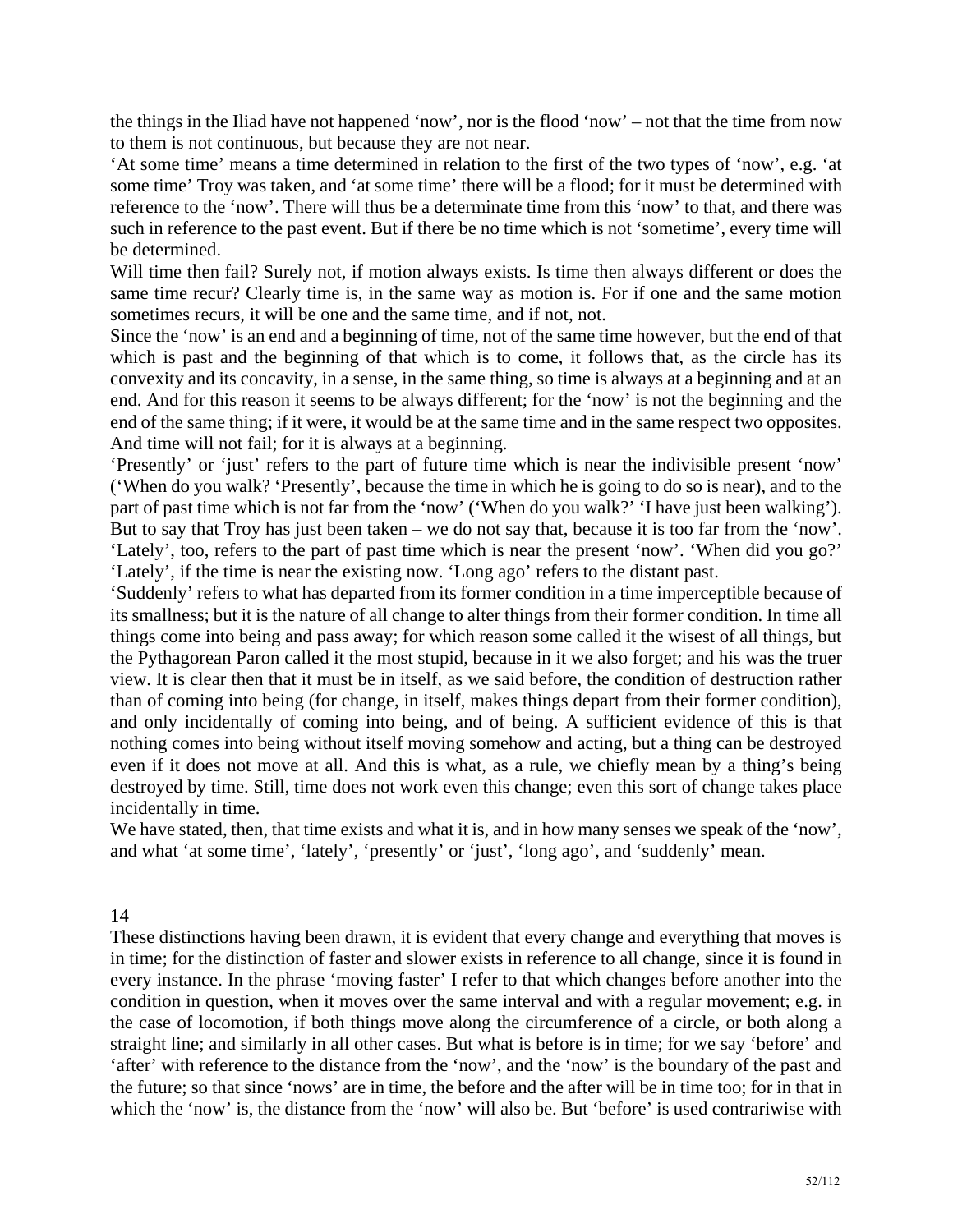reference to past and to future time; for in the past we call 'before' what is farther from the 'now', and 'after' what is nearer, but in the future we call the nearer 'before' and the farther 'after'. So that since the 'before' is in time, and every movement involves a 'before', evidently every change and every movement is in time.

It is also worth considering how time can be related to the soul; and why time is thought to be in everything, both in earth and in sea and in heaven. Is because it is an attribute, or state, or movement (since it is the number of movement) and all these things are movable (for they are all in place), and time and movement are together, both in respect of potentiality and in respect of actuality?

only that of which time is an attribute, i.e. if movement can exist without soul, and the before and Whether if soul did not exist time would exist or not, is a question that may fairly be asked; for if there cannot be some one to count there cannot be anything that can be counted, so that evidently there cannot be number; for number is either what has been, or what can be, counted. But if nothing but soul, or in soul reason, is qualified to count, there would not be time unless there were soul, but after are attributes of movement, and time is these qua numerable.

'of any kind'? For things both come into being in time and pass away, and grow, and are altered in One might also raise the question what sort of movement time is the number of. Must we not say time, and are moved locally; thus it is of each movement qua movement that time is the number. And so it is simply the number of continuous movement, not of any particular kind of it.

simultaneous are one in kind; for if there were dogs, and horses, and seven of each, it would be the But other things as well may have been moved now, and there would be a number of each of the two movements. Is there another time, then, and will there be two equal times at once? Surely not. For a time that is both equal and simultaneous is one and the same time, and even those that are not same number. So, too, movements that have simultaneous limits have the same time, yet the one may in fact be fast and the other not, and one may be locomotion and the other alteration; still the time of the two changes is the same if their number also is equal and simultaneous; and for this reason, while the movements are different and separate, the time is everywhere the same, because the number of equal and simultaneous movements is everywhere one and the same.

Now there is such a thing as locomotion, and in locomotion there is included circular movement, and everything is measured by some one thing homogeneous with it, units by a unit, horses by a horse, and similarly times by some definite time, and, as we said, time is measured by motion as well as motion by time (this being so because by a motion definite in time the quantity both of the motion and of the time is measured): if, then, what is first is the measure of everything homogeneous with it, regular circular motion is above all else the measure, because the number of this is the best known. Now neither alteration nor increase nor coming into being can be regular, but locomotion can be. This also is why time is thought to be the movement of the sphere, viz. because the other movements are measured by this, and time by this movement.

because all other things are discriminated by time, and end and begin as though conforming to a the measure of this kind of locomotion and is itself measured by such. So that to say that the things that come into being form a circle is to say that there is a circle of time; and this is to say that it is measured by the circular movement; for apart from the measure nothing else to be measured is observed; the whole is just a plurality of measures. This also explains the common saying that human affairs form a circle, and that there is a circle in all other things that have a natural movement and coming into being and passing away. This is cycle; for even time itself is thought to be a circle. And this opinion again is held because time is

It is said rightly, too, that the number of the sheep and of the dogs is the same number if the two numbers are equal, but not the same decad or the same ten; just as the equilateral and the scalene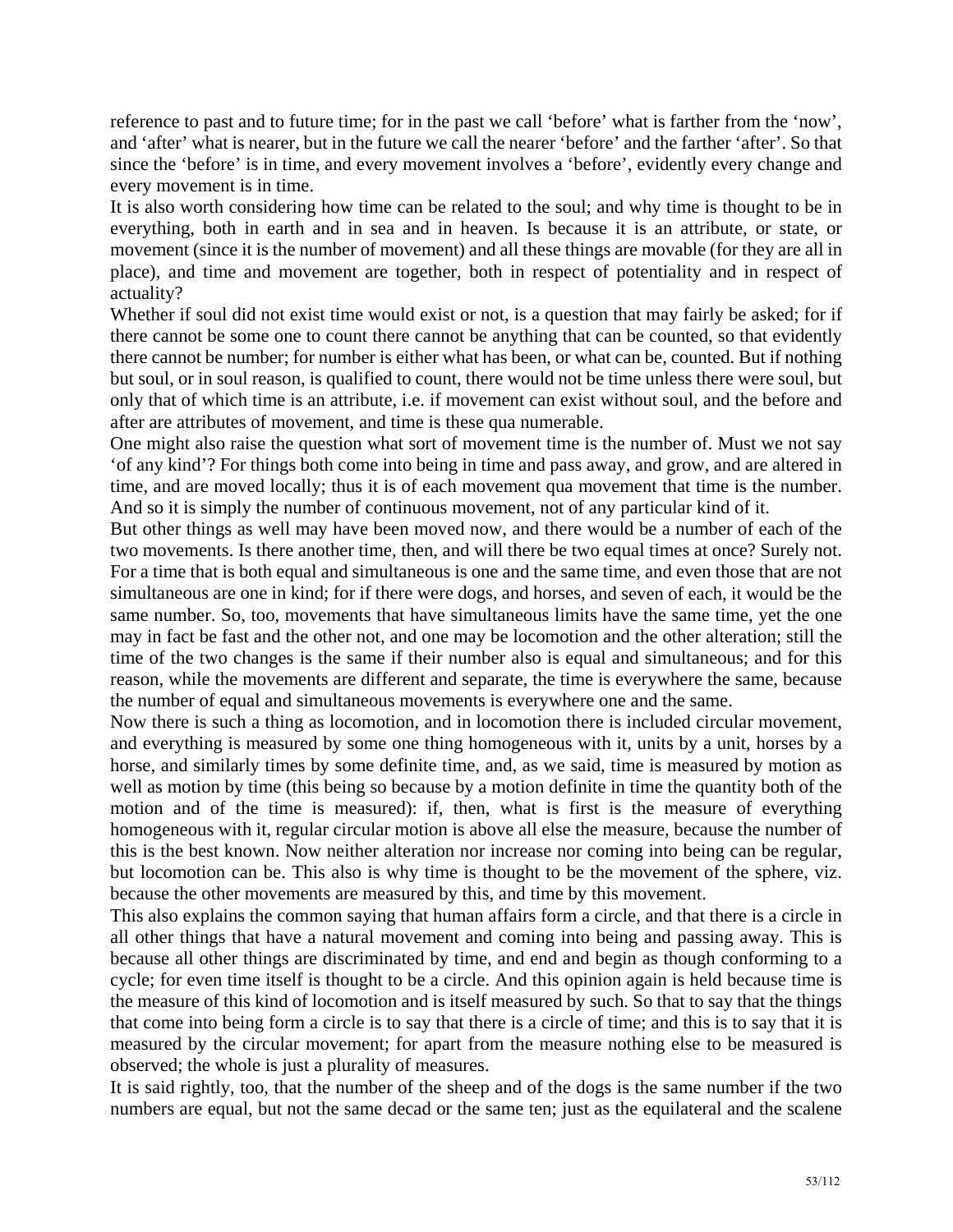are not the same triangle, yet they are the same figure, because they are both triangles. For things are called the same so-and-so if they do not differ by a differentia of that thing, but not if they do; e.g. triangle differs from triangle by a differentia of triangle, therefore they are different triangles; but they do not differ by a differentia of figure, but are in one and the same division of it. For a figure of the one kind is a circle and a figure of another kind of triangle, and a triangle of one kind is equilateral and a triangle of another kind scalene. They are the same figure, then, that, triangle, but not the same triangle. Therefore the number of two groups also – is the same number (for their number does not differ by a differentia of number), but it is not the same decad; for the things of which it is asserted differ; one group are dogs, and the other horses.

We have now discussed time – both time itself and the matters appropriate to the consideration of it.

## Book V

## 1

Everything which changes does so in one of three senses. It may change (1) accidentally, as for instance when we say that something musical walks, that which walks being something in which aptitude for music is an accident. Again (2) a thing is said without qualification to change because something belonging to it changes, i.e. in statements which refer to part of the thing in question: directly in motion being distinct from that to which it is in motion and that from which it is in Now a definition of motion has been given above, from which it will be seen that every goal of thus the body is restored to health because the eye or the chest, that is to say a part of the whole body, is restored to health. And above all there is (3) the case of a thing which is in motion neither accidentally nor in respect of something else belonging to it, but in virtue of being itself directly in motion. Here we have a thing which is essentially movable: and that which is so is a different thing according to the particular variety of motion: for instance it may be a thing capable of alteration: and within the sphere of alteration it is again a different thing according as it is capable of being restored to health or capable of being heated. And there are the same distinctions in the case of the mover: (1) one thing causes motion accidentally, (2) another partially (because something belonging to it causes motion), (3) another of itself directly, as, for instance, the physician heals, the hand strikes. We have, then, the following factors: (a) on the one hand that which directly causes motion, and (b) on the other hand that which is in motion: further, we have (c) that in which motion takes place, namely time, and (distinct from these three) (d) that from which and (e) that to which it proceeds: for every motion proceeds from something and to something, that which is motion: for instance, we may take the three things 'wood', 'hot', and 'cold', of which the first is that which is in motion, the second is that to which the motion proceeds, and the third is that from which it proceeds. This being so, it is clear that the motion is in the wood, not in its form: for the motion is neither caused nor experienced by the form or the place or the quantity. So we are left with a mover, a moved, and a goal of motion. I do not include the starting-point of motion: for it is the goal rather than the starting-point of motion that gives its name to a particular process of change. Thus 'perishing' is change to not-being, though it is also true that that that which perishes changes from being: and 'becoming' is change to being, though it is also change from not-being. motion, whether it be a form, an affection, or a place, is immovable, as, for instance, knowledge and heat. Here, however, a difficulty may be raised. Affections, it may be said, are motions, and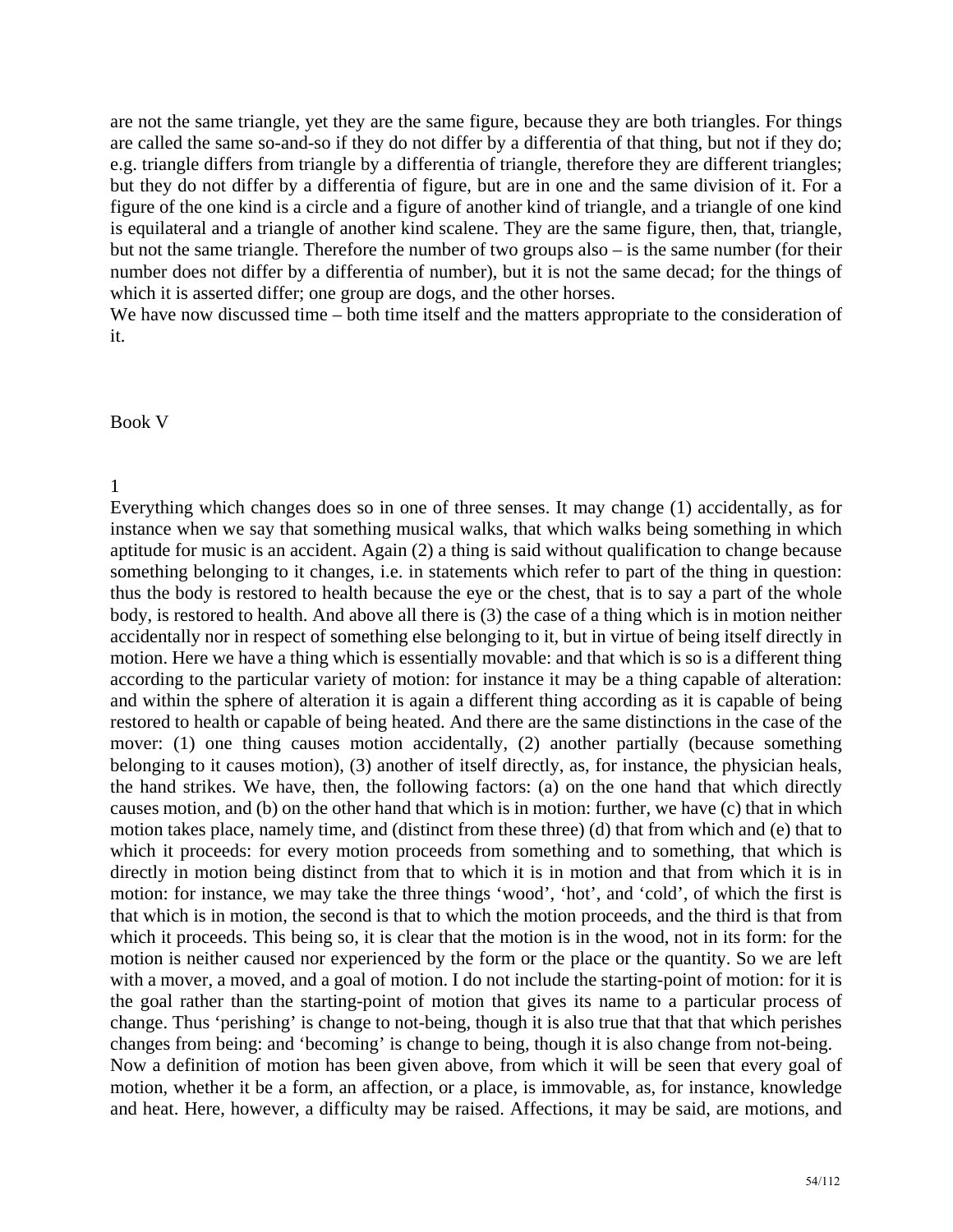whiteness is an affection: thus there may be change to a motion. To this we may reply that it is not whiteness but whitening that is a motion. Here also the same distinctions are to be observed: a goal of motion may be so accidentally, or partially and with reference to something other than itself, or directly and with no reference to anything else: for instance, a thing which is becoming white changes accidentally to an object of thought, the colour being only accidentally the object of thought; it changes to colour, because white is a part of colour, or to Europe, because Athens is a of either extreme as a contrary relatively to the intermediate: for instance, the central note is low dark relatively to white. part of Europe; but it changes essentially to white colour. It is now clear in what sense a thing is in motion essentially, accidentally, or in respect of something other than itself, and in what sense the phrase 'itself directly' is used in the case both of the mover and of the moved: and it is also clear that the motion is not in the form but in that which is in motion, that is to say 'the movable in activity'. Now accidental change we may leave out of account: for it is to be found in everything, at any time, and in any respect. Change which is not accidental on the other hand is not to be found in everything, but only in contraries, in things intermediate contraries, and in contradictories, as may be proved by induction. An intermediate may be a starting-point of change, since for the purposes of the change it serves as contrary to either of two contraries: for the intermediate is in a sense the extremes. Hence we speak of the intermediate as in a sense a contrary relatively to the extremes and relatively to the highest and high relatively to the lowest, and grey is light relatively to black and

And since every change is from something to something – as the word itself (metabole) indicates, implying something 'after' (meta) something else, that is to say something earlier and something later – that which changes must change in one of four ways: from subject to subject, from subject to nonsubject, from non-subject to subject, or from non-subject to non-subject, where by 'subject' I mean what is affirmatively expressed. So it follows necessarily from what has been said above that there are only three kinds of change, that from subject to subject, that from subject to non-subject, and that from non-subject to subject: for the fourth conceivable kind, that from non-subject to non-subject, is not change, as in that case there is no opposition either of contraries or of contradictories.

Now change from non-subject to subject, the relation being that of contradiction, is 'coming to be' – 'unqualified coming to be' when the change takes place in an unqualified way, 'particular coming to be' when the change is change in a particular character: for instance, a change from not-white to white is a coming to be of the particular thing, white, while change from unqualified not-being to being is coming to be in an unqualified way, in respect of which we say that a thing 'comes to be' without qualification, not that it 'comes to be' some particular thing. Change from subject to non-subject is 'perishing' – 'unqualified perishing' when the change is from being to not-being, 'particular perishing' when the change is to the opposite negation, the distinction being the same as that made in the case of coming to be.

Now the expression 'not-being' is used in several senses: and there can be motion neither of that which 'is not' in respect of the affirmation or negation of a predicate, nor of that which 'is not' in the sense that it only potentially 'is', that is to say the opposite of that which actually 'is' in an unqualified sense: for although that which is 'not-white' or 'not-good' may nevertheless he in motion accidentally (for example that which is 'not-white' might be a man), yet that which is without qualification 'not-so-and-so' cannot in any sense be in motion: therefore it is impossible for that which is not to be in motion. This being so, it follows that 'becoming' cannot be a motion: for it is that which 'is not' that 'becomes'. For however true it may be that it accidentally 'becomes', it is nevertheless correct to say that it is that which 'is not' that in an unqualified sense 'becomes'. And similarly it is impossible for that which 'is not' to be at rest.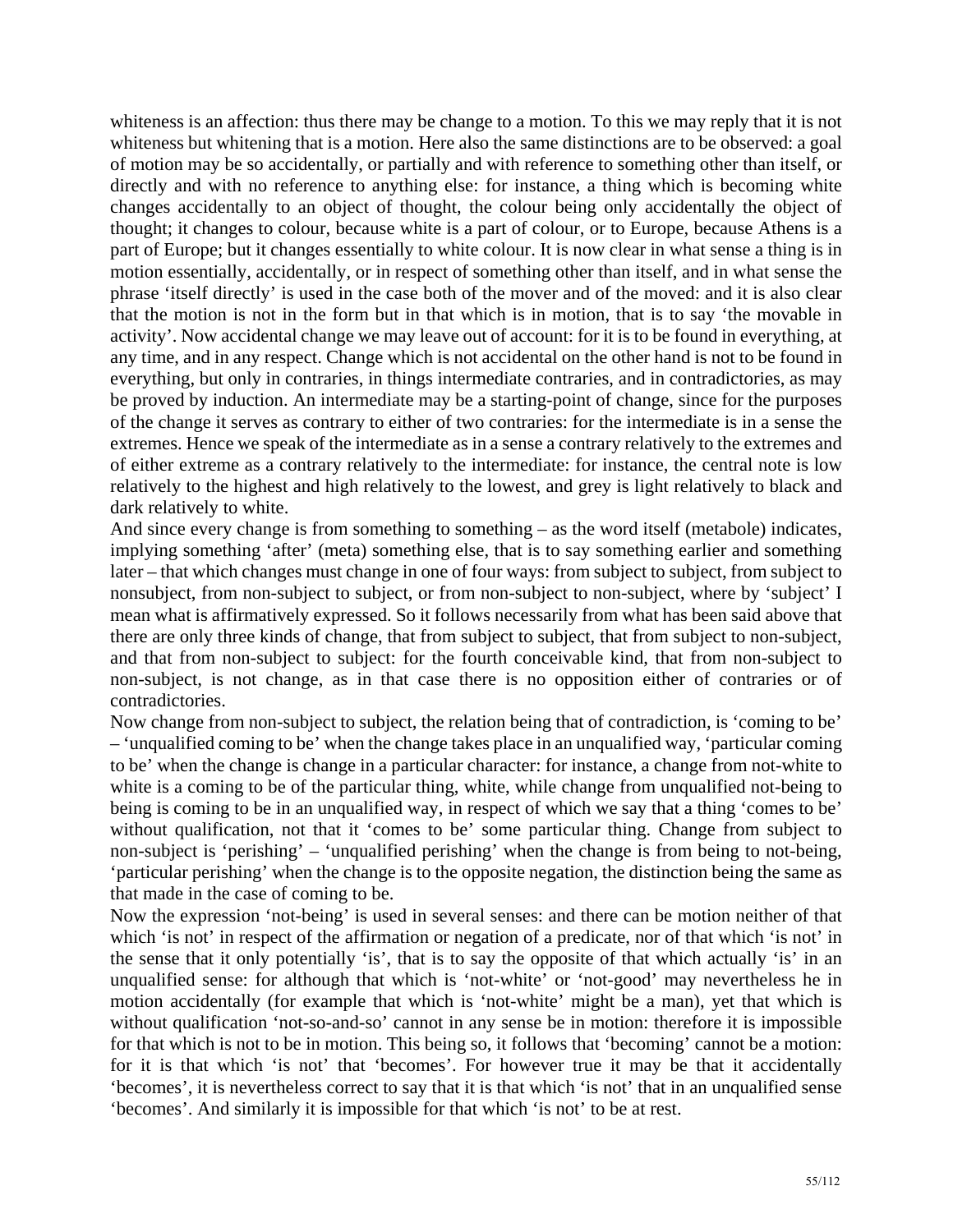There are these difficulties, then, in the way of the assumption that that which 'is not' can be in motion: and it may be further objected that, whereas everything which is in motion is in space, that which 'is not' is not in space: for then it would be somewhere.

So, too, 'perishing' is not a motion: for a motion has for its contrary either another motion or rest, whereas 'perishing' is the contrary of 'becoming'.

Since, then, every motion is a kind of change, and there are only the three kinds of change mentioned above, and since of these three those which take the form of 'becoming' and 'perishing', that is to say those which imply a relation of contradiction, are not motions: it necessarily follows that only change from subject to subject is motion. And every such subject is either a contrary or an intermediate (for a privation may be allowed to rank as a contrary) and can be affirmatively expressed, as naked, toothless, or black. If, then, the categories are severally distinguished as Being, Quality, Place, Time, Relation, Quantity, and Activity or Passivity, it necessarily follows that there are three kinds of motion – qualitative, quantitative, and local.

## 2

In respect of Substance there is no motion, because Substance has no contrary among things that are. Nor is there motion in respect of Relation: for it may happen that when one correlative changes, the other, although this does not itself change, is no longer applicable, so that in these cases the motion is accidental. Nor is there motion in respect of Agent and Patient – in fact there can never be motion of mover and moved, because there cannot be motion of motion or becoming of becoming or in general change of change.

a man changes from falling ill to getting well? Even this is possible only in an accidental sense. For, it must be the opposite change, viz. convalescence. It is only accidentally that there can be change For in the first place there are two senses in which motion of motion is conceivable. (1) The motion of which there is motion might be conceived as subject; e.g. a man is in motion because he changes from fair to dark. Can it be that in this sense motion grows hot or cold, or changes place, or increases or decreases? Impossible: for change is not a subject. Or (2) can there be motion of motion in the sense that some other subject changes from a change to another mode of being, as e.g. whatever the subject may be, movement is change from one form to another. (And the same holds good of becoming and perishing, except that in these processes we have a change to a particular kind of opposite, while the other, motion, is a change to a different kind.) So, if there is to be motion of motion, that which is changing from health to sickness must simultaneously be changing from this very change to another. It is clear, then, that by the time that it has become sick, it must also have changed to whatever may be the other change concerned (for that it should be at rest, though logically possible, is excluded by the theory). Moreover this other can never be any casual change, but must be a change from something definite to some other definite thing. So in this case of change, e.g. there is a change from remembering to forgetting only because the subject of this change changes at one time to knowledge, at another to ignorance.

should not have arrived at what was in process of simple becoming. And since in an infinite series In the second place, if there is to be change of change and becoming of becoming, we shall have an infinite regress. Thus if one of a series of changes is to be a change of change, the preceding change must also be so: e.g. if simple becoming was ever in process of becoming, then that which was becoming simple becoming was also in process of becoming, so that we should not yet have arrived at what was in process of simple becoming but only at what was already in process of becoming in process of becoming. And this again was sometime in process of becoming, so that even then we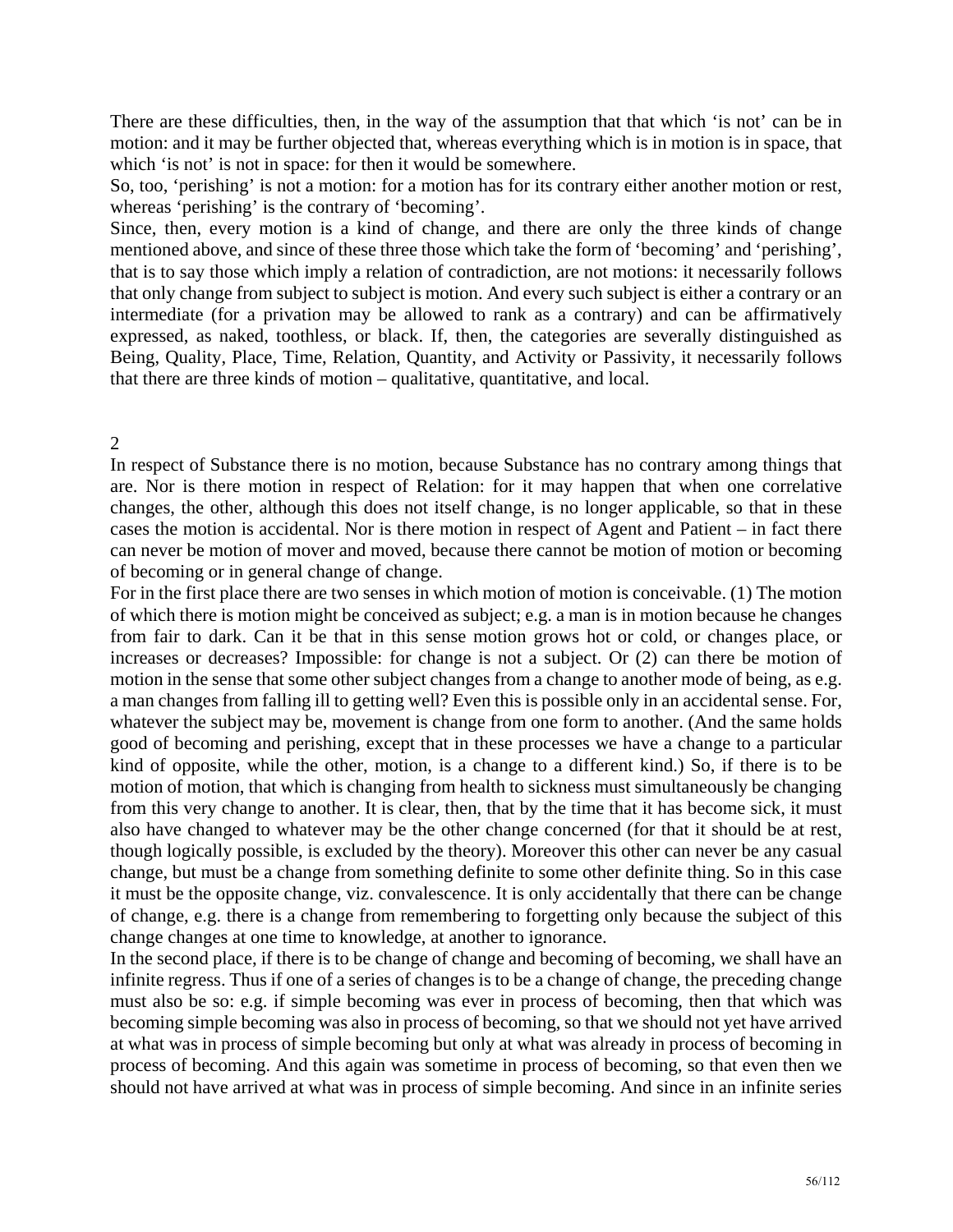there is no first term, here there will be no first stage and therefore no following stage either. On this hypothesis, then, nothing can become or be moved or change.

Thirdly, if a thing is capable of any particular motion, it is also capable of the corresponding contrary motion or the corresponding coming to rest, and a thing that is capable of becoming is also capable of perishing: consequently, if there be becoming of becoming, that which is in process of becoming is in process of perishing at the very moment when it has reached the stage of becoming: since it cannot be in process of perishing when it is just beginning to become or after it has ceased to become: for that which is in process of perishing must be in existence.

Fourthly, there must be a substrate underlying all processes of becoming and changing. What can this be in the present case? It is either the body or the soul that undergoes alteration: what is it that this be so? For the becoming of learning cannot be learning: so neither can the becoming of correspondingly becomes motion or becoming? And again what is the goal of their motion? It must be the motion or becoming of something from something to something else. But in what sense can becoming be becoming, nor can the becoming of any process be that process.

Finally, since there are three kinds of motion, the substratum and the goal of motion must be one or other of these, e.g. locomotion will have to be altered or to be locally moved.

To sum up, then, since everything that is moved is moved in one of three ways, either accidentally, or partially, or essentially, change can change only accidentally, as e.g. when a man who is being restored to health runs or learns: and accidental change we have long ago decided to leave out of account.

have a pair of contraries. Motion in respect of Quality let us call alteration, a general designation that is used to include both contraries: and by Quality I do not here mean a property of substance (in that sense that which constitutes a specific distinction is a quality) but a passive quality in virtue of which a thing is said to be acted on or to be incapable of being acted on. Motion in respect of power to come to a stand, and to things that do not move themselves locally. Since, then, motion can belong neither to Being nor to Relation nor to Agent and Patient, it remains that there can be motion only in respect of Quality, Quantity, and Place: for with each of these we Quantity has no name that includes both contraries, but it is called increase or decrease according as one or the other is designated: that is to say motion in the direction of complete magnitude is increase, motion in the contrary direction is decrease. Motion in respect of Place has no name either general or particular: but we may designate it by the general name of locomotion, though strictly the term 'locomotion' is applicable to things that change their place only when they have not the

Change within the same kind from a lesser to a greater or from a greater to a lesser degree is alteration: for it is motion either from a contrary or to a contrary, whether in an unqualified or in a qualified sense: for change to a lesser degree of a quality will be called change to the contrary of that quality, and change to a greater degree of a quality will be regarded as change from the contrary of that quality to the quality itself. It makes no difference whether the change be qualified or unqualified, except that in the former case the contraries will have to be contrary to one another only in a qualified sense: and a thing's possessing a quality in a greater or in a lesser degree means the presence or absence in it of more or less of the opposite quality. It is now clear, then, that there are only these three kinds of motion.

The term 'immovable' we apply in the first place to that which is absolutely incapable of being moved (just as we correspondingly apply the term invisible to sound); in the second place to that which is moved with difficulty after a long time or whose movement is slow at the start – in fact, what we describe as hard to move; and in the third place to that which is naturally designed for and capable of motion, but is not in motion when, where, and as it naturally would be so. This last is the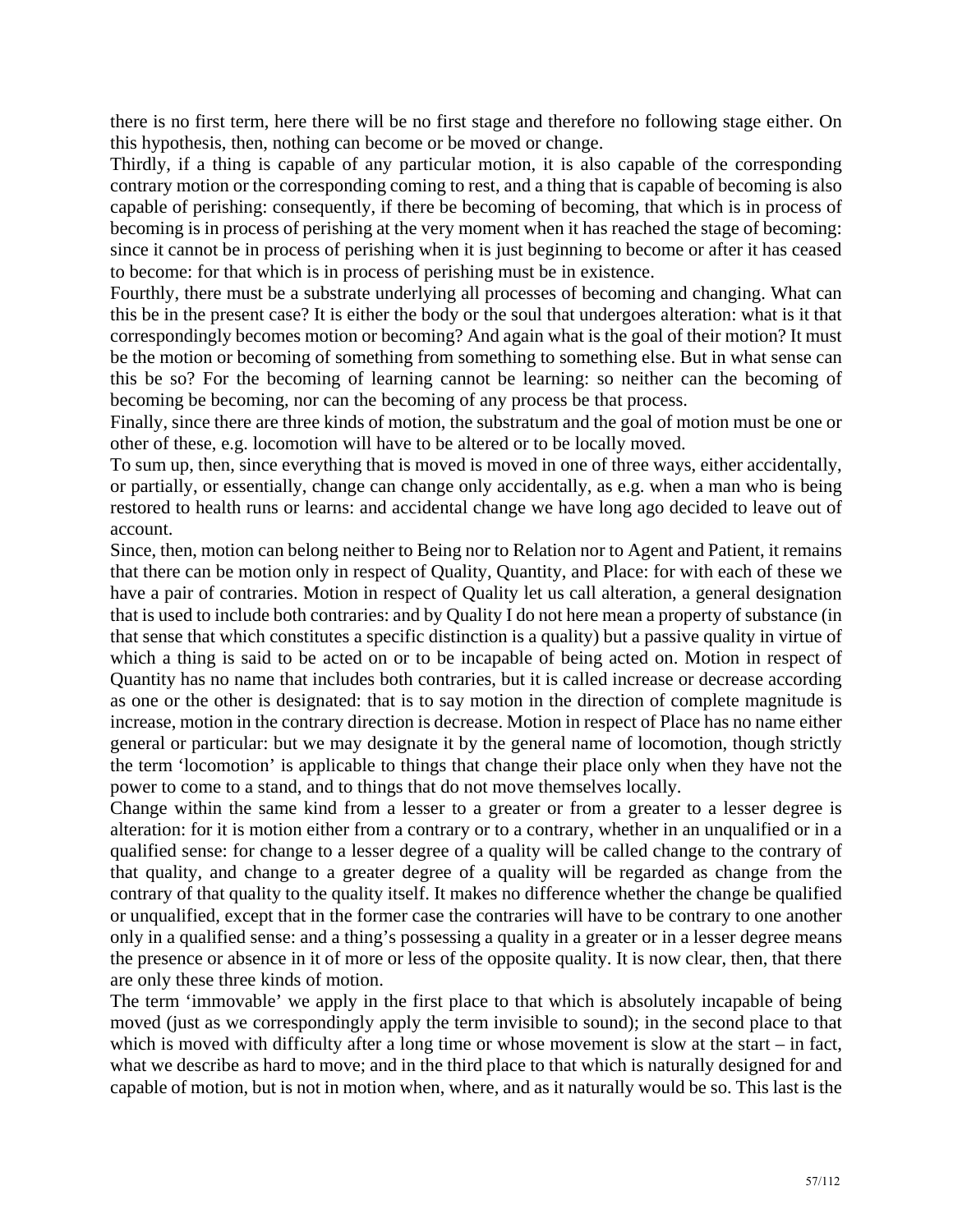only kind of immovable thing of which I use the term 'being at rest': for rest is contrary to motion, so that rest will be negation of motion in that which is capable of admitting motion.

The foregoing remarks are sufficient to explain the essential nature of motion and rest, the number of kinds of change, and the different varieties of motion.

3

Let us now proceed to define the terms 'together' and 'apart', 'in contact', 'between', 'in succession', 'contiguous', and 'continuous', and to show in what circumstances each of these terms is naturally applicable.

Things are said to be together in place when they are in one place (in the strictest sense of the word 'place') and to be apart when they are in different places.

Things are said to be in contact when their extremities are together.

(for a gap in the time does not prevent things having a 'between', while, on the other hand, there is the shortest line is definitely limited, and that which is definitely limited constitutes a measure. That which a changing thing, if it changes continuously in a natural manner, naturally reaches before it reaches that to which it changes last, is between. Thus 'between' implies the presence of at least three things: for in a process of change it is the contrary that is 'last': and a thing is moved continuously if it leaves no gap or only the smallest possible gap in the material – not in the time nothing to prevent the highest note sounding immediately after the lowest) but in the material in which the motion takes place. This is manifestly true not only in local changes but in every other kind as well. (Now every change implies a pair of opposites, and opposites may be either contraries or contradictories; since then contradiction admits of no mean term, it is obvious that 'between' must imply a pair of contraries) That is locally contrary which is most distant in a straight line: for

respect in which it is definitely so regarded, and when further there is nothing of the same kind as posterior: for one is not 'in succession' to two, nor is the first day of the month to be second: in each A thing is 'in succession' when it is after the beginning in position or in form or in some other itself between it and that to which it is in succession, e.g. a line or lines if it is a line, a unit or units if it is a unit, a house if it is a house (there is nothing to prevent something of a different kind being between). For that which is in succession is in succession to a particular thing, and is something case the latter is 'in succession' to the former.

A thing that is in succession and touches is 'contiguous'. The 'continuous' is a subdivision of the contiguous: things are called continuous when the touching limits of each become one and the same and are, as the word implies, contained in each other: continuity is impossible if these extremities are two. This definition makes it plain that continuity belongs to things that naturally in virtue of their mutual contact form a unity. And in whatever way that which holds them together is one, so too will the whole be one, e.g. by a rivet or glue or contact or organic union.

without being necessarily together. So natural junction is last in coming to be: for the extremities It is obvious that of these terms 'in succession' is first in order of analysis: for that which touches is necessarily in succession, but not everything that is in succession touches: and so succession is a property of things prior in definition, e.g. numbers, while contact is not. And if there is continuity there is necessarily contact, but if there is contact, that alone does not imply continuity: for the extremities of things may be 'together' without necessarily being one: but they cannot be one must necessarily come into contact if they are to be naturally joined: but things that are in contact are not all naturally joined, while there is no contact clearly there is no natural junction either. Hence, if as some say 'point' and 'unit' have an independent existence of their own, it is impossible for the two to be identical: for points can touch while units can only be in succession. Moreover,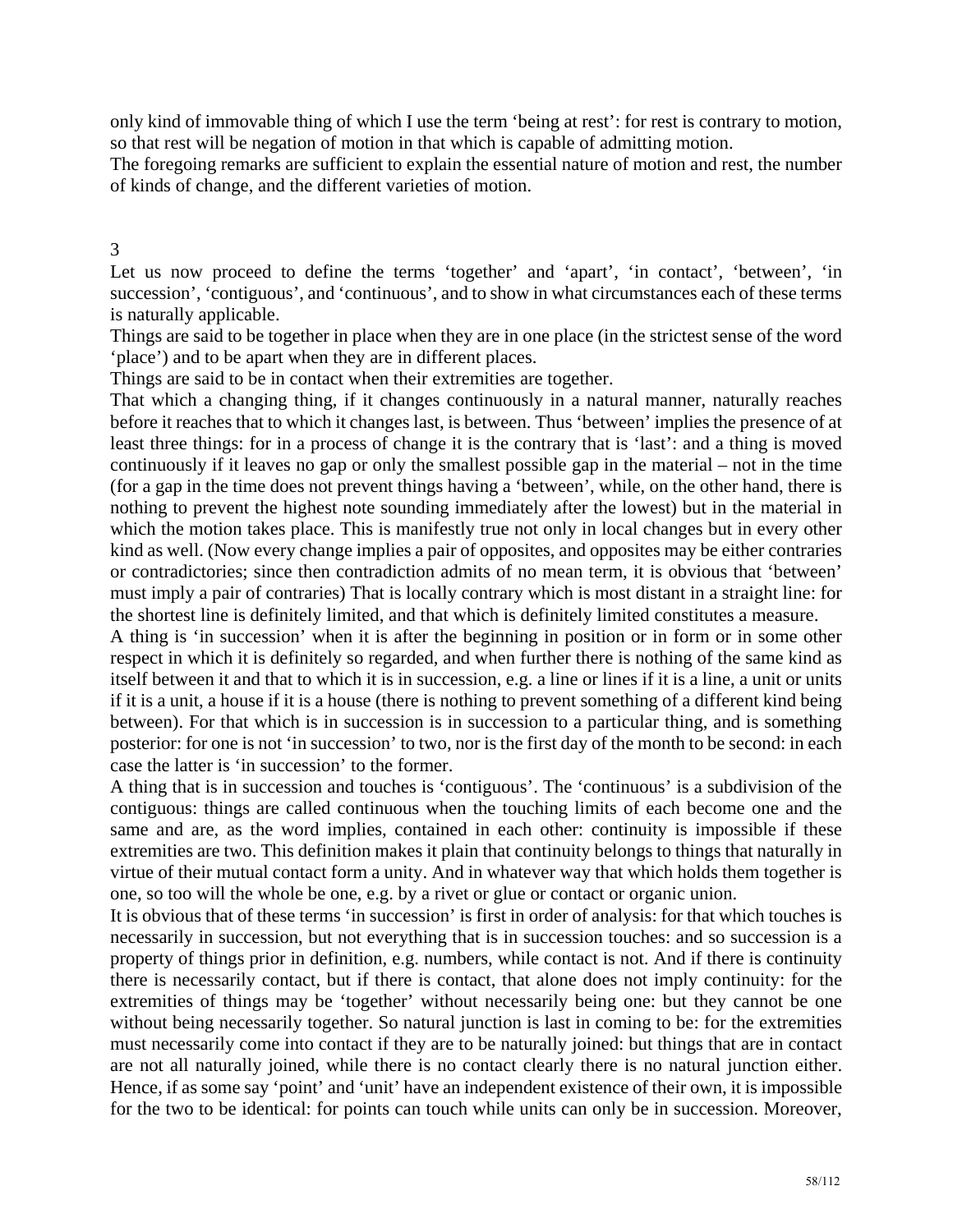there can always be something between points (for all lines are intermediate between points), whereas it is not necessary that there should possibly be anything between units: for there can be nothing between the numbers one and two.

We have now defined what is meant by 'together' and 'apart', 'contact', 'between' and 'in succession', 'contiguous' and 'continuous': and we have shown in what circumstances each of these terms is applicable.

## 4

There are many senses in which motion is said to be 'one': for we use the term 'one' in many senses.

Motion is one generically according to the different categories to which it may be assigned: thus any locomotion is one generically with any other locomotion, whereas alteration is different generically from locomotion.

Motion is one specifically when besides being one generically it also takes place in a species incapable of subdivision: e.g. colour has specific differences: therefore blackening and whitening differ specifically; but at all events every whitening will be specifically the same with every other happens that the genus is at the same time a species, it is clear that the motion will then in a sense be being on the one hand a species of apprehension and on the other hand a genus including the various knowledges. A difficulty, however, may be raised as to whether a motion is specifically whitening and every blackening with every other blackening. But white is not further subdivided by specific differences: hence any whitening is specifically one with any other whitening. Where it one specifically though not in an unqualified sense: learning is an example of this, knowledge one when the same thing changes from the same to the same, e.g. when one point changes again and again from a particular place to a particular place: if this motion is specifically one, circular motion will be the same as rectilinear motion, and rolling the same as walking. But is not this difficulty removed by the principle already laid down that if that in which the motion takes place is specifically different (as in the present instance the circular path is specifically different from the straight) the motion itself is also different? We have explained, then, what is meant by saying that motion is one generically or one specifically.

be in motion in something, e.g. a place or an affection, and during something, for all motion takes blackens is one or Coriscus who walks is one, not in the accidental sense in which Coriscus and Motion is one in an unqualified sense when it is one essentially or numerically: and the following distinctions will make clear what this kind of motion is. There are three classes of things in connexion with which we speak of motion, the 'that which', the 'that in which', and the 'that during which'. I mean that there must he something that is in motion, e.g. a man or gold, and it must place during a time. Of these three it is the thing in which the motion takes place that makes it one generically or specifically, it is the thing moved that makes the motion one in subject, and it is the time that makes it consecutive: but it is the three together that make it one without qualification: to effect this, that in which the motion takes place (the species) must be one and incapable of subdivision, that during which it takes place (the time) must be one and unintermittent, and that which is in motion must be one – not in an accidental sense (i.e. it must be one as the white that white may be one), nor merely in virtue of community of nature (for there might be a case of two men being restored to health at the same time in the same way, e.g. from inflammation of the eye, yet this motion is not really one, but only specifically one).

again at another: in this case if it is possible for that which ceased to be again to come into being Suppose, however, that Socrates undergoes an alteration specifically the same but at one time and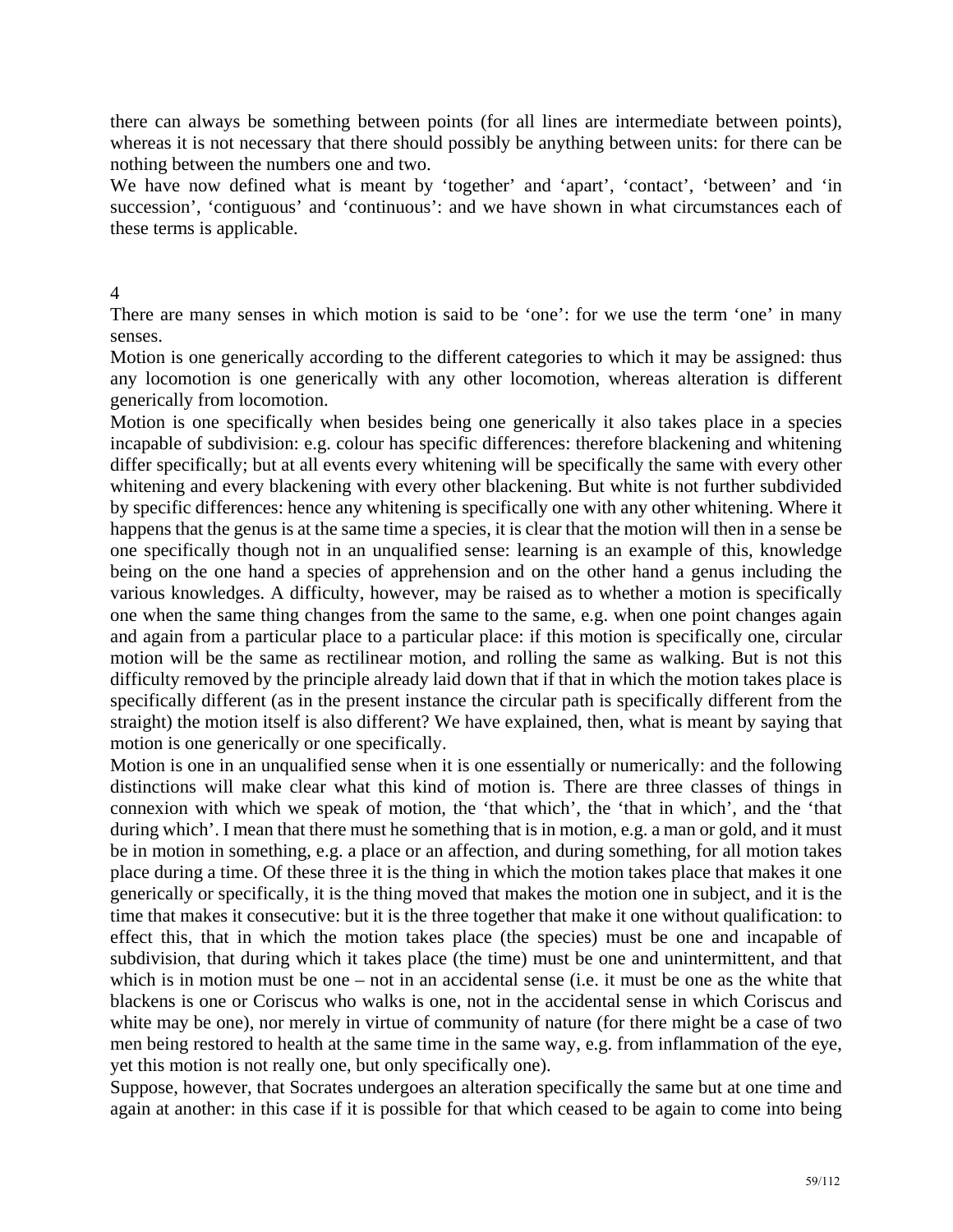and remain numerically the same, then this motion too will be one: otherwise it will be the same but not one. And akin to this difficulty there is another; viz. is health one? and generally are the states and affections in bodies severally one in essence although (as is clear) the things that contain them are obviously in motion and in flux? Thus if a person's health at daybreak and at the present moment is one and the same, why should not this health be numerically one with that which he recovers after an interval? The same argument applies in each case. There is, however, we may answer, this difference: that if the states are two then it follows simply from this fact that the activities must also in point of number be two (for only that which is numerically one can give rise to an activity that is numerically one), but if the state is one, this is not in itself enough to make us regard the activity also as one: for when a man ceases walking, the walking no longer is, but it will again be if he begins to walk again. But, be this as it may, if in the above instance the health is one and the same, then it must be possible for that which is one and the same to come to be and to cease to be many times. However, these difficulties lie outside our present inquiry.

motion is divisible) be continuous, and a continuous motion must be one. There will not be of the two things are one. Now some things have no extremities at all: and the extremities of others differ specifically although we give them the same name of 'end': how should e.g. the 'end' of a line and the 'end' of walking touch or come to be one? Motions that are not the same either specifically or generically may, it is true, be consecutive (e.g. a man may run and then at once fall according to our definition there can be continuity only when the ends of the two things are one. each is one with the end of the other. Motion, therefore, that is in an unqualified sense continuous Since every motion is continuous, a motion that is one in an unqualified sense must (since every continuity between any motion and any other indiscriminately any more than there is between any two things chosen at random in any other sphere: there can be continuity only when the extremities ill of a fever), and again, in the torch-race we have consecutive but not continuous locomotion: for Hence motions may be consecutive or successive in virtue of the time being continuous, but there can be continuity only in virtue of the motions themselves being continuous, that is when the end of and one must be specifically the same, of one thing, and in one time. Unity is required in respect of time in order that there may be no interval of immobility, for where there is intermission of motion there must be rest, and a motion that includes intervals of rest will be not one but many, so that a motion that is interrupted by stationariness is not one or continuous, and it is so interrupted if there is an interval of time. And though of a motion that is not specifically one (even if the time is unintermittent) the time is one, the motion is specifically different, and so cannot really be one, for motion that is one must be specifically one, though motion that is specifically one is not necessarily one in an unqualified sense. We have now explained what we mean when we call a motion one without qualification.

Further, a motion is also said to be one generically, specifically, or essentially when it is complete, just as in other cases completeness and wholeness are characteristics of what is one: and sometimes a motion even if incomplete is said to be one, provided only that it is continuous.

the difference would seem to be one of degree. In every kind of motion we may have regularity or And besides the cases already mentioned there is another in which a motion is said to be one, viz. when it is regular: for in a sense a motion that is irregular is not regarded as one, that title belonging rather to that which is regular, as a straight line is regular, the irregular being as such divisible. But irregularity: thus there may be regular alteration, and locomotion in a regular path, e.g. in a circle or on a straight line, and it is the same with regard to increase and decrease. The difference that makes a motion irregular is sometimes to be found in its path: thus a motion cannot be regular if its path is an irregular magnitude, e.g. a broken line, a spiral, or any other magnitude that is not such that any part of it taken at random fits on to any other that may be chosen. Sometimes it is found neither in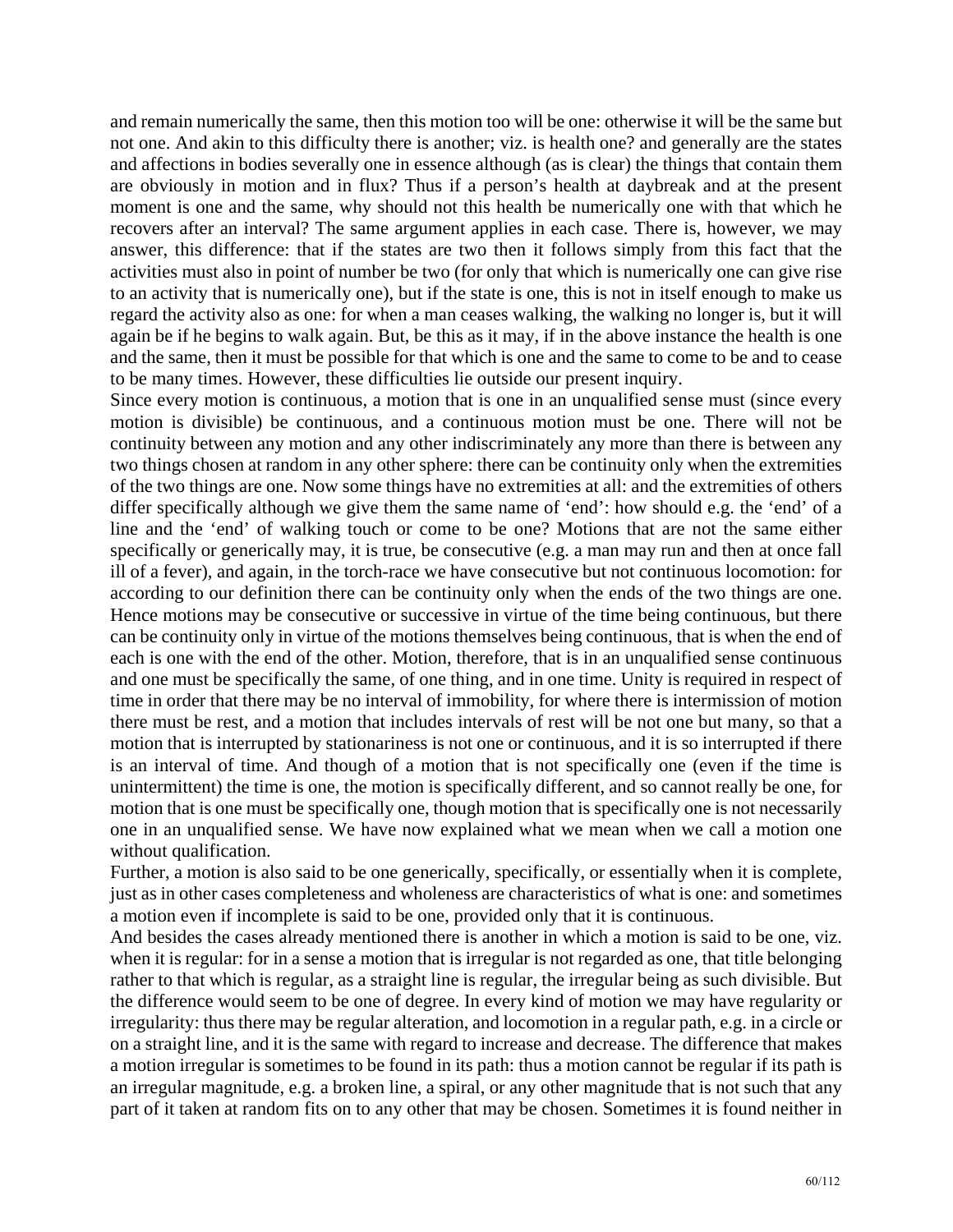the place nor in the time nor in the goal but in the manner of the motion: for in some cases the motion is differentiated by quickness and slowness: thus if its velocity is uniform a motion is regular, if not it is irregular. So quickness and slowness are not species of motion nor do they constitute specific differences of motion, because this distinction occurs in connexion with all the distinct species of motion. The same is true of heaviness and lightness when they refer to the same thing: e.g. they do not specifically distinguish earth from itself or fire from itself. Irregular motion, therefore, while in virtue of being continuous it is one, is so in a lesser degree, as is the case with locomotion in a broken line: and a lesser degree of something always means an admixture of its contrary. And since every motion that is one can be both regular and irregular, motions that are consecutive but not specifically the same cannot be one and continuous: for how should a motion composed of alteration and locomotion be regular? If a motion is to be regular its parts ought to fit one another.

### 5

Now motions respectively from a contrary and to the opposite contrary, e.g. a motion from health We have further to determine what motions are contrary to each other, and to determine similarly how it is with rest. And we have first to decide whether contrary motions are motions respectively from and to the same thing, e.g. a motion from health and a motion to health (where the opposition, it would seem, is of the same kind as that between coming to be and ceasing to be); or motions respectively from contraries, e.g. a motion from health and a motion from disease; or motions respectively to contraries, e.g. a motion to health and a motion to disease; or motions respectively from a contrary and to the opposite contrary, e.g. a motion from health and a motion to disease; or motions respectively from a contrary to the opposite contrary and from the latter to the former, e.g. a motion from health to disease and a motion from disease to health: for motions must be contrary to one another in one or more of these ways, as there is no other way in which they can be opposed. and a motion to disease, are not contrary motions: for they are one and the same. (Yet their essence is not the same, just as changing from health is different from changing to disease.) Nor are motion respectively from a contrary and from the opposite contrary contrary motions, for a motion from a contrary is at the same time a motion to a contrary or to an intermediate (of this, however, we shall speak later), but changing to a contrary rather than changing from a contrary would seem to be the cause of the contrariety of motions, the latter being the loss, the former the gain, of contrariness. Moreover, each several motion takes its name rather from the goal than from the starting-point of change, e.g. motion to health we call convalescence, motion to disease sickening. Thus we are left with motions respectively to contraries, and motions respectively to contraries from the opposite contraries. Now it would seem that motions to contraries are at the same time motions from contraries (though their essence may not be the same; 'to health' is distinct, I mean, from 'from disease', and 'from health' from 'to disease').

locomotion, which are contrary lengthwise, locomotion to the right and locomotion to the left, Since then change differs from motion (motion being change from a particular subject to a particular subject), it follows that contrary motions are motions respectively from a contrary to the opposite contrary and from the latter to the former, e.g. a motion from health to disease and a motion from disease to health. Moreover, the consideration of particular examples will also show what kinds of processes are generally recognized as contrary: thus falling ill is regarded as contrary to recovering one's health, these processes having contrary goals, and being taught as contrary to being led into error by another, it being possible to acquire error, like knowledge, either by one's own agency or by that of another. Similarly we have upward locomotion and downward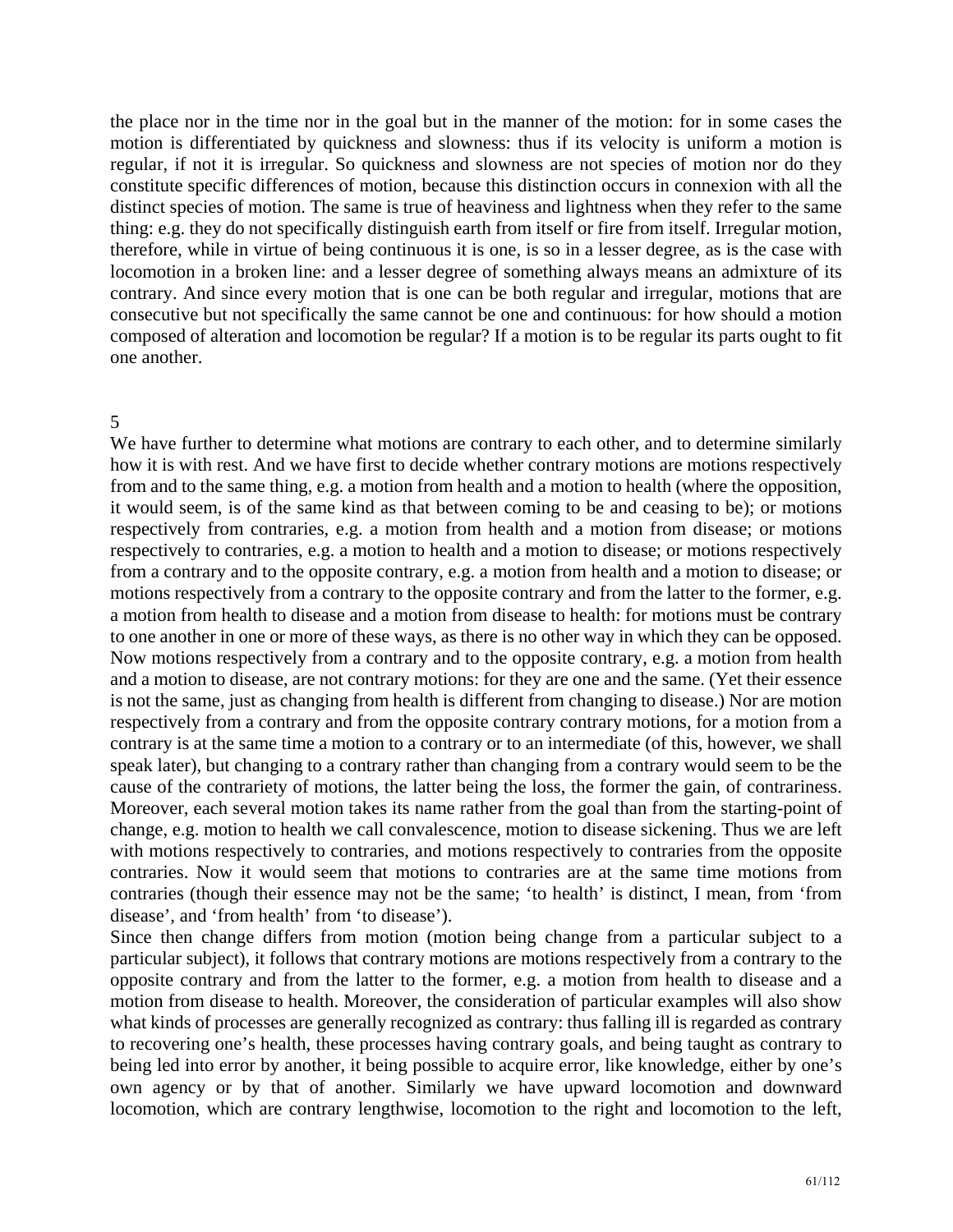which are contrary breadthwise, and forward locomotion and backward locomotion, which too are contraries. On the other hand, a process simply to a contrary, e.g. that denoted by the expression 'becoming white', where no starting-point is specified, is a change but not a motion. And in all cases of a thing that has no contrary we have as contraries change from and change to the same thing. Thus coming to be is contrary to ceasing to be, and losing to gaining. But these are changes and not motions. And wherever a pair of contraries admit of an intermediate, motions to that intermediate must be held to be in a sense motions to one or other of the contraries: for the intermediate serves as a contrary for the purposes of the motion, in whichever direction the change may be, e.g. grey in a motion from grey to white takes the place of black as starting-point, in a motion from white to grey it takes the place of black as goal, and in a motion from black to grey it takes the place of white as goal: for the middle is opposed in a sense to either of the extremes, as has been said above. Thus we see that two motions are contrary to each other only when one is a motion from a contrary to the opposite contrary and the other is a motion from the latter to the former.

### 6

of rest. States of rest in contraries are opposed. To take an example, a state of rest in health is (1) contrary to a state of rest in disease, and (2) the motion to which it is contrary is that from health to disease. For (2) it would be absurd that its contrary motion should be that from disease to health, But since a motion appears to have contrary to it not only another motion but also a state of rest, we must determine how this is so. A motion has for its contrary in the strict sense of the term another motion, but it also has for an opposite a state of rest (for rest is the privation of motion and the privation of anything may be called its contrary), and motion of one kind has for its opposite rest of that kind, e.g. local motion has local rest. This statement, however, needs further qualification: there remains the question, is the opposite of remaining at a particular place motion from or motion to that place? It is surely clear that since there are two subjects between which motion takes place, motion from one of these (A) to its contrary (B) has for its opposite remaining in A while the reverse motion has for its opposite remaining in B. At the same time these two are also contrary to each other: for it would be absurd to suppose that there are contrary motions and not opposite states since motion to that in which a thing is at rest is rather a coming to rest, the coming to rest being found to come into being simultaneously with the motion; and one of these two motions it must be. And (1) rest in whiteness is of course not contrary to rest in health.

ceasing to be are motion. It is clear then that, since we exclude these from among motions, we must Of all things that have no contraries there are opposite changes (viz. change from the thing and change to the thing, e.g. change from being and change to being), but no motion. So, too, of such things there is no remaining though there is absence of change. Should there be a particular subject, absence of change in its being will be contrary to absence of change in its not-being. And here a difficulty may be raised: if not-being is not a particular something, what is it, it may be asked, that is contrary to absence of change in a thing's being? and is this absence of change a state of rest? If it is, then either it is not true that every state of rest is contrary to a motion or else coming to be and not say that this absence of change is a state of rest: we must say that it is similar to a state of rest and call it absence of change. And it will have for its contrary either nothing or absence of change in the thing's not-being, or the ceasing to be of the thing: for such ceasing to be is change from it and the thing's coming to be is change to it.

Again, a further difficulty may be raised. How is it, it may be asked, that whereas in local change both remaining and moving may be natural or unnatural, in the other changes this is not so? e.g. alteration is not now natural and now unnatural, for convalescence is no more natural or unnatural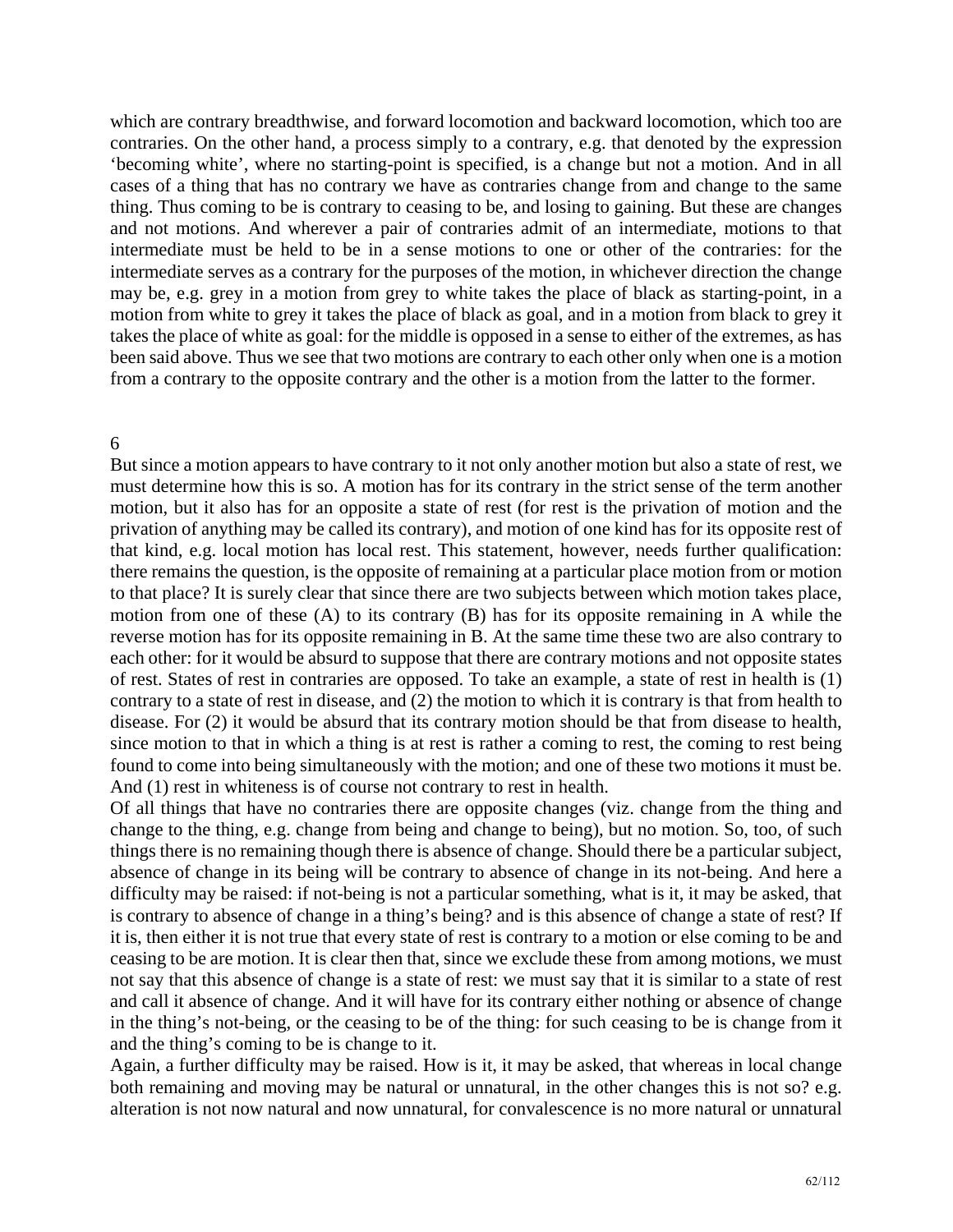than falling ill, whitening no more natural or unnatural than blackening; so, too, with increase and decrease: these are not contrary to each other in the sense that either of them is natural while the other is unnatural, nor is one increase contrary to another in this sense; and the same account may be given of becoming and perishing: it is not true that becoming is natural and perishing unnatural (for growing old is natural), nor do we observe one becoming to be natural and another unnatural. We answer that if what happens under violence is unnatural, then violent perishing is unnatural and as such contrary to natural perishing. Are there then also some becomings that are violent and not the result of natural necessity, and are therefore contrary to natural becomings, and violent increases and decreases, e.g. the rapid growth to maturity of profligates and the rapid ripening of seeds even when not packed close in the earth? And how is it with alterations? Surely just the same: we may say that some alterations are violent while others are natural, e.g. patients alter naturally or unnaturally according as they throw off fevers on the critical days or not. But, it may be objected, then we shall have perishings contrary to one another, not to becoming. Certainly: and why should not this in a sense be so? Thus it is so if one perishing is pleasant and another painful: and so one perishing will be contrary to another not in an unqualified sense, but in so far as one has this quality and the other that.

Now motions and states of rest universally exhibit contrariety in the manner described above, e.g. upward motion and rest above are respectively contrary to downward motion and rest below, these being instances of local contrariety; and upward locomotion belongs naturally to fire and downward to earth, i.e. the locomotions of the two are contrary to each other. And again, fire moves up naturally and down unnaturally: and its natural motion is certainly contrary to its unnatural motion. Similarly with remaining: remaining above is contrary to motion from above downwards, and to earth this remaining comes unnaturally, this motion naturally. So the unnatural remaining of a thing is contrary to its natural motion, just as we find a similar contrariety in the motion of the same thing: one of its motions, the upward or the downward, will be natural, the other unnatural.

unnaturally, e.g. of earth at rest above: and therefore this earth during the time that it was being arried violently upward was coming to a standstill. But whereas the velocity of that which comes c to a standstill seems always to increase, the velocity of that which is carried violently seems always to decrease: so it will he in a state of rest without having become so. Moreover 'coming to a Here, however, the question arises, has every state of rest that is not permanent a becoming, and is this becoming a coming to a standstill? If so, there must be a becoming of that which is at rest standstill' is generally recognized to be identical or at least concomitant with the locomotion of a thing to its proper place.

There is also another difficulty involved in the view that remaining in a particular place is contrary to motion from that place. For when a thing is moving from or discarding something, it still appears to have that which is being discarded, so that if a state of rest is itself contrary to the motion from the state of rest to its contrary, the contraries rest and motion will be simultaneously predicable of the same thing. May we not say, however, that in so far as the thing is still stationary it is in a state of rest in a qualified sense? For, in fact, whenever a thing is in motion, part of it is at the starting-point while part is at the goal to which it is changing: and consequently a motion finds its true contrary rather in another motion than in a state of rest.

With regard to motion and rest, then, we have now explained in what sense each of them is one and under what conditions they exhibit contrariety.

[With regard to coming to a standstill the question may be raised whether there is an opposite state of rest to unnatural as well as to natural motions. It would be absurd if this were not the case: for a thing may remain still merely under violence: thus we shall have a thing being in a non-permanent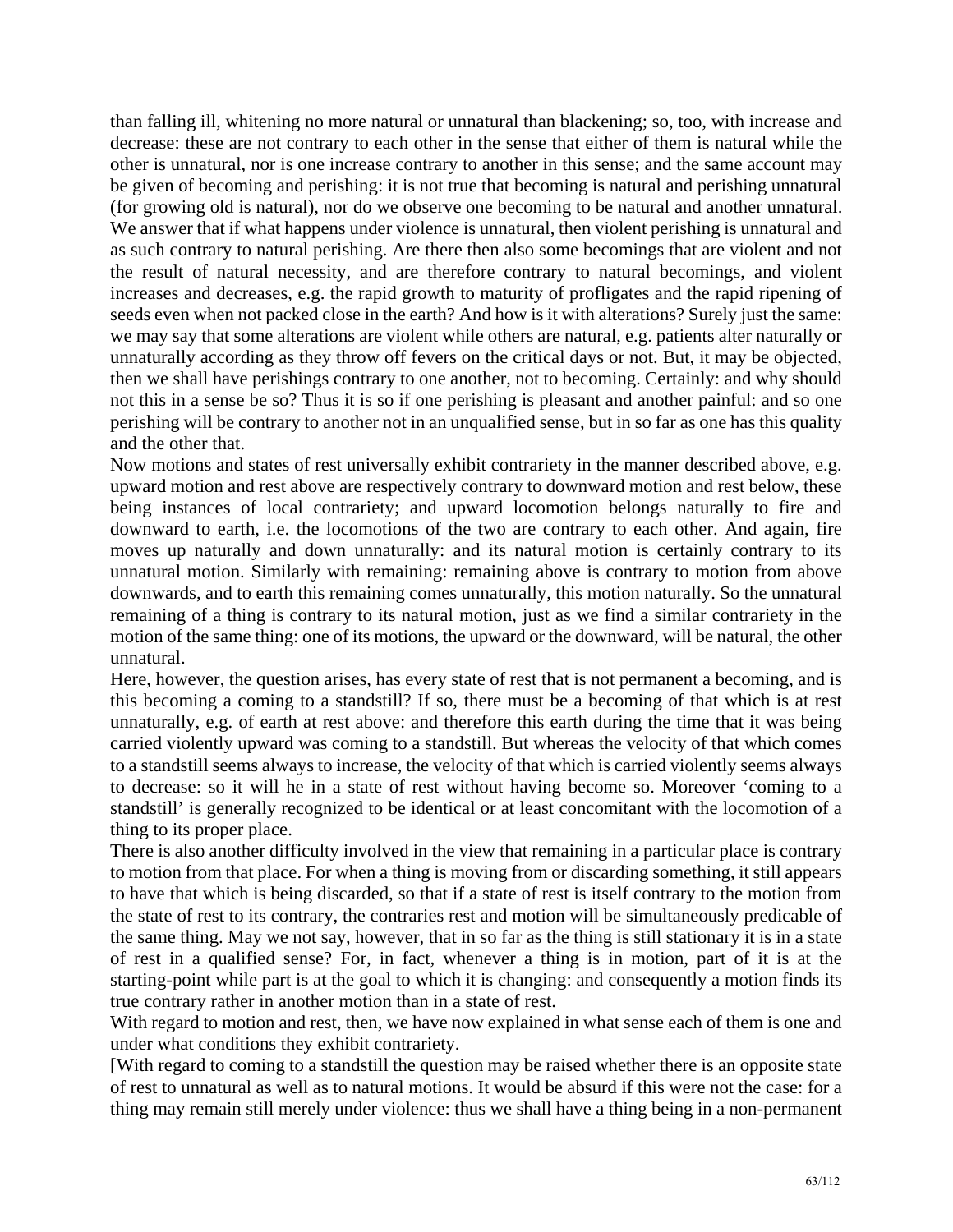state of rest without having become so. But it is clear that it must be the case: for just as there is unnatural motion, so, too, a thing may be in an unnatural state of rest. Further, some things have a natural and an unnatural motion, e.g. fire has a natural upward motion and an unnatural downward motion: is it, then, this unnatural downward motion or is it the natural downward motion of earth that is contrary to the natural upward motion? Surely it is clear that both are contrary to it though not in the same sense: the natural motion of earth is contrary inasmuch as the motion of fire is also natural, whereas the upward motion of fire as being natural is contrary to the downward motion of fire as being unnatural. The same is true of the corresponding cases of remaining. But there would seem to be a sense in which a state of rest and a motion are opposites.]

### Book VI

1

Now if the terms 'continuous', 'in contact', and 'in succession' are understood as defined above things being 'continuous' if their extremities are one, 'in contact' if their extremities are together, and 'in succession' if there is nothing of their own kind intermediate between them – nothing that is continuous can be composed 'of indivisibles': e.g. a line cannot be composed of points, the line being continuous and the point indivisible. For the extremities of two points can neither be one (since of an indivisible there can be no extremity as distinct from some other part) nor together (since that which has no parts can have no extremity, the extremity and the thing of which it is the extremity being distinct).

Moreover, if that which is continuous is composed of points, these points must be either continuous or in contact with one another: and the same reasoning applies in the case of all indivisibles. Now for the reason given above they cannot be continuous: and one thing can be in contact with another only if whole is in contact with whole or part with part or part with whole. But since indivisibles have no parts, they must be in contact with one another as whole with whole. And if they are in contact with one another as whole with whole, they will not be continuous: for that which is continuous has distinct parts: and these parts into which it is divisible are different in this way, i.e. spatially separate.

Nor, again, can a point be in succession to a point or a moment to a moment in such a way that length can be composed of points or time of moments: for things are in succession if there is nothing of their own kind intermediate between them, whereas that which is intermediate between points is always a line and that which is intermediate between moments is always a period of time. Again, if length and time could thus be composed of indivisibles, they could be divided into indivisibles, since each is divisible into the parts of which it is composed. But, as we saw, no continuous thing is divisible into things without parts. Nor can there be anything of any other kind intermediate between the parts or between the moments: for if there could be any such thing it is clear that it must be either indivisible or divisible, and if it is divisible, it must be divisible either into indivisibles or into divisibles that are infinitely divisible, in which case it is continuous.

Moreover, it is plain that everything continuous is divisible into divisibles that are infinitely divisible: for if it were divisible into indivisibles, we should have an indivisible in contact with an indivisible, since the extremities of things that are continuous with one another are one and are in contact.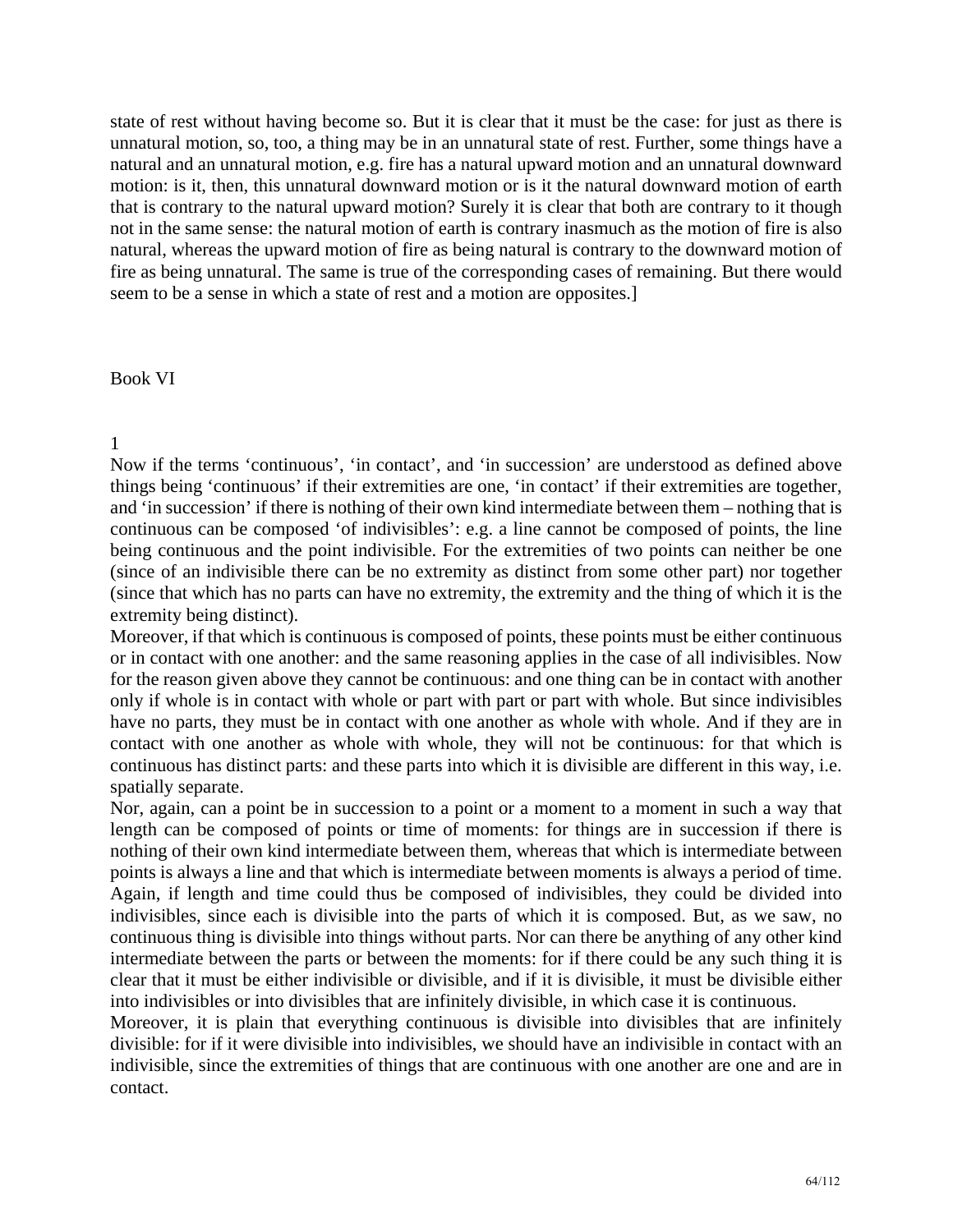The same reasoning applies equally to magnitude, to time, and to motion: either all of these are composed of indivisibles and are divisible into indivisibles, or none. This may be made clear as follows. If a magnitude is composed of indivisibles, the motion over that magnitude must be composed of corresponding indivisible motions: e.g. if the magnitude ABG is composed of the Thebes and at the same time have completed his walk to Thebes: and, as we saw, O traverses a the through A after being in process of passing through, the motion must be divisible: for at the time continuously at rest and at the same time in motion: for, as we saw, O is in motion over the whole ABG and at rest in any part (and consequently in the whole) of it. Moreover, if the indivisibles omposing DEZ are motions, it would be possible for a thing in spite of the presence in it of motion c to be not in motion but at rest, while if they are not motions, it would be possible for motion to be composed of something other than motions. indivisibles A, B, G, each corresponding part of the motion DEZ of O over ABG is indivisible. Therefore, since where there is motion there must be something that is in motion, and where there is something in motion there must be motion, therefore the being-moved will also be composed of indivisibles. So O traversed A when its motion was D, B when its motion was E, and G similarly when its motion was Z. Now a thing that is in motion from one place to another cannot at the moment when it was in motion both be in motion and at the same time have completed its motion at the place to which it was in motion: e.g. if a man is walking to Thebes, he cannot be walking to partless section A in virtue of the presence of the motion D. Consequently, if O actually passed when O was passing through, it neither was at rest nor had completed its passage but was in an intermediate state: while if it is passing through and has completed its passage at the same moment, then that which is walking will at the moment when it is walking have completed its walk and will be in the place to which it is walking; that is to say, it will have completed its motion at the place to which it is in motion. And if a thing is in motion over the whole KBG and its motion is the three D, E, and Z, and if it is not in motion at all over the partless section A but has completed its motion over it, then the motion will consist not of motions but of starts, and will take place by a thing's having completed a motion without being in motion: for on this assumption it has completed its passage through A without passing through it. So it will be possible for a thing to have completed a walk without ever walking: for on this assumption it has completed a walk over a particular distance without walking over that distance. Since, then, everything must be either at rest or in motion, and O is therefore at rest in each of the sections A, B, and G, it follows that a thing can be

And if length and motion are thus indivisible, it is neither more nor less necessary that time also be similarly indivisible, that is to say be composed of indivisible moments: for if the whole distance is divisible and an equal velocity will cause a thing to pass through less of it in less time, the time must also be divisible, and conversely, if the time in which a thing is carried over the section A is divisible, this section A must also be divisible.

 $\overline{2}$ 

necessarily follows that the quicker of two things traverses a greater magnitude in an equal time, an And since every magnitude is divisible into magnitudes – for we have shown that it is impossible for anything continuous to be composed of indivisible parts, and every magnitude is continuous – it equal magnitude in less time, and a greater magnitude in less time, in conformity with the definition sometimes given of 'the quicker'. Suppose that A is quicker than B. Now since of two things that which changes sooner is quicker, in the time ZH, in which A has changed from G to D, B will not yet have arrived at D but will be short of it: so that in an equal time the quicker will pass over a greater magnitude. More than this, it will pass over a greater magnitude in less time: for in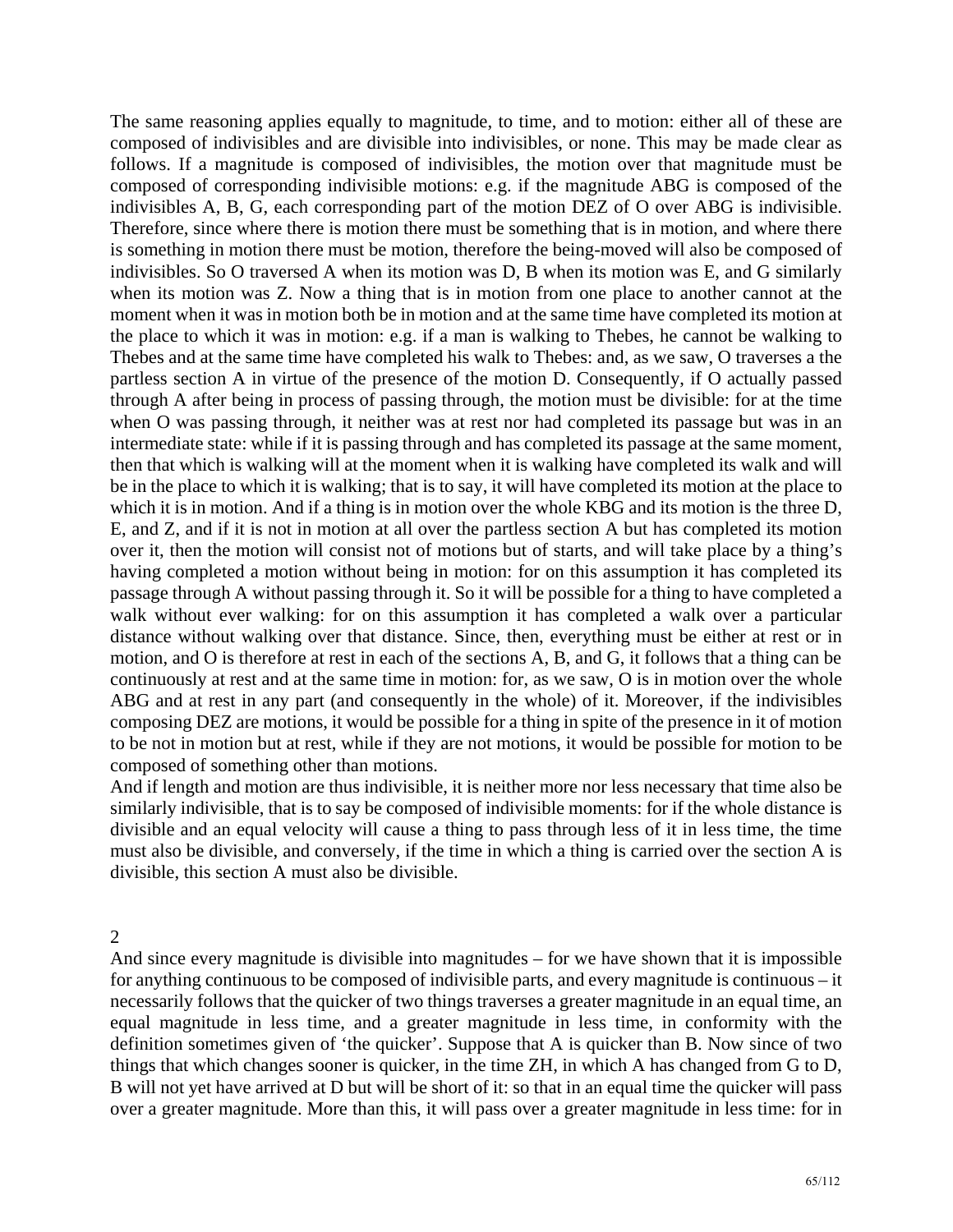the time in which A has arrived at D, B being the slower has arrived, let us say, at E. Then since A has occupied the whole time ZH in arriving at D, will have arrived at O in less time than this, say ZK. Now the magnitude GO that A has passed over is greater than the magnitude GE, and the time which it passes over LM will be more than the time  $PS$ , which it passes over LX: so that, the time occupies an equal time, the quicker is neither of equal velocity nor slower, it follows that the ZK is less than the whole time ZH: so that the quicker will pass over a greater magnitude in less time. And from this it is also clear that the quicker will pass over an equal magnitude in less time than the slower. For since it passes over the greater magnitude in less time than the slower, and (regarded by itself) passes over LM the greater in more time than LX the lesser, the time PRh in PRh being less than the time PCh in which the slower passes over LX, the time PS will also be less than the time PX: for it is less than the time PRh, and that which is less than something else that is less than a thing is also itself less than that thing. Hence it follows that the quicker will traverse an equal magnitude in less time than the slower. Again, since the motion of anything must always occupy either an equal time or less or more time in comparison with that of another thing, and since, whereas a thing is slower if its motion occupies more time and of equal velocity if its motion motion of the quicker can occupy neither an equal time nor more time. It can only be, then, that it occupies less time, and thus we get the necessary consequence that the quicker will pass over an equal magnitude (as well as a greater) in less time than the slower.

And since every motion is in time and a motion may occupy any time, and the motion of everything that is in motion may be either quicker or slower, both quicker motion and slower motion may occupy any time: and this being so, it necessarily follows that time also is continuous. By continuous I mean that which is divisible into divisibles that are infinitely divisible: and if we take this as the definition of continuous, it follows necessarily that time is continuous. For since it has been shown that the quicker will pass over an equal magnitude in less time than the slower, suppose that A is quicker and B slower, and that the slower has traversed the magnitude GD in the time ZH. Now it is clear that the quicker will traverse the same magnitude in less time than this: let us say in the time ZO. Again, since the quicker has passed over the whole D in the time ZO, the slower will in the same time pass over GK, say, which is less than GD. And since B, the slower, has passed over GK in the time ZO, the quicker will pass over it in less time: so that the time ZO will again be divided. And if this is divided the magnitude GK will also be divided just as GD was: and again, if the magnitude is divided, the time will also be divided. And we can carry on this process for ever, taking the slower after the quicker and the quicker after the slower alternately, and using what has been demonstrated at each stage as a new point of departure: for the quicker will divide the time and the slower will divide the length. If, then, this alternation always holds good, and at every turn involves a division, it is evident that all time must be continuous. And at the same time it is clear that all magnitude is also continuous; for the divisions of which time and magnitude respectively are susceptible are the same and equal.

Moreover, the current popular arguments make it plain that, if time is continuous, magnitude is continuous also, inasmuch as a thing asses over half a given magnitude in half the time taken to cover the whole: in fact without qualification it passes over a less magnitude in less time; for the divisions of time and of magnitude will be the same. And if either is infinite, so is the other, and the one is so in the same way as the other; i.e. if time is infinite in respect of its extremities, length is also infinite in respect of its extremities: if time is infinite in respect of divisibility, length is also infinite in respect of divisibility: and if time is infinite in both respects, magnitude is also infinite in both respects.

Hence Zeno's argument makes a false assumption in asserting that it is impossible for a thing to pass over or severally to come in contact with infinite things in a finite time. For there are two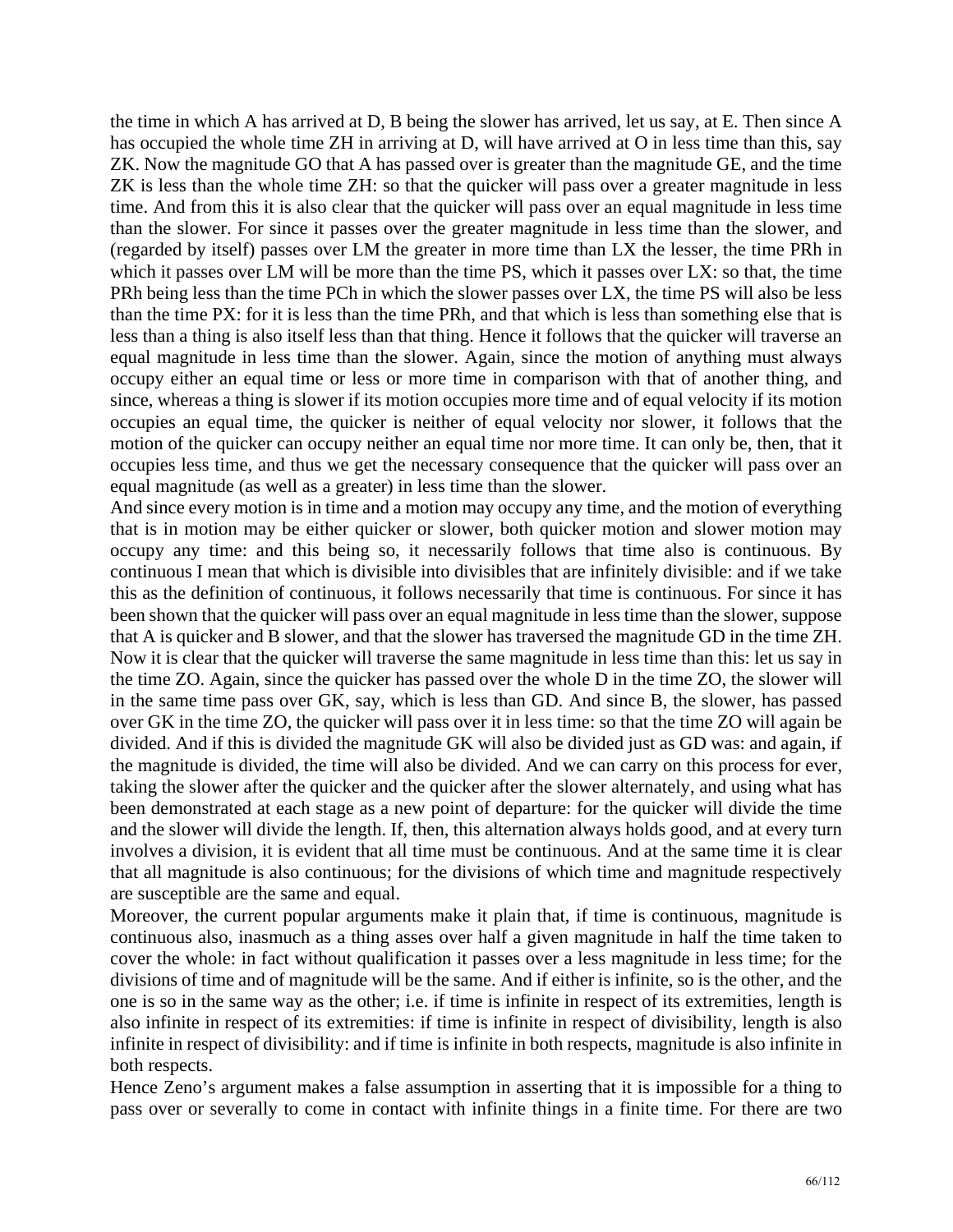senses in which length and time and generally anything continuous are called 'infinite': they are called so either in respect of divisibility or in respect of their extremities. So while a thing in a finite time cannot come in contact with things quantitatively infinite, it can come in contact with things infinite in respect of divisibility: for in this sense the time itself is also infinite: and so we find that the time occupied by the passage over the infinite is not a finite but an infinite time, and the contact with the infinites is made by means of moments not finite but infinite in number.

magnitude is infinite, so also is the time. This may be shown as follows. Let AB be a finite magnitude, and let us suppose that it is traversed in infinite time G, and let a finite period GD of the time be taken. Now in this period the thing in motion will pass over a certain segment of the magnitude: let BE be the segment that it has thus passed over. (This will be either an exact measure The passage over the infinite, then, cannot occupy a finite time, and the passage over the finite cannot occupy an infinite time: if the time is infinite the magnitude must be infinite also, and if the of AB or less or greater than an exact measure: it makes no difference which it is.) Then, since a magnitude equal to BE will always be passed over in an equal time, and BE measures the whole magnitude, the whole time occupied in passing over AB will be finite: for it will be divisible into periods equal in number to the segments into which the magnitude is divisible. Moreover, if it is the case that infinite time is not occupied in passing over every magnitude, but it is possible to ass over some magnitude, say BE, in a finite time, and if this BE measures the whole of which it is a part, and if an equal magnitude is passed over in an equal time, then it follows that the time like the magnitude is finite. That infinite time will not be occupied in passing over BE is evident if the time be taken as limited in one direction: for as the part will be passed over in less time than the whole, the time occupied in traversing this part must be finite, the limit in one direction being given. The same reasoning will also show the falsity of the assumption that infinite length can be traversed in a finite time. It is evident, then, from what has been said that neither a line nor a surface nor in fact anything continuous can be indivisible.

therefore, that nothing continuous is without parts. This conclusion follows not only from the present argument but from the consideration that the opposite assumption implies the divisibility of the indivisible. For since the distinction of quicker and slower may apply to motions occupying any period of time and in an equal time the quicker passes over a greater length, it may happen that it will pass over a length twice, or one and a half times, as great as that passed over by the slower: for their respective velocities may stand to one another in this proportion. Suppose, then, that the quicker has in the same time been carried over a length one and a half times as great as that traversed by the slower, and that the respective magnitudes are divided, that of the quicker, the magnitude ABGD, into three indivisibles, and that of the slower into the two indivisibles EZ, ZH. Then the time may also be divided into three indivisibles, for an equal magnitude will be passed over in an equal time. Suppose then that it is thus divided into KL, LM, MN. Again, since in the same time the slower has been carried over EZ, ZH, the time may also be similarly divided into two. Thus the indivisible will be divisible, and that which has no parts will be passed over not in an indivisible but in a greater time. It is evident,

3

The present also is necessarily indivisible – the present, that is, not in the sense in which the word is applied to one thing in virtue of another, but in its proper and primary sense; in which sense it is inherent in all time. For the present is something that is an extremity of the past (no part of the future being on this side of it) and also of the future (no part of the past being on the other side of it):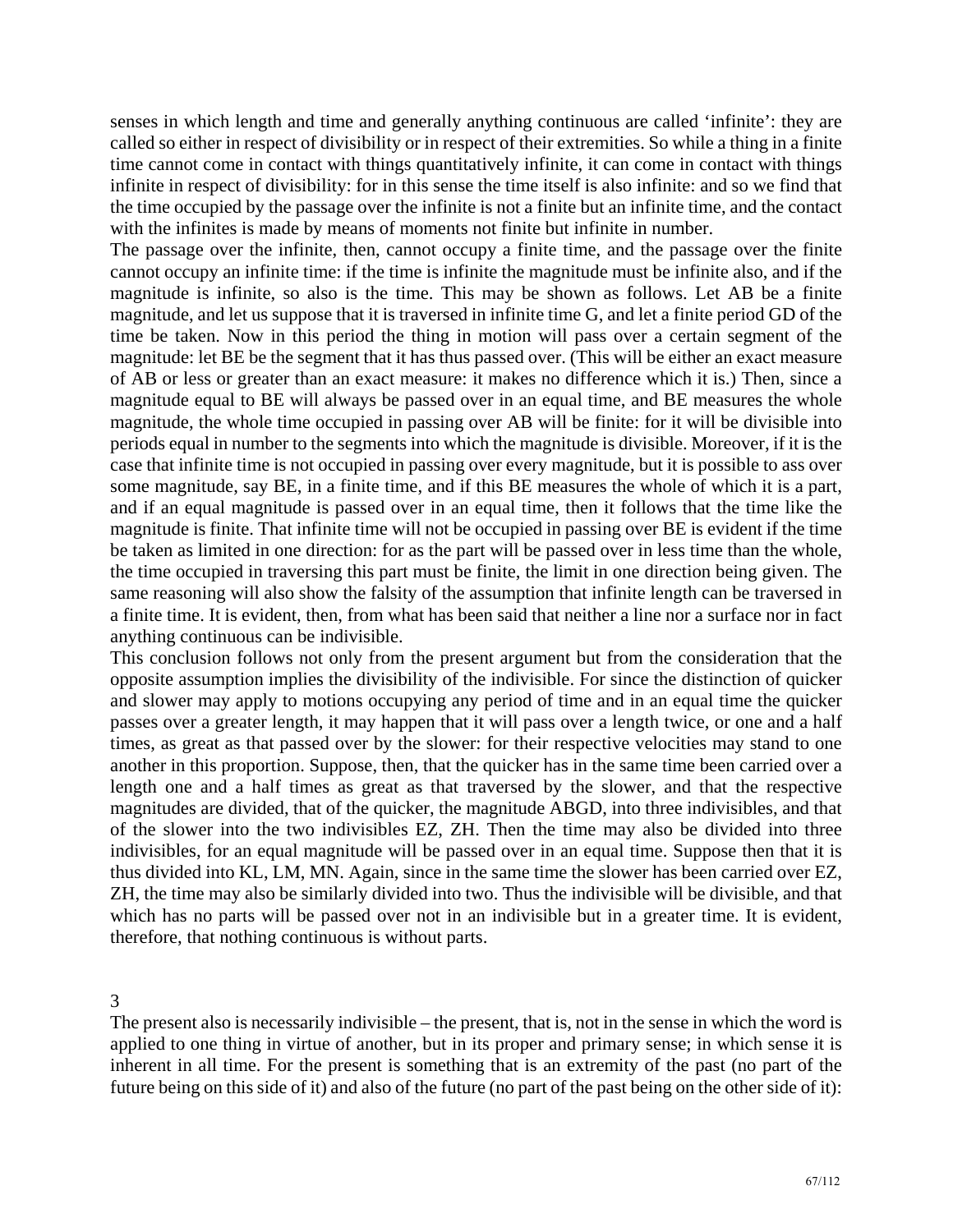it is, as we have said, a limit of both. And if it is once shown that it is essentially of this character and one and the same, it will at once be evident also that it is indivisible.

Now the present that is the extremity of both times must be one and the same: for if each extremity were different, the one could not be in succession to the other, because nothing continuous can be composed of things having no parts: and if the one is apart from the other, there will be time intermediate between them, because everything continuous is such that there is something intermediate between its limits and described by the same name as itself. But if the intermediate thing is time, it will be divisible: for all time has been shown to be divisible. Thus on this assumption the present is divisible. But if the present is divisible, there will be part of the past in the future and part of the future in the past: for past time will be marked off from future time at the actual point of division. Also the present will be a present not in the proper sense but in virtue of something else: for the division which yields it will not be a division proper. Furthermore, there will be a part of the present that is past and a part that is future, and it will not always be the same part that is past or future: in fact one and the same present will not be simultaneous: for the time may be divided at many points. If, therefore, the present cannot possibly have these characteristics, it follows that it must be the same present that belongs to each of the two times. But if this is so it is evident that the present is also indivisible: for if it is divisible it will be involved in the same implications as before. It is clear, then, from what has been said that time contains something indivisible, and this is what we call a present.

We will now show that nothing can be in motion in a present. For if this is possible, there can be both quicker and slower motion in the present. Suppose then that in the present N the quicker has traversed the distance AB. That being so, the slower will in the same present traverse a distance less than AB, say AG. But since the slower will have occupied the whole present in traversing AG, the quicker will occupy less than this in traversing it. Thus we shall have a division of the present, whereas we found it to be indivisible. It is impossible, therefore, for anything to be in motion in a present.

naturally designed to be in motion but is not in motion when, where, or as it would naturally be so: Nor can anything be at rest in a present: for, as we were saying, only can be at rest which is since, therefore, nothing is naturally designed to be in motion in a present, it is clear that nothing can be at rest in a present either.

Moreover, inasmuch as it is the same present that belongs to both the times, and it is possible for a thing to be in motion throughout one time and to be at rest throughout the other, and that which is in motion or at rest for the whole of a time will be in motion or at rest as the case may be in any part of it in which it is naturally designed to be in motion or at rest: this being so, the assumption that there can be motion or rest in a present will carry with it the implication that the same thing can at the same time be at rest and in motion: for both the times have the same extremity, viz. the present.

Again, when we say that a thing is at rest, we imply that its condition in whole and in part is at the time of speaking uniform with what it was previously: but the present contains no 'previously': consequently, there can be no rest in it.

It follows then that the motion of that which is in motion and the rest of that which is at rest must occupy time.

4

itself and all its parts are at the starting-point of its change it is not changing (for that which is in Further, everything that changes must be divisible. For since every change is from something to something, and when a thing is at the goal of its change it is no longer changing, and when both it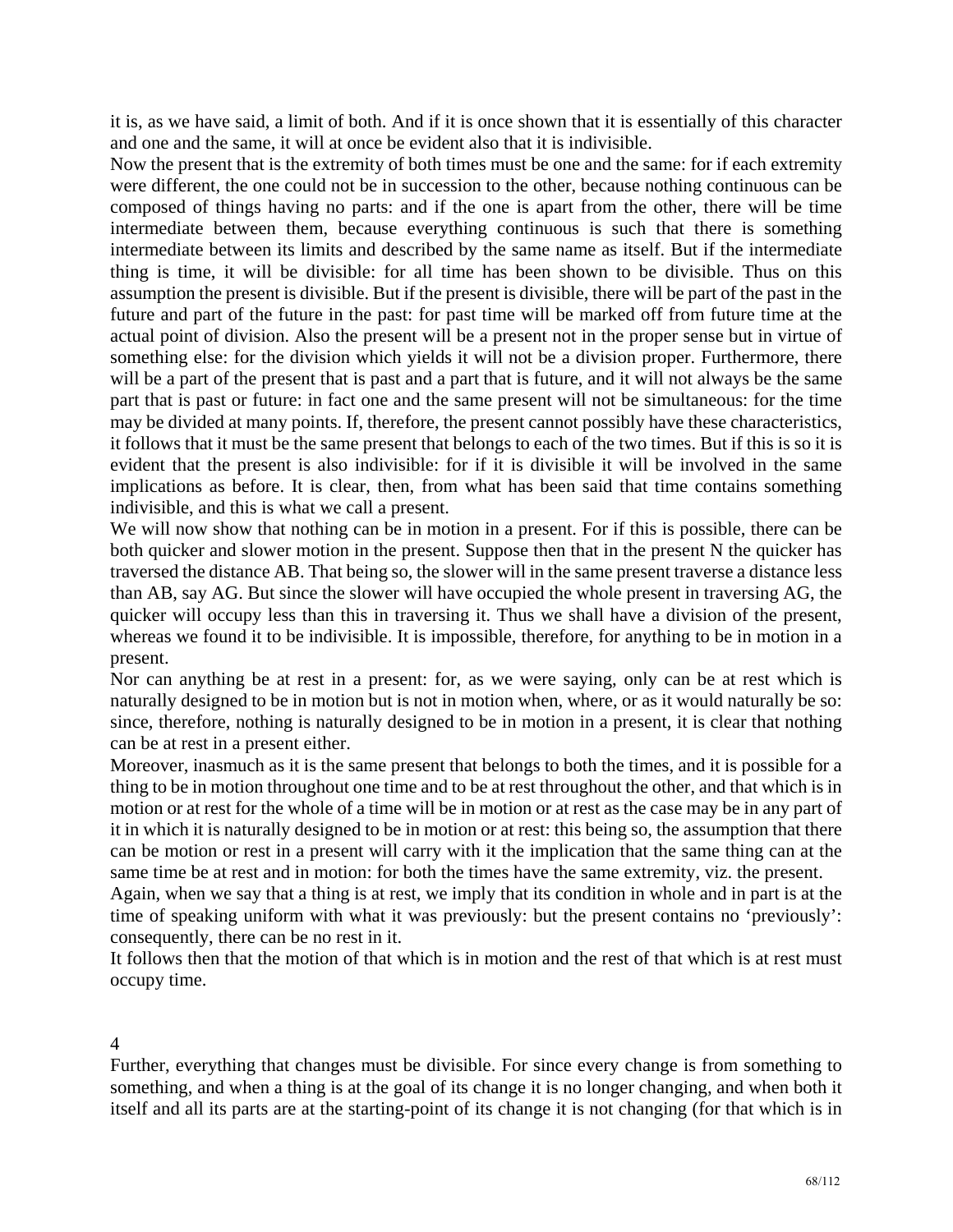whole and in part in an unvarying condition is not in a state of change); it follows, therefore, that part of that which is changing must be at the starting-point and part at the goal: for as a whole it cannot be in both or in neither. (Here by 'goal of change' I mean that which comes first in the process of change: e.g. in a process of change from white the goal in question will be grey, not black: for it is not necessary that that that which is changing should be at either of the extremes.) It is evident, therefore, that everything that changes must be divisible.

Now motion is divisible in two senses. In the first place it is divisible in virtue of the time that it occupies. In the second place it is divisible according to the motions of the several parts of that which is in motion: e.g. if the whole AG is in motion, there will be a motion of AB and a motion of BG. That being so, let DE be the motion of the part AB and EZ the motion of the part BG. Then the whole DZ must be the motion of AG: for DZ must constitute the motion of AG inasmuch as DE and EZ severally constitute the motions of each of its parts. But the motion of a thing can never be constituted by the motion of something else: consequently the whole motion is the motion of the whole magnitude.

Again, since every motion is a motion of something, and the whole motion DZ is not the motion of either of the parts (for each of the parts DE, EZ is the motion of one of the parts AB, BG) or of anything else (for, the whole motion being the motion of a whole, the parts of the motion are the motions of the parts of that whole: and the parts of DZ are the motions of AB, BG and of nothing else: for, as we saw, a motion that is one cannot be the motion of more things than one): since this is so, the whole motion will be the motion of the magnitude ABG.

which is one must be one. So if the whole motion OI may be divided into the motions of the parts, Again, if there is a motion of the whole other than DZ, say the the of each of the arts may be subtracted from it: and these motions will be equal to DE, EZ respectively: for the motion of that OI will be equal to DZ: if on the other hand there is any remainder, say KI, this will be a motion of nothing: for it can be the motion neither of the whole nor of the parts (as the motion of that which is one must be one) nor of anything else: for a motion that is continuous must be the motion of things that are continuous. And the same result follows if the division of OI reveals a surplus on the side of the motions of the parts. Consequently, if this is impossible, the whole motion must be the same as and equal to DZ.

This then is what is meant by the division of motion according to the motions of the parts: and it must be applicable to everything that is divisible into parts.

occupy half the time, less again to occupy a further subdivision of the time, and so on to infinity. Motion is also susceptible of another kind of division, that according to time. For since all motion is in time and all time is divisible, and in less time the motion is less, it follows that every motion must be divisible according to time. And since everything that is in motion is in motion in a certain sphere and for a certain time and has a motion belonging to it, it follows that the time, the motion, the being-in-motion, the thing that is in motion, and the sphere of the motion must all be susceptible of the same divisions (though spheres of motion are not all divisible in a like manner: thus quantity is essentially, quality accidentally divisible). For suppose that A is the time occupied by the motion B. Then if all the time has been occupied by the whole motion, it will take less of the motion to Again, the time will be divisible similarly to the motion: for if the whole motion occupies all the time half the motion will occupy half the time, and less of the motion again will occupy less of the time.

infinity. Moreover by setting out successively the being-in-motion corresponding to each of the In the same way the being-in-motion will also be divisible. For let G be the whole being-in-motion. Then the being-in-motion that corresponds to half the motion will be less than the whole being-in-motion, that which corresponds to a quarter of the motion will be less again, and so on to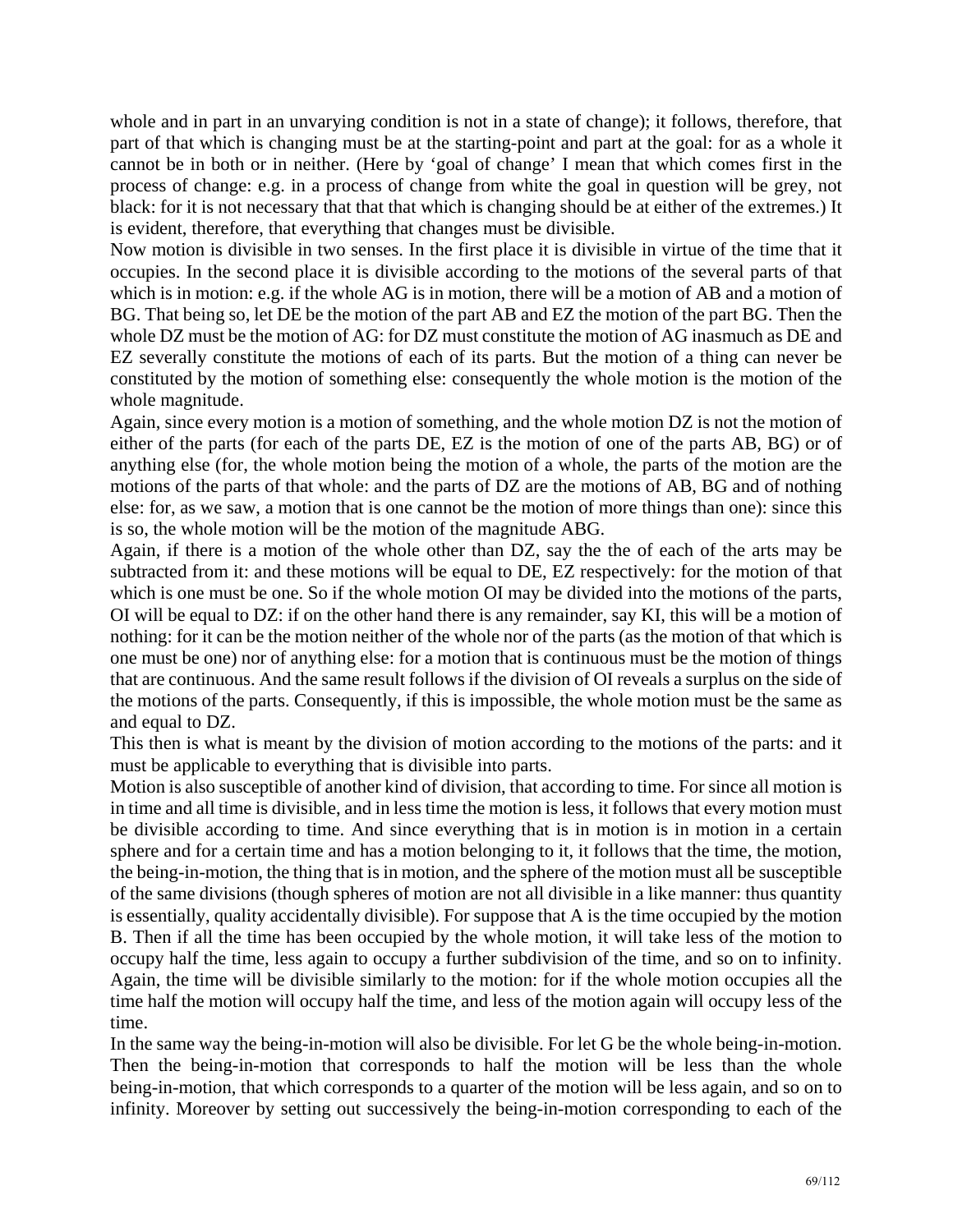two motions DG (say) and GE, we may argue that the whole being-in-motion will correspond to the whole motion (for if it were some other being-in-motion that corresponded to the whole motion, there would be more than one being-in-motion corresponding to the same motion), the argument being the same as that whereby we showed that the motion of a thing is divisible into the motions of the parts of the thing: for if we take separately the being-in-motion corresponding to each of the two motions, we shall see that the whole being-in-motion is continuous.

cases the fact that all the terms are divisible or infinite is a direct consequence of the fact that the The same reasoning will show the divisibility of the length, and in fact of everything that forms a sphere of change (though some of these are only accidentally divisible because that which changes is so): for the division of one term will involve the division of all. So, too, in the matter of their being finite or infinite, they will all alike be either the one or the other. And we now see that in most thing that changes is divisible or infinite: for the attributes 'divisible' and 'infinite' belong in the first instance to the thing that changes. That divisibility does so we have already shown: that infinity does so will be made clear in what follows?

5

Since everything that changes changes from something to something, that which has changed must at the moment when it has first changed be in that to which it has changed. For that which changes retires from or leaves that from which it changes: and leaving, if not identical with changing, is at any rate a consequence of it. And if leaving is a consequence of changing, having left is a consequence of having changed: for there is a like relation between the two in each case.

One kind of change, then, being change in a relation of contradiction, where a thing has changed from not-being to being it has left not-being. Therefore it will be in being: for everything must either be or not be. It is evident, then, that in contradictory change that which has changed must be in that to which it has changed. And if this is true in this kind of change, it will be true in all other kinds as well: for in this matter what holds good in the case of one will hold good likewise in the case of the rest.

is impossible: that which has changed, therefore, must be in that to which it has changed. So it is Moreover, if we take each kind of change separately, the truth of our conclusion will be equally evident, on the ground that that that which has changed must be somewhere or in something. For, since it has left that from which it has changed and must be somewhere, it must be either in that to which it has changed or in something else. If, then, that which has changed to B is in something other than B, say G, it must again be changing from G to B: for it cannot be assumed that there is no interval between G and B, since change is continuous. Thus we have the result that the thing that has changed, at the moment when it has changed, is changing to that to which it has changed, which evident likewise that which has come to be, at the moment when it has come to be, will be, and that which has ceased to be will not-be: for what we have said applies universally to every kind of change, and its truth is most obvious in the case of contradictory change. It is clear, then, that that which has changed, at the moment when it has first changed, is in that to which it has changed.

completion of its change must be indivisible, where by 'primary' I mean possessing the We will now show that the 'primary when' in which that which has changed effected the characteristics in question of itself and not in virtue of the possession of them by something else belonging to it. For let AG be divisible, and let it be divided at B. If then the completion of change has been effected in AB or again in BG, AG cannot be the primary thing in which the completion of change has been effected. If, on the other hand, it has been changing in both AB and BG (for it must either have changed or be changing in each of them), it must have been changing in the whole AG: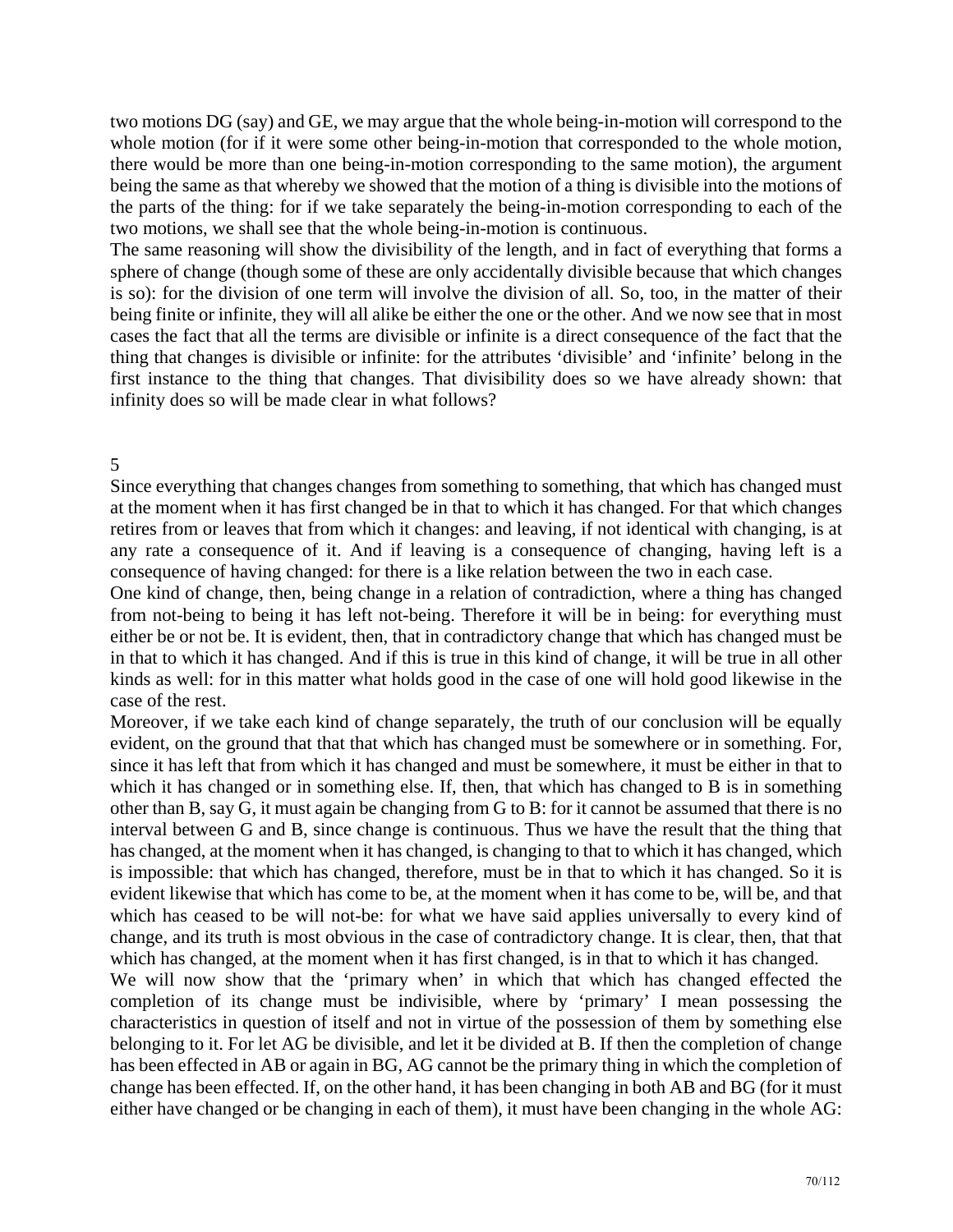but our assumption was that AG contains only the completion of the change. It is equally impossible to suppose that one part of AG contains the process and the other the completion of the change: for then we shall have something prior to what is primary. So that in which the completion of change has been effected must be indivisible. It is also evident, therefore, that that that in which that which has ceased to be has ceased to be and that in which that which has come to be has come to be are indivisible.

Again, if the changing thing is at rest in the whole preceding time GA (for we may suppose that it is But there are two senses of the expression 'the primary when in which something has changed'. On the one hand it may mean the primary when containing the completion of the process of change – the moment when it is correct to say 'it has changed': on the other hand it may mean the primary when containing the beginning of the process of change. Now the primary when that has reference to the end of the change is something really existent: for a change may really be completed, and there is such a thing as an end of change, which we have in fact shown to be indivisible because it is a limit. But that which has reference to the beginning is not existent at all: for there is no such thing as a beginning of a process of change, and the time occupied by the change does not contain any primary when in which the change began. For suppose that AD is such a primary when. Then it cannot be indivisible: for, if it were, the moment immediately preceding the change and the moment in which the change begins would be consecutive (and moments cannot be consecutive). at rest), it is at rest in A also: so if AD is without parts, it will simultaneously be at rest and have changed: for it is at rest in A and has changed in D. Since then AD is not without parts, it must be divisible, and the changing thing must have changed in every part of it (for if it has changed in neither of the two parts into which AD is divided, it has not changed in the whole either: if, on the other hand, it is in process of change in both parts, it is likewise in process of change in the whole: and if, again, it has changed in one of the two parts, the whole is not the primary when in which it has changed: it must therefore have changed in every part). It is evident, then, that with reference to the beginning of change there is no primary when in which change has been effected: for the divisions are infinite.

So, too, of that which has changed there is no primary part that has changed. For suppose that of AE the primary part that has changed is AZ (everything that changes having been shown to be divisible): and let OI be the time in which DZ has changed. If, then, in the whole time DZ has changed, in half the time there will be a part that has changed, less than and therefore prior to DZ: and again there will be another part prior to this, and yet another, and so on to infinity. Thus of that which changes there cannot be any primary part that has changed. It is evident, then, from what has been said, that neither of that which changes nor of the time in which it changes is there any primary part.

With regard, however, to the actual subject of change – that is to say that in respect of which a thing changes – there is a difference to be observed. For in a process of change we may distinguish three terms – that which changes, that in which it changes, and the actual subject of change, e.g. the man, the time, and the fair complexion. Of these the man and the time are divisible: but with the fair complexion it is otherwise (though they are all divisible accidentally, for that in which the fair complexion or any other quality is an accident is divisible). For of actual subjects of change it will be seen that those which are classed as essentially, not accidentally, divisible have no primary part. Take the case of magnitudes: let AB be a magnitude, and suppose that it has moved from B to a primary 'where' G. Then if BG is taken to be indivisible, two things without parts will have to be contiguous (which is impossible): if on the other hand it is taken to be divisible, there will be something prior to G to which the magnitude has changed, and something else again prior to that, and so on to infinity, because the process of division may be continued without end. Thus there can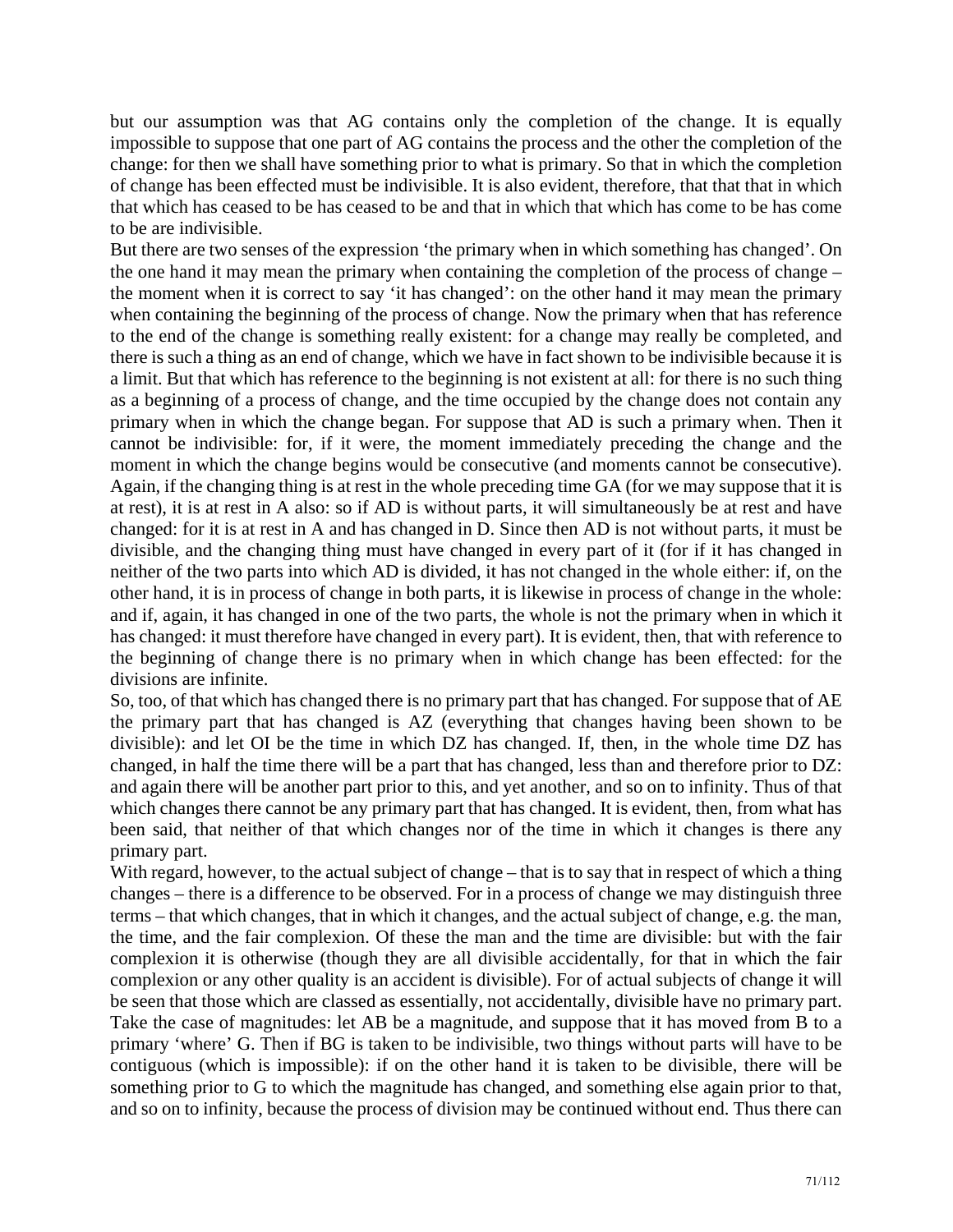be no primary 'where' to which a thing has changed. And if we take the case of quantitative change, we shall get a like result, for here too the change is in something continuous. It is evident, then, that only in qualitative motion can there be anything essentially indivisible.

# 6

is impossible that it should be in motion in a time in no part of which it is in motion. If on the other Now everything that changes changes time, and that in two senses: for the time in which a thing is said to change may be the primary time, or on the other hand it may have an extended reference, as e.g. when we say that a thing changes in a particular year because it changes in a particular day. That being so, that which changes must be changing in any part of the primary time in which it changes. This is clear from our definition of 'primary', in which the word is said to express just this: it may also, however, be made evident by the following argument. Let ChRh be the primary time in which that which is in motion is in motion: and (as all time is divisible) let it be divided at K. Now in the time ChK it either is in motion or is not in motion, and the same is likewise true of the time KRh. Then if it is in motion in neither of the two parts, it will be at rest in the whole: for it hand it is in motion in only one of the two parts of the time, ChRh cannot be the primary time in which it is in motion: for its motion will have reference to a time other than ChRh. It must, then, have been in motion in any part of ChRh.

taken place in every other such period. But half the time finds an extreme in the point of division. And now that this has been proved, it is evident that everything that is in motion must have been in motion before. For if that which is in motion has traversed the distance KL in the primary time ChRh, in half the time a thing that is in motion with equal velocity and began its motion at the same time will have traversed half the distance. But if this second thing whose velocity is equal has traversed a certain distance in a certain time, the original thing that is in motion must have traversed the same distance in the same time. Hence that which is in motion must have been in motion before. Again, if by taking the extreme moment of the time – for it is the moment that defines the time, and time is that which is intermediate between moments-we are enabled to say that motion has taken place in the whole time ChRh or in fact in any period of it, motion may likewise be said to have Therefore motion will have taken place in half the time and in fact in any part of it: for as soon as any division is made there is always a time defined by moments. If, then, all time is divisible, and that which is intermediate between moments is time, everything that is changing must have completed an infinite number of changes.

Again, since a thing that changes continuously and has not perished or ceased from its change must either be changing or have changed in any part of the time of its change, and since it cannot be changing in a moment, it follows that it must have changed at every moment in the time: consequently, since the moments are infinite in number, everything that is changing must have completed an infinite number of changes.

And not only must that which is changing have changed, but that which has changed must also previously have been changing, since everything that has changed from something to something has changed in a period of time. For suppose that a thing has changed from A to B in a moment. Now the moment in which it has changed cannot be the same as that in which it is at A (since in that case it would be in A and B at once): for we have shown above that that that which has changed, when it has changed, is not in that from which it has changed. If, on the other hand, it is a different moment, there will be a period of time intermediate between the two: for, as we saw, moments are not consecutive. Since, then, it has changed in a period of time, and all time is divisible, in half the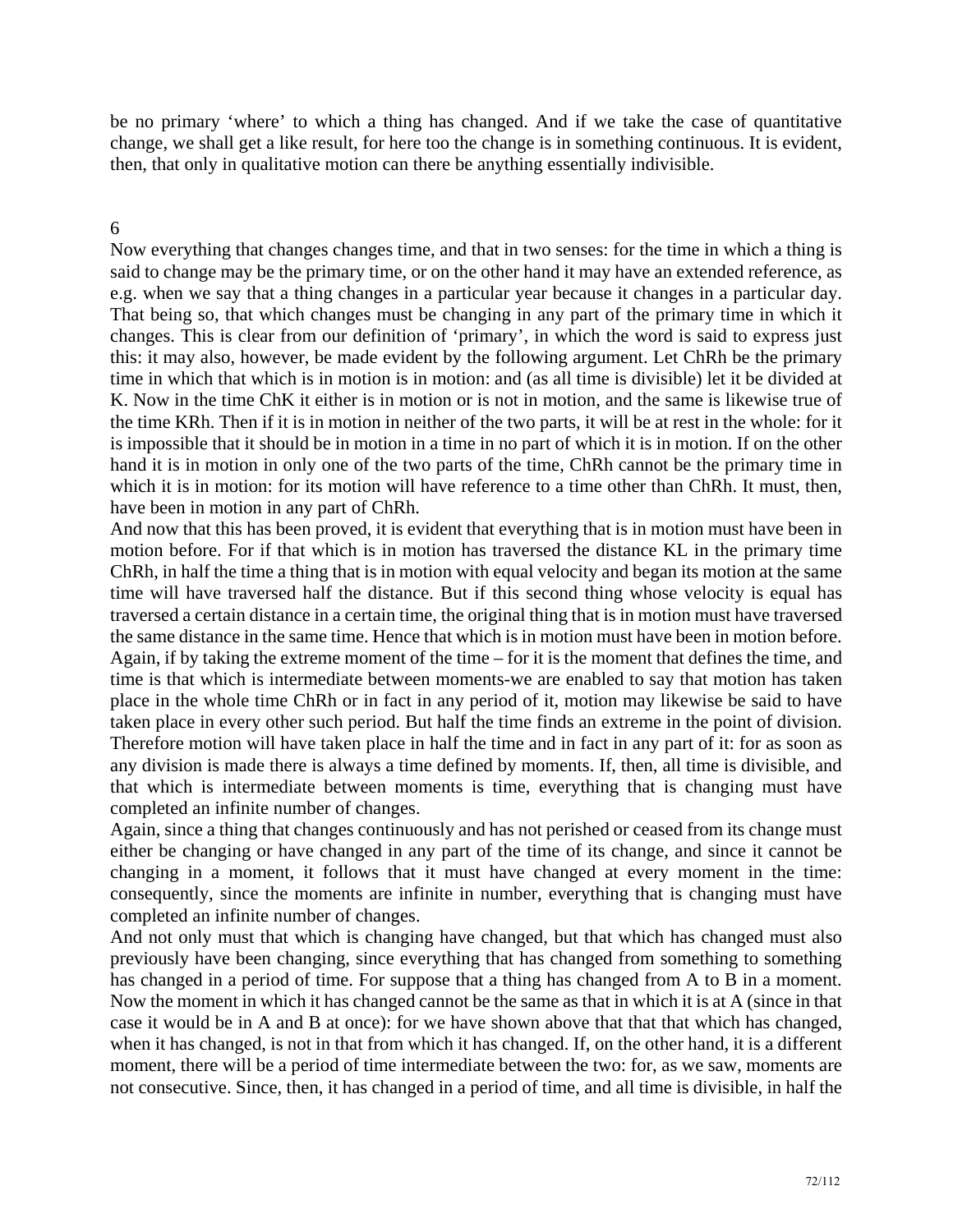time it will have completed another change, in a quarter another, and so on to infinity: consequently when it has changed, it must have previously been changing.

Moreover, the truth of what has been said is more evident in the case of magnitude, because the to take the time in which a thing has changed and again apply the same reasoning. So that which magnitude over which what is changing changes is continuous. For suppose that a thing has changed from G to D. Then if GD is indivisible, two things without parts will be consecutive. But since this is impossible, that which is intermediate between them must be a magnitude and divisible into an infinite number of segments: consequently, before the change is completed, the thing changes to those segments. Everything that has changed, therefore, must previously have been changing: for the same proof also holds good of change with respect to what is not continuous, changes, that is to say, between contraries and between contradictories. In such cases we have only has changed must have been changing and that which is changing must have changed, and a process of change is preceded by a completion of change and a completion by a process: and we can never take any stage and say that it is absolutely the first. The reason of this is that no two things without parts can be contiguous, and therefore in change the process of division is infinite, just as lines may be infinitely divided so that one part is continually increasing and the other continually decreasing.

be preceded by having perished, and having perished must be preceded by perishing. It is evident, then, that that which has become must previously have been in process of becoming, and that which is in process of becoming must previously have become: for all magnitudes and all periods of time are infinitely divisible. So it is evident also that that that which has become must previously have been in process of becoming, and that which is in process of becoming must previously have become, everything (that is) that is divisible and continuous: though it is not always the actual thing that is in process of becoming of which this is true: sometimes it is something else, that is to say, some part of the thing in question, e.g. the foundation-stone of a house. So, too, in the case of that which is perishing and that which has perished: for that which becomes and that which perishes must contain an element of infiniteness as an immediate consequence of the fact that they are continuous things: and so a thing cannot be in process of becoming without having become or have become without having been in process of becoming. So, too, in the case of perishing and having perished: perishing must

Consequently no absolutely first stage of change can be represented by any particular part of space or time which the changing thing may occupy.

7

Consequently, since these parts are finite, both in size individually and in number collectively, the Now since the motion of everything that is in motion occupies a period of time, and a greater magnitude is traversed in a longer time, it is impossible that a thing should undergo a finite motion in an infinite time, if this is understood to mean not that the same motion or a part of it is continually repeated, but that the whole infinite time is occupied by the whole finite motion. In all cases where a thing is in motion with uniform velocity it is clear that the finite magnitude is traversed in a finite time. For if we take a part of the motion which shall be a measure of the whole, the whole motion is completed in as many equal periods of the time as there are parts of the motion. whole time must also be finite: for it will be a multiple of the portion, equal to the time occupied in completing the aforesaid part multiplied by the number of the parts.

But it makes no difference even if the velocity is not uniform. For let us suppose that the line AB represents a finite stretch over which a thing has been moved in the given time, and let GD be the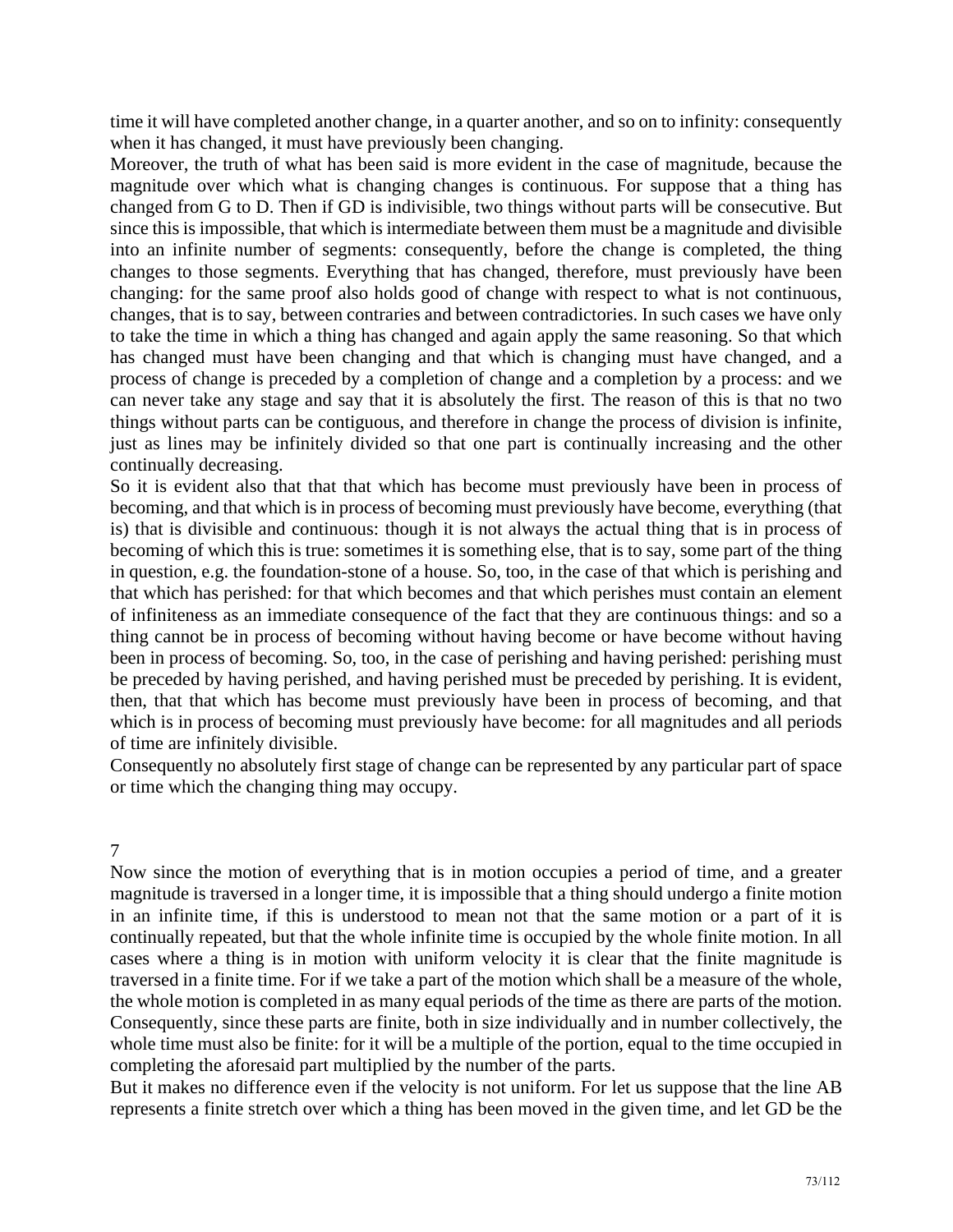infinite time. Now if one part of the stretch must have been traversed before another part (this is clear, that in the earlier and in the later part of the time a different part of the stretch has been traversed: for as the time lengthens a different part of the motion will always be completed in it, infinite cannot be composed of finite parts whether equal or unequal, because there must be some one and the same thing to be infinitely in process of becoming or of perishing. The reasoning he a subtraction is made. Consequently the infinite magnitude will not be traversed in finite time: and whether the thing in motion changes with uniform velocity or not: and whether the rate of motion increases or diminishes or remains stationary this is none the less so), let us then take AE a part of the whole stretch of motion AB which shall be a measure of AB. Now this part of the motion occupies a certain period of the infinite time: it cannot itself occupy an infinite time, for we are assuming that that is occupied by the whole AB. And if again I take another part equal to AE, that also must occupy a finite time in consequence of the same assumption. And if I go on taking parts in this way, on the one hand there is no part which will be a measure of the infinite time (for the unity which will be a measure of things finite in multitude or in magnitude, which, whether they are equal or unequal, are none the less limited in magnitude); while on the other hand the finite stretch of motion AB is a certain multiple of AE: consequently the motion AB must be accomplished in a finite time. Moreover it is the same with coming to rest as with motion. And so it is impossible for will prove that in a finite time there cannot be an infinite extent of motion or of coming to rest, whether the motion is regular or irregular. For if we take a part which shall be a measure of the whole time, in this part a certain fraction, not the whole, of the magnitude will be traversed, because we assume that the traversing of the whole occupies all the time. Again, in another equal part of the time another part of the magnitude will be traversed: and similarly in each part of the time that we take, whether equal or unequal to the part originally taken. It makes no difference whether the parts are equal or not, if only each is finite: for it is clear that while the time is exhausted by the subtraction of its parts, the infinite magnitude will not be thus exhausted, since the process of subtraction is finite both in respect of the quantity subtracted and of the number of times it makes no difference whether the magnitude is infinite in only one direction or in both: for the same reasoning will hold good.

This having been proved, it is evident that neither can a finite magnitude traverse an infinite magnitude in a finite time, the reason being the same as that given above: in part of the time it will traverse a finite magnitude and in each several part likewise, so that in the whole time it will traverse a finite magnitude.

by locomotion over it or by measuring it. Therefore, since this is impossible, the infinite cannot And since a finite magnitude will not traverse an infinite in a finite time, it is clear that neither will an infinite traverse a finite in a finite time. For if the infinite could traverse the finite, the finite could traverse the infinite; for it makes no difference which of the two is the thing in motion; either case involves the traversing of the infinite by the finite. For when the infinite magnitude A is in motion a part of it, say GD, will occupy the finite and then another, and then another, and so on to infinity. Thus the two results will coincide: the infinite will have completed a motion over the finite and the finite will have traversed the infinite: for it would seem to be impossible for the motion of the infinite over the finite to occur in any way other than by the finite traversing the infinite either traverse the finite.

Nor again will the infinite traverse the infinite in a finite time. Otherwise it would also traverse the finite, for the infinite includes the finite. We can further prove this in the same way by taking the time as our starting-point.

Since, then, it is established that in a finite time neither will the finite traverse the infinite, nor the infinite the finite, nor the infinite the infinite, it is evident also that in a finite time there cannot be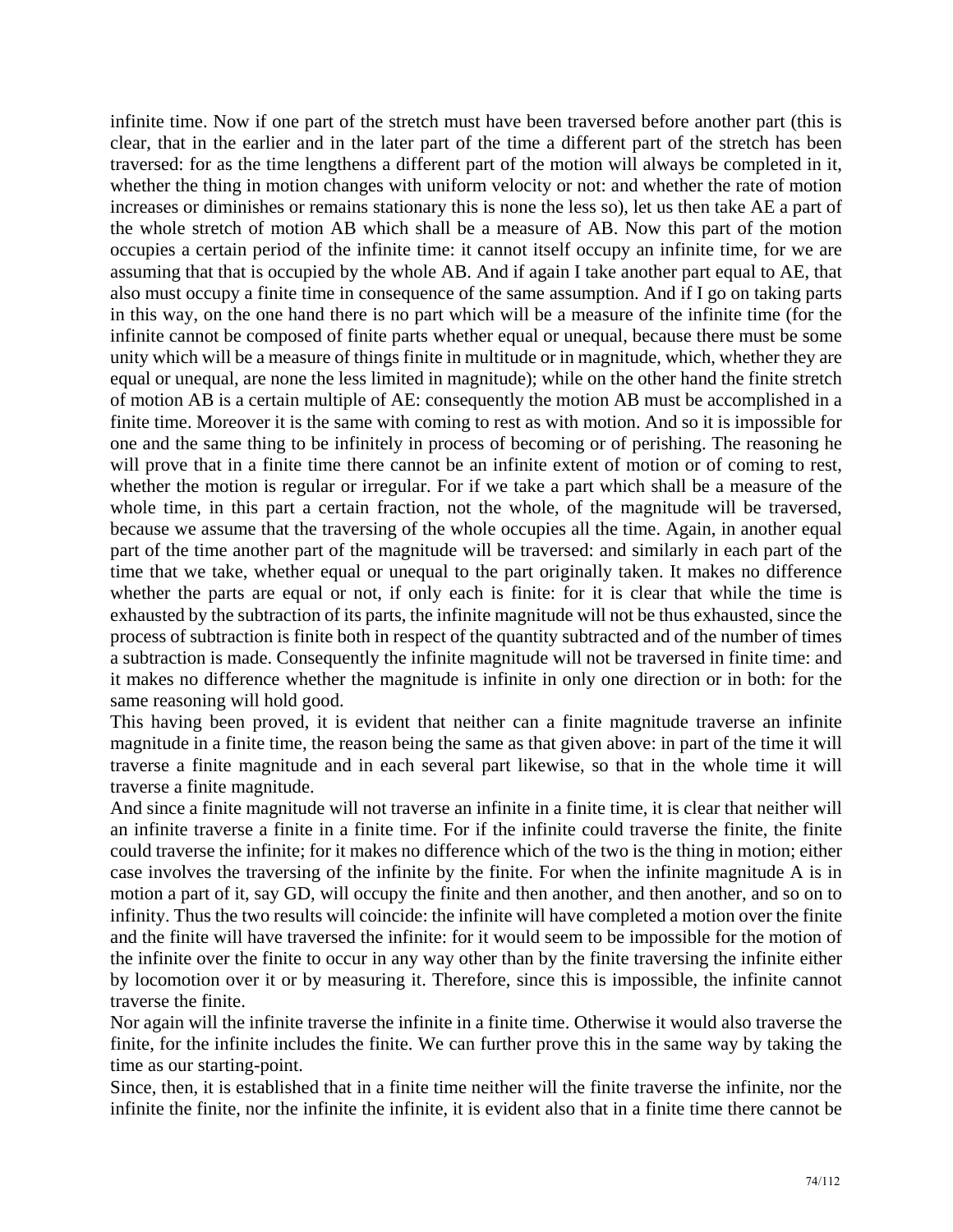infinite motion: for what difference does it make whether we take the motion or the magnitude to be infinite? If either of the two is infinite, the other must be so likewise: for all locomotion is in space.

# 8

Since everything to which motion or rest is natural is in motion or at rest in the natural time, place, it is not in motion it must be at rest: but that which is at rest cannot be coming to rest. From this it evidently follows that coming to a stand must occupy a period of time: for the motion of that which is in motion occupies a period of time, and that which is coming to a stand has been shown to be in motion: consequently coming to a stand must occupy a period of time. and manner, that which is coming to a stand, when it is coming to a stand, must be in motion: for if

Again, since the terms 'quicker' and 'slower' are used only of that which occupies a period of time, and the process of coming to a stand may be quicker or slower, the same conclusion follows.

And that which is coming to a stand must be coming to a stand in any part of the primary time in which it is coming to a stand. For if it is coming to a stand in neither of two parts into which the time may be divided, it cannot be coming to a stand in the whole time, with the result that that that which is coming to a stand will not be coming to a stand. If on the other hand it is coming to a stand in only one of the two parts of the time, the whole cannot be the primary time in which it is coming to a stand: for it is coming to a stand in the whole time not primarily but in virtue of something distinct from itself, the argument being the same as that which we used above about things in motion.

And just as there is no primary time in which that which is in motion is in motion, so too there is no primary time in which that which is coming to a stand is coming to a stand, there being no primary stage either of being in motion or of coming to a stand. For let AB be the primary time in which a thing is coming to a stand. Now AB cannot be without parts: for there cannot be motion in that which is without parts, because the moving thing would necessarily have been already moved for part of the time of its movement: and that which is coming to a stand has been shown to be in motion. But since AB is therefore divisible, the thing is coming to a stand in every one of the parts of AB: for we have shown above that it is coming to a stand in every one of the parts in which it is primarily coming to a stand. Since then, that in which primarily a thing is coming to a stand must be a period of time and not something indivisible, and since all time is infinitely divisible, there cannot be anything in which primarily it is coming to a stand.

Nor again can there be a primary time at which the being at rest of that which is at rest occurred: for it cannot have occurred in that which has no parts, because there cannot be motion in that which is indivisible, and that in which rest takes place is the same as that in which motion takes place: for we defined a state of rest to be the state of a thing to which motion is natural but which is not in motion when (that is to say in that in which) motion would be natural to it. Again, our use of the phrase 'being at rest' also implies that the previous state of a thing is still unaltered, not one point only but two at least being thus needed to determine its presence: consequently that in which a thing is at rest cannot be without parts. Since, then it is divisible, it must be a period of time, and the thing must be at rest in every one of its parts, as may be shown by the same method as that used above in similar demonstrations.

So there can be no primary part of the time: and the reason is that rest and motion are always in a period of time, and a period of time has no primary part any more than a magnitude or in fact anything continuous: for everything continuous is divisible into an infinite number of parts.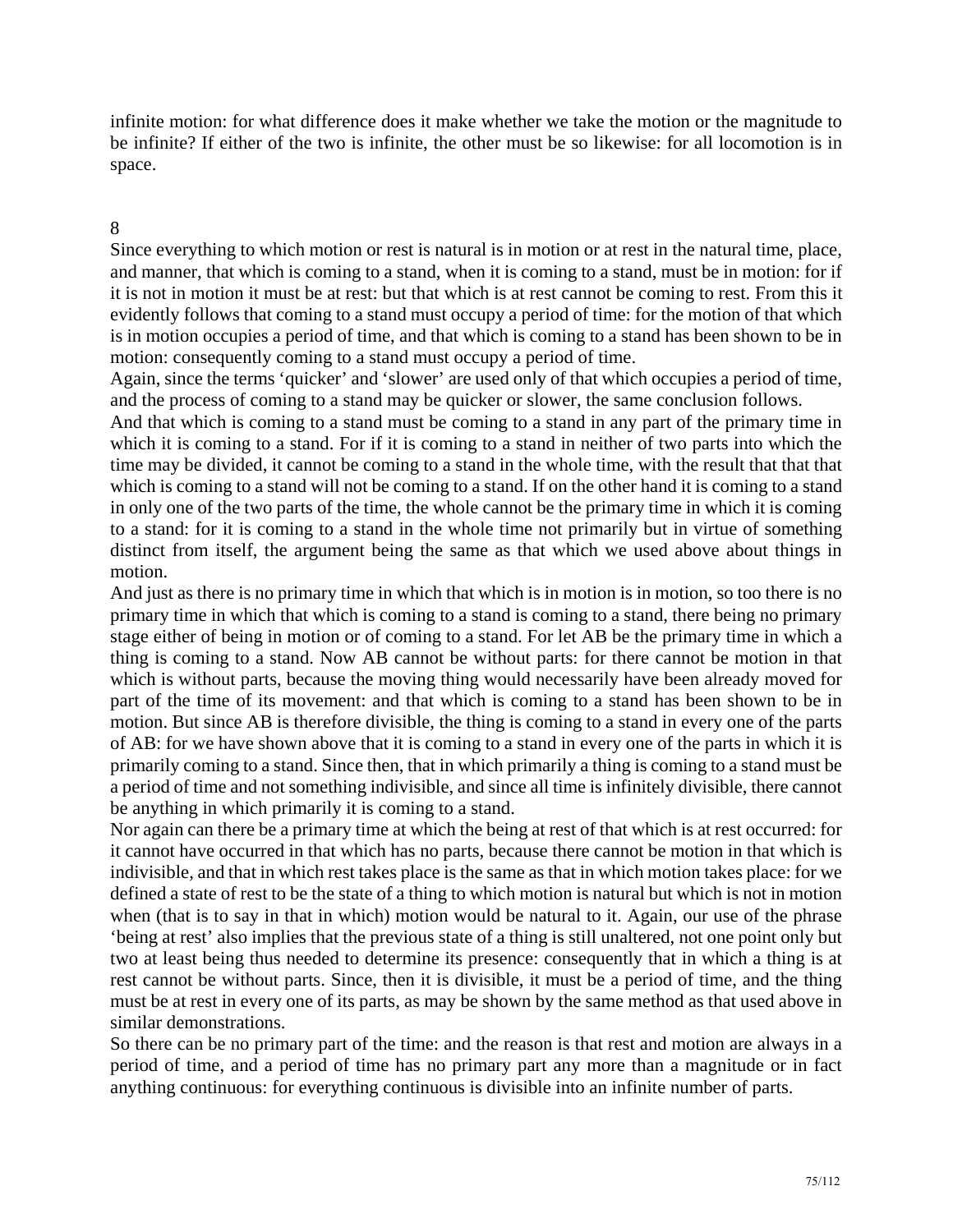And since everything that is in motion is in motion in a period of time and changes from something to something, when its motion is comprised within a particular period of time essentially – that is to say when it fills the whole and not merely a part of the time in question – it is impossible that in that time that which is in motion should be over against some particular thing primarily. For if a thing – itself and each of its parts – occupies the same space for a definite period of time, it is at rest: for it primarily changing, over against any particular thing (for the whole period of time is divisible), so is in just these circumstances that we use the term 'being at rest' – when at one moment after another it can be said with truth that a thing, itself and its parts, occupies the same space. So if this is being at rest it is impossible for that which is changing to be as a whole, at the time when it is that in one part of it after another it will be true to say that the thing, itself and its parts, occupies the same space. If this is not so and the aforesaid proposition is true only at a single moment, then the thing will be over against a particular thing not for any period of time but only at a moment that limits the time. It is true that at any moment it is always over against something stationary: but it is not at rest: for at a moment it is not possible for anything to be either in motion or at rest. So while it is true to say that that which is in motion is at a moment not in motion and is opposite some particular thing, it cannot in a period of time be over against that which is at rest: for that would involve the conclusion that that which is in locomotion is at rest.

9

space is at rest, and if that which is in locomotion is always occupying such a space at any moment, Zeno's reasoning, however, is fallacious, when he says that if everything when it occupies an equal the flying arrow is therefore motionless. This is false, for time is not composed of indivisible moments any more than any other magnitude is composed of indivisibles.

ground that that which is in locomotion must arrive at the half-way stage before it arrives at the goal. This we have discussed above. Zeno's arguments about motion, which cause so much disquietude to those who try to solve the problems that they present, are four in number. The first asserts the non-existence of motion on the

The second is the so-called 'Achilles', and it amounts to this, that in a race the quickest runner can never overtake the slowest, since the pursuer must first reach the point whence the pursued started, it affirms that even the quickest runner in legendary tradition must fail in his pursuit of the slowest), granted that it traverses the finite distance prescribed. These then are two of his arguments. so that the slower must always hold a lead. This argument is the same in principle as that which depends on bisection, though it differs from it in that the spaces with which we successively have to deal are not divided into halves. The result of the argument is that the slower is not overtaken: but it proceeds along the same lines as the bisection-argument (for in both a division of the space in a certain way leads to the result that the goal is not reached, though the 'Achilles' goes further in that so that the solution must be the same. And the axiom that that which holds a lead is never overtaken is false: it is not overtaken, it is true, while it holds a lead: but it is overtaken nevertheless if it is

The third is that already given above, to the effect that the flying arrow is at rest, which result follows from the assumption that time is composed of moments: if this assumption is not granted, the conclusion will not follow.

This, he thinks, involves the conclusion that half a given time is equal to double that time. The The fourth argument is that concerning the two rows of bodies, each row being composed of an equal number of bodies of equal size, passing each other on a race-course as they proceed with equal velocity in opposite directions, the one row originally occupying the space between the goal and the middle point of the course and the other that between the middle point and the starting-post.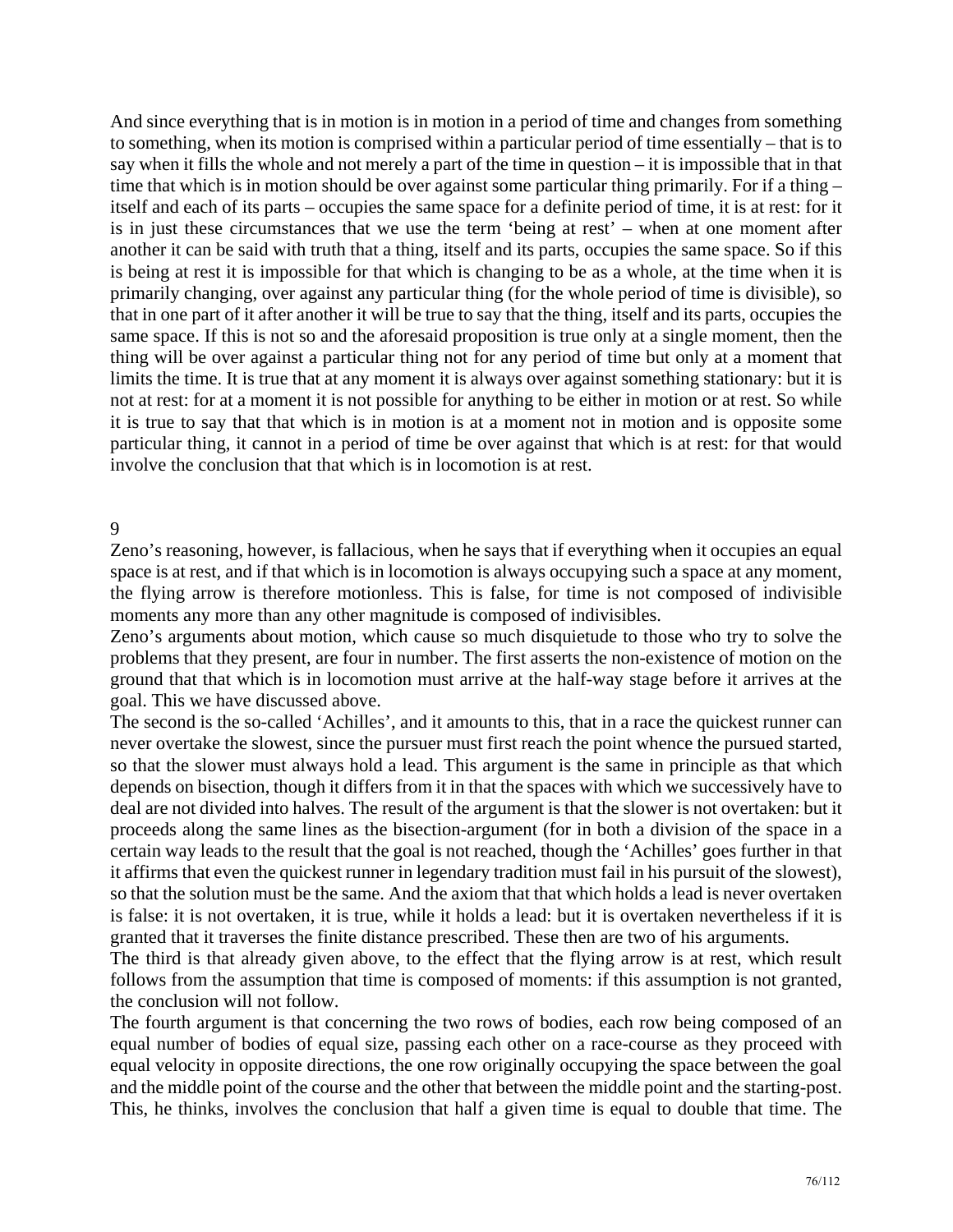fallacy of the reasoning lies in the assumption that a body occupies an equal time in passing with equal velocity a body that is in motion and a body of equal size that is at rest; which is false. For instance (so runs the argument), let A, A...be the stationary bodies of equal size, B, B...the bodies, equal in number and in size to A, A...,originally occupying the half of the course from the starting-post to the middle of the A's, and G, G...those originally occupying the other half from the goal to the middle of the A's, equal in number, size, and velocity to B, B....Then three consequences follow:

First, as the B's and the G's pass one another, the first B reaches the last G at the same moment as the first G reaches the last B. Secondly at this moment the first G has passed all the A's, whereas the first B has passed only half the A's, and has consequently occupied only half the time occupied by the first G, since each of the two occupies an equal time in passing each A. Thirdly, at the same moment all the B's have passed all the G's: for the first G and the first B will simultaneously reach the opposite ends of the course, since (so says Zeno) the time occupied by the first G in passing each of the B's is equal to that occupied by it in passing each of the A's, because an equal time is occupied by both the first B and the first G in passing all the A's. This is the argument, but it presupposed the aforesaid fallacious assumption.

be one or the other, but cause most of its parts or the most essential parts of it are so: not being in a Nor in reference to contradictory change shall we find anything unanswerable in the argument that if a thing is changing from not-white, say, to white, and is in neither condition, then it will be neither white nor not-white: for the fact that it is not wholly in either condition will not preclude us from calling it white or not-white. We call a thing white or not-white not necessarily because it is certain condition is different from not being wholly in that condition. So, too, in the case of being and not-being and all other conditions which stand in a contradictory relation: while the changing thing must of necessity be in one of the two opposites, it is never wholly in either.

Again, in the case of circles and spheres and everything whose motion is confined within the space that it occupies, it is not true to say the motion can be nothing but rest, on the ground that such things in motion, themselves and their parts, will occupy the same position for a period of time, and that therefore they will be at once at rest and in motion. For in the first place the parts do not occupy the same position for any period of time: and in the second place the whole also is always changing to a different position: for if we take the orbit as described from a point A on a circumference, it will not be the same as the orbit as described from B or G or any other point on the same circumference except in an accidental sense, the sense that is to say in which a musical man is the same as a man. Thus one orbit is always changing into another, and the thing will never be at rest. And it is the same with the sphere and everything else whose motion is confined within the space that it occupies.

# 10

of the boat, or a part may be in motion in virtue of the motion of the whole. (It must be remembered, however, that by 'that which is without parts' I mean that which is quantitatively indivisible (and that the case of the motion of a part is not exactly parallel): for parts have motions belonging essentially and severally to themselves distinct from the motion of the whole. The distinction may Our next point is that that which is without parts cannot be in motion except accidentally: i.e. it can be in motion only in so far as the body or the magnitude is in motion and the partless is in motion by inclusion therein, just as that which is in a boat may be in motion in consequence of the locomotion be seen most clearly in the case of a revolving sphere, in which the velocities of the parts near the centre and of those on the surface are different from one another and from that of the whole; this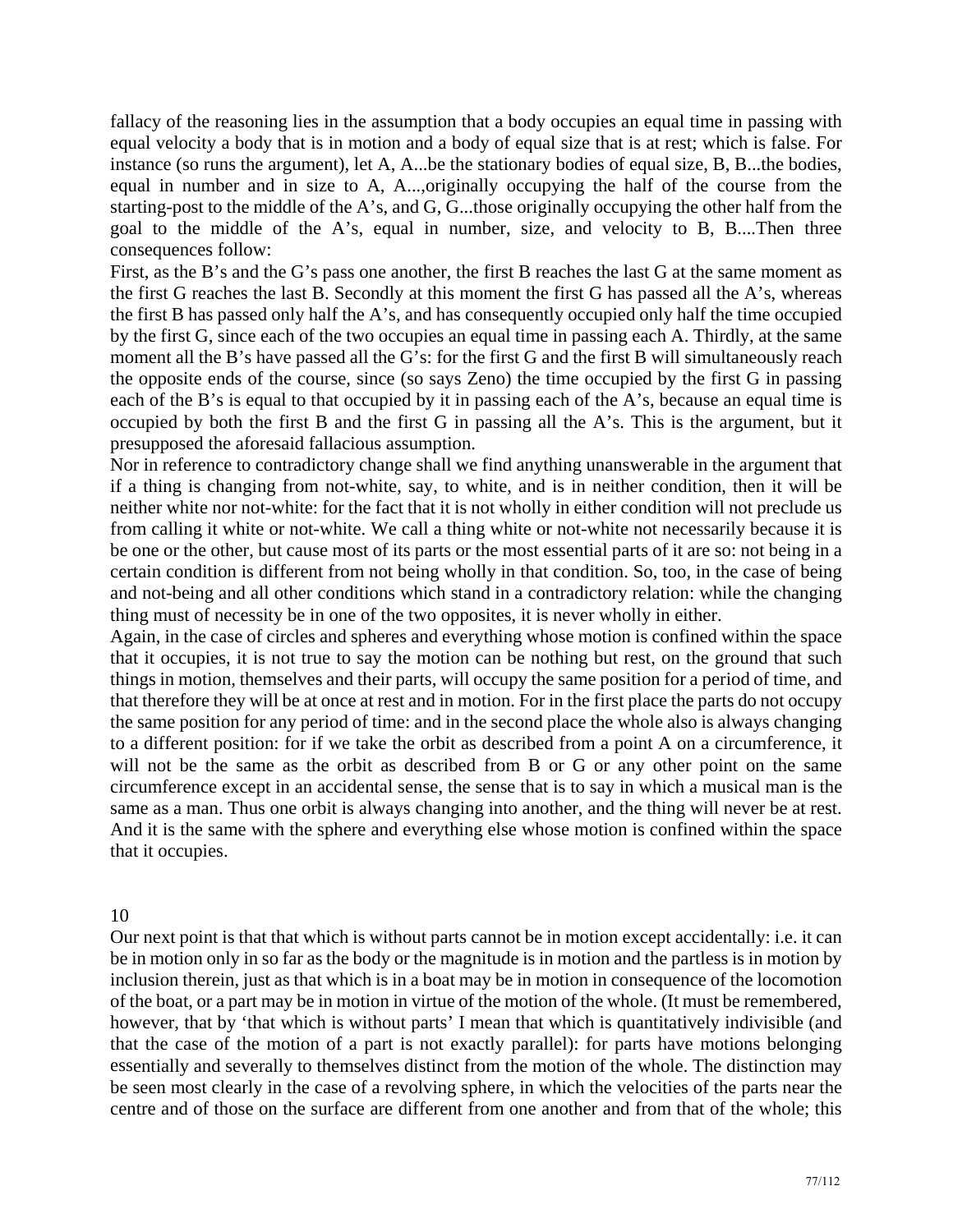implies that there is not one motion but many). As we have said, then, that which is without parts can be in motion in the sense in which a man sitting in a boat is in motion when the boat is which it is changing it must be either in AB or in BG or partly in one and partly in the other: for this, travelling, but it cannot be in motion of itself. For suppose that it is changing from AB to BG – either from one magnitude to another, or from one form to another, or from some state to its contradictory – and let D be the primary time in which it undergoes the change. Then in the time in as we saw, is true of everything that is changing. Now it cannot be partly in each of the two: for then it would be divisible into parts. Nor again can it be in BG: for then it will have completed the change, whereas the assumption is that the change is in process. It remains, then, that in the time in which it is changing, it is in AB. That being so, it will be at rest: for, as we saw, to be in the same condition for a period of time is to be at rest. So it is not possible for that which has no parts to be in motion or to change in any way: for only one condition could have made it possible for it to have motion, viz. that time should be composed of moments, in which case at any moment it would have completed a motion or a change, so that it would never be in motion, but would always have been in motion. But this we have already shown above to be impossible: time is not composed of moments, just as a line is not composed of points, and motion is not composed of starts: for this theory simply makes motion consist of indivisibles in exactly the same way as time is made to consist of moments or a length of points.

traversing a space equal to or less than itself. That being so, it is evident that the point also must Again, it may be shown in the following way that there can be no motion of a point or of any other indivisible. That which is in motion can never traverse a space greater than itself without first first traverse a space equal to or less than itself. But since it is indivisible, there can be no space less than itself for it to traverse first: so it will have to traverse a distance equal to itself. Thus the line will be composed of points, for the point, as it continually traverses a distance equal to itself, will be a measure of the whole line. But since this is impossible, it is likewise impossible for the indivisible to be in motion.

less than itself, just as the time is so divisible: the fact being that the only condition under which Again, since motion is always in a period of time and never in a moment, and all time is divisible, for everything that is in motion there must be a time less than that in which it traverses a distance as great as itself. For that in which it is in motion will be a time, because all motion is in a period of time; and all time has been shown above to be divisible. Therefore, if a point is in motion, there must be a time less than that in which it has itself traversed any distance. But this is impossible, for in less time it must traverse less distance, and thus the indivisible will be divisible into something that which is without parts and indivisible could be in motion would have been the possibility of the infinitely small being in motion in a moment: for in the two questions – that of motion in a moment and that of motion of something indivisible – the same principle is involved.

and consequently of every process of alteration: for alteration is always dependent upon some Our next point is that no process of change is infinite: for every change, whether between contradictories or between contraries, is a change from something to something. Thus in contradictory changes the positive or the negative, as the case may be, is the limit, e.g. being is the limit of coming to be and not-being is the limit of ceasing to be: and in contrary changes the particular contraries are the limits, since these are the extreme points of any such process of change, contraries. Similarly contraries are the extreme points of processes of increase and decrease: the limit of increase is to be found in the complete magnitude proper to the peculiar nature of the thing that is increasing, while the limit of decrease is the complete loss of such magnitude. Locomotion, it is true, we cannot show to be finite in this way, since it is not always between contraries. But since that which cannot be cut (in the sense that it is inconceivable that it should be cut, the term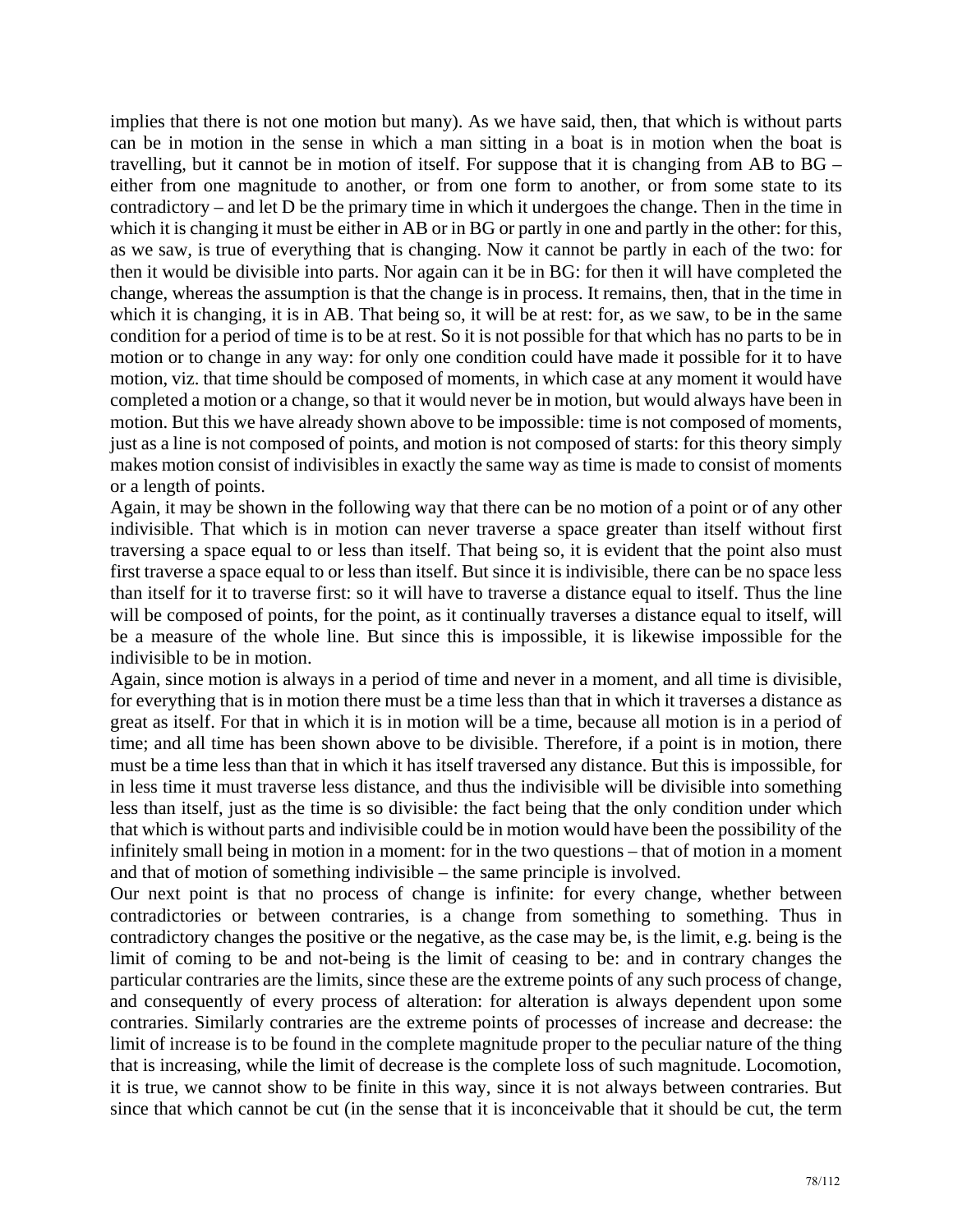'cannot' being used in several senses) – since it is inconceivable that that which in this sense cannot be cut should be in process of being cut, and generally that that which cannot come to be should be in process of coming to be, it follows that it is inconceivable that that which cannot complete a change should be in process of changing to that to which it cannot complete a change. If, then, it is to be assumed that that which is in locomotion is in process of changing, it must be capable of completing the change. Consequently its motion is not infinite, and it will not be in locomotion over an infinite distance, for it cannot traverse such a distance.

It is evident, then, that a process of change cannot be infinite in the sense that it is not defined by limits. But it remains to be considered whether it is possible in the sense that one and the same process of change may be infinite in respect of the time which it occupies. If it is not one process, it would seem that there is nothing to prevent its being infinite in this sense; e.g. if a process of locomotion be succeeded by a process of alteration and that by a process of increase and that again by a process of coming to be: in this way there may be motion for ever so far as the time is concerned, but it will not be one motion, because all these motions do not compose one. If it is to be one process, no motion can be infinite in respect of the time that it occupies, with the single xception of rotatory locomotion. e

Book VII

#### 1

Everything that is in motion must be moved by something. For if it has not the source of its motion in itself it is evident that it is moved by something other than itself, for there must be something else that moves it. If on the other hand it has the source of its motion in itself, let AB be taken to represent that which is in motion essentially of itself and not in virtue of the fact that something belonging to it is in motion. Now in the first place to assume that AB, because it is in motion as a whole and is not moved by anything external to itself, is therefore moved by itself – this is just as if, supposing that KL is moving LM and is also itself in motion, we were to deny that KM is moved by anything on the ground that it is not evident which is the part that is moving it and which the part that is moved. In the second place that which is in motion without being moved by anything does not necessarily cease from its motion because something else is at rest, but a thing must be moved by something if the fact of something else having ceased from its motion causes it to be at rest. Thus, if this is accepted, everything that is in motion must be moved by something. For AB, which has been taken to represent that which is in motion, must be divisible since everything that is in motion is divisible. Let it be divided, then, at G. Now if GB is not in motion, then AB will not be in motion: for if it is, it is clear that AG would be in motion while BG is at rest, and thus AB cannot be in motion essentially and primarily. But ex hypothesi AB is in motion essentially and primarily. Therefore if GB is not in motion AB will be at rest. But we have agreed that that which is at rest if something else is not in motion must be moved by something. Consequently, everything that is in motion must be moved by something: for that which is in motion will always be divisible, and if a part of it is not in motion the whole must be at rest.

Since everything that is in motion must be moved by something, let us take the case in which a thing is in locomotion and is moved by something that is itself in motion, and that again is moved by something else that is in motion, and that by something else, and so on continually: then the series cannot go on to infinity, but there must be some first movent. For let us suppose that this is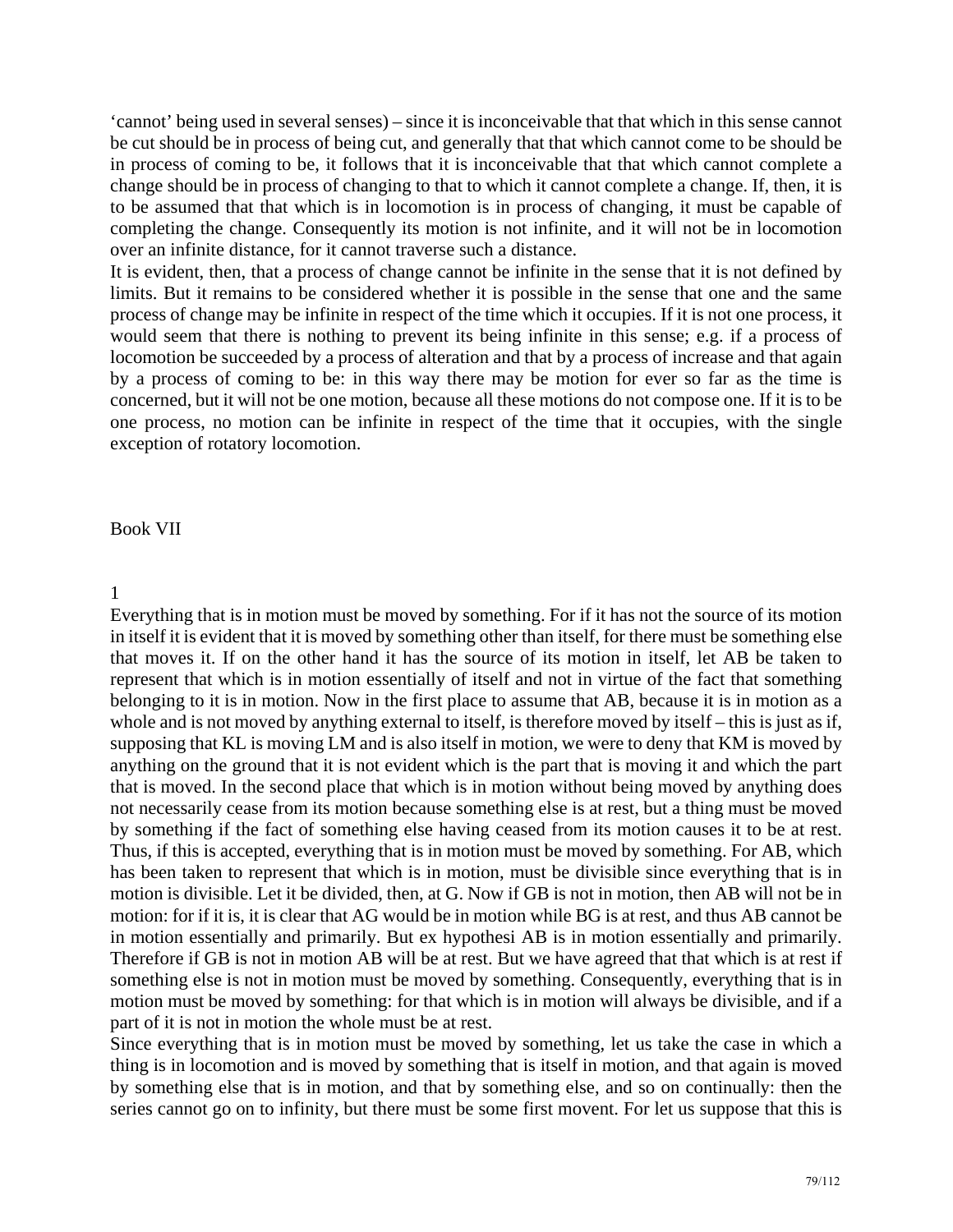not so and take the series to be infinite. Let A then be moved by B, B by G, G by D, and so on, each member of the series being moved by that which comes next to it. Then since ex hypothesi the movent while causing motion is also itself in motion, and the motion of the moved and the motion of the movent must proceed simultaneously (for the movent is causing motion and the moved is being moved simultaneously) it is evident that the respective motions of A, B, G, and each of the if it proceeds from something numerically one to something numerically one in the same period of other moved movents are simultaneous. Let us take the motion of each separately and let E be the motion of A, Z of B, and H and O respectively the motions of G and D: for though they are all moved severally one by another, yet we may still take the motion of each as numerically one, since every motion is from something to something and is not infinite in respect of its extreme points. By a motion that is numerically one I mean a motion that proceeds from something numerically one and the same to something numerically one and the same in a period of time numerically one and the same: for a motion may be the same generically, specifically, or numerically: it is generically the same if it belongs to the same category, e.g. substance or quality: it is specifically the same if it proceeds from something specifically the same to something specifically the same, e.g. from white to black or from good to bad, which is not of a kind specifically distinct: it is numerically the same time, e.g. from a particular white to a particular black, or from a particular place to a particular place, in a particular period of time: for if the period of time were not one and the same, the motion would no longer be numerically one though it would still be specifically one.

We have dealt with this question above. Now let us further take the time in which A has completed its motion, and let it be represented by K. Then since the motion of A is finite the time will also be finite. But since the movents and the things moved are infinite, the motion EZHO, i.e. the motion that is composed of all the individual motions, must be infinite. For the motions of A, B, and the others may be equal, or the motions of the others may be greater: but assuming what is conceivable, we find that whether they are equal or some are greater, in both cases the whole motion is infinite. And since the motion of A and that of each of the others are simultaneous, the whole motion must occupy the same time as the motion of A: but the time occupied by the motion of A is finite: consequently the motion will be infinite in a finite time, which is impossible.

see to be universally the case) that which primarily is moved locally and corporeally must be either finite or infinite this is in either case impossible. Therefore the series must come to an end, and there must be a first movent and a first moved: for the fact that this impossibility results only from the assumption of a particular case is immaterial, since the case assumed is theoretically possible, and the assumption of a theoretically possible case ought not to give rise to any impossible result. It might be thought that what we set out to prove has thus been shown, but our argument so far does not prove it, because it does not yet prove that anything impossible results from the contrary supposition: for in a finite time there may be an infinite motion, though not of one thing, but of many: and in the case that we are considering this is so: for each thing accomplishes its own motion, and there is no impossibility in many things being in motion simultaneously. But if (as we in contact with or continuous with that which moves it, the things moved and the movents must be continuous or in contact with one another, so that together they all form a single unity: whether this unity is finite or infinite makes no difference to our present argument; for in any case since the things in motion are infinite in number the whole motion will be infinite, if, as is theoretically possible, each motion is either equal to or greater than that which follows it in the series: for we shall take as actual that which is theoretically possible. If, then, A, B, G, D form an infinite magnitude that passes through the motion EZHO in the finite time K, this involves the conclusion that an infinite motion is passed through in a finite time: and whether the magnitude in question is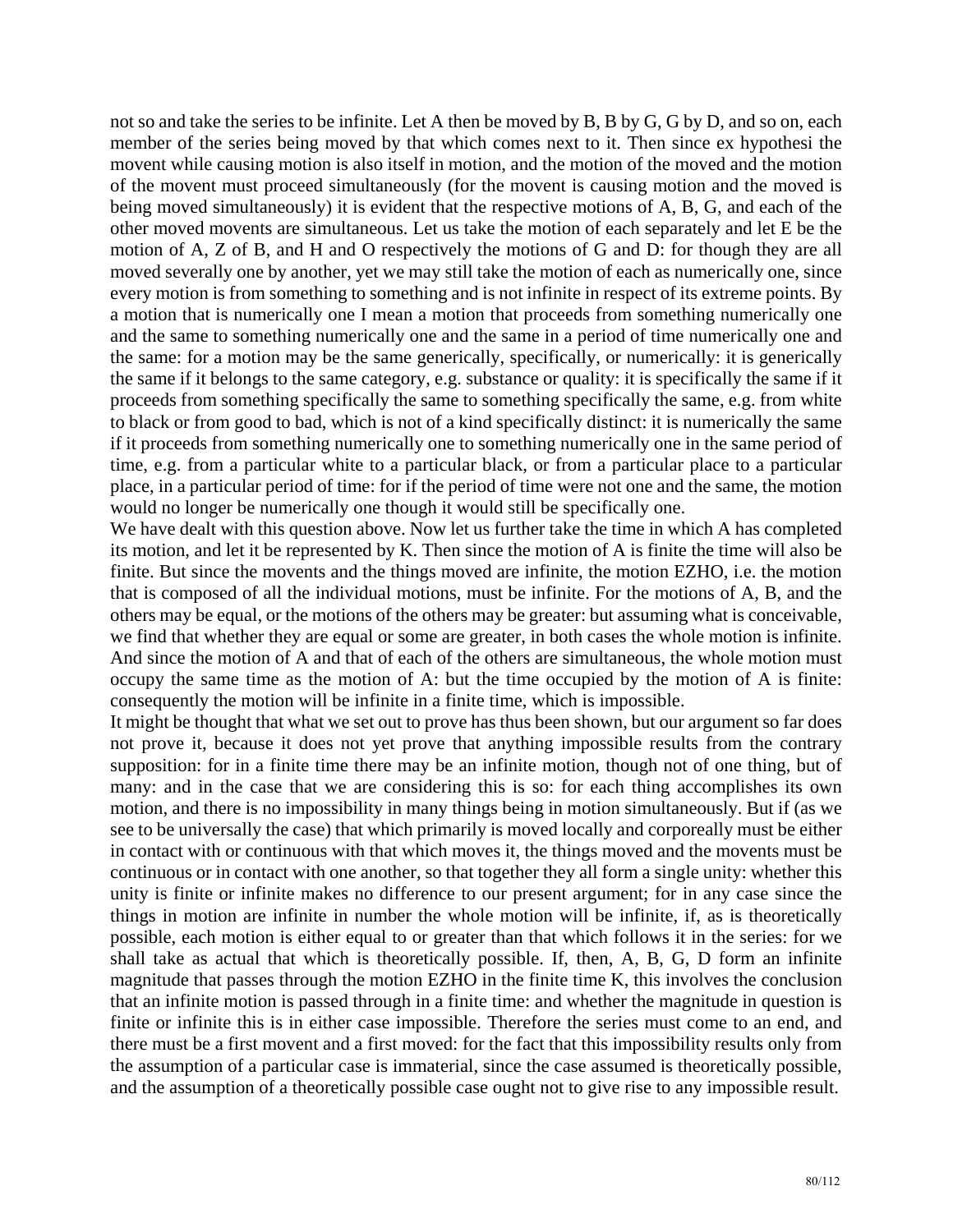#### 2

That which is the first movement of a thing  $-$  in the sense that it supplies not 'that for the sake of which' but the source of the motion  $-$  is always together with that which is moved by it by 'together' I mean that there is nothing intermediate between them). This is universally true wherever one thing is moved by another. And since there are three kinds of motion, local, qualitative, and quantitative, there must also be three kinds of movent, that which causes locomotion, that which causes alteration, and that which causes increase or decrease.

processes of combination and separation (they will all be found to be forms of pushing apart or of Let us begin with locomotion, for this is the primary motion. Everything that is in locomotion is moved either by itself or by something else. In the case of things that are moved by themselves it is evident that the moved and the movent are together: for they contain within themselves their first movent, so that there is nothing in between. The motion of things that are moved by something else must proceed in one of four ways: for there are four kinds of locomotion caused by something other than that which is in motion, viz. pulling, pushing, carrying, and twirling. All forms of locomotion are reducible to these. Thus pushing on is a form of pushing in which that which is causing motion away from itself follows up that which it pushes and continues to push it: pushing off occurs when the movent does not follow up the thing that it has moved: throwing when the movent causes a motion away from itself more violent than the natural locomotion of the thing moved, which continues its course so long as it is controlled by the motion imparted to it. Again, pushing apart and pushing together are forms respectively of pushing off and pulling: pushing apart is pushing off, which may be a motion either away from the pusher or away from something else, while pushing together is pulling, which may be a motion towards something else as well as the puller. We may similarly classify all the varieties of these last two, e.g. packing and combing: the former is a form of pushing together, the latter a form of pushing apart. The same is true of the other pushing together), except such as are involved in the processes of becoming and perishing. (At same time it is evident that there is no other kind of motion but combination and separation: for they may all be apportioned to one or other of those already mentioned.) Again, inhaling is a form of pulling, exhaling a form of pushing: and the same is true of spitting and of all other motions that proceed through the body, whether secretive or assimilative, the assimilative being forms of pulling, the secretive of pushing off. All other kinds of locomotion must be similarly reduced, for they all fall under one or other of our four heads. And again, of these four, carrying and twirling are to pulling and pushing. For carrying always follows one of the other three methods, for that which is carried is in motion accidentally, because it is in or upon something that is in motion, and that which carries it is in doing so being either pulled or pushed or twirled; thus carrying belongs to all the other three kinds of motion in common. And twirling is a compound of pulling and pushing, for that which is twirling a thing must be pulling one part of the thing and pushing another part, since it impels one part away from itself and another part towards itself. If, therefore, it can be shown that that which is pushing and that which is pushing and pulling are adjacent respectively to that which is being pushed and that which is being pulled, it will be evident that in all locomotion there is nothing intermediate between moved and movent. But the former fact is clear even from the definitions of pushing and pulling, for pushing is motion to something else from oneself or from something else, and pulling is motion from something else to oneself or to something else, when the motion of that which is pulling is quicker than the motion that would separate from one another the two things that are continuous: for it is this that causes one thing to be pulled on along with the other. (It might indeed be thought that there is a form of pulling that arises in another way: that wood, e.g. pulls fire in a manner different from that described above. But it makes no difference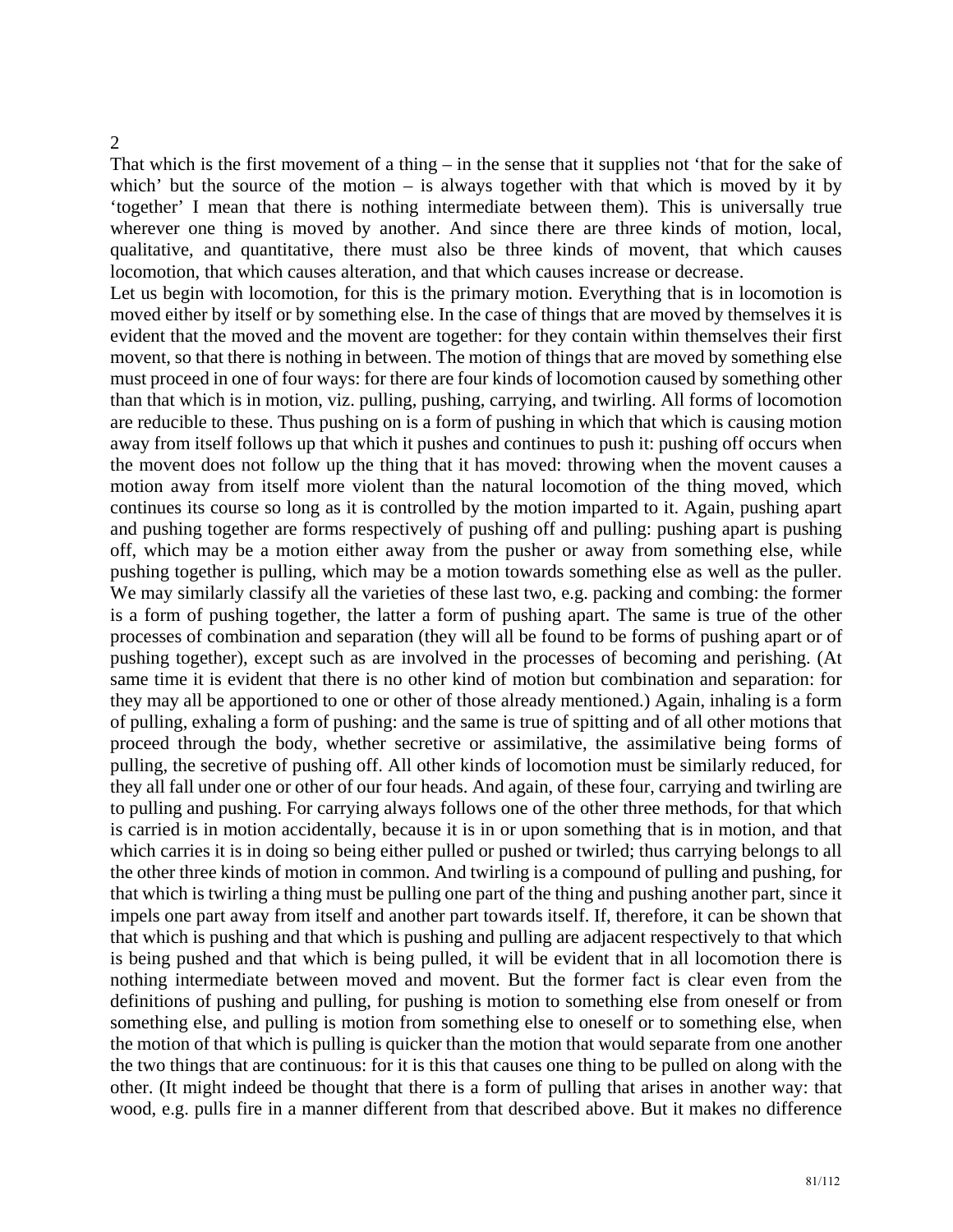whether that which pulls is in motion or is stationary when it is pulling: in the latter case it pulls to the place where it is, while in the former it pulls to the place where it was.) Now it is impossible to move anything either from oneself to something else or something else to oneself without being in contact with it: it is evident, therefore, that in all locomotion there is nothing intermediate between moved and movent.

characteristics: for every body differs from another in possessing a greater or lesser number of primary movent in respect to the moved is the air. Similarly, in the case of tasting, the flavour is adjacent to the sense of taste. And it is just the same in the case of things that are inanimate and incapable of sense-perception. Thus there can be nothing intermediate between that which undergoes and that which causes alteration. Nor again is there anything intermediate between that which undergoes and that which causes alteration: this can be proved by induction: for in every case we find that the respective extremities of that which causes and that which undergoes alteration are adjacent. For our assumption is that things that are undergoing alteration are altered in virtue of their being affected in respect of their so-called affective qualities, since that which is of a certain quality is altered in so far as it is sensible, and the characteristics in which bodies differ from one another are sensible sensible characteristics or in possessing the same sensible characteristics in a greater or lesser degree. But the alteration of that which undergoes alteration is also caused by the above-mentioned characteristics, which are affections of some particular underlying quality. Thus we say that a thing is altered by becoming hot or sweet or thick or dry or white: and we make these assertions alike of what is inanimate and of what is animate, and further, where animate things are in question, we make them both of the parts that have no power of sense-perception and of the senses themselves. For in a way even the senses undergo alteration, since the active sense is a motion through the body in the course of which the sense is affected in a certain way. We see, then, that the animate is capable of every kind of alteration of which the inanimate is capable: but the inanimate is not capable of every kind of alteration of which the animate is capable, since it is not capable of alteration in respect of the senses: moreover the inanimate is unconscious of being affected by alteration, whereas the animate is conscious of it, though there is nothing to prevent the animate also being unconscious of it when the process of the alteration does not concern the senses. Since, then, the alteration of that which undergoes alteration is caused by sensible things, in every case of such alteration it is evident that the respective extremities of that which causes and that which undergoes alteration are adjacent. Thus the air is continuous with that which causes the alteration, and the body that undergoes alteration is continuous with the air. Again, the colour is continuous with the light and the light with the sight. And the same is true of hearing and smelling: for the

decrease respectively: and if two things are continuous with one another there can be nothing Nor, again, can there be anything intermediate between that which suffers and that which causes increase: for the part of the latter that starts the increase does so by becoming attached in such a way to the former that the whole becomes one. Again, the decrease of that which suffers decrease is caused by a part of the thing becoming detached. So that which causes increase and that which causes decrease must be continuous with that which suffers increase and that which suffers intermediate between them.

It is evident, therefore, that between the extremities of the moved and the movent that are respectively first and last in reference to the moved there is nothing intermediate.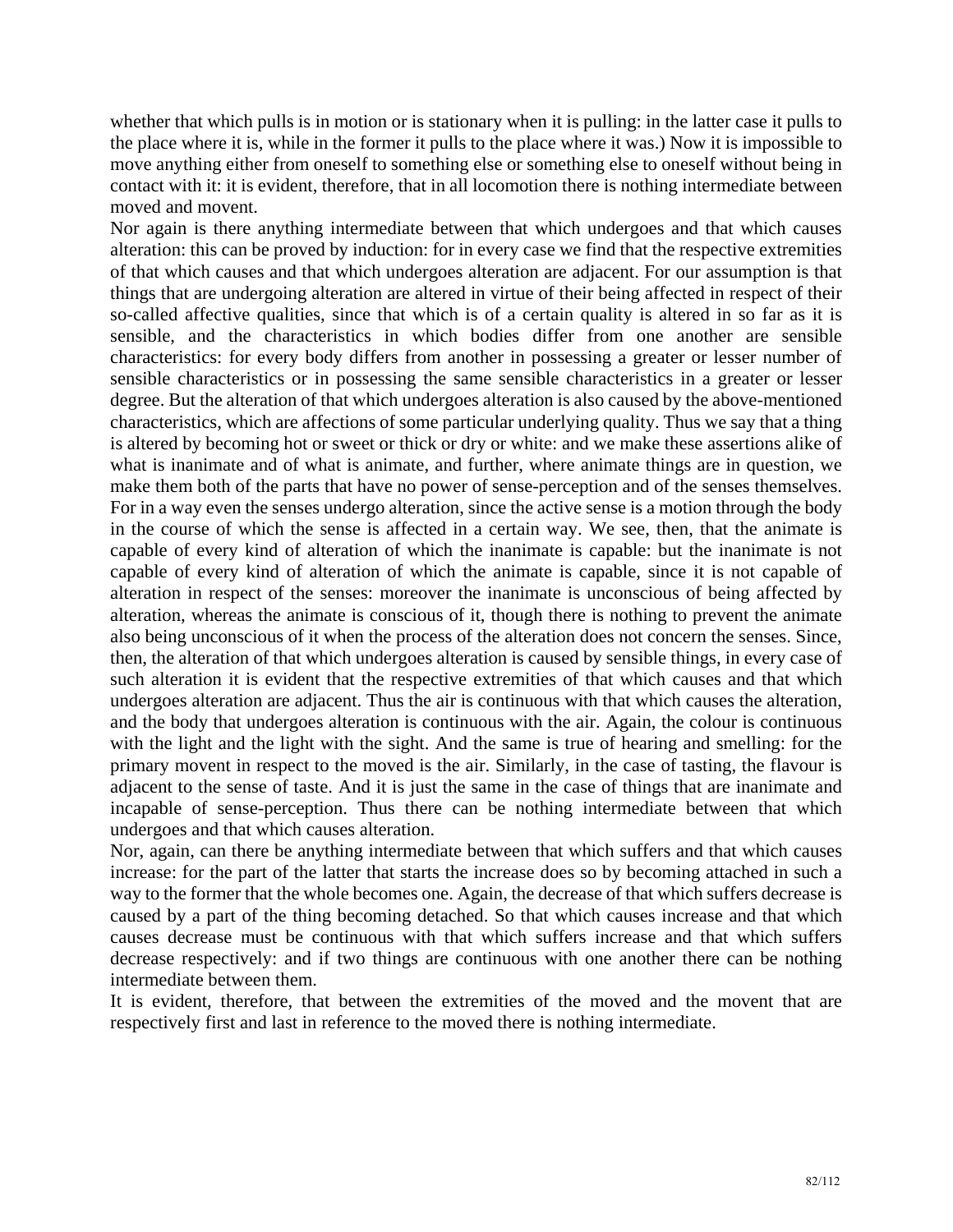Everything, we say, that undergoes alteration is altered by sensible causes, and there is alteration only in things that are said to be essentially affected by sensible things. The truth of this is to be seen from the following considerations. Of all other things it would be most natural to suppose that there is alteration in figures and shapes, and in acquired states and in the processes of acquiring and losing these: but as a matter of fact in neither of these two classes of things is there alteration.

In the first place, when a particular formation of a thing is completed, we do not call it by the name of its material: e.g. we do not call the statue 'bronze' or the pyramid 'wax' or the bed 'wood', but we use a derived expression and call them 'of bronze', 'waxen', and 'wooden' respectively. But when a thing has been affected and altered in any way we still call it by the original name: thus we speak of the bronze or the wax being dry or fluid or hard or hot.

And not only so: we also speak of the particular fluid or hot substance as being bronze, giving the material the same name as that which we use to describe the affection.

Since, therefore, having regard to the figure or shape of a thing we no longer call that which has become of a certain figure by the name of the material that exhibits the figure, whereas having regard to a thing's affections or alterations we still call it by the name of its material, it is evident that becomings of the former kind cannot be alterations.

Moreover it would seem absurd even to speak in this way, to speak, that is to say, of a man or house or anything else that has come into existence as having been altered. Though it may be true that every such becoming is necessarily the result of something's being altered, the result, e.g. of the material's being condensed or rarefied or heated or cooled, nevertheless it is not the things that are coming into existence that are altered, and their becoming is not an alteration.

Again, acquired states, whether of the body or of the soul, are not alterations. For some are excellences and others are defects, and neither excellence nor defect is an alteration: excellence is a perfection (for when anything acquires its proper excellence we call it perfect, since it is then if ever that we have a thing in its natural state: e.g. we have a perfect circle when we have one as good as possible), while defect is a perishing of or departure from this condition. So as when speaking of a house we do not call its arrival at perfection an alteration (for it would be absurd to suppose that the coping or the tiling is an alteration or that in receiving its coping or its tiling a house is altered and not perfected), the same also holds good in the case of excellences and defects and of the persons or things that possess or acquire them: for excellences are perfections of a thing's nature and defects are departures from it: consequently they are not alterations.

Further, we say that all excellences depend upon particular relations. Thus bodily excellences such as health and a good state of body we regard as consisting in a blending of hot and cold elements within the body in due proportion, in relation either to one another or to the surrounding atmosphere: and in like manner we regard beauty, strength, and all the other bodily excellences and defects. Each of them exists in virtue of a particular relation and puts that which possesses it in a good or bad condition with regard to its proper affections, where by 'proper' affections I mean those influences that from the natural constitution of a thing tend to promote or destroy its existence. Since then, relatives are neither themselves alterations nor the subjects of alteration or of becoming or in fact of any change whatever, it is evident that neither states nor the processes of losing and acquiring states are alterations, though it may be true that their becoming or perishing is necessarily, like the becoming or perishing of a specific character or form, the result of the alteration of certain other things, e.g. hot and cold or dry and wet elements or the elements, whatever they may be, on which the states primarily depend. For each several bodily defect or excellence involves a relation with those things from which the possessor of the defect or excellence is naturally subject to alteration: thus excellence disposes its possessor to be unaffected

### 3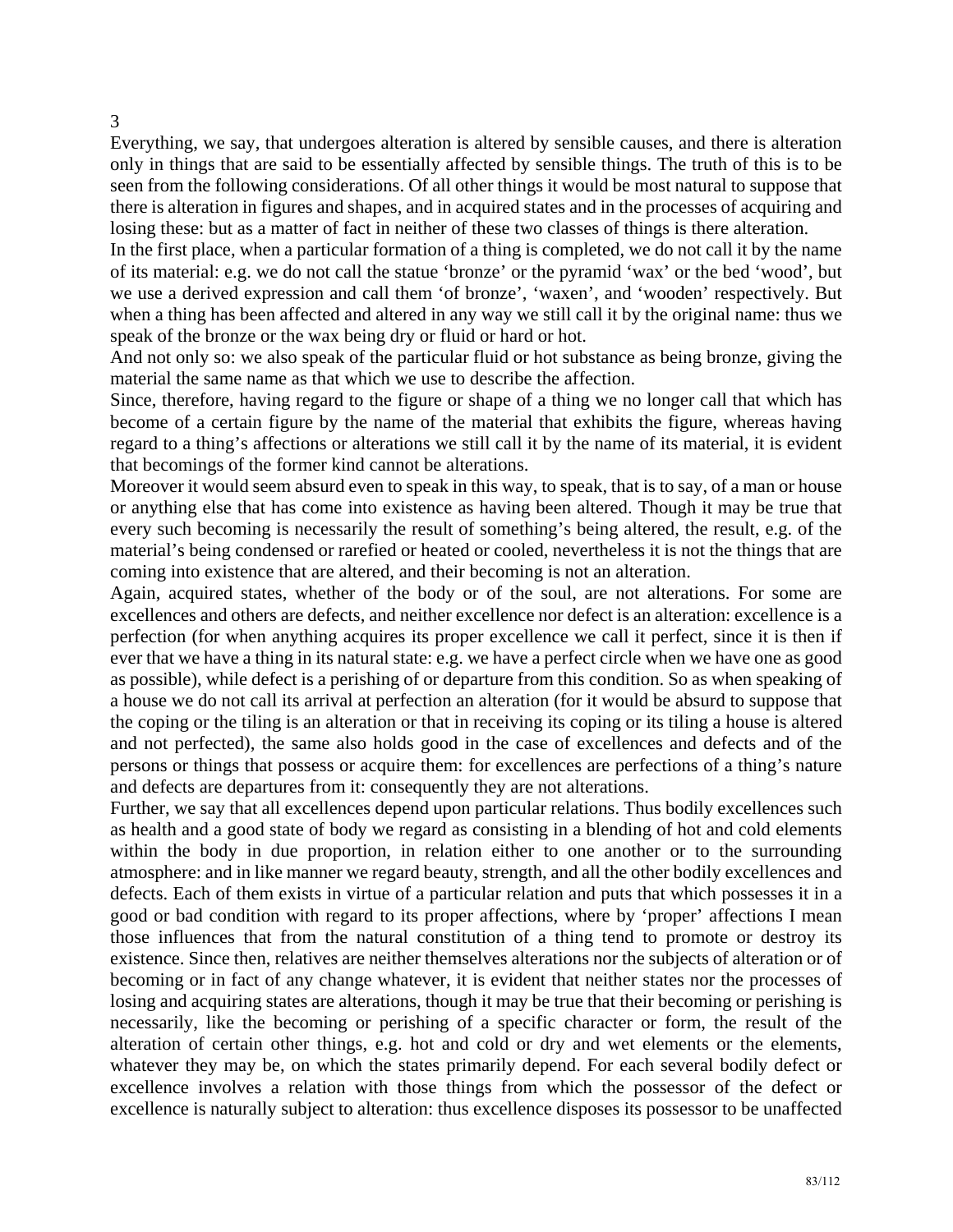by these influences or to be affected by those of them that ought to be admitted, while defect disposes its possessor to be affected by them or to be unaffected by those of them that ought to be admitted.

And the case is similar in regard to the states of the soul, all of which (like those of body) exist in virtue of particular relations, the excellences being perfections of nature and the defects departures from it: moreover, excellence puts its possessor in good condition, while defect puts its possessor in a bad condition, to meet his proper affections. Consequently these cannot any more than the bodily states be alterations, nor can the processes of losing and acquiring them be so, though their becoming is necessarily the result of an alteration of the sensitive part of the soul, and this is altered by sensible objects: for all moral excellence is concerned with bodily pleasures and pains, which again depend either upon acting or upon remembering or upon anticipating. Now those that depend upon action are determined by sense-perception, i.e. they are stimulated by something sensible: and those that depend upon memory or anticipation are likewise to be traced to sense-perception, for in these cases pleasure is felt either in remembering what one has experienced or in anticipating what one is going to experience. Thus all pleasure of this kind must be produced by sensible things: and since the presence in any one of moral defect or excellence involves the presence in him of pleasure or pain (with which moral excellence and defect are always concerned), and these pleasures and pains are alterations of the sensitive part, it is evident that the loss and acquisition of these states no less than the loss and acquisition of the states of the body must be the result of the alteration of something else. Consequently, though their becoming is accompanied by an alteration, they are not themselves alterations.

particular object that it knows in a manner the particular through its knowledge of the universal. there is a becoming of vision and touching and that the activity in question is similar to these.) And the original acquisition of knowledge is not a becoming or an alteration: for the terms 'knowing' and 'understanding' imply that the intellect has reached a state of rest and come to a standstill, and there is no becoming that leads to a state of rest, since, as we have said above, change at all can restlessness natural to it. Hence, too, in learning and in forming judgements on matters relating to the case of the use and activity of the intellect arising from a man's becoming sober or being in sensible things and in the sensitive part of the soul, and, except accidentally, in nothing else. Again, the states of the intellectual part of the soul are not alterations, nor is there any becoming of them. In the first place it is much more true of the possession of knowledge that it depends upon a particular relation. And further, it is evident that there is no becoming of these states. For that which is potentially possessed of knowledge becomes actually possessed of it not by being set in motion at all itself but by reason of the presence of something else: i.e. it is when it meets with the (Again, there is no becoming of the actual use and activity of these states, unless it is thought that have a becoming. Moreover, just as to say, when any one has passed from a state of intoxication or sleep or disease to the contrary state, that he has become possessed of knowledge again is incorrect in spite of the fact that he was previously incapable of using his knowledge, so, too, when any one originally acquires the state, it is incorrect to say that he becomes possessed of knowledge: for the possession of understanding and knowledge is produced by the soul's settling down out of the their sense-perceptions children are inferior to adults owing to the great amount of restlessness and motion in their souls. Nature itself causes the soul to settle down and come to a state of rest for the performance of some of its functions, while for the performance of others other things do so: but in either case the result is brought about through the alteration of something in the body, as we see in awakened. It is evident, then, from the preceding argument that alteration and being altered occur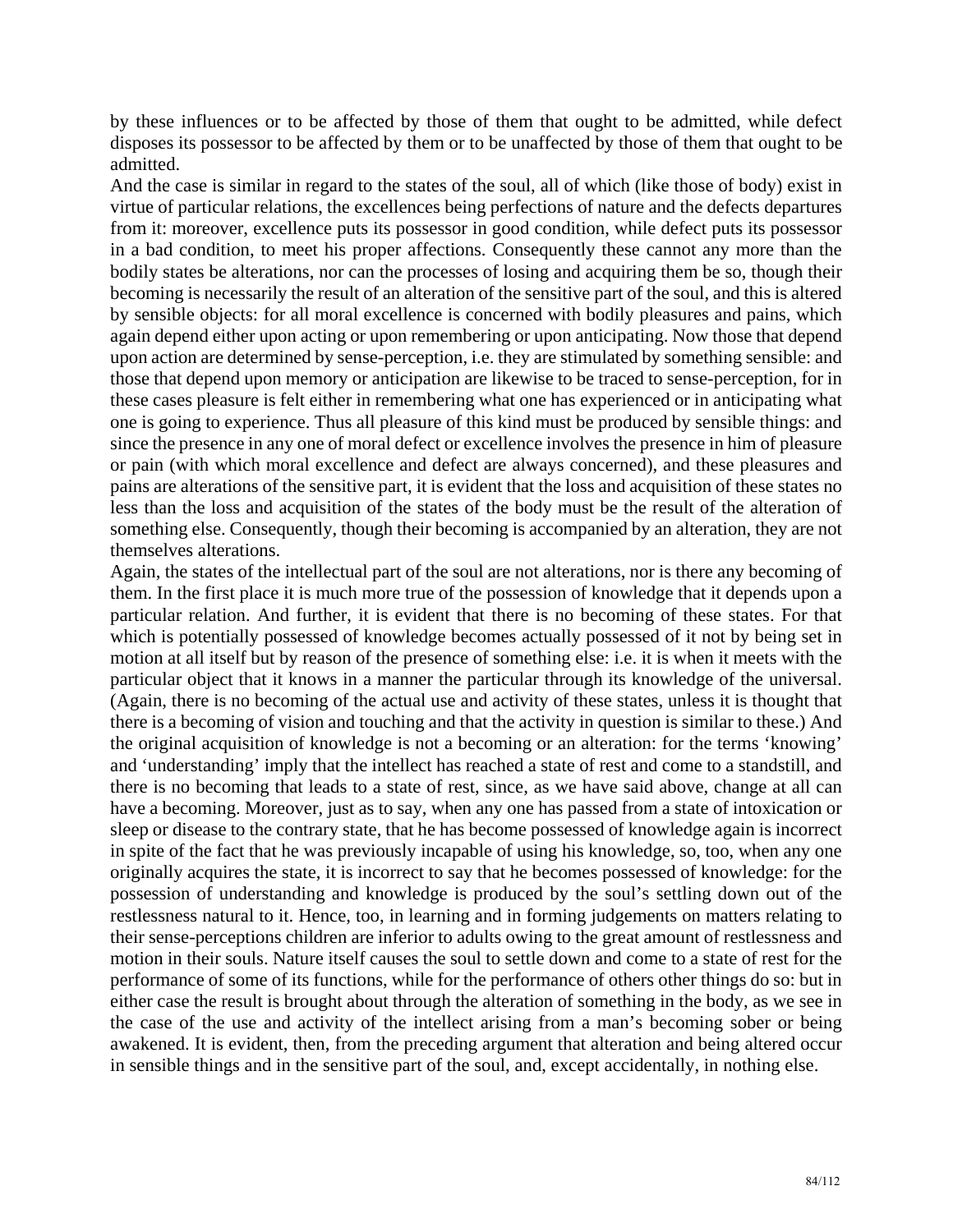#### 4

A difficulty may be raised as to whether every motion is commensurable with every other or not. one another: thus an affection will be equal to a length, which is impossible. But is it not only when Now if they are all commensurable and if two things to have the same velocity must accomplish an equal motion in an equal time, then we may have a circumference equal to a straight line, or, of course, the one may be greater or less than the other. Further, if one thing alters and another accomplishes a locomotion in an equal time, we may have an alteration and a locomotion equal to an equal motion is accomplished by two things in an equal time that the velocities of the two are equal? Now an affection cannot be equal to a length. Therefore there cannot be an alteration equal to or less than a locomotion: and consequently it is not the case that every motion is commensurable with every other.

slower than the other: for then the circumference can be greater or less than the straight line; and if But how will our conclusion work out in the case of the circle and the straight line? It would be absurd to suppose that the motion of one in a circle and of another in a straight line cannot be similar, but that the one must inevitably move more quickly or more slowly than the other, just as if the course of one were downhill and of the other uphill. Moreover it does not as a matter of fact make any difference to the argument to say that the one motion must inevitably be quicker or so it is possible for the two to be equal. For if in the time A the quicker (B) passes over the distance B' and the slower (G) passes over the distance G', B' will be greater than G': for this is what we took 'quicker' to mean: and so quicker motion also implies that one thing traverses an equal distance in less time than another: consequently there will be a part of A in which B will pass over a part of the circle equal to G', while G will occupy the whole of A in passing over G'. None the less, if the two motions are commensurable, we are confronted with the consequence stated above, viz. that there may be a straight line equal to a circle. But these are not commensurable: and so the corresponding motions are not commensurable either.

But may we say that things are always commensurable if the same terms are applied to them without equivocation? e.g. a pen, a wine, and the highest note in a scale are not commensurable: we cannot say whether any one of them is sharper than any other: and why is this? they are incommensurable because it is only equivocally that the same term 'sharp' is applied to them: whereas the highest note in a scale is commensurable with the leading-note, because the term 'sharp' has the same meaning as applied to both. Can it be, then, that the term 'quick' has not the same meaning as applied to straight motion and to circular motion respectively? If so, far less will it have the same meaning as applied to alteration and to locomotion.

applied to them without equivocation? For the term 'much' has the same meaning whether applied Or shall we in the first place deny that things are always commensurable if the same terms are to water or to air, yet water and air are not commensurable in respect of it: or, if this illustration is not considered satisfactory, 'double' at any rate would seem to have the same meaning as applied to each (denoting in each case the proportion of two to one), yet water and air are not commensurable in respect of it. But here again may we not take up the same position and say that the term 'much' is equivocal? In fact there are some terms of which even the definitions are equivocal; e.g. if 'much' were defined as 'so much and more','so much' would mean something different in different cases: 'equal' is similarly equivocal; and 'one' again is perhaps inevitably an equivocal term; and if 'one' is equivocal, so is 'two'. Otherwise why is it that some things are commensurable while others are not, if the nature of the attribute in the two cases is really one and the same?

Can it be that the incommensurability of two things in respect of any attribute is due to a difference in that which is primarily capable of carrying the attribute? Thus horse and dog are so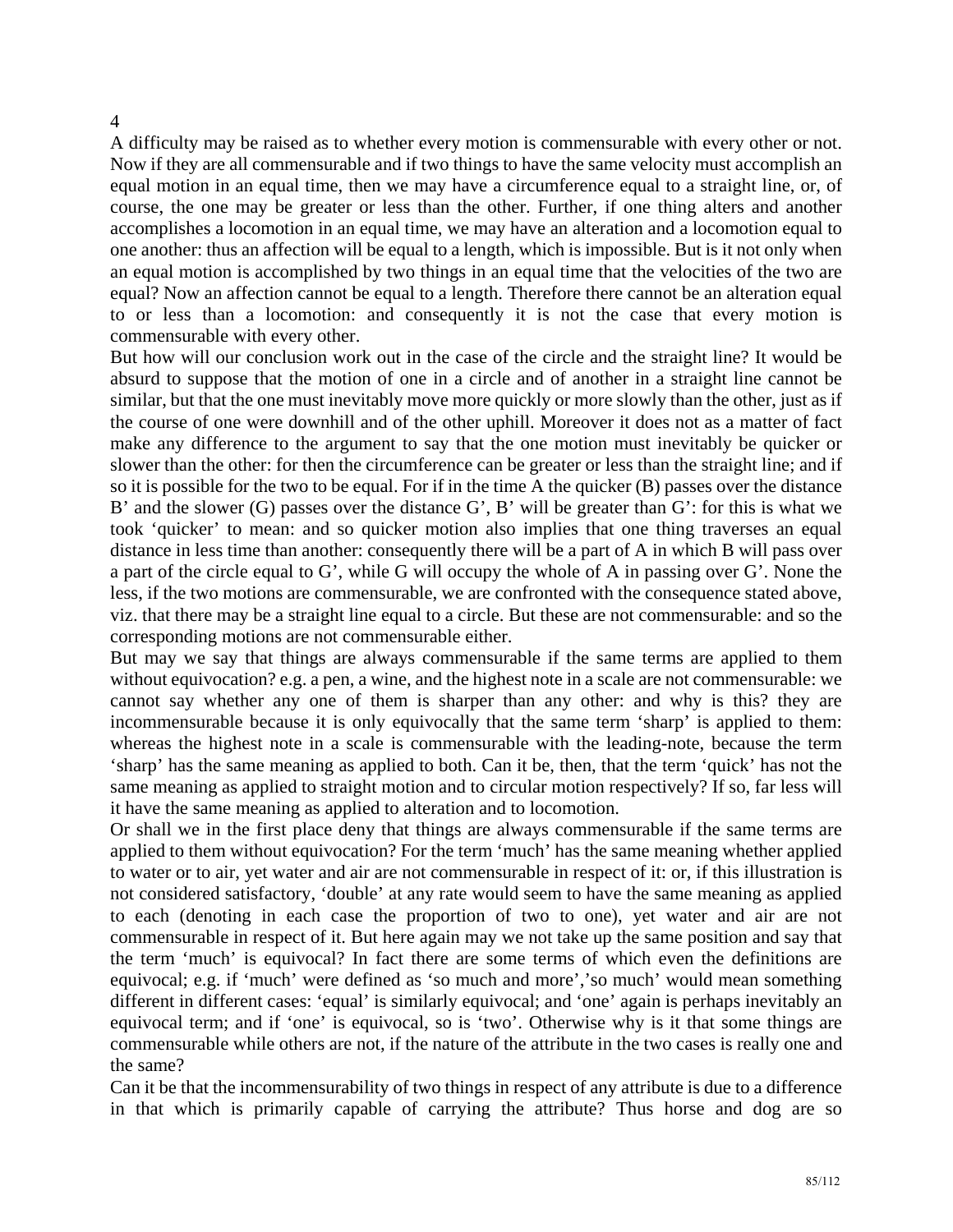commensurable that we may say which is the whiter, since that which primarily contains the whiteness is the same in both, viz. the surface: and similarly they are commensurable in respect of size. But water and speech are not commensurable in respect of clearness, since that which primarily contains the attribute is different in the two cases. It would seem, however that we must reject this solution, since clearly we could thus make all equivocal attributes univocal and say merely that that contains each of them is different in different cases: thus 'equality', 'sweetness', and 'whiteness' will severally always be the same, though that which contains them is different in different cases. Moreover, it is not any casual thing that is capable of carrying any attribute: each single attribute can be carried primarily only by one single thing.

Must we then say that, if two things are to be commensurable in respect of any attribute, not only must the attribute in question be applicable to both without equivocation, but there must also be no specific differences either in the attribute itself or in that which contains the attribute – that these, I mean, must not be divisible in the way in which colour is divided into kinds? Thus in this respect one thing will not be commensurable with another, i.e. we cannot say that one is more coloured than the other where only colour in general and not any particular colour is meant; but they are commensurable in respect of whiteness.

differences of posture in that which is in motion.) We may say, therefore, that things are of equal velocity in an equal time they traverse the same magnitude: and when I call it 'the same' I mean that it contains no specific difference and therefore no difference in the motion that takes place over it. So we have now to consider how motion is differentiated: and this discussion serves to show that Similarly in the case of motion: two things are of the same velocity if they occupy an equal time in accomplishing a certain equal amount of motion. Suppose, then, that in a certain time an alteration is undergone by one half of a body's length and a locomotion is accomplished the other half: can be say that in this case the alteration is equal to the locomotion and of the same velocity? That would be absurd, and the reason is that there are different species of motion. And if in consequence of this we must say that two things are of equal velocity if they accomplish locomotion over an equal distance in an equal time, we have to admit the equality of a straight line and a circumference. What, then, is the reason of this? Is it that locomotion is a genus or that line is a genus? (We may leave the time out of account, since that is one and the same.) If the lines are specifically different, the locomotions also differ specifically from one another: for locomotion is specifically differentiated according to the specific differentiation of that over which it takes place. (It is also similarly differentiated, it would seem, accordingly as the instrument of the locomotion is different: thus if feet are the instrument, it is walking, if wings it is flying; but perhaps we should rather say that this is not so, and that in this case the differences in the locomotion are merely the genus is not a unity but contains a plurality latent in it and distinct from it, and that in the case of equivocal terms sometimes the different senses in which they are used are far removed from one another, while sometimes there is a certain likeness between them, and sometimes again they are nearly related either generically or analogically, with the result that they seem not to be equivocal though they really are.

subject from what appears in another? Or must there be no sameness at all? And further, where When, then, is there a difference of species? Is an attribute specifically different if the subject is different while the attribute is the same, or must the attribute itself be different as well? And how are we to define the limits of a species? What will enable us to decide that particular instances of whiteness or sweetness are the same or different? Is it enough that it appears different in one alteration is in question, how is one alteration to be of equal velocity with another? One person may be cured quickly and another slowly, and cures may also be simultaneous: so that, recovery of health being an alteration, we have here alterations of equal velocity, since each alteration occupies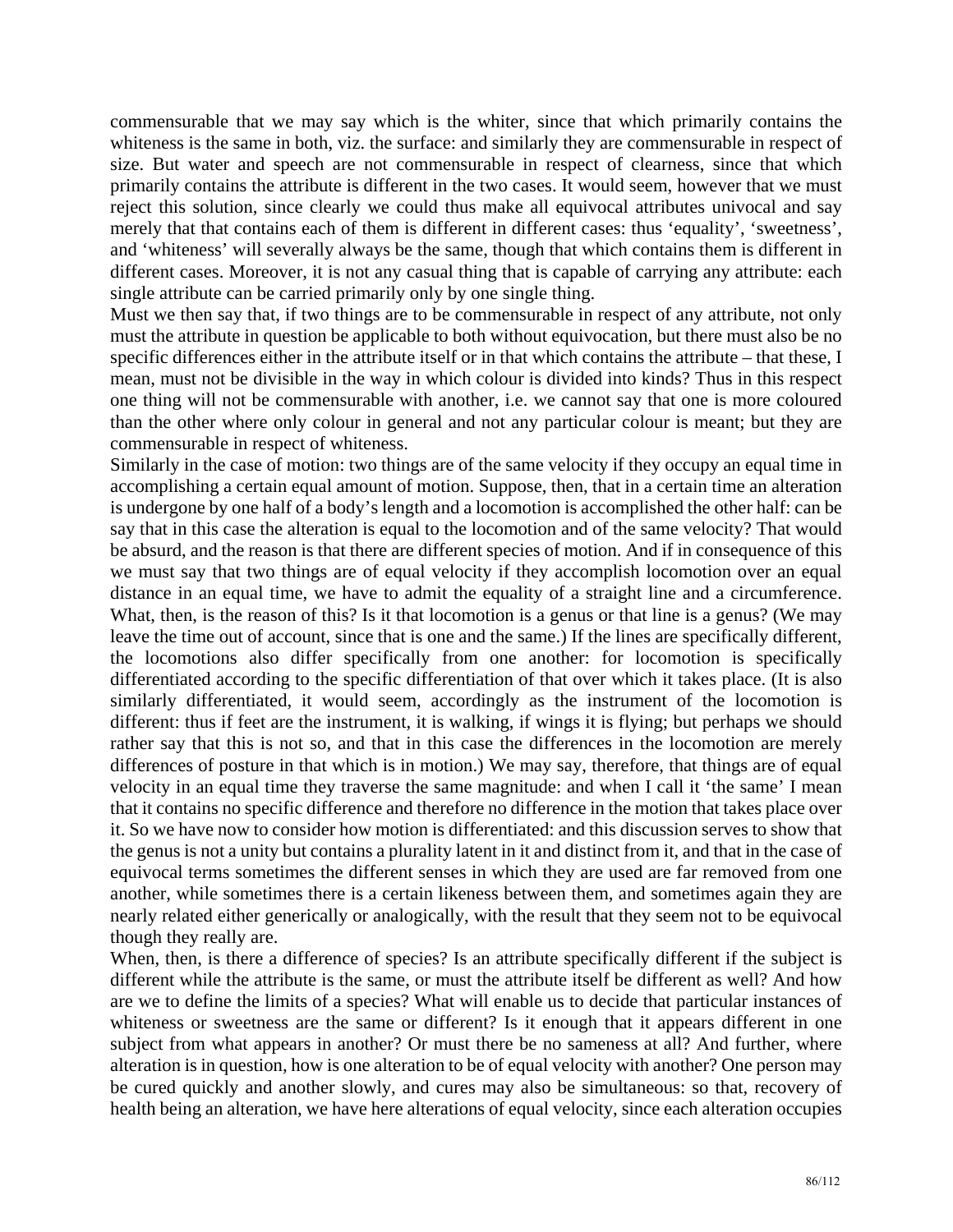an equal time. But what alteration? We cannot here speak of an 'equal' alteration: what corresponds in the category of quality to equality in the category of quantity is 'likeness'. However, let us say that there is equal velocity where the same change is accomplished in an equal time. Are we, then, to find the commensurability in the subject of the affection or in the affection itself? In the case that we have just been considering it is the fact that health is one and the same that enables us to arrive at the conclusion that the one alteration is neither more nor less than the other, but that both are alike. If on the other hand the affection is different in the two cases, e.g. when the alterations take the form of becoming white and becoming healthy respectively, here there is no sameness or equality or likeness inasmuch as the difference in the affections at once makes the alterations specifically different, and there is no unity of alteration any more than there would be unity of locomotion under like conditions. So we must find out how many species there are of both? That is to say, the alterations are the same or different according as the affections are the alteration and of locomotion respectively. Now if the things that are in motion – that is to say, the things to which the motions belong essentially and not accidentally – differ specifically, then their respective motions will also differ specifically: if on the other hand they differ generically or numerically, the motions also will differ generically or numerically as the case may be. But there still remains the question whether, supposing that two alterations are of equal velocity, we ought to look for this equality in the sameness (or likeness) of the affections, or in the things altered, to see e.g. whether a certain quantity of each has become white. Or ought we not rather to look for it in same or different, while they are equal or unequal according as the things altered are equal or unequal.

preponderance of an affection by 'more', of a quantity by 'greater.' And now we must consider the same question in the case of becoming and perishing: how is one becoming of equal velocity with another? They are of equal velocity if in an equal time there are produced two things that are the same and specifically inseparable, e.g. two men (not merely generically inseparable as e.g. two animals). Similarly one is quicker than the other if in an equal time the product is different in the two cases. I state it thus because we have no pair of terms that will convey this 'difference' in the way in which unlikeness is conveyed. If we adopt the theory that it is number that constitutes being, we may indeed speak of a 'greater number' and a 'lesser number' within the same species, but there is no common term that will include both relations, nor are there terms to express each of them separately in the same way as we indicate a higher degree or

### 5

whole distance for G: thus the rules of proportion will be observed. Again if a given force move a Now since wherever there is a movent, its motion always acts upon something, is always in something, and always extends to something (by 'is always in something' I mean that it occupies a time: and by 'extends to something' I mean that it involves the traversing of a certain amount of distance: for at any moment when a thing is causing motion, it also has caused motion, so that there must always be a certain amount of distance that has been traversed and a certain amount of time that has been occupied). then, A the movement have moved B a distance G in a time D, then in the same time the same force A will move 1/2B twice the distance G, and in 1/2D it will move 1/2B the given weight a certain distance in a certain time and half the distance in half the time, half the motive power will move half the weight the same distance in the same time. Let E represent half the motive power A and Z half the weight B: then the ratio between the motive power and the weight in the one case is similar and proportionate to the ratio in the other, so that each force will cause the same distance to be traversed in the same time. But if E move Z a distance G in a time D, it does not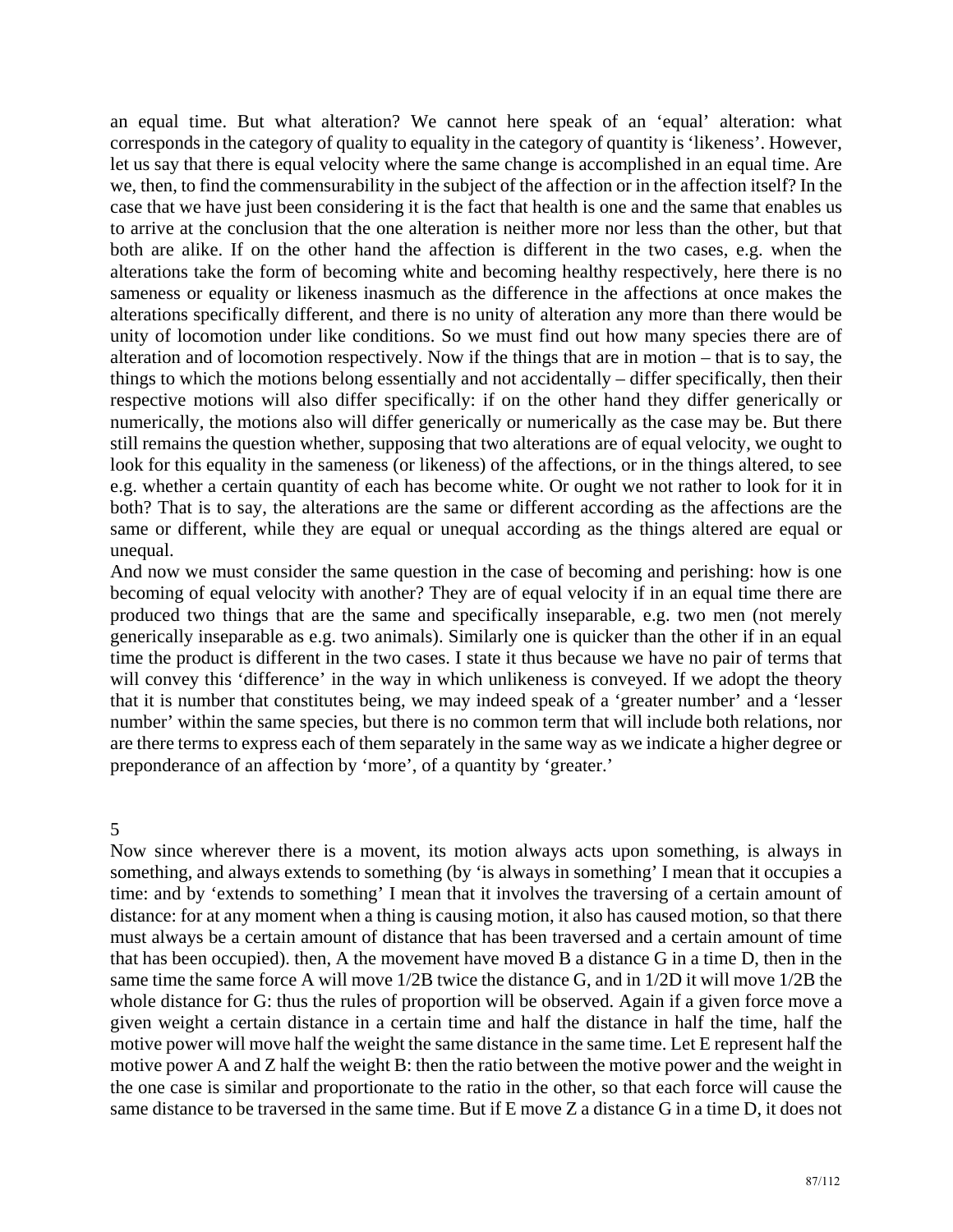necessarily follow that E can move twice Z half the distance G in the same time. If, then, A move B a distance G in a time D, it does not follow that E, being half of A, will in the time D or in any fraction of it cause B to traverse a part of G the ratio between which and the whole of G is proportionate to that between A and E (whatever fraction of AE may be): in fact it might well be that it will cause no motion at all; for it does not follow that, if a given motive power causes a certain amount of motion, half that power will cause motion either of any particular amount or in any length of time: otherwise one man might move a ship, since both the motive power of the ship-haulers and the distance that they all cause the ship to traverse are divisible into as many parts as there are men. Hence Zeno's reasoning is false when he argues that there is no part of the millet that does not make a sound: for there is no reason why any such part should not in any length of time fail to move the air that the whole bushel moves in falling. In fact it does not of itself move even such a quantity of the air as it would move if this part were by itself: for no part even exists otherwise than potentially.

If on the other hand we have two forces each of which separately moves one of two weights a given distance in a given time, then the forces in combination will move the combined weights an equal distance in an equal time: for in this case the rules of proportion apply.

Then does this hold good of alteration and of increase also? Surely it does, for in any given case we have a definite thing that cause increase and a definite thing that suffers increase, and the one causes and the other suffers a certain amount of increase in a certain amount of time. Similarly we have a definite thing that causes alteration and a definite thing that undergoes alteration, and a certain amount, or rather degree, of alteration is completed in a certain amount of time: thus in twice as much time twice as much alteration will be completed and conversely twice as much alteration will occupy twice as much time: and the alteration of half of its object will occupy half as much time and in half as much time half of the object will be altered: or again, in the same amount of time it will be altered twice as much.

On the other hand if that which causes alteration or increase causes a certain amount of increase or alteration respectively in a certain amount of time, it does not necessarily follow that half the force will occupy twice the time in altering or increasing the object, or that in twice the time the alteration or increase will be completed by it: it may happen that there will be no alteration or increase at all, the case being the same as with the weight.

Book VIII

1

It remains to consider the following question. Was there ever a becoming of motion before which it had no being, and is it perishing again so as to leave nothing in motion? Or are we to say that it never had any becoming and is not perishing, but always was and always will be? Is it in fact an immortal never-failing property of things that are, a sort of life as it were to all naturally constituted things?

Now the existence of motion is asserted by all who have anything to say about nature, because they all concern themselves with the construction of the world and study the question of becoming and perishing, which processes could not come about without the existence of motion. But those who say that there is an infinite number of worlds, some of which are in process of becoming while others are in process of perishing, assert that there is always motion (for these processes of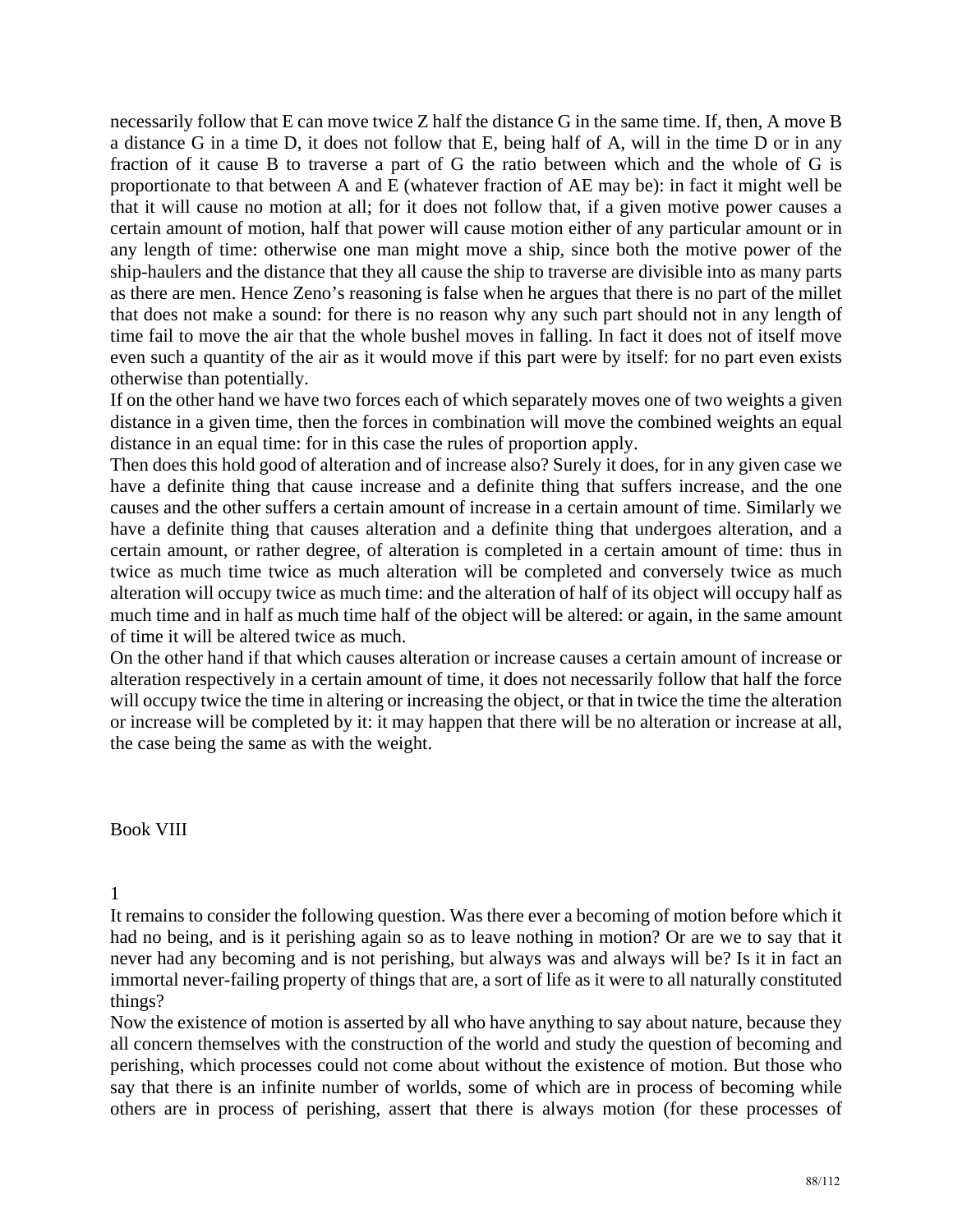becoming and perishing of the worlds necessarily involve motion), whereas those who hold that there is only one world, whether everlasting or not, make corresponding assumptions in regard to motion. If then it is possible that at any time nothing should be in motion, this must come about in one of two ways: either in the manner described by Anaxagoras, who says that all things were together and at rest for an infinite period of time, and that then Mind introduced motion and separated them; or in the manner described by Empedocles, according to whom the universe is alternately in motion and at rest-in motion, when Love is making the one out of many, or Strife is making many out of one, and at rest in the intermediate periods of time – his account being as follows:

'Since One hath learned to spring from Manifold,

And One disjoined makes manifold arise,

Thus they Become, nor stable is their life:

But since their motion must alternate be,

Thus have they ever Rest upon their round':

not only for the study of nature, but also for the investigation of the First Principle. for we must suppose that he means by this that they alternate from the one motion to the other. We must consider, then, how this matter stands, for the discovery of the truth about it is of importance,

Let us take our start from what we have already laid down in our course on Physics. Motion, we say, is the fulfilment of the movable in so far as it is movable. Each kind of motion, therefore, necessarily involves the presence of the things that are capable of that motion. In fact, even apart rendered the one motive and the other movable. So if the motion was not always in process, it is clear that they must have been in a condition not such as to render them capable respectively of from the definition of motion, every one would admit that in each kind of motion it is that which is capable of that motion that is in motion: thus it is that which is capable of alteration that is altered, and that which is capable of local change that is in locomotion: and so there must be something capable of being burned before there can be a process of being burned, and something capable of burning before there can be a process of burning. Moreover, these things also must either have a beginning before which they had no being, or they must be eternal. Now if there was a becoming of every movable thing, it follows that before the motion in question another change or motion must have taken place in which that which was capable of being moved or of causing motion had its becoming. To suppose, on the other hand, that these things were in being throughout all previous time without there being any motion appears unreasonable on a moment's thought, and still more unreasonable, we shall find, on further consideration. For if we are to say that, while there are on the one hand things that are movable, and on the other hand things that are motive, there is a time when there is a first movent and a first moved, and another time when there is no such thing but only something that is at rest, then this thing that is at rest must previously have been in process of change: for there must have been some cause of its rest, rest being the privation of motion. Therefore, before this first change there will be a previous change. For some things cause motion in only one way, while others can produce either of two contrary motions: thus fire causes heating but not cooling, whereas it would seem that knowledge may be directed to two contrary ends while remaining one and the same. Even in the former class, however, there seems to be something similar, for a cold thing in a sense causes heating by turning away and retiring, just as one possessed of knowledge voluntarily makes an error when he uses his knowledge in the reverse way. But at any rate all things that are capable respectively of affecting and being affected, or of causing motion and being moved, are capable of it not under all conditions, but only when they are in a particular condition and approach one another: so it is on the approach of one thing to another that the one causes motion and the other is moved, and when they are present under such conditions as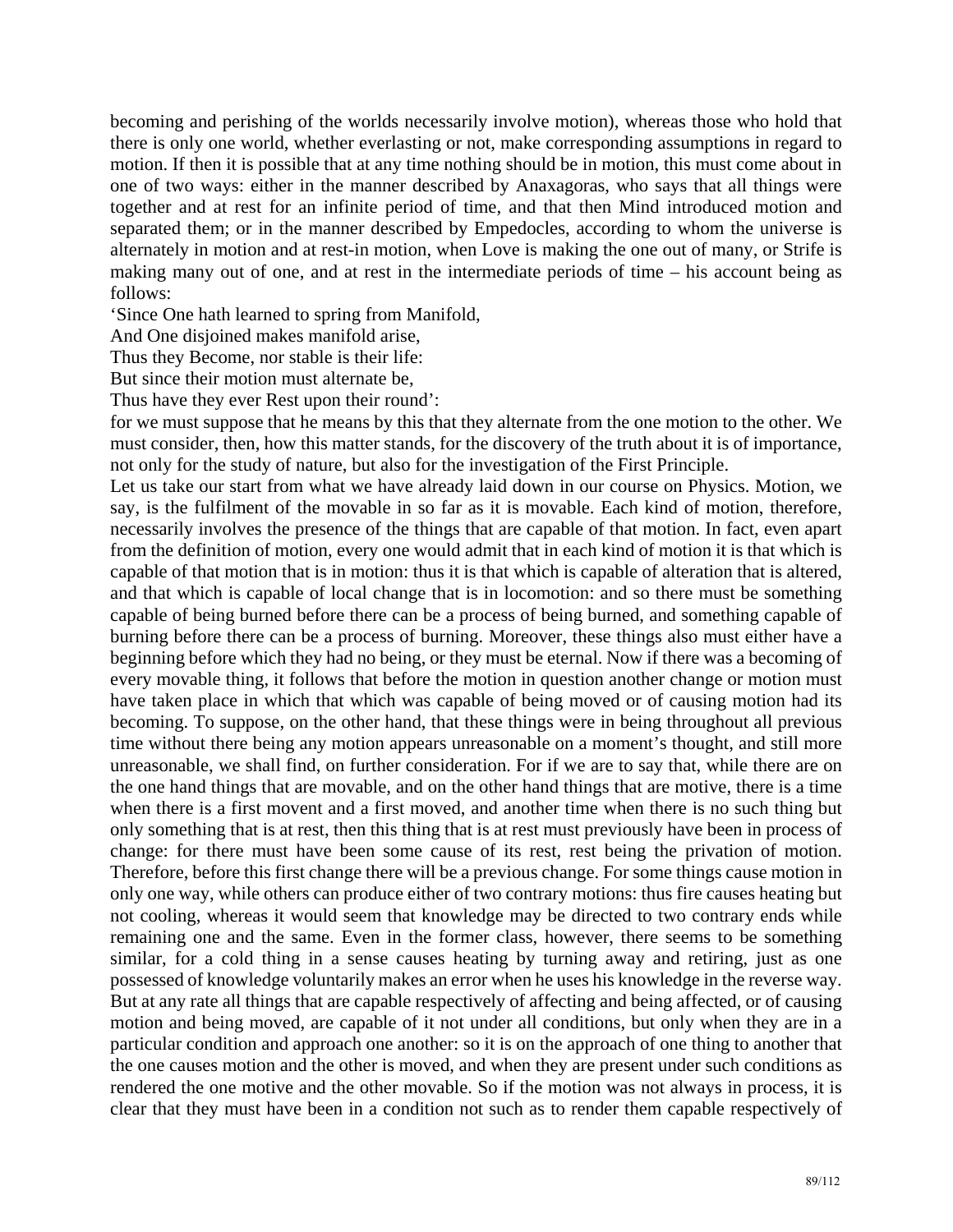being moved and of causing motion, and one or other of them must have been in process of change: for in what is relative this is a necessary consequence: e.g. if one thing is double another when before it was not so, one or other of them, if not both, must have been in process of change. It follows then, that there will be a process of change previous to the first.

exist and is unthinkable apart from the moment, and the moment a kind of middle-point, uniting as sides of it. But if this is true of time, it is evident that it must also be true of motion, time being a kind of affection of motion.) (Further, how can there be any 'before' and 'after' without the existence of time? Or how can there be any time without the existence of motion? If, then, time is the number of motion or itself a kind of motion, it follows that, if there is always time, motion must also be eternal. But so far as time is concerned we see that all with one exception are in agreement in saying that it is uncreated: in fact, it is just this that enables Democritus to show that all things cannot have had a becoming: for time, he says, is uncreated. Plato alone asserts the creation of time, saying that it had a becoming together with the universe, the universe according to him having had a becoming. Now since time cannot it does in itself both a beginning and an end, a beginning of future time and an end of past time, it follows that there must always be time: for the extremity of the last period of time that we take must be found in some moment, since time contains no point of contact for us except the moment. Therefore, since the moment is both a beginning and an end, there must always be time on both

The same reasoning will also serve to show the imperishability of motion: just as a becoming of motion would involve, as we saw, the existence of a process of change previous to the first, in the same way a perishing of motion would involve the existence of a process of change subsequent to the last: for when a thing ceases to be moved, it does not therefore at the same time cease to be movable  $-$  e.g. the cessation of the process of being burned does not involve the cessation of the capacity of being burned, since a thing may be capable of being burned without being in process of also is a kind of change. If, then, view which we are criticizing involves these impossible being burned – nor, when a thing ceases to be movent, does it therefore at the same time cease to a be motive. Again, the destructive agent will have to be destroyed, after what it destroys has been destroyed, and then that which has the capacity of destroying it will have to be destroyed afterwards, (so that there will be a process of change subsequent to the last,) for being destroyed consequences, it is clear that motion is eternal and cannot have existed at one time and not at another: in fact such a view can hardly be described as anythling else than fantastic.

sometimes of another character (e.g. fire, which travels upwards naturally, does not sometimes do so and sometimes not) or there is a ratio in the variation. It would be better, therefore, to say with Empedocles and any one else who may have maintained such a theory as his that the universe is alternately at rest and in motion: for in a system of this kind we have at once a certain order. But even here the holder of the theory ought not only to assert the fact: he ought to explain the cause of And much the same may be said of the view that such is the ordinance of nature and that this must be regarded as a principle, as would seem to be the view of Empedocles when he says that the constitution of the world is of necessity such that Love and Strife alternately predominate and cause motion, while in the intermediate period of time there is a state of rest. Probably also those who like like Anaxagoras, assert a single principle (of motion) would hold this view. But that which is produced or directed by nature can never be anything disorderly: for nature is everywhere the cause of order. Moreover, there is no ratio in the relation of the infinite to the infinite, whereas order always means ratio. But if we say that there is first a state of rest for an infinite time, and then motion is started at some moment, and that the fact that it is this rather than a previous moment is of no importance, and involves no order, then we can no longer say that it is nature's work: for if anything is of a certain character naturally, it either is so invariably and is not sometimes of this and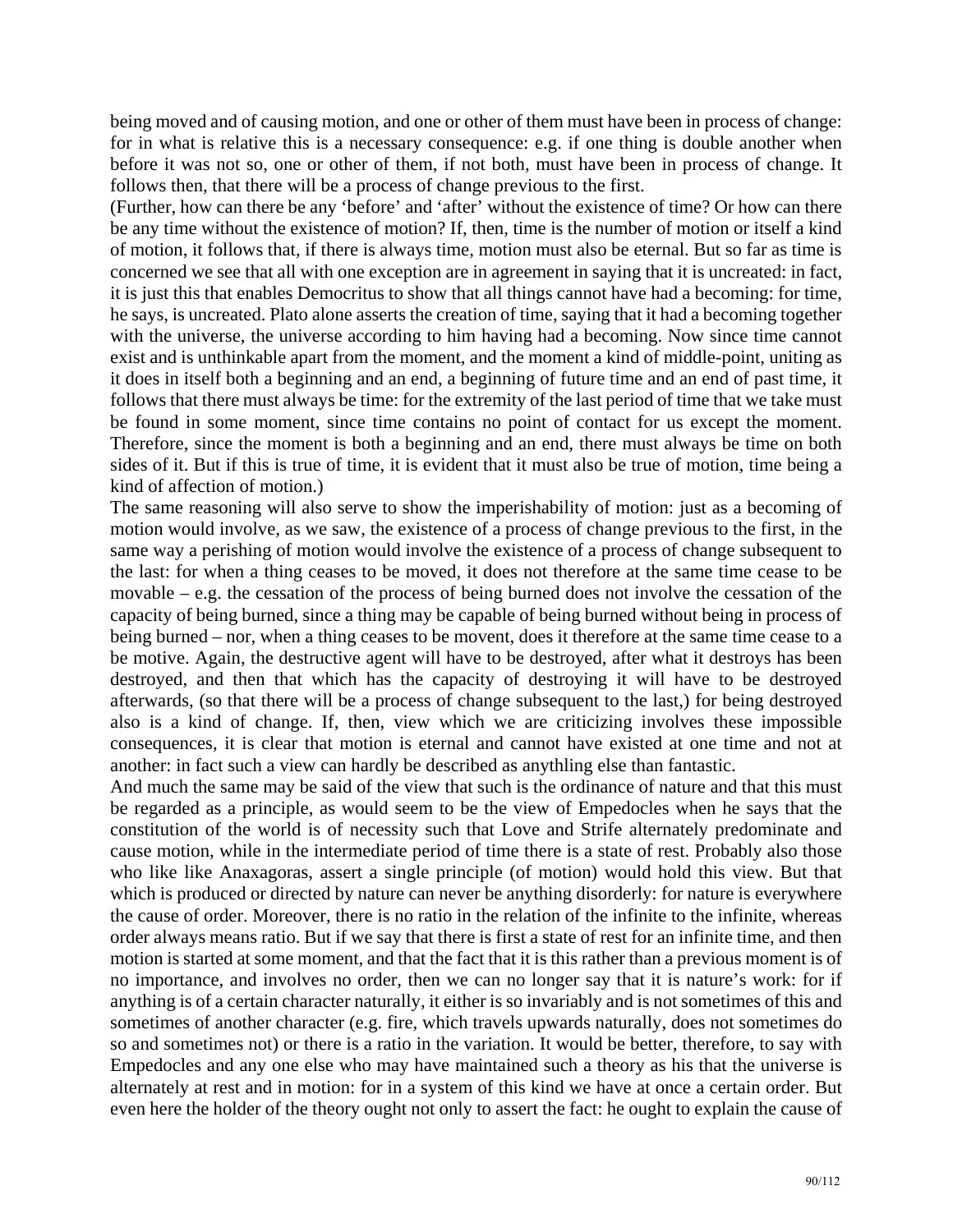it: i.e. he should not make any mere assumption or lay down any gratuitous axiom, but should that it should be so, the essential function of the former being to unite, of the latter to separate. If he employ either inductive or demonstrative reasoning. The Love and Strife postulated by Empedocles are not in themselves causes of the fact in question, nor is it of the essence of either is to go on to explain this alternate predominance, he should adduce cases where such a state of things exists, as he points to the fact that among mankind we have something that unites men, namely Love, while on the other hand enemies avoid one another: thus from the observed fact that this occurs in certain cases comes the assumption that it occurs also in the universe. Then, again, some argument is needed to explain why the predominance of each of the two forces lasts for an equal period of time. But it is a wrong assumption to suppose universally that we have an adequate first principle in virtue of the fact that something always is so or always happens so. Thus Democritus reduces the causes that explain nature to the fact that things happened in the past in the same way as they happen now: but he does not think fit to seek for a first principle to explain this 'always': so, while his theory is right in so far as it is applied to certain individual cases, he is wrong in making it of universal application. Thus, a triangle always has its angles equal to two right angles, but there is nevertheless an ulterior cause of the eternity of this truth, whereas first principles are eternal and have no ulterior cause. Let this conclude what we have to say in support of our contention that there never was a time when there was not motion, and never will be a time when there will not be motion.

 $\mathfrak{D}$ 

The arguments that may be advanced against this position are not difficult to dispose of. The chief considerations that might be thought to indicate that motion may exist though at one time it had not existed at all are the following:

First, it may be said that no process of change is eternal: for the nature of all change is such that it proceeds from something to something, so that every process of change must be bounded by the contraries that mark its course, and no motion can go on to infinity.

Secondly, we see that a thing that neither is in motion nor contains any motion within itself can be set in motion; e.g. inanimate things that are (whether the whole or some part is in question) not in motion but at rest, are at some moment set in motion: whereas, if motion cannot have a becoming before which it had no being, these things ought to be either always or never in motion.

rest, we have a motionless thing in which motion can be produced from the thing itself, and not Thirdly, the fact is evident above all in the case of animate beings: for it sometimes happens that there is no motion in us and we are quite still, and that nevertheless we are then at some moment set in motion, that is to say it sometimes happens that we produce a beginning of motion in ourselves spontaneously without anything having set us in motion from without. We see nothing like this in the case of inanimate things, which are always set in motion by something else from without: the animal, on the other hand, we say, moves itself: therefore, if an animal is ever in a state of absolute from without. Now if this can occur in an animal, why should not the same be true also of the universe as a whole? If it can occur in a small world it could also occur in a great one: and if it can occur in the world, it could also occur in the infinite; that is, if the infinite could as a whole possibly be in motion or at rest.

Of these objections, then, the first-mentioned motion to opposites is not always the same and numerically one a correct statement; in fact, this may be said to be a necessary conclusion, provided that it is possible for the motion of that which is one and the same to be not always one and the same. (I mean that e.g. we may question whether the note given by a single string is one and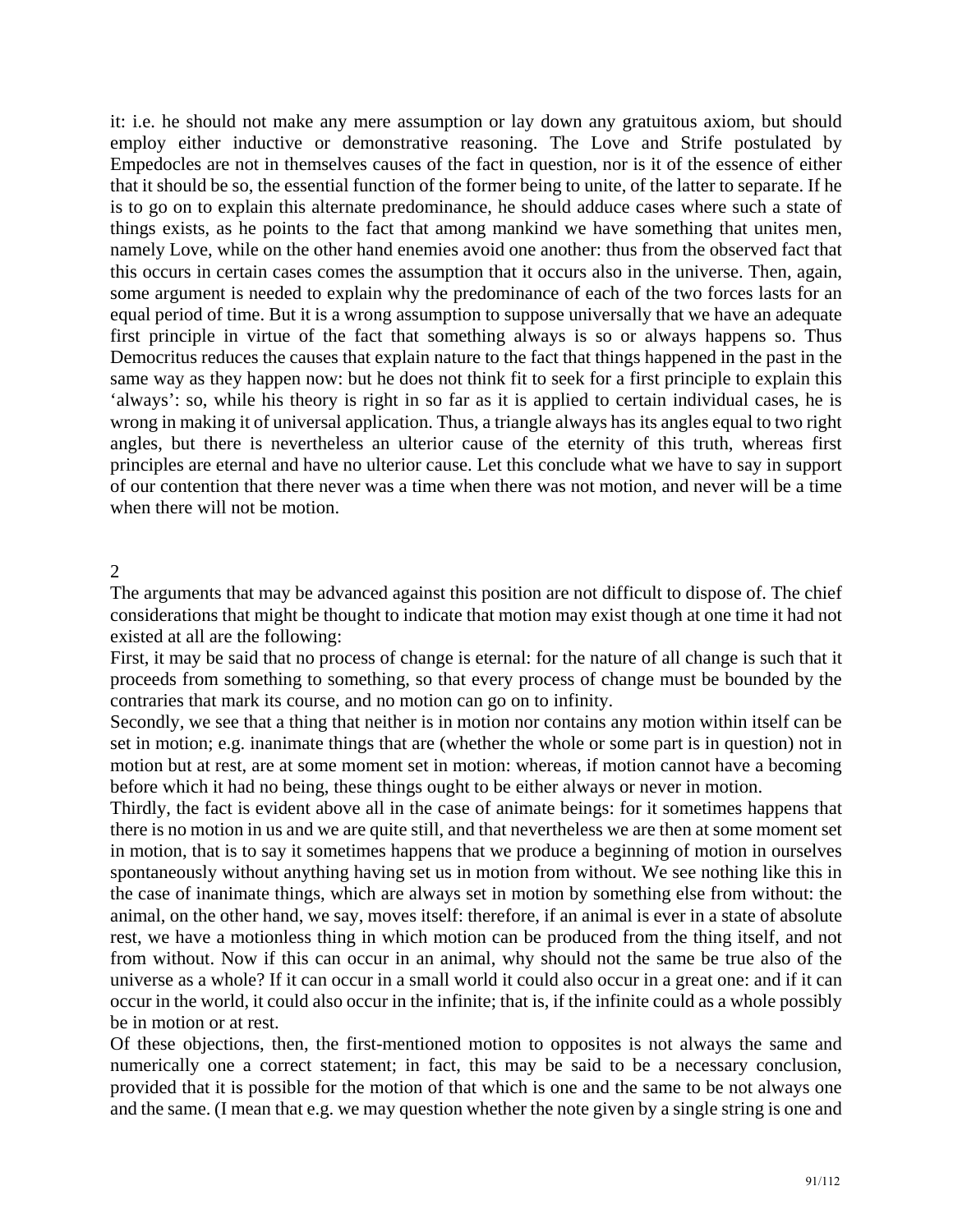the same, or is different each time the string is struck, although the string is in the same condition and is moved in the same way.) But still, however this may be, there is nothing to prevent there being a motion that is the same in virtue of being continuous and eternal: we shall have something to say later that will make this point clearer.

As regards the second objection, no absurdity is involved in the fact that something not in motion may be set in motion, that which caused the motion from without being at one time present, and at another absent. Nevertheless, how this can be so remains matter for inquiry; how it comes about, I mean, that the same motive force at one time causes a thing to be in motion, and at another does not do so: for the difficulty raised by our objector really amounts to this – why is it that some things are not always at rest, and the rest always in motion?

and some of these set in motion the intellect or the appetite, and this again then sets the whole The third objection may be thought to present more difficulty than the others, namely, that which alleges that motion arises in things in which it did not exist before, and adduces in proof the case of animate things: thus an animal is first at rest and afterwards walks, not having been set in motion apparently by anything from without. This, however, is false: for we observe that there is always some part of the animal's organism in motion, and the cause of the motion of this part is not the animal itself, but, it may be, its environment. Moreover, we say that the animal itself originates not all of its motions but its locomotion. So it may well be the case – or rather we may perhaps say that it must necessarily be the case – that many motions are produced in the body by its environment, animal in motion: this is what happens when animals are asleep: though there is then no perceptive motion in them, there is some motion that causes them to wake up again. But we will leave this point also to be elucidated at a later stage in our discussion.

### 3

Our enquiry will resolve itself at the outset into a consideration of the above-mentioned problem – what can be the reason why some things in the world at one time are in motion and at another are at rest again? Now one of three things must be true: either all things are always at rest, or all things are always in motion, or some things are in motion and others at rest: and in this last case again either the things that are in motion are always in motion and the things that are at rest are always at rest, or they are all constituted so as to be capable alike of motion and of rest; or there is yet a third possibility remaining – it may be that some things in the world are always motionless, others always in motion, while others again admit of both conditions. This last is the account of the matter that we must give: for herein lies the solution of all the difficulties raised and the conclusion of the investigation upon which we are engaged.

To maintain that all things are at rest, and to disregard sense-perception in an attempt to show the theory to be reasonable, would be an instance of intellectual weakness: it would call in question a whole system, not a particular detail: moreover, it would be an attack not only on the physicist but on almost all sciences and all received opinions, since motion plays a part in all of them. Further, just as in arguments about mathematics objections that involve first principles do not affect the mathematician – and the other sciences are in similar case – so, too, objections involving the point that we have just raised do not affect the physicist: for it is a fundamental assumption with him that motion is ultimately referable to nature herself.

The assertion that all things are in motion we may fairly regard as equally false, though it is less subversive of physical science: for though in our course on physics it was laid down that rest no less than motion is ultimately referable to nature herself, nevertheless motion is the characteristic fact of nature: moreover, the view is actually held by some that not merely some things but all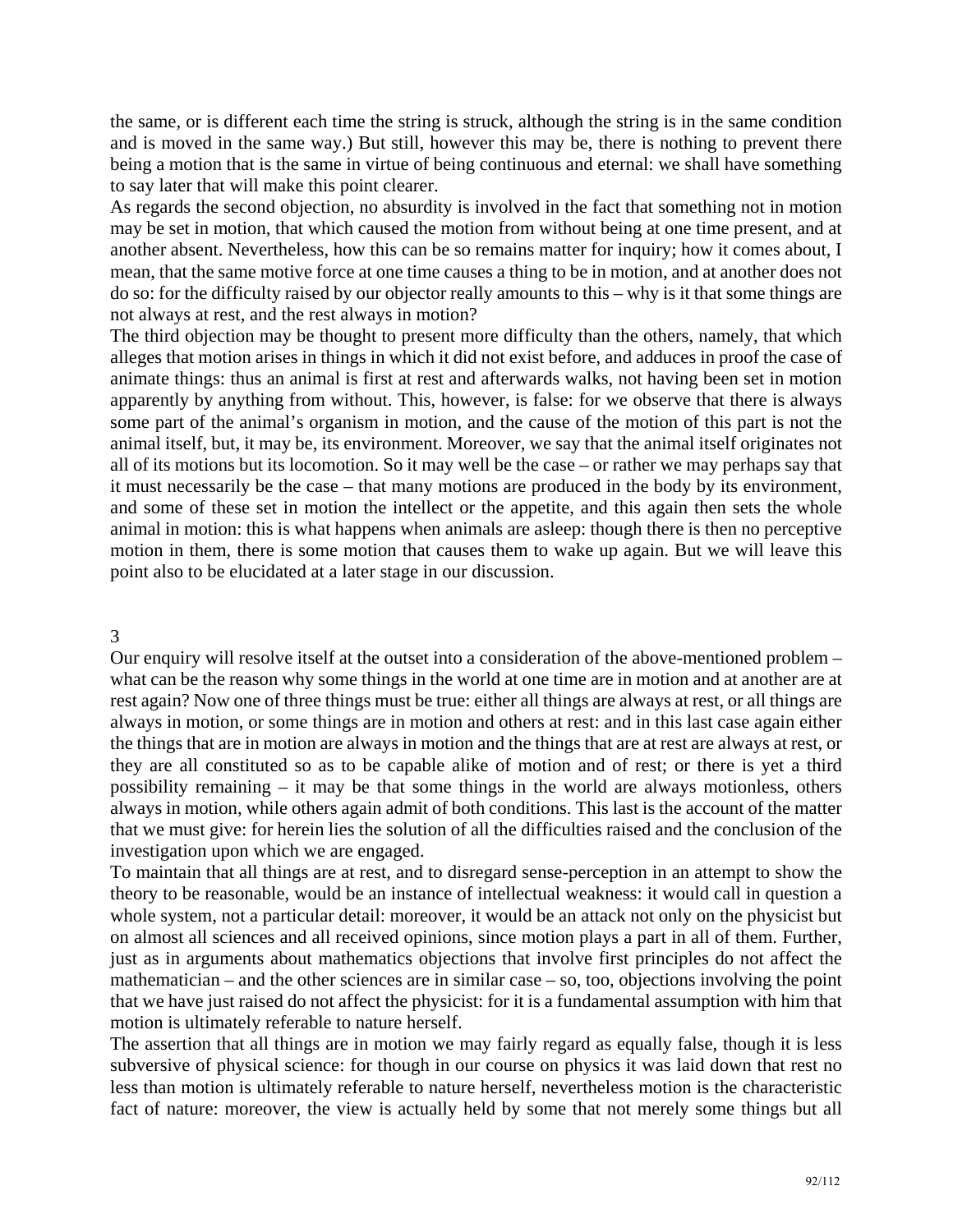things in the world are in motion and always in motion, though we cannot apprehend the fact by sense-perception. Although the supporters of this theory do not state clearly what kind of motion they mean, or whether they mean all kinds, it is no hard matter to reply to them: thus we may point out that there cannot be a continuous process either of increase or of decrease: that which comes between the two has to be included. The theory resembles that about the stone being worn away by the drop of water or split by plants growing out of it: if so much has been extruded or removed by the drop, it does not follow that half the amount has previously been extruded or removed in half the time: the case of the hauled ship is exactly comparable: here we have so many drops setting so much in motion, but a part of them will not set as much in motion in any period of time. The mount removed is, it is true, divisible into a number of parts, but no one of these was set in motion a separately: they were all set in motion together. It is evident, then, that from the fact that the alteration whatever if that which suffers alteration is infinitely divisible it does not follow from this decrease is divisible into an infinite number of parts it does not follow that some part must always be passing away: it all passes away at a particular moment. Similarly, too, in the case of any that the same is true of the alteration itself, which often occurs all at once, as in freezing. Again, when any one has fallen ill, there must follow a period of time in which his restoration to health is in the future: the process of change cannot take place in an instant: yet the change cannot be a change to anything else but health. The assertion. therefore, that alteration is continuous is an extravagant calling into question of the obvious: for alteration is a change from one contrary to another. Moreover, we notice that a stone becomes neither harder nor softer. Again, in the matter of locomotion, it would be a strange thing if a stone could be falling or resting on the ground without our being able to perceive the fact. Further, it is a law of nature that earth and all other bodies should remain in their proper places and be moved from them only by violence: from the fact then that some of them are in their proper places it follows that in respect of place also all things cannot be in motion. These and other similar arguments, then, should convince us that it is impossible either that all things are always in motion or that all things are always at rest.

there be any such thing as compulsory motion, if it is impossible that a thing can be at rest before Nor again can it be that some things are always at rest, others always in motion, and nothing sometimes at rest and sometimes in motion. This theory must be pronounced impossible on the same grounds as those previously mentioned: viz. that we see the above-mentioned changes occurring in the case of the same things. We may further point out that the defender of this position is fighting against the obvious, for on this theory there can be no such thing as increase: nor can being set in motion unnaturally. This theory, then, does away with becoming and perishing. Moreover, motion, it would seem, is generally thought to be a sort of becoming and perishing, for that to which a thing changes comes to be, or occupancy of it comes to be, and that from which a thing changes ceases to be, or there ceases to be occupancy of it. It is clear, therefore, that there are cases of occasional motion and occasional rest.

the possibilities that we distinguished just above. Either all things are at rest, or all things are in we may now repeat that assertion. We may point out that, even if it is really the case, as certain persons assert, that the existent is infinite and motionless, it certainly does not appear to be so if we We have now to take the assertion that all things are sometimes at rest and sometimes in motion and to confront it with the arguments previously advanced. We must take our start as before from motion, or some things are at rest and others in motion. And if some things are at rest and others in motion, then it must be that either all things are sometimes at rest and sometimes in motion, or some things are always at rest and the remainder always in motion, or some of the things are always at rest and others always in motion while others again are sometimes at rest and sometimes in motion. Now we have said before that it is impossible that all things should be at rest: nevertheless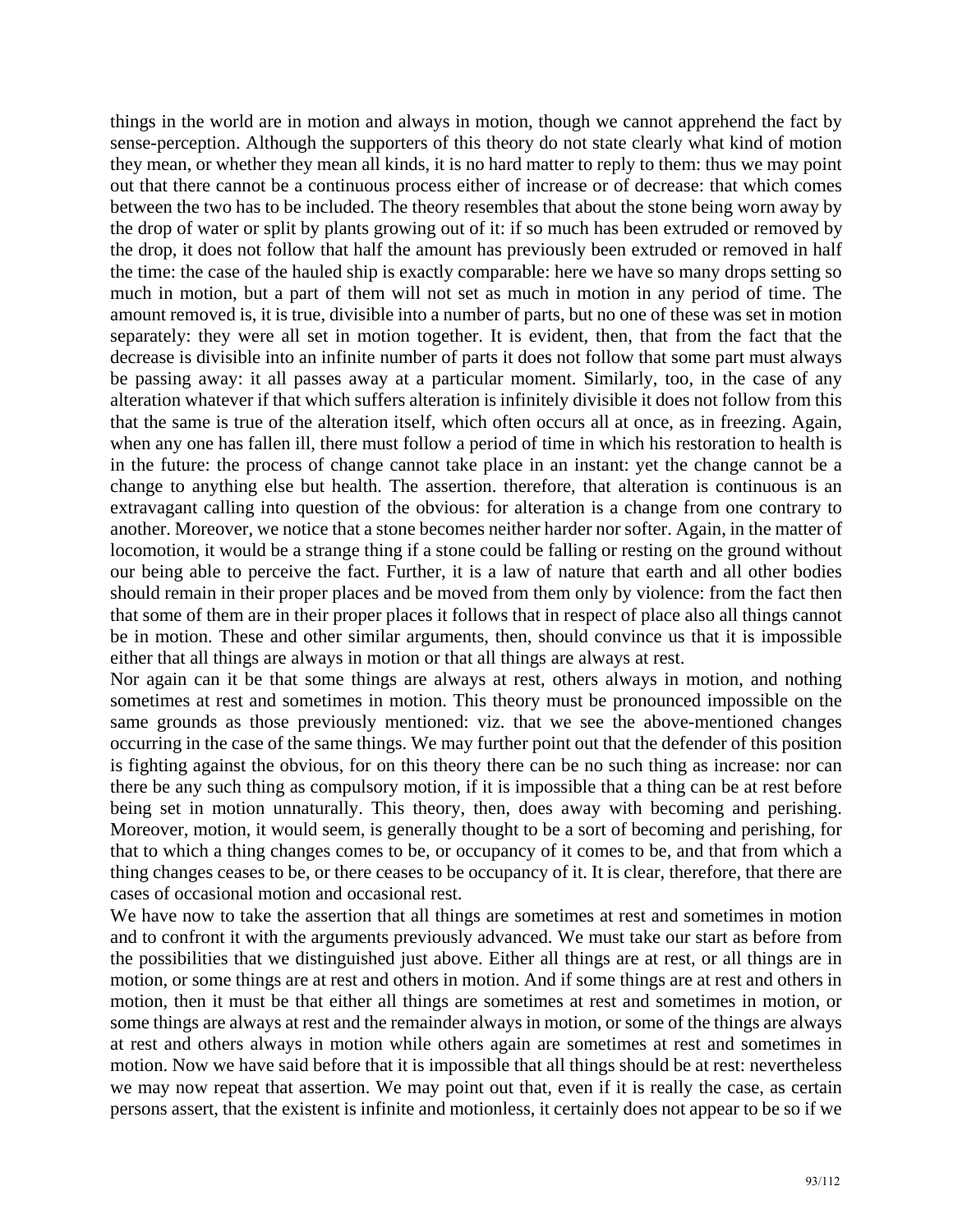follow sense-perception: many things that exist appear to be in motion. Now if there is such a thing as false opinion or opinion at all, there is also motion; and similarly if there is such a thing as imagination, or if it is the case that anything seems to be different at different times: for imagination and opinion are thought to be motions of a kind. But to investigate this question at all – to seek a reasoned justification of a belief with regard to which we are too well off to require reasoned justification – implies bad judgement of what is better and what is worse, what commends itself to belief and what does not, what is ultimate and what is not. It is likewise impossible that all things should be in motion or that some things should be always in motion and the remainder always at rest. We have sufficient ground for rejecting all these theories in the single fact that we see some things that are sometimes in motion and sometimes at rest. It is evident, therefore, that it is no less impossible that some things should be always in motion and the remainder always at rest than that all things should be at rest or that all things should be in motion continuously. It remains, then, to consider whether all things are so constituted as to be capable both of being in motion and of being at rest, or whether, while some things are so constituted, some are always at rest and some are always in motion: for it is this last view that we have to show to be true.

### 4

Now of things that cause motion or suffer motion, to some the motion is accidental, to others essential: thus it is accidental to what merely belongs to or contains as a part a thing that causes motion or suffers motion, essential to a thing that causes motion or suffers motion not merely by belonging to such a thing or containing it as a part.

things that derive their motion from themselves, e.g. all animals, the motion is natural (for when an their positions and the character of the motion being abnormal. The fact that a thing that is in Of things to which the motion is essential some derive their motion from themselves, others from something else: and in some cases their motion is natural, in others violent and unnatural. Thus in animal is in motion its motion is derived from itself): and whenever the source of the motion of a thing is in the thing itself we say that the motion of that thing is natural. Therefore the animal as a whole moves itself naturally: but the body of the animal may be in motion unnaturally as well as naturally: it depends upon the kind of motion that it may chance to be suffering and the kind of element of which it is composed. And the motion of things that derive their motion from something else is in some cases natural, in other unnatural: e.g. upward motion of earthy things and downward motion of fire are unnatural. Moreover the parts of animals are often in motion in an unnatural way, motion derives its motion from something is most evident in things that are in motion unnaturally, because in such cases it is clear that the motion is derived from something other than the thing itself. Next to things that are in motion unnaturally those whose motion while natural is derived from themselves – e.g. animals – make this fact clear: for here the uncertainty is not as to whether the motion is derived from something but as to how we ought to distinguish in the thing between the movent and the moved. It would seem that in animals, just as in ships and things not naturally organized, that which causes motion is separate from that which suffers motion, and that it is only in this sense that the animal as a whole causes its own motion.

The greatest difficulty, however, is presented by the remaining case of those that we last distinguished. Where things derive their motion from something else we distinguished the cases in which the motion is unnatural: we are left with those that are to be contrasted with the others by reason of the fact that the motion is natural. It is in these cases that difficulty would be experienced in deciding whence the motion is derived, e.g. in the case of light and heavy things. When these things are in motion to positions the reverse of those they would properly occupy, their motion is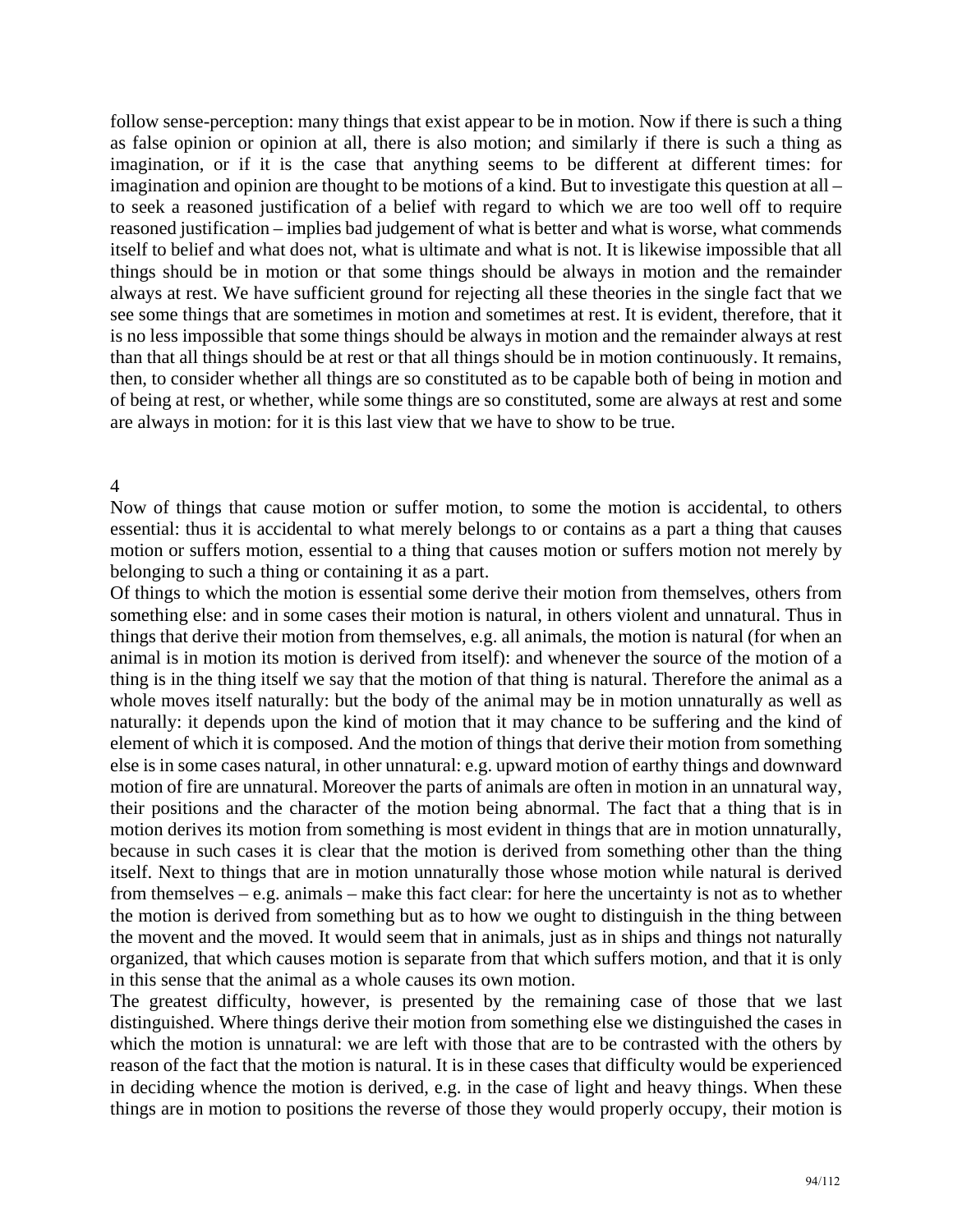violent: when they are in motion to their proper positions – the light thing up and the heavy thing down – their motion is natural; but in this latter case it is no longer evident, as it is when the motion is unnatural, whence their motion is derived. It is impossible to say that their motion is derived from themselves: this is a characteristic of life and peculiar to living things. Further, if it were, it would have been in their power to stop themselves (I mean that if e.g. a thing can cause itself to walk it can also cause itself not to walk), and so, since on this supposition fire itself possesses the power of upward locomotion, it is clear that it should also possess the power of downward locomotion. Moreover if things move themselves, it would be unreasonable to suppose that in only one kind of motion is their motion derived from themselves. Again, how can anything of continuous and naturally connected substance move itself? In so far as a thing is one and continuous not merely in virtue of contact, it is impassive: it is only in so far as a thing is divided that one part of it is by nature active and another passive. Therefore none of the things that we are now considering move themselves (for they are of naturally connected substance), nor does anything else that is continuous: in each case the movent must be separate from the moved, as we see to be the case with inanimate things when an animate thing moves them. It is the fact that these things also always derive their motion from something: what it is would become evident if we were to distinguish the different kinds of cause.

The above-mentioned distinctions can also be made in the case of things that cause motion: some of them are capable of causing motion unnaturally (e.g. the lever is not naturally capable of moving the weight), others naturally (e.g. what is actually hot is naturally capable of moving what is potentially hot): and similarly in the case of all other things of this kind.

than one sense is the reason why it is not evident whence such motions as the upward motion of fire In the same way, too, what is potentially of a certain quality or of a certain quantity in a certain place is naturally movable when it contains the corresponding principle in itself and not accidentally (for the same thing may be both of a certain quality and of a certain quantity, but the one is an accidental, not an essential property of the other). So when fire or earth is moved by something the motion is violent when it is unnatural, and natural when it brings to actuality the proper activities that they potentially possess. But the fact that the term 'potentially' is used in more and the downward motion of earth are derived. One who is learning a science potentially knows it in a different sense from one who while already possessing the knowledge is not actually exercising it. Wherever we have something capable of acting and something capable of being correspondingly acted on, in the event of any such pair being in contact what is potential becomes at times actual: e.g. the learner becomes from one potential something another potential something: for one who possesses knowledge of a science but is not actually exercising it knows the science potentially in a sense, though not in the same sense as he knew it potentially before he learnt it. And when he is in this condition, if something does not prevent him, he actively exercises his knowledge: otherwise he would be in the contradictory state of not knowing. In regard to natural bodies also the case is similar. Thus what is cold is potentially hot: then a change takes place and it is fire, and it burns, unless something prevents and hinders it. So, too, with heavy and light: light is generated from heavy, e.g. air from water (for water is the first thing that is potentially light), and air is actually light, and will at once realize its proper activity as such unless something prevents it. The activity of lightness consists in the light thing being in a certain situation, namely high up: when it is in the contrary situation, it is being prevented from rising. The case is similar also in regard to quantity and quality. But, be it noted, this is the question we are trying to answer – how can we account for the motion of light things and heavy things to their proper situations? The reason for it is that they have a natural tendency respectively towards a certain position: and this constitutes the essence of lightness and heaviness, the former being determined by an upward, the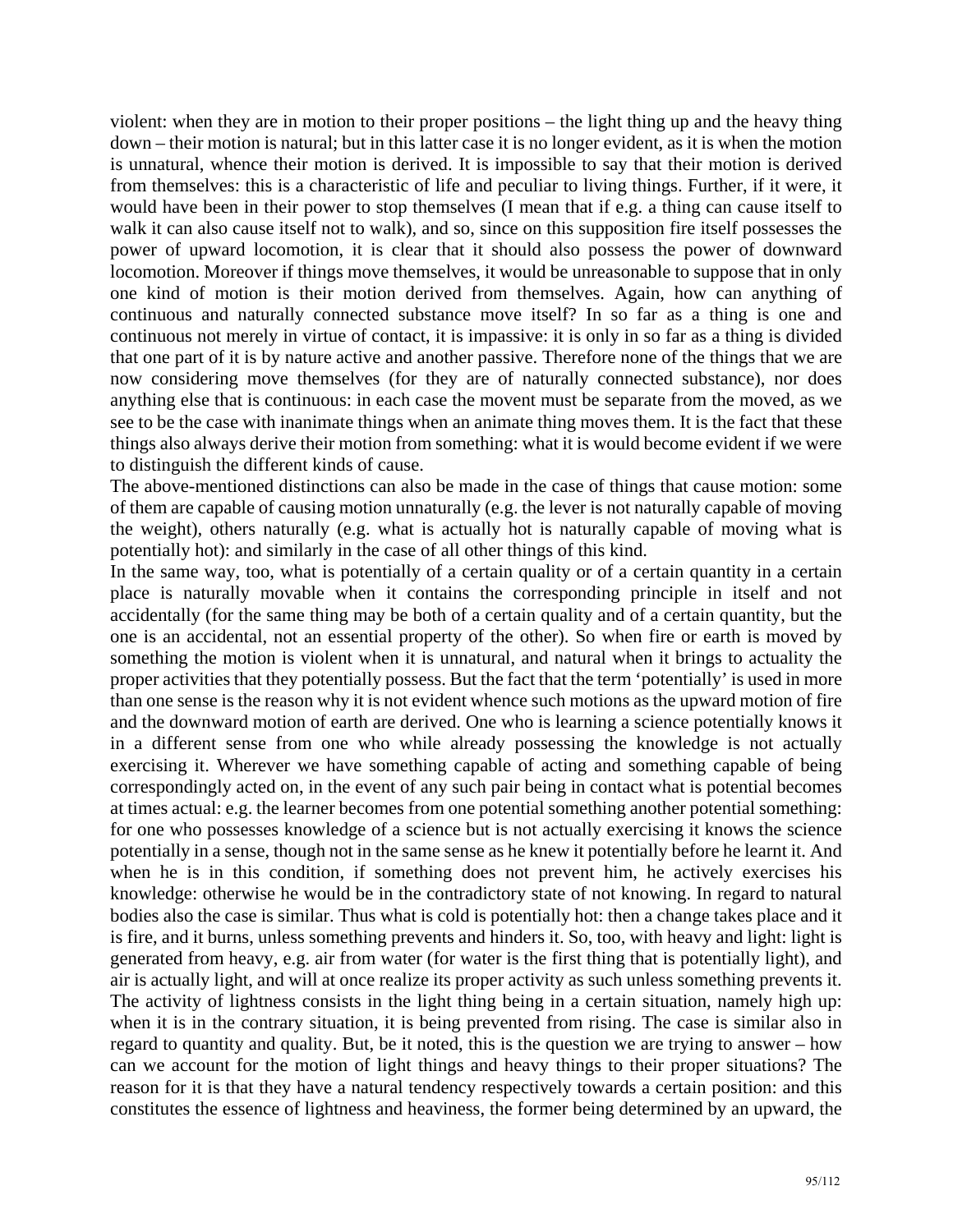latter by a downward, tendency. As we have said, a thing may be potentially light or heavy in more senses than one. Thus not only when a thing is water is it in a sense potentially light, but when it has become air it may be still potentially light: for it may be that through some hindrance it does not occupy an upper position, whereas, if what hinders it is removed, it realizes its activity and continues to rise higher. The process whereby what is of a certain quality changes to a condition of active existence is similar: thus the exercise of knowledge follows at once upon the possession of it unless something prevents it. So, too, what is of a certain quantity extends itself over a certain space unless something prevents it. The thing in a sense is and in a sense is not moved by one who moves what is obstructing and preventing its motion (e.g. one who pulls away a pillar from under a roof or one who removes a stone from a wineskin in the water is the accidental cause of motion): If then the motion of all things that are in motion is either natural or unnatural and violent, and all and in the same way the real cause of the motion of a ball rebounding from a wall is not the wall but the thrower. So it is clear that in all these cases the thing does not move itself, but it contains within itself the source of motion – not of moving something or of causing motion, but of suffering it. things whose motion is violent and unnatural are moved by something, and something other than themselves, and again all things whose motion is natural are moved by something – both those that are moved by themselves and those that are not moved by themselves (e.g. light things and heavy things, which are moved either by that which brought the thing into existence as such and made it light and heavy, or by that which released what was hindering and preventing it); then all things that are in motion must be moved by something.

### 5

move anything unless it is itself moved by the man. If then everything that is in motion must be Now this may come about in either of two ways. Either the movent is not itself responsible for the motion, which is to be referred to something else which moves the movent, or the movent is itself responsible for the motion. Further, in the latter case, either the movent immediately precedes the last thing in the series, or there may be one or more intermediate links: e.g. the stick moves the stone and is moved by the hand, which again is moved by the man: in the man, however, we have reached a movent that is not so in virtue of being moved by something else. Now we say that the thing is moved both by the last and by the first movent in the series, but more strictly by the first, since the first movent moves the last, whereas the last does not move the first, and the first will move the thing without the last, but the last will not move it without the first: e.g. the stick will not moved by something, and the movent must either itself be moved by something else or not, and in the former case there must be some first movent that is not itself moved by anything else, while in the case of the immediate movent being of this kind there is no need of an intermediate movent that is also moved (for it is impossible that there should be an infinite series of movents, each of which is itself moved by something else, since in an infinite series there is no first term) – if then everything that is in motion is moved by something, and the first movent is moved but not by anything else, it much be moved by itself.

This same argument may also be stated in another way as follows. Every movent moves something and moves it with something, either with itself or with something else: e.g. a man moves a thing either himself or with a stick, and a thing is knocked down either by the wind itself or by a stone propelled by the wind. But it is impossible for that with which a thing is moved to move it without being moved by that which imparts motion by its own agency: on the other hand, if a thing imparts motion by its own agency, it is not necessary that there should be anything else with which it imparts motion, whereas if there is a different thing with which it imparts motion, there must be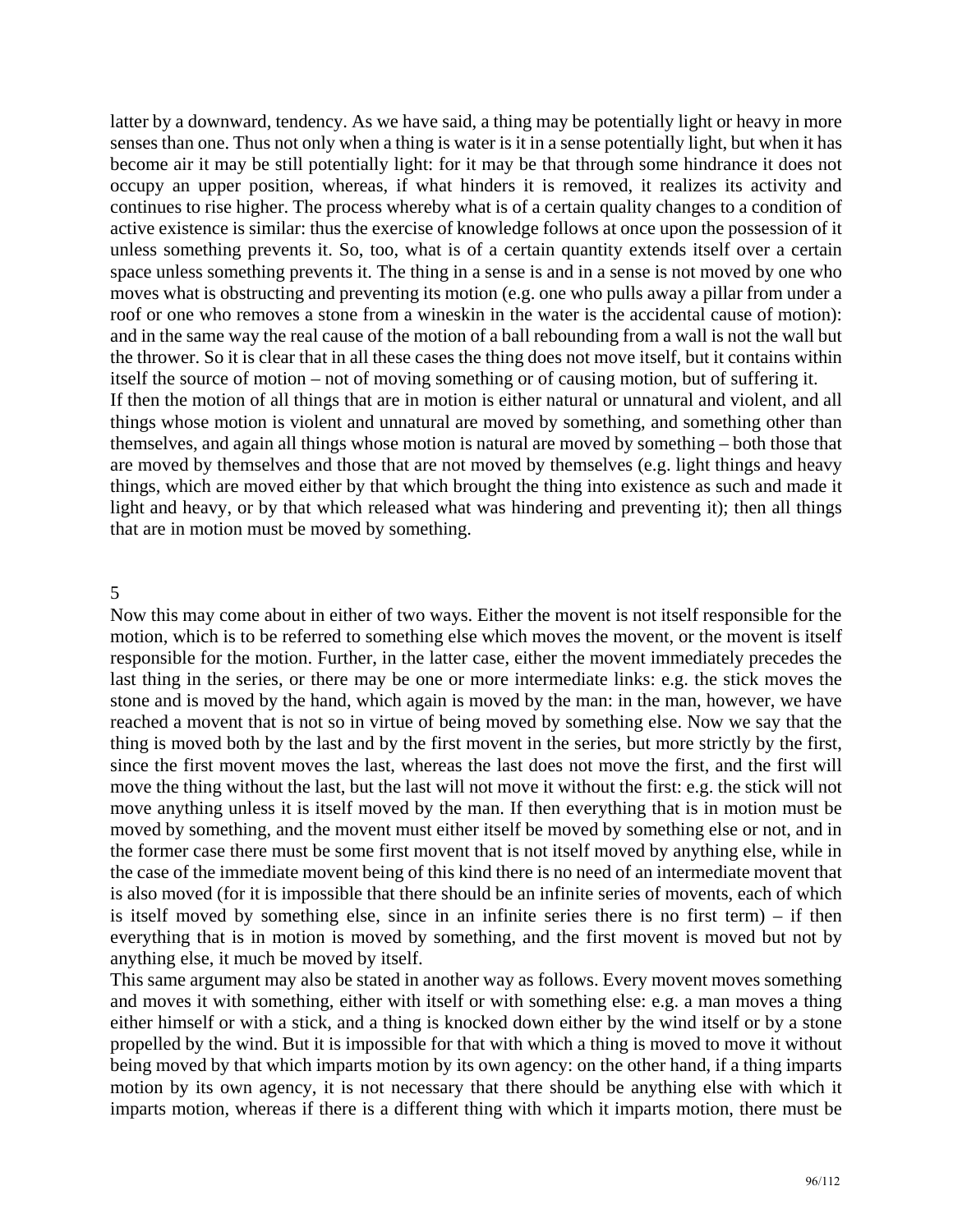something that imparts motion not with something else but with itself, or else there will be an infinite series. If, then, anything is a movent while being itself moved, the series must stop somewhere and not be infinite. Thus, if the stick moves something in virtue of being moved by the hand, the hand moves the stick: and if something else moves with the hand, the hand also is moved by something different from itself. So when motion by means of an instrument is at each stage caused by something different from the instrument, this must always be preceded by something else which imparts motion with itself. Therefore, if this last movent is in motion and there is nothing else that moves it, it must move itself. So this reasoning also shows that when a thing is moved, if it is not moved immediately by something that moves itself, the series brings us at some time or other to a movent of this kind.

an accidental attribute of the movents in question, so that each of them moves something while And if we consider the matter in yet a third wa Ly we shall get this same result as follows. If everything that is in motion is moved by something that is in motion, ether this being in motion is being itself in motion, but not always because it is itself in motion, or it is not accidental but an essential attribute. Let us consider the former alternative. If then it is an accidental attribute, it is not necessary that that is in motion should be in motion: and if this is so it is clear that there may be a time when nothing that exists is in motion, since the accidental is not necessary but contingent. Now if we assume the existence of a possibility, any conclusion that we thereby reach will not be an impossibility though it may be contrary to fact. But the nonexistence of motion is an impossibility: for we have shown above that there must always be motion.

Moreover, the conclusion to which we have been led is a reasonable one. For there must be three things – the moved, the movent, and the instrument of motion. Now the moved must be in motion, but it need not move anything else: the instrument of motion must both move something else and be itself in motion (for it changes together with the moved, with which it is in contact and continuous, as is clear in the case of things that move other things locally, in which case the two things must up to a certain point be in contact): and the movent – that is to say, that which causes motion in such a manner that it is not merely the instrument of motion – must be unmoved. Now we have visual experience of the last term in this series, namely that which has the capacity of being in motion, but does not contain a motive principle, and also of that which is in motion but is moved by itself and not by anything else: it is reasonable, therefore, not to say necessary, to suppose the existence of the third term also, that which causes motion but is itself unmoved. So, too, Anaxagoras is right when he says that Mind is impassive and unmixed, since he makes it the principle of motion: for it could cause motion in this sense only by being itself unmoved, and have supreme control only by being unmixed.

We will now take the second alternative. If the movement is not accidentally but necessarily in motion – so that, if it were not in motion, it would not move anything – then the movent, in so far as it is in motion, must be in motion in one of two ways: it is moved either as that is which is moved with the same kind of motion, or with a different kind – either that which is heating, I mean, is itself in process of becoming hot, that which is making healthy in process of becoming healthy, and that which is causing locomotion in process of locomotion, or else that which is making healthy is, let us say, in process of locomotion, and that which is causing locomotion in process of, say, increase. But it is evident that this is impossible. For if we adopt the first assumption we have to make it apply within each of the very lowest species into which motion can be divided: e.g. we must say that if some one is teaching some lesson in geometry, he is also in process of being taught that same lesson in geometry, and that if he is throwing he is in process of being thrown in just the same manner. Or if we reject this assumption we must say that one kind of motion is derived from another; e.g. that that which is causing locomotion is in process of increase, that which is causing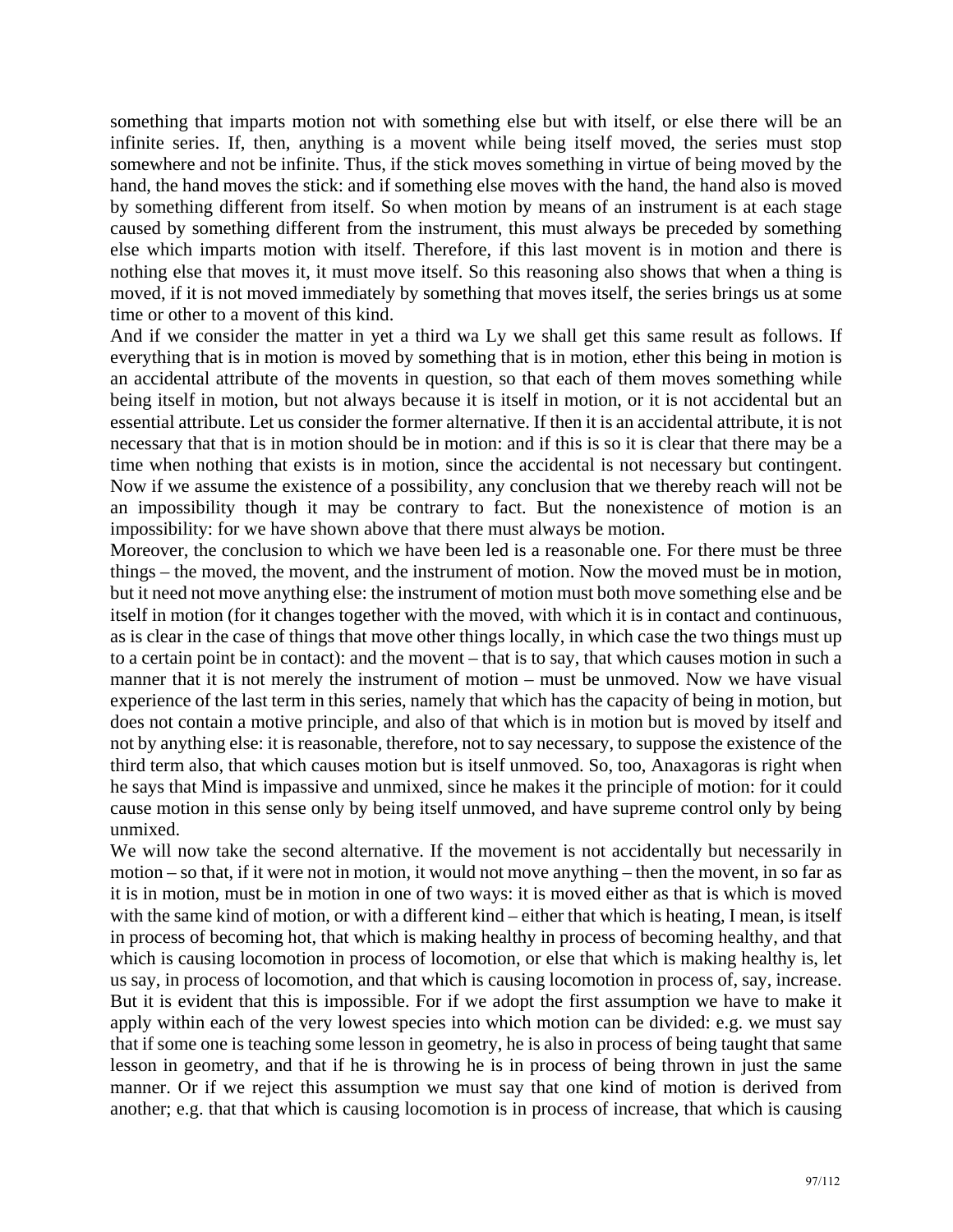this increase is in process of being altered by something else, and that which is causing this alteration is in process of suffering some different kind of motion. But the series must stop somewhere, since the kinds of motion are limited; and if we say that the process is reversible, and that that which is causing alteration is in process of locomotion, we do no more than if we had said at the outset that that which is causing locomotion is in process of locomotion, and that one who is teaching is in process of being taught: for it is clear that everything that is moved is moved by the movent that is further back in the series as well as by that which immediately moves it: in fact the in the sense in which one might say that everything that has a capacity for making healthy, and exercises that capacity, has as such a capacity for being made healthy, and that which has a capacity for building has as such a capacity for being built. It will have the capacity for being thus moved either immediately or through one or more links (as it will if, while everything that has a capacity earlier movent is that which more strictly moves it. But this is of course impossible: for it involves the consequence that one who is teaching is in process of learning what he is teaching, whereas teaching necessarily implies possessing knowledge, and learning not possessing it. Still more unreasonable is the consequence involved that, since everything that is moved is moved by something that is itself moved by something else, everything that has a capacity for causing motion has as such a corresponding capacity for being moved: i.e. it will have a capacity for being moved for causing motion has as such a capacity for being moved by something else, the motion that it has the capacity for suffering is not that with which it affects what is next to it, but a motion of a different kind; e.g. that which has a capacity for making healthy might as such have a capacity for learn. the series, however, could be traced back, as we said before, until at some time or other we arrived at the same kind of motion). Now the first alternative is impossible, and the second is fantastic: it is absurd that that which has a capacity for causing alteration should as such necessarily have a capacity, let us say, for increase. It is not necessary, therefore, that that which is moved should always be moved by something else that is itself moved by something else: so there will be an end to the series. Consequently the first thing that is in motion will derive its motion either from something that is at rest or from itself. But if there were any need to consider which of the two, that which moves itself or that which is moved by something else, is the cause and principle of motion, every one would decide the former: for that which is itself independently a cause is always prior as a cause to that which is so only in virtue of being itself dependent upon something else that makes it so.

divisible, for it has been shown already in our general course on Physics, that everything that is We must therefore make a fresh start and consider the question; if a thing moves itself, in what sense and in what manner does it do so? Now everything that is in motion must be infinitely essentially in motion is continuous. Now it is impossible that that which moves itself should in its entirety move itself: for then, while being specifically one and indivisible, it would as a Whole both undergo and cause the same locomotion or alteration: thus it would at the same time be both teaching and being taught (the same thing), or both restoring to and being restored to the same health. Moreover, we have established the fact that it is the movable that is moved; and this is potentially, not actually, in motion, but the potential is in process to actuality, and motion is an incomplete actuality of the movable. The movent on the other hand is already in activity: e.g. it is that which is hot that produces heat: in fact, that which produces the form is always something that possesses it. Consequently (if a thing can move itself as a whole), the same thing in respect of the same thing may be at the same time both hot and not hot. So, too, in every other case where the movent must be described by the same name in the same sense as the moved. Therefore when a thing moves itself it is one part of it that is the movent and another part that is moved. But it is not self-moving in the sense that each of the two parts is moved by the other part: the following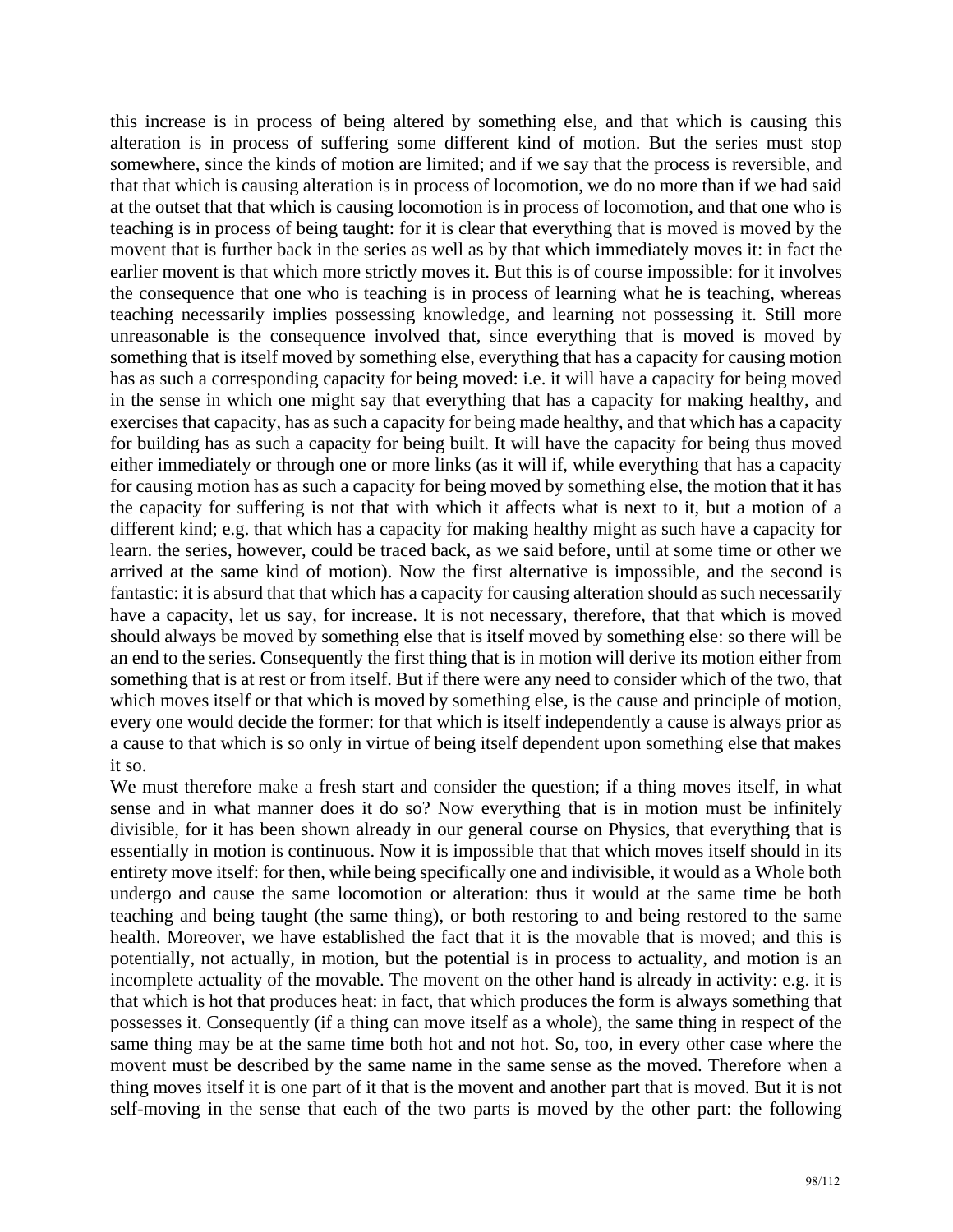considerations make this evident. In the first place, if each of the two parts is to move the other, there will be no first movent. If a thing is moved by a series of movents, that which is earlier in the series is more the cause of its being moved than that which comes next, and will be more truly the movent: for we found that there are two kinds of movent, that which is itself moved by something primarily moves itself cannot contain either a single part that moves itself or a number of parts each be composed of something that is unmoved but imparts motion and also of something that is moved else and that which derives its motion from itself: and that which is further from the thing that is moved is nearer to the principle of motion than that which is intermediate. In the second place, there is no necessity for the movent part to be moved by anything but itself: so it can only be accidentally that the other part moves it in return. I take then the possible case of its not moving it: then there will be a part that is moved and a part that is an unmoved movent. In the third place, there is no necessity for the movent to be moved in return: on the contrary the necessity that there should always be motion makes it necessary that there should be some movent that is either unmoved or moved by itself. In the fourth place we should then have a thing undergoing the same motion that it is causing – that which is producing heat, therefore, being heated. But as a matter of fact that which of which moves itself. For, if the whole is moved by itself, it must be moved either by some part of itself or as a whole by itself as a whole. If, then, it is moved in virtue of some part of it being moved by that part itself, it is this part that will be the primary self-movent, since, if this part is separated from the whole, the part will still move itself, but the whole will do so no longer. If on the other hand the whole is moved by itself as a whole, it must be accidentally that the parts move themselves: and therefore, their self-motion not being necessary, we may take the case of their not being moved by themselves. Therefore in the whole of the thing we may distinguish that which imparts motion without itself being moved and that which is moved: for only in this way is it possible for a thing to be self-moved. Further, if the whole moves itself we may distinguish in it that which imparts the motion and that which is moved: so while we say that AB is moved by itself, we may also say that it is moved by A. And since that which imparts motion may be either a thing that is moved by something else or a thing that is unmoved, and that which is moved may be either a thing that imparts motion to something else or a thing that does not, that which moves itself must but does not necessarily impart motion but may or may not do so. Thus let A be something that imparts motion but is unmoved, B something that is moved by A and moves G, G something that is moved by B but moves nothing (granted that we eventually arrive at G we may take it that there is only one intermediate term, though there may be more). Then the whole ABG moves itself. But if I take away G, AB will move itself, A imparting motion and B being moved, whereas G will not move itself or in fact be moved at all. Nor again will BG move itself apart from A: for B imparts motion only through being moved by something else, not through being moved by any part of itself. So only AB moves itself. That which moves itself, therefore, must comprise something that imparts motion but is unmoved and something that is moved but does not necessarily move anything else: and each of these two things, or at any rate one of them, must be in contact with the other. If, then, that which imparts motion is a continuous substance – that which is moved must of course be so – it is clear that it is not through some part of the whole being of such a nature as to be capable of moving itself that the whole moves itself: it moves itself as a whole, both being moved and imparting motion through containing a part that imparts motion and a part that is moved. It does not impart motion as a whole nor is it moved as a whole: it is A alone that imparts motion and B alone that is moved. It is not true, further, that G is moved by A, which is impossible.

Here a difficulty arises: if something is taken away from A (supposing that that which imparts motion but is unmoved is a continuous substance), or from B the part that is moved, will the remainder of A continue to impart motion or the remainder of B continue to be moved? If so, it will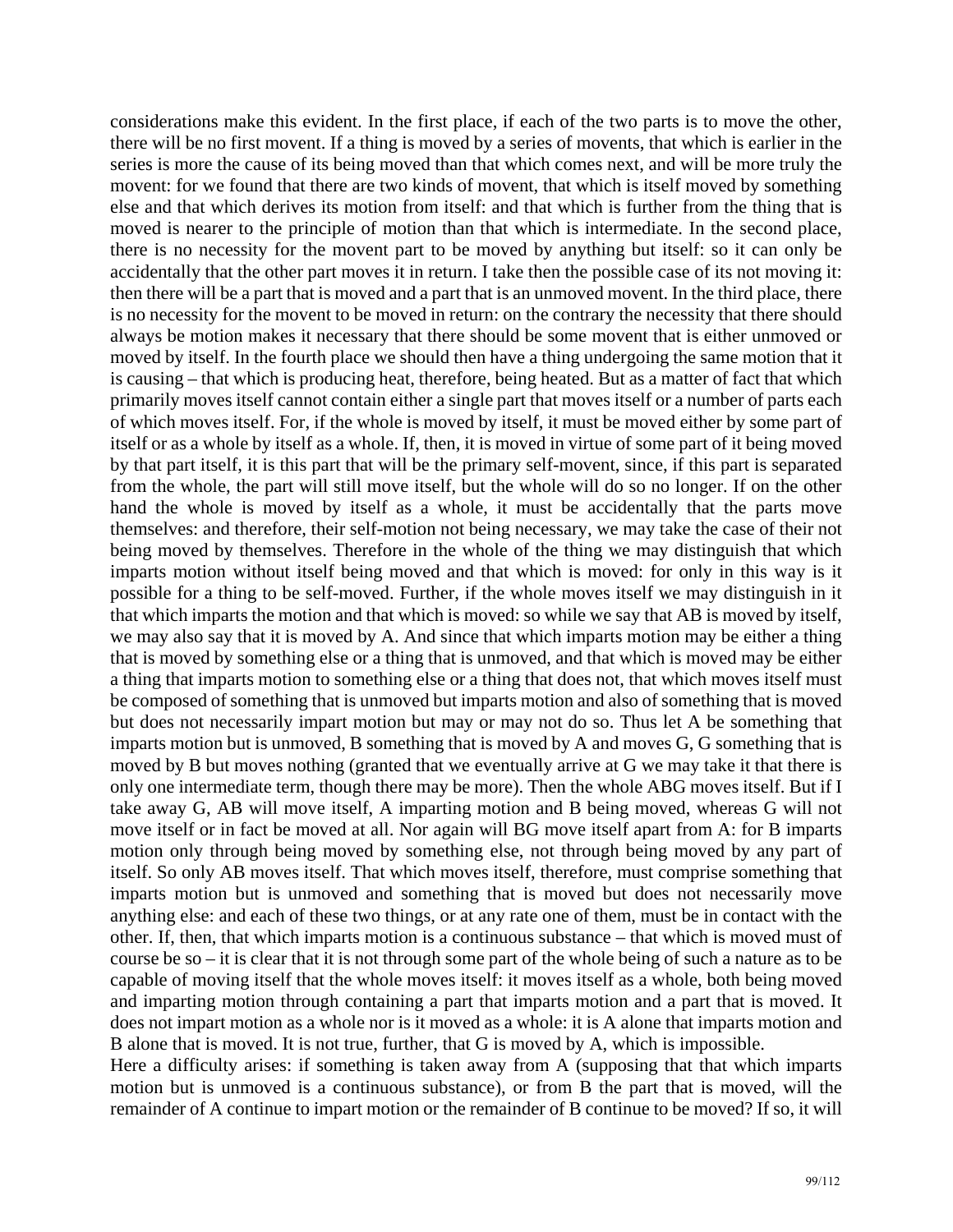not be AB primarily that is moved by itself, since, when something is taken away from AB, the remainder of AB will still continue to move itself. Perhaps we may state the case thus: there is nothing to prevent each of the two parts, or at any rate one of them, that which is moved, being divisible though actually undivided, so that if it is divided it will not continue in the possession of the same capacity: and so there is nothing to prevent self-motion residing primarily in things that are potentially divisible.

From what has been said, then, it is evident that that which primarily imparts motion is unmoved: for, whether the series is closed at once by that which is in motion but moved by something else deriving its motion directly from the first unmoved, or whether the motion is derived from what is in motion but moves itself and stops its own motion, on both suppositions we have the result that in all cases of things being in motion that which primarily imparts motion is unmoved.

### 6

Since there must always be motion without intermission, there must necessarily be something, one thing or it may be a plurality, that first imparts motion, and this first movent must be unmoved. Now the question whether each of the things that are unmoved but impart motion is eternal is irrelevant to our present argument: but the following considerations will make it clear that there must necessarily be some such thing, which, while it has the capacity of moving something else, is itself unmoved and exempt from all change, which can affect it neither in an unqualified nor in an accidental sense. Let us suppose, if any one likes, that in the case of certain things it is possible for them at different times to be and not to be, without any process of becoming and perishing (in fact it would seem to be necessary, if a thing that has not parts at one time is and at another time is not, that any such thing should without undergoing any process of change at one time be and at another time not be). And let us further suppose it possible that some principles that are unmoved but capable of imparting motion at one time are and at another time are not. Even so, this cannot be true of all such principles, since there must clearly be something that causes things that move themselves at one time to be and at another not to be. For, since nothing that has not parts can be in motion, that which moves itself must as a whole have magnitude, though nothing that we have said makes this necessarily true of every movent. So the fact that some things become and others perish, and that this is so continuously, cannot be caused by any one of those things that, though they are unmoved, do not always exist: nor again can it be caused by any of those which move certain particular things, while others move other things. The eternity and continuity of the process cannot be caused either by any one of them singly or by the sum of them, because this causal relation must be eternal and necessary, whereas the sum of these movents is infinite and they do not all exist together. It is clear, then, that though there may be countless instances of the perishing of some principles that are unmoved but impart motion, and though many things that move themselves perish and are succeeded by others that come into being, and though one thing that is unmoved moves one thing while another moves another, nevertheless there is something that comprehends them all, and that as something apart from each one of them, and this it is that is the cause of the fact that some things are and others are not and of the continuous process of change: and this causes the motion of the other movents, while they are the causes of the motion of other things. Motion, then, being eternal, the first movent, if there is but one, will be eternal also: if there are more than one, there will be a plurality of such eternal movents. We ought, however, to suppose that there is one rather than many, and a finite rather than an infinite number. When the consequences of either assumption are the same, we should always assume that things are finite rather than infinite in number, since in things constituted by nature that which is finite and that which is better ought, if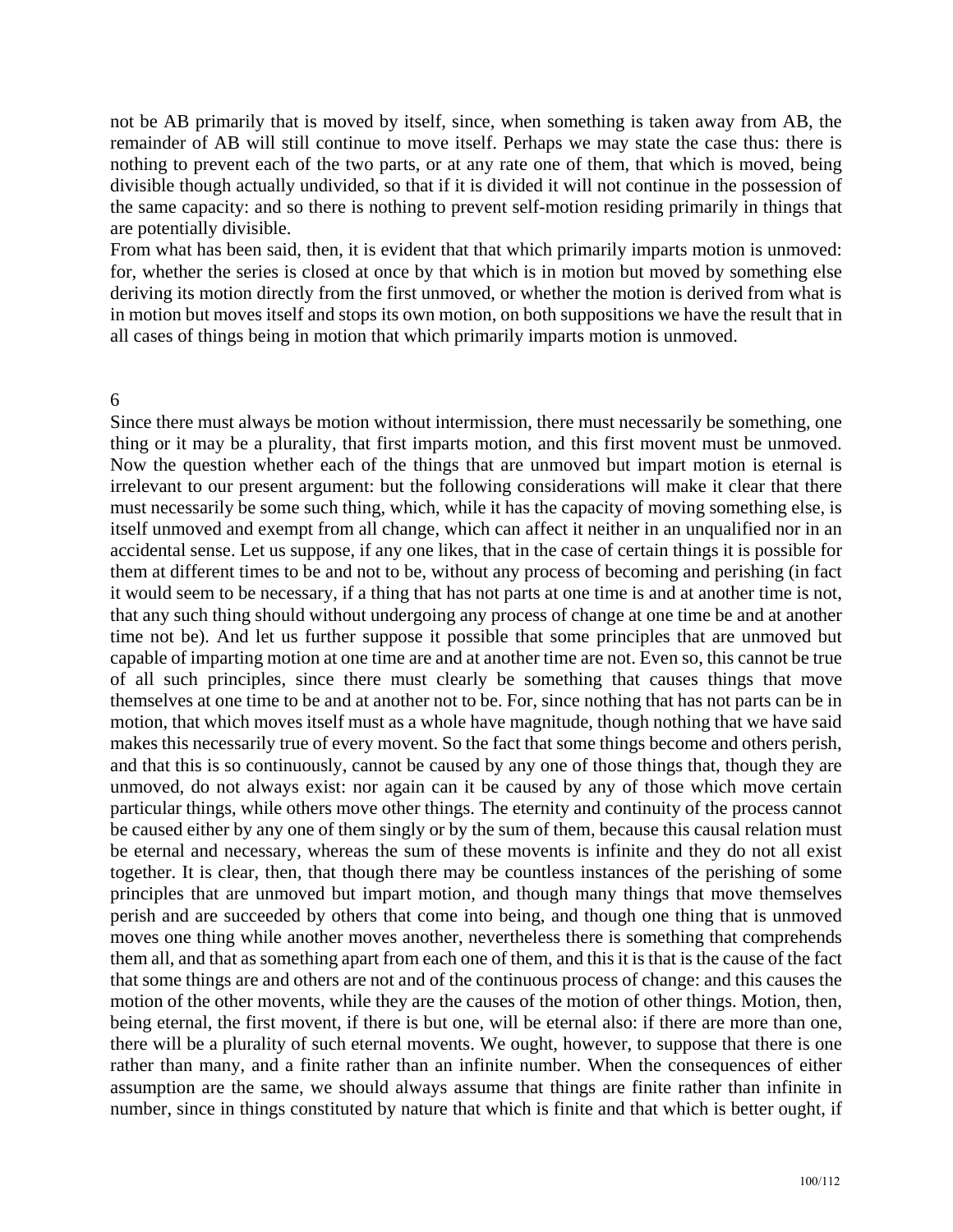possible, to be present rather than the reverse: and here it is sufficient to assume only one movent, the first of unmoved things, which being eternal will be the principle of motion to everything else. The following argument also makes it evident that the first movent must be something that is one and eternal. We have shown that there must always be motion. That being so, motion must also be continuous, because what is always is continuous, whereas what is merely in succession is not continuous. But further, if motion is continuous, it is one: and it is one only if the movent and the moved that constitute it are each of them one, since in the event of a thing's being moved now by one thing and now by another the whole motion will not be continuous but successive.

Moreover a conviction that there is a first unmoved something may be reached not only from the foregoing arguments, but also by considering again the principles operative in movents. Now it is evident that among existing things there are some that are sometimes in motion and sometimes at rest. This fact has served above to make it clear that it is not true either that all things are in motion or that all things are at rest or that some things are always at rest and the remainder always in motion: on this matter proof is supplied by things that fluctuate between the two and have the capacity of being sometimes in motion and sometimes at rest. The existence of things of this kind is clear to all: but we wish to explain also the nature of each of the other two kinds and show that there are some things that are always unmoved and some things that are always in motion. In the course of our argument directed to this end we established the fact that everything that is in motion is moved by something, and that the movent is either unmoved or in motion, and that, if it is in motion, it is moved either by itself or by something else and so on throughout the series: and so we proceeded to the position that the first principle that directly causes things that are in motion to be moved is that which moves itself, and the first principle of the whole series is the unmoved. Further it is evident from actual observation that there are things that have the characteristic of moving themselves, e.g. the animal kingdom and the whole class of living things. This being so, then, the view was suggested that perhaps it may be possible for motion to come to be in a thing without having been in existence at all before, because we see this actually occurring in animals: they are unmoved at one time and then again they are in motion, as it seems. We must grasp the fact, therefore, that animals move themselves only with one kind of motion, and that this is not strictly originated by them. The cause of it is not derived from the animal itself: it is connected with other natural motions in animals, which they do not experience through their own instrumentality, e.g. increase, decrease, and respiration: these are experienced by every animal while it is at rest and not in motion in respect of the motion set up by its own agency: here the motion is caused by the atmosphere and by many things that enter into the animal: thus in some cases the cause is nourishment: when it is being digested animals sleep, and when it is being distributed through the system they awake and move themselves, the first principle of this motion being thus originally derived from outside. Therefore animals are not always in continuous motion by their own agency: it is something else that moves them, itself being in motion and changing as it comes into relation with each several thing that moves itself. (Moreover in all these self-moving things the first movent and cause of their self-motion is itself moved by itself, though in an accidental sense: that is to say, the body changes its place, so that that which is in the body changes its place also and is a self-movent through its exercise of leverage.) Hence we may confidently conclude that if a thing belongs to the class of unmoved movents that are also themselves moved accidentally, it is impossible that it should cause continuous motion. So the necessity that there should be motion continuously requires that there should be a first movent that is unmoved even accidentally, if, as we have said, there is to be in the world of things an unceasing and undying motion, and the world is to remain permanently self-contained and within the same limits: for if the first principle is permanent, the universe must also be permanent, since it is continuous with the first principle. (We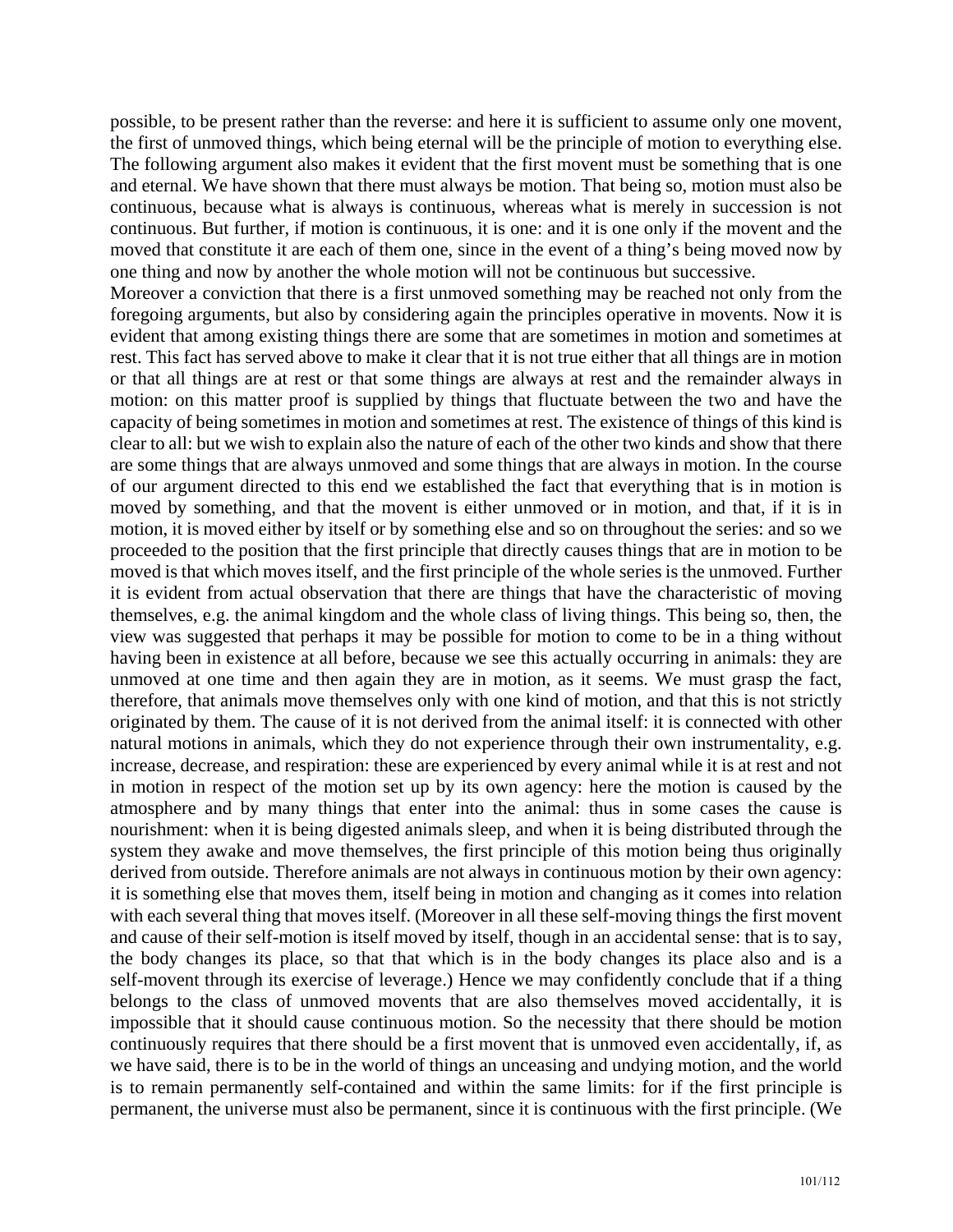must distinguish, however, between accidental motion of a thing by itself and such motion by something else, the former being confined to perishable things, whereas the latter belongs also to certain first principles of heavenly bodies, of all those, that is to say, that experience more than one locomotion.)

that there would otherwise be no becoming and perishing and no change of any kind in other things, which require something that is in motion to move them: for the motion imparted by the nmoved will always be imparted in the same way and be one and the same, since the unmoved u does not itself change in relation to that which is moved by it. But that which is moved by And further, if there is always something of this nature, a movent that is itself unmoved and eternal, then that which is first moved by it must be eternal. Indeed this is clear also from the consideration something that, though it is in motion, is moved directly by the unmoved stands in varying relations to the things that it moves, so that the motion that it causes will not be always the same: by reason of the fact that it occupies contrary positions or assumes contrary forms at different times it will produce contrary motions in each several thing that it moves and will cause it to be at one time at rest and at another time in motion.

The foregoing argument, then, has served to clear up the point about which we raised a difficulty at the outset – why is it that instead of all things being either in motion or at rest, or some things being always in motion and the remainder always at rest, there are things that are sometimes in motion and sometimes not? The cause of this is now plain: it is because, while some things are moved by an eternal unmoved movent and are therefore always in motion, other things are moved by a movent that is in motion and changing, so that they too must change. But the unmoved movent, as has been said, since it remains permanently simple and unvarying and in the same state, will cause motion that is one and simple.

# 7

This matter will be made clearer, however, if we start afresh from another point. We must consider whether it is or is not possible that there should be a continuous motion, and, if it is possible, which this motion is, and which is the primary motion: for it is plain that if there must always be motion, and a particular motion is primary and continuous, then it is this motion that is imparted by the first movent, and so it is necessarily one and the same and continuous and primary.

be forms of density and rarity. But condensation and rarefaction are nothing more than combination and separation, processes in accordance with which substances are said to become and Now of the three kinds of motion that there are – motion in respect of magnitude, motion in respect of affection, and motion in respect of place – it is this last, which we call locomotion, that must be primary. This may be shown as follows. It is impossible that there should be increase without the previous occurrence of alteration: for that which is increased, although in a sense it is increased by what is like itself, is in a sense increased by what is unlike itself: thus it is said that contrary is nourishment to contrary: but growth is effected only by things becoming like to like. There must be alteration, then, in that there is this change from contrary to contrary. But the fact that a thing is altered requires that there should be something that alters it, something e.g. that makes the potentially hot into the actually hot: so it is plain that the movent does not maintain a uniform relation to it but is at one time nearer to and at another farther from that which is altered: and we cannot have this without locomotion. If, therefore, there must always be motion, there must also always be locomotion as the primary motion, and, if there is a primary as distinguished from a secondary form of locomotion, it must be the primary form. Again, all affections have their origin in condensation and rarefaction: thus heavy and light, soft and hard, hot and cold, are considered to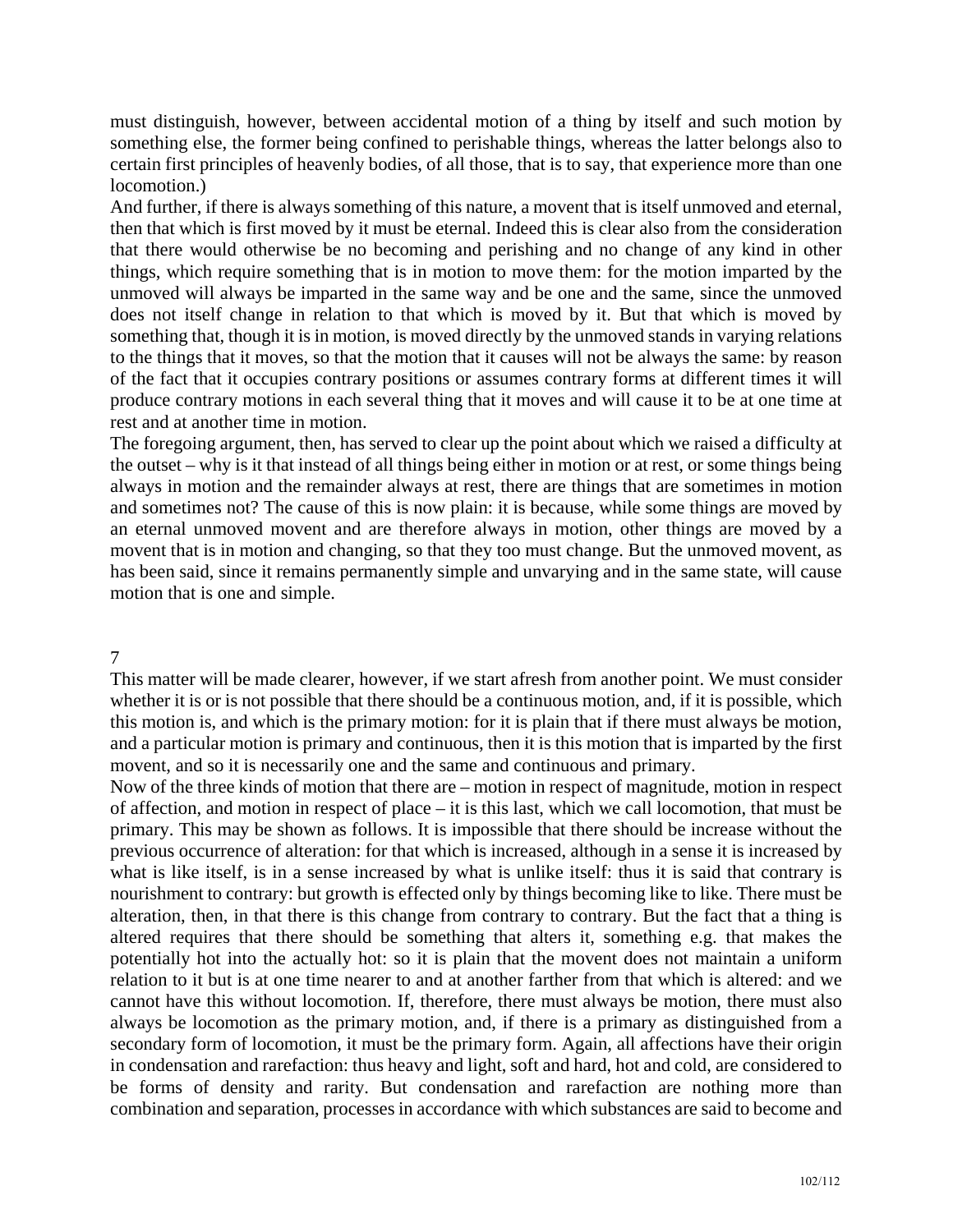perish: and in being combined and separated things must change in respect of place. And further, when a thing is increased or decreased its magnitude changes in respect of place.

Again, there is another point of view from which it will be clearly seen that locomotion is primary. As in the case of other things so too in the case of motion the word 'primary' may be used in several senses. A thing is said to be prior to other things when, if it does not exist, the others will not exist, whereas it can exist without the others: and there is also priority in time and priority in perfection of existence. Let us begin, then, with the first sense. Now there must be motion continuously, and there may be continuously either continuous motion or successive motion, the former, however, in a higher degree than the latter: moreover it is better that it should be continuous rather than successive motion, and we always assume the presence in nature of the better, if it be possible: since, then, continuous motion is possible (this will be proved later: for the present let us take it for granted), and no other motion can be continuous except locomotion, locomotion must be primary. For there is no necessity for the subject of locomotion to be the subject either of increase or of alteration, nor need it become or perish: on the other hand there cannot be any one of these processes without the existence of the continuous motion imparted by the first movent.

Secondly, locomotion must be primary in time: for this is the only motion possible for things. It is true indeed that, in the case of any individual thing that has a becoming, locomotion must be the last of its motions: for after its becoming it first experiences alteration and increase, and locomotion is a motion that belongs to such things only when they are perfected. But there must previously be something else that is in process of locomotion to be the cause even of the becoming of things that become, without itself being in process of becoming, as e.g. the begotten is preceded by what begot it: otherwise becoming might be thought to be the primary motion on the ground that the thing must first become. But though this is so in the case of any individual thing that becomes, nevertheless before anything becomes, something else must be in motion, not itself becoming but being, and before this there must again be something else. And since becoming cannot be primary – for, if it were, everything that is in motion would be perishable – it is plain that no one of the motions next in order can be prior to locomotion. By the motions next in order I mean increase and then alteration, decrease, and perishing. All these are posterior to becoming: consequently, if not even becoming is prior to locomotion, then no one of the other processes of change is so either.

Thirdly, that which is in process of becoming appears universally as something imperfect and proceeding to a first principle: and so what is posterior in the order of becoming is prior in the order of nature. Now all things that go through the process of becoming acquire locomotion last. It is this that accounts for the fact that some living things, e.g. plants and many kinds of animals, owing to lack of the requisite organ, are entirely without motion, whereas others acquire it in the course of their being perfected. Therefore, if the degree in which things possess locomotion corresponds to the degree in which they have realized their natural development, then this motion must be prior to all others in respect of perfection of existence: and not only for this reason but also because a thing that is in motion loses its essential character less in the process of locomotion than in any other kind of motion: it is the only motion that does not involve a change of being in the sense in which there is a change in quality when a thing is altered and a change in quantity when a thing is increased or decreased. Above all it is plain that this motion, motion in respect of place, is what is in the strictest sense produced by that which moves itself; but it is the self-movent that we declare to be the first principle of things that are moved and impart motion and the primary source to which things that are in motion are to be referred.

It is clear, then, from the foregoing arguments that locomotion is the primary motion. We have now to show which kind of locomotion is primary. The same process of reasoning will also make clear at the same time the truth of the assumption we have made both now and at a previous stage that it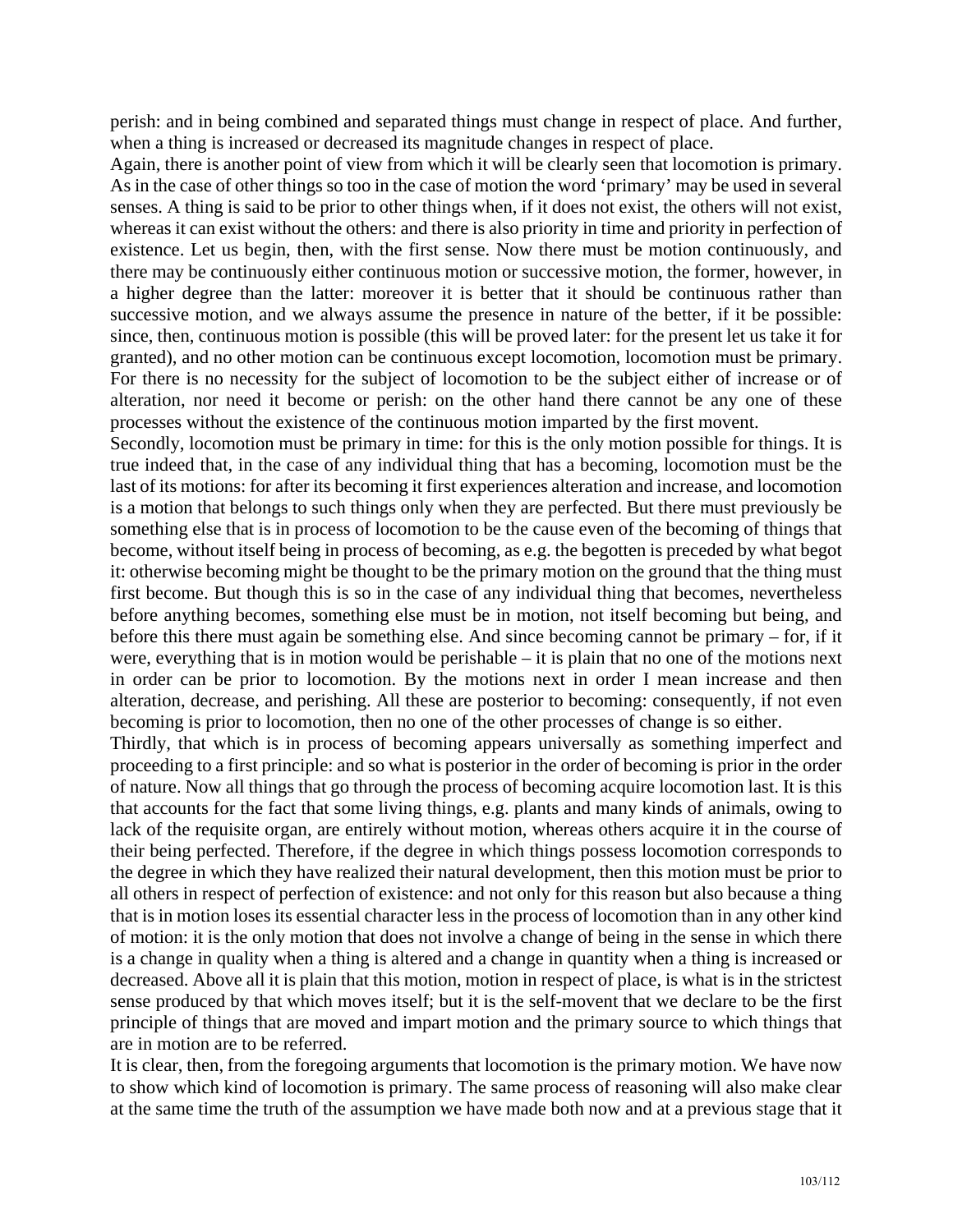is possible that there should be a motion that is continuous and eternal. Now it is clear from the following considerations that no other than locomotion can be continuous. Every other motion and continuous, but a period of time will intervene between the opposite processes. The question the two processes being present to a thing at the same time. And there is no need to be disturbed by the fact that on this showing there may be more than one contrary to the same thing, that a particular motion will be contrary both to rest and to motion in the contrary direction. We have only to grasp the fact that a particular motion is in a sense the opposite both of a state of rest and of the perishing, we have fair grounds for inferring the same to be true of the other kinds of change, since change is from an opposite to an opposite: thus for the processes of becoming and perishing the limits are the existent and the non-existent, for alteration the various pairs of contrary affections, and for increase and decrease either greatness and smallness or perfection and imperfection of magnitude: and changes to the respective contraries are contrary changes. Now a thing that is undergoing any particular kind of motion, but though previously existent has not always undergone it, must previously have been at rest so far as that motion is concerned. It is clear, then, that for the changing thing the contraries will be states of rest. And we have a similar result in the case of changes that are not motions: for becoming and perishing, whether regarded simply as such without qualification or as affecting something in particular, are opposites: therefore provided it is impossible for a thing to undergo opposite changes at the same time, the change will not be whether these contradictory changes are contraries or not makes no difference, provided only it is impossible for them both to be present to the same thing at the same time: the point is of no importance to the argument. Nor does it matter if the thing need not rest in the contradictory state, or if there is no state of rest as a contrary to the process of change: it may be true that the non-existent is not at rest, and that perishing is a process to the non-existent. All that matters is the intervention of a time: it is this that prevents the change from being continuous: so, too, in our previous instances the important thing was not the relation of contrariety but the impossibility of contrary motion, in the same way as that which is of equal or standard measure is the opposite both of that which surpasses it and of that which it surpasses, and that it is impossible for the opposite motions or changes to be present to a thing at the same time. Furthermore, in the case of becoming and perishing it would seem to be an utterly absurd thing if as soon as anything has become it must necessarily perish and cannot continue to exist for any time: and, if this is true of becoming and it would be in the natural order of things that they should be uniform in this respect.

## 8

that is to say, the time, and thirdly the sphere within which it operates, which may be either place or Let us now proceed to maintain that it is possible that there should be an infinite motion that is single and continuous, and that this motion is rotatory motion. The motion of everything that is in process of locomotion is either rotatory or rectilinear or a compound of the two: consequently, if one of the former two is not continuous, that which is composed of them both cannot be continuous either. Now it is plain that if the locomotion of a thing is rectilinear and finite it is not continuous locomotion: for the thing must turn back, and that which turns back in a straight line undergoes two contrary locomotions, since, so far as motion in respect of place is concerned, upward motion is the contrary of downward motion, forward motion of backward motion, and motion to the left of motion to the right, these being the pairs of contraries in the sphere of place. But we have already defined single and continuous motion to be motion of a single thing in a single period of time and operating within a sphere admitting of no further specific differentiation (for we have three things to consider, first that which is in motion, e.g. a man or a god, secondly the 'when' of the motion,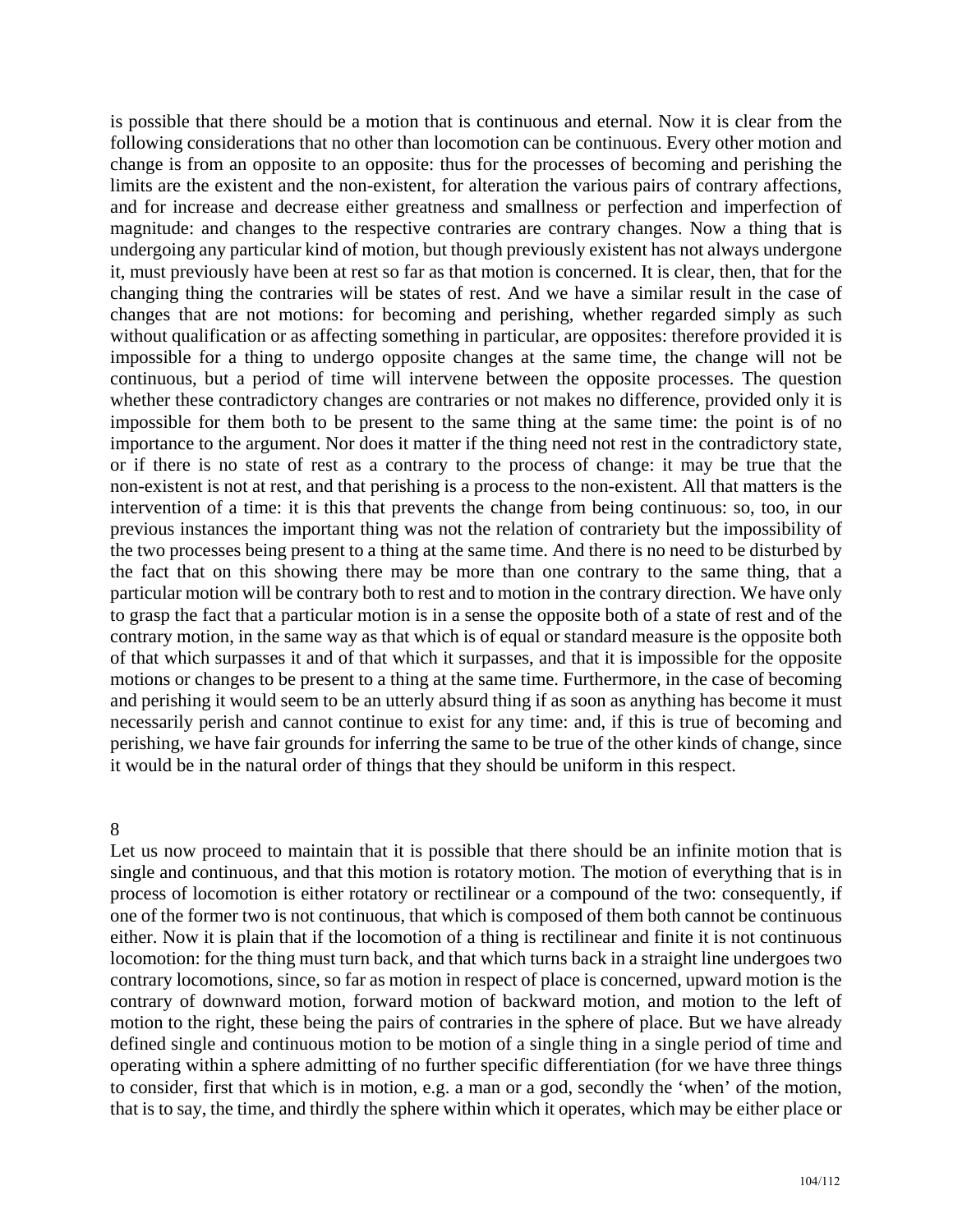affection or essential form or magnitude): and contraries are specifically not one and the same but distinct: and within the sphere of place we have the above-mentioned distinctions. Moreover we stands severally to the other two is both a starting-point and a finishing-point, and though points, since the same reasoning holds good in every case. When to A, that which is in process of simultaneous, whereas the truth is that  $A$  is at  $B$  at a sectional point of time and does not occupy time there. In this case, therefore, where the motion of a thing is continuous, it is impossible to use have an indication that motion from A to B is the contrary of motion from B to A in the fact that, if they occur at the same time, they arrest and stop each other. And the same is true in the case of a circle: the motion from A towards B is the contrary of the motion from A towards G: for even if they are continuous and there is no turning back they arrest each other, because contraries annihilate or obstruct one another. On the other hand lateral motion is not the contrary of upward motion. But what shows most clearly that rectilinear motion cannot be continuous is the fact that turning back necessarily implies coming to a stand, not only when it is a straight line that is traversed, but also in the case of locomotion in a circle (which is not the same thing as rotatory locomotion: for, when a thing merely traverses a circle, it may either proceed on its course without a break or turn back again when it has reached the same point from which it started). We may assure ourselves of the necessity of this coming to a stand not only on the strength of observation, but also on theoretical grounds. We may start as follows: we have three points, starting-point, middle-point, and finishing-point, of which the middle-point in virtue of the relations in which it numerically one is theoretically two. We have further the distinction between the potential and the actual. So in the straight line in question any one of the points lying between the two extremes is potentially a middle-point: but it is not actually so unless that which is in motion divides the line by coming to a stand at that point and beginning its motion again: thus the middle-point becomes both a starting-point and a goal, the starting-point of the latter part and the finishing-point of the first part of the motion. This is the case e.g. when A in the course of its locomotion comes to a stand at B and starts again towards G: but when its motion is continuous A cannot either have come to be or have ceased to be at the point B: it can only have been there at the moment of passing, its passage not being contained within any period of time except the whole of which the particular moment is a dividing-point. To maintain that it has come to be and ceased to be there will involve the consequence that A in the course of its locomotion will always be coming to a stand: for it is impossible that A should simultaneously have come to be at B and ceased to be there, so that the two things must have happened at different points of time, and therefore there will be the intervening period of time: consequently A will be in a state of rest at B, and similarly at all other locomotion, B, the middle-point, serves both as a finishing-point and as a starting-point for its motion, A must come to a stand at B, because it makes it two just as one might do in thought. However, the point A is the real starting-point at which the moving body has ceased to be, and it is at G that it has really come to be when its course is finished and it comes to a stand. So this is how we must meet the difficulty that then arises, which is as follows. Suppose the line E is equal to the line Z, that A proceeds in continuous locomotion from the extreme point of E to G, and that, at the moment when A is at the point B, D is proceeding in uniform locomotion and with the same velocity as A from the extremity of Z to H: then, says the argument, D will have reached H before A has reached G for that which makes an earlier start and departure must make an earlier arrival: the reason, then, for the late arrival of A is that it has not simultaneously come to be and ceased to be at B: otherwise it will not arrive later: for this to happen it will be necessary that it should come to a stand there. Therefore we must not hold that there was a moment when A came to be at B and that at the same moment D was in motion from the extremity of Z: for the fact of A's having come to be at B will involve the fact of its also ceasing to be there, and the two events will not be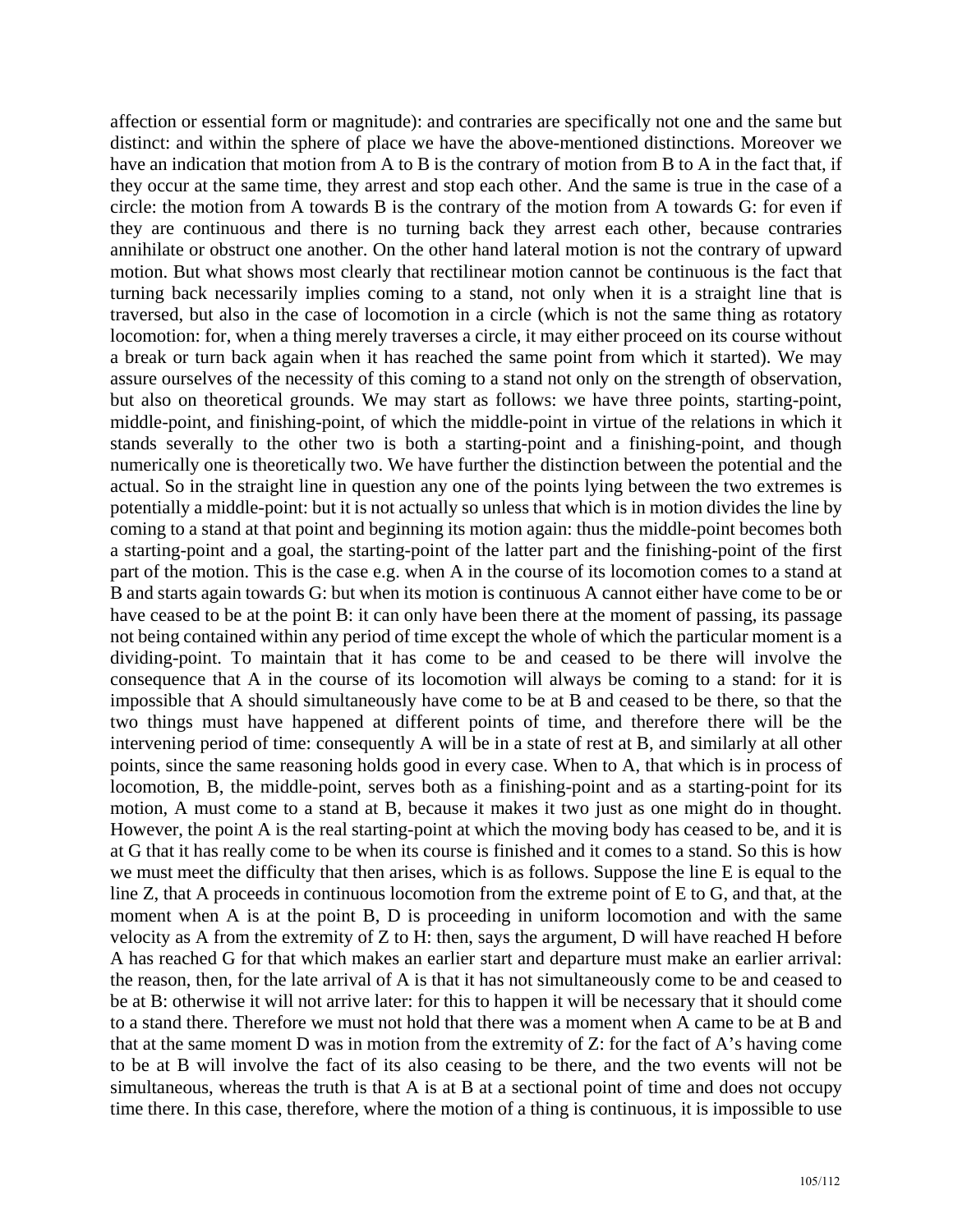this form of expression. On the other hand in the case of a thing that turns back in its course we must do so. For suppose H in the course of its locomotion proceeds to D and then turns back and proceeds downwards again: then the extreme point D has served as finishing-point and as starting-point for it, one point thus serving as two: therefore H must have come to a stand there: it cannot have come to be at D and departed from D simultaneously, for in that case it would simultaneously be there and not be there at the same moment. And here we cannot apply the argument used to solve the difficulty stated above: we cannot argue that H is at D at a sectional point of time and has not come to be or ceased to be there. For here the goal that is reached is necessarily one that is actually, not potentially, existent. Now the point in the middle is potential: but this one is actual, and regarded from below it is a finishing-point, while regarded from above it is a starting-point, so that it stands in these same two respective relations to the two motions. Therefore that which turns back in traversing a rectilinear course must in so doing come to a stand. Consequently there cannot be a continuous rectilinear motion that is eternal.

The same method should also be adopted in replying to those who ask, in the terms of Zeno's argument, whether we admit that before any distance can be traversed half the distance must be traversed, that these half-distances are infinite in number, and that it is impossible to traverse distances infinite in number – or some on the lines of this same argument put the questions in another form, and would have us grant that in the time during which a motion is in progress it should be possible to reckon a half-motion before the whole for every half-distance that we get, so that we have the result that when the whole distance is traversed we have reckoned an infinite number, which is admittedly impossible. Now when we first discussed the question of motion we put forward a solution of this difficulty turning on the fact that the period of time occupied in traversing the distance contains within itself an infinite number of units: there is no absurdity, we said, in supposing the traversing of infinite distances in infinite time, and the element of infinity is present in the time no less than in the distance. But, although this solution is adequate as a reply to the questioner (the question asked being whether it is possible in a finite time to traverse or reckon an infinite number of units), nevertheless as an account of the fact and explanation of its true nature it is inadequate. For suppose the distance to be left out of account and the question asked to be no longer whether it is possible in a finite time to traverse an infinite number of distances, and suppose that the inquiry is made to refer to the time taken by itself (for the time contains an infinite number of divisions): then this solution will no longer be adequate, and we must apply the truth that we enunciated in our recent discussion, stating it in the following way. In the act of dividing the continuous distance into two halves one point is treated as two, since we make it a starting-point and a finishing-point: and this same result is also produced by the act of reckoning halves as well as by the act of dividing into halves. But if divisions are made in this way, neither the distance nor the motion will be continuous: for motion if it is to be continuous must relate to what is continuous: and though what is continuous contains an infinite number of halves, they are not actual but potential halves. If the halves are made actual, we shall get not a continuous but an intermittent motion. In the case of reckoning the halves, it is clear that this result follows: for then one point must be reckoned as two: it will be the finishing-point of the one half and the starting-point of the other, if we reckon not the one continuous whole but the two halves. Therefore to the question whether it is possible to pass through an infinite number of units either of time or of distance we must reply that in a sense it is and in a sense it is not. If the units are actual, it is not possible: if they are potential, it is possible. For in the course of a continuous motion the traveller has traversed an infinite number of units in an accidental sense but not in an unqualified sense: for though it is an accidental characteristic of the distance to be an infinite number of half-distances, this is not its real and essential character. It is also plain that unless we hold that the point of time that divides earlier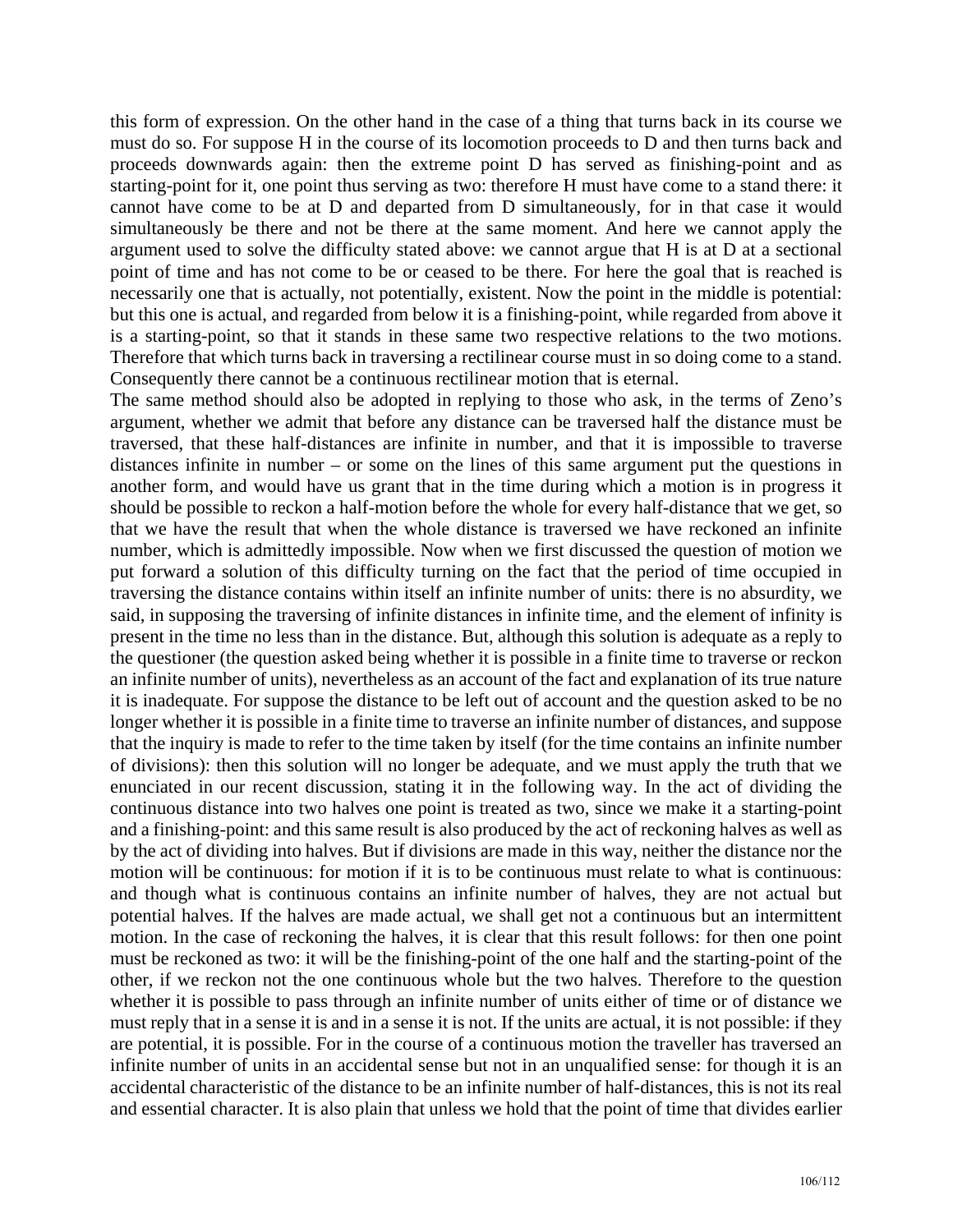from later always belongs only to the later so far as the thing is concerned, we shall be involved in the consequence that the same thing is at the same moment existent and not existent, and that a thing is not existent at the moment when it has become. It is true that the point is common to both times, the earlier as well as the later, and that, while numerically one and the same, it is theoretically not so, being the finishing-point of the one and the starting-point of the other: but so far as the thing is concerned it belongs to the later stage of what happens to it. Let us suppose a time ABG and a thing D, D being white in the time A and not-white in the time B. Then D is at the moment G white and not-white: for if we were right in saying that it is white during the whole time A, it is true to call it white at any moment of A, and not-white in B, and G is in both A and B. We must not allow, therefore, that it is white in the whole of A, but must say that it is so in all of it except the last moment G. G belongs already to the later period, and if in the whole of A not-white was in process of becoming and white of perishing, at G the process is complete. And so G is the first moment at which it is true to call the thing white or not white respectively. Otherwise a thing may be non-existent at the moment when it has become and existent at the moment when it has perished: or else it must be possible for a thing at the same time to be white and not white and in fact to be existent and non-existent. Further, if anything that exists after having been previously non-existent must become existent and does not exist when it is becoming, time cannot be divisible into time-atoms. For suppose that D was becoming white in the time A and that at another time B, a time-atom consecutive with the last atom of A, D has already become white and so is white at that moment: then, inasmuch as in the time A it was becoming white and so was not white and at the moment B it is white, there must have been a becoming between A and B and therefore also a time in which the becoming took place. On the other hand, those who deny atoms of time (as we do) are not affected by this argument: according to them D has become and so is white at the last point of the actual time in which it was becoming white: and this point has no other point consecutive with or in succession to it, whereas time-atoms are conceived as successive. Moreover it is clear that if D was becoming white in the whole time A, the time occupied by it in having become white in addition to having been in process of becoming white is no more than all that it occupied in the mere process of becoming white.

These and such-like, then, are the arguments for our conclusion that derive cogency from the fact that they have a special bearing on the point at issue. If we look at the question from the point of view of general theory, the same result would also appear to be indicated by the following arguments. Everything whose motion is continuous must, on arriving at any point in the course of its locomotion, have been previously also in process of locomotion to that point, if it is not forced out of its path by anything: e.g. on arriving at B a thing must also have been in process of locomotion to B, and that not merely when it was near to B, but from the moment of its starting on its course, since there can be, no reason for its being so at any particular stage rather than at an earlier one. So, too, in the case of the other kinds of motion. Now we are to suppose that a thing proceeds in locomotion from A to G and that at the moment of its arrival at G the continuity of its motion is unbroken and will remain so until it has arrived back at A. Then when it is undergoing locomotion from A to G it is at the same time undergoing also its locomotion to A from G: consequently it is simultaneously undergoing two contrary motions, since the two motions that follow the same straight line are contrary to each other. With this consequence there also follows another: we have a thing that is in process of change from a position in which it has not yet been: so, inasmuch as this is impossible, the thing must come to a stand at G. Therefore the motion is not a single motion, since motion that is interrupted by stationariness is not single.

Further, the following argument will serve better to make this point clear universally in respect of every kind of motion. If the motion undergone by that which is in motion is always one of those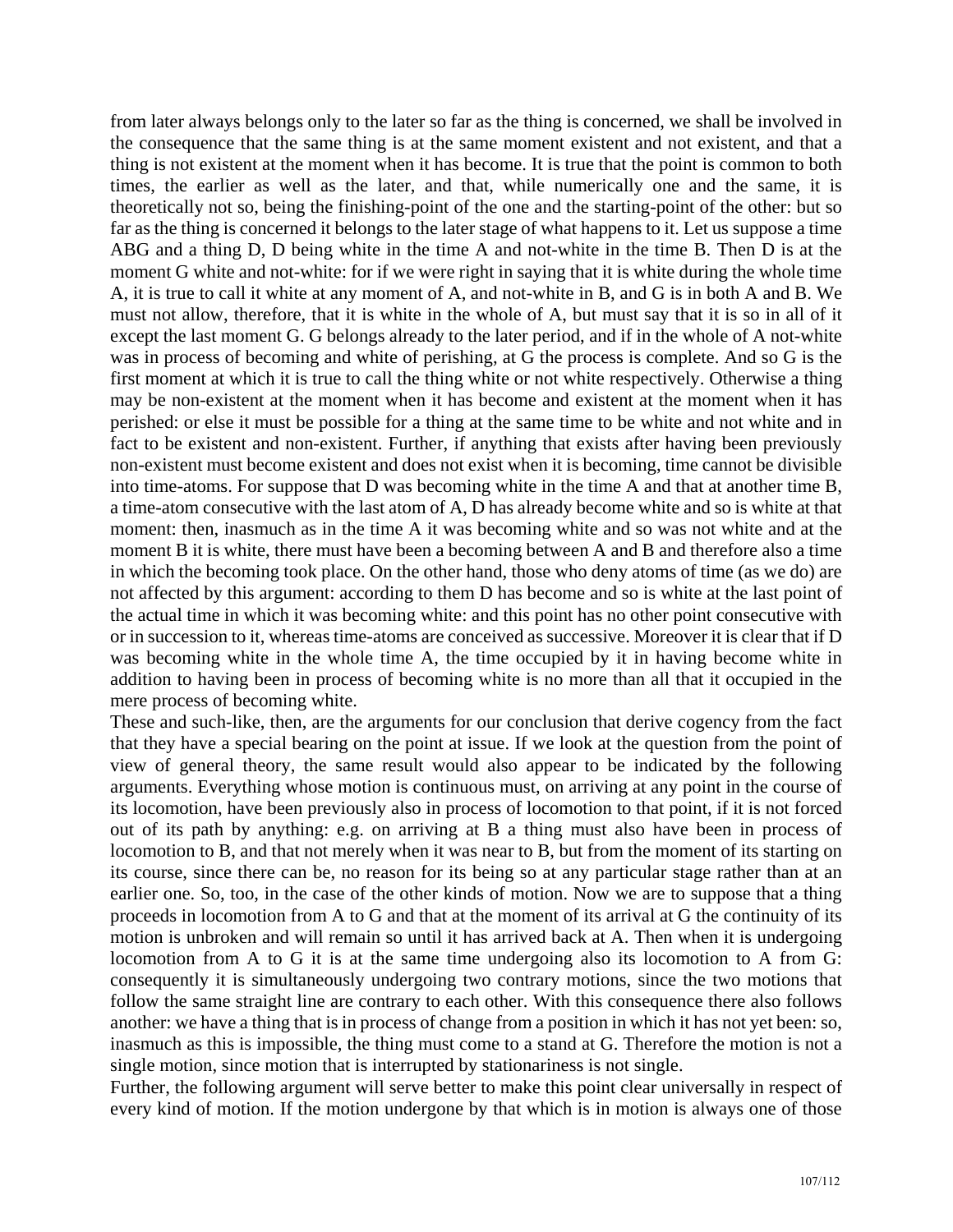already enumerated, and the state of rest that it undergoes is one of those that are the opposites of the motions (for we found that there could be no other besides these), and moreover that which is undergoing but does not always undergo a particular motion (by this I mean one of the various specifically distinct motions, not some particular part of the whole motion) must have been previously undergoing the state of rest that is the opposite of the motion, the state of rest being privation of motion; then, inasmuch as the two motions that follow the same straight line are contrary motions, and it is impossible for a thing to undergo simultaneously two contrary motions, that which is undergoing locomotion from A to G cannot also simultaneously be undergoing locomotion from G to A: and since the latter locomotion is not simultaneous with the former but is still to be undergone, before it is undergone there must occur a state of rest at G: for this, as we found, is the state of rest that is the opposite of the motion from G. The foregoing argument, then, makes it plain that the motion in question is not continuous.

Our next argument has a more special bearing than the foregoing on the point at issue. We will suppose that there has occurred in something simultaneously a perishing of not-white and a becoming of white. Then if the alteration to white and from white is a continuous process and the white does not remain any time, there must have occurred simultaneously a perishing of not-white, a becoming of white, and a becoming of not-white: for the time of the three will be the same.

Again, from the continuity of the time in which the motion takes place we cannot infer continuity in the motion, but only successiveness: in fact, how could contraries, e.g. whiteness and blackness, meet in the same extreme point?

On the other hand, in motion on a circular line we shall find singleness and continuity: for here we are met by no impossible consequence: that which is in motion from A will in virtue of the same direction of energy be simultaneously in motion to A (since it is in motion to the point at which it will finally arrive), and yet will not be undergoing two contrary or opposite motions: for a motion to a point and a motion from that point are not always contraries or opposites: they are contraries only if they are on the same straight line (for then they are contrary to one another in respect of place, as e.g. the two motions along the diameter of the circle, since the ends of this are at the greatest possible distance from one another), and they are opposites only if they are along the same line. Therefore in the case we are now considering there is nothing to prevent the motion being continuous and free from all intermission: for rotatory motion is motion of a thing from its place to its place, whereas rectilinear motion is motion from its place to another place.

Moreover the progress of rotatory motion is never localized within certain fixed limits, whereas that of rectilinear motion repeatedly is so. Now a motion that is always shifting its ground from moment to moment can be continuous: but a motion that is repeatedly localized within certain fixed limits cannot be so, since then the same thing would have to undergo simultaneously two opposite motions. So, too, there cannot be continuous motion in a semicircle or in any other arc of a circle, since here also the same ground must be traversed repeatedly and two contrary processes of change must occur. The reason is that in these motions the starting-point and the termination do not coincide, whereas in motion over a circle they do coincide, and so this is the only perfect motion.

This differentiation also provides another means of showing that the other kinds of motion cannot be continuous either: for in all of them we find that there is the same ground to be traversed repeatedly; thus in alteration there are the intermediate stages of the process, and in quantitative change there are the intervening degrees of magnitude: and in becoming and perishing the same thing is true. It makes no difference whether we take the intermediate stages of the process to be few or many, or whether we add or subtract one: for in either case we find that there is still the same ground to be traversed repeatedly. Moreover it is plain from what has been said that those physicists who assert that all sensible things are always in motion are wrong: for their motion must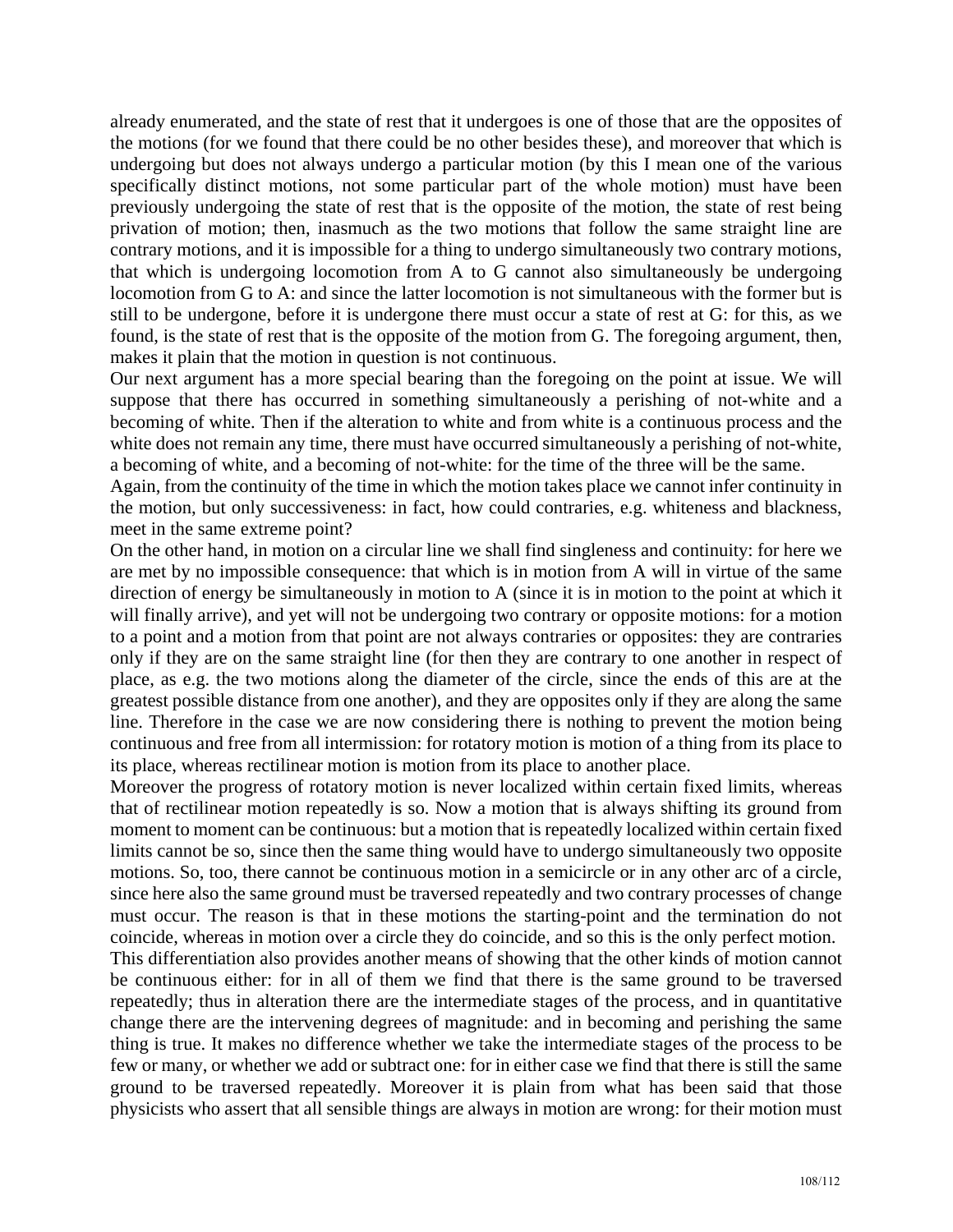be one or other of the motions just mentioned: in fact they mostly conceive it as alteration (things are always in flux and decay, they say), and they go so far as to speak even of becoming and perishing as a process of alteration. On the other hand, our argument has enabled us to assert the fact, applying universally to all motions, that no motion admits of continuity except rotatory motion: consequently neither alteration nor increase admits of continuity. We need now say no more in support of the position that there is no process of change that admits of infinity or continuity except rotatory locomotion.

## 9

It can now be shown plainly that rotation is the primary locomotion. Every locomotion, as we said before, is either rotatory or rectilinear or a compound of the two: and the two former must be prior to the last, since they are the elements of which the latter consists. Moreover rotatory locomotion is prior to rectilinear locomotion, because it is more simple and complete, which may be shown as follows. The straight line traversed in rectilinear motion cannot be infinite: for there is no such thing as an infinite straight line; and even if there were, it would not be traversed by anything in motion: for the impossible does not happen and it is impossible to traverse an infinite distance. On the other hand rectilinear motion on a finite straight line is if it turns back a composite motion, in fact two motions, while if it does not turn back it is incomplete and perishable: and in the order of nature, of definition, and of time alike the complete is prior to the incomplete and the imperishable to the perishable. Again, a motion that admits of being eternal is prior to one that does not. Now rotatory motion can be eternal: but no other motion, whether locomotion or motion of any other kind, can be so, since in all of them rest must occur and with the occurrence of rest the motion has perished. Moreover the result at which we have arrived, that rotatory motion is single and continuous, and rectilinear motion is not, is a reasonable one. In rectilinear motion we have a definite starting-point, finishing-point, middle-point, which all have their place in it in such a way that there is a point from which that which is in motion can be said to start and a point at which it can be said to finish its course (for when anything is at the limits of its course, whether at the starting-point or at the finishing-point, it must be in a state of rest). On the other hand in circular motion there are no such definite points: for why should any one point on the line be a limit rather than any other? Any one point as much as any other is alike starting-point, middle-point, and finishing-point, so that we can say of certain things both that they are always and that they never are at a starting-point and at a finishing-point (so that a revolving sphere, while it is in motion, is also in a sense at rest, for it continues to occupy the same place). The reason of this is that in this case all these characteristics belong to the centre: that is to say, the centre is alike starting-point, middle-point, and finishing-point of the space traversed; consequently since this point is not a point on the circular line, there is no point at which that which is in process of locomotion can be in a state of rest as having traversed its course, because in its locomotion it is proceeding always about a central point and not to an extreme point: therefore it remains still, and the whole is in a sense always at rest as well as continuously in motion. Our next point gives a convertible result: on the one hand, because rotation is the measure of motions it must be the primary motion (for all things are measured by what is primary): on the other hand, because rotation is the primary motion it is the measure of all other motions. Again, rotatory motion is also the only motion that admits of being regular. In rectilinear locomotion the motion of things in leaving the starting-point is not uniform with their motion in approaching the finishing-point, since the velocity of a thing always increases proportionately as it removes itself farther from its position of rest: on the other hand rotatory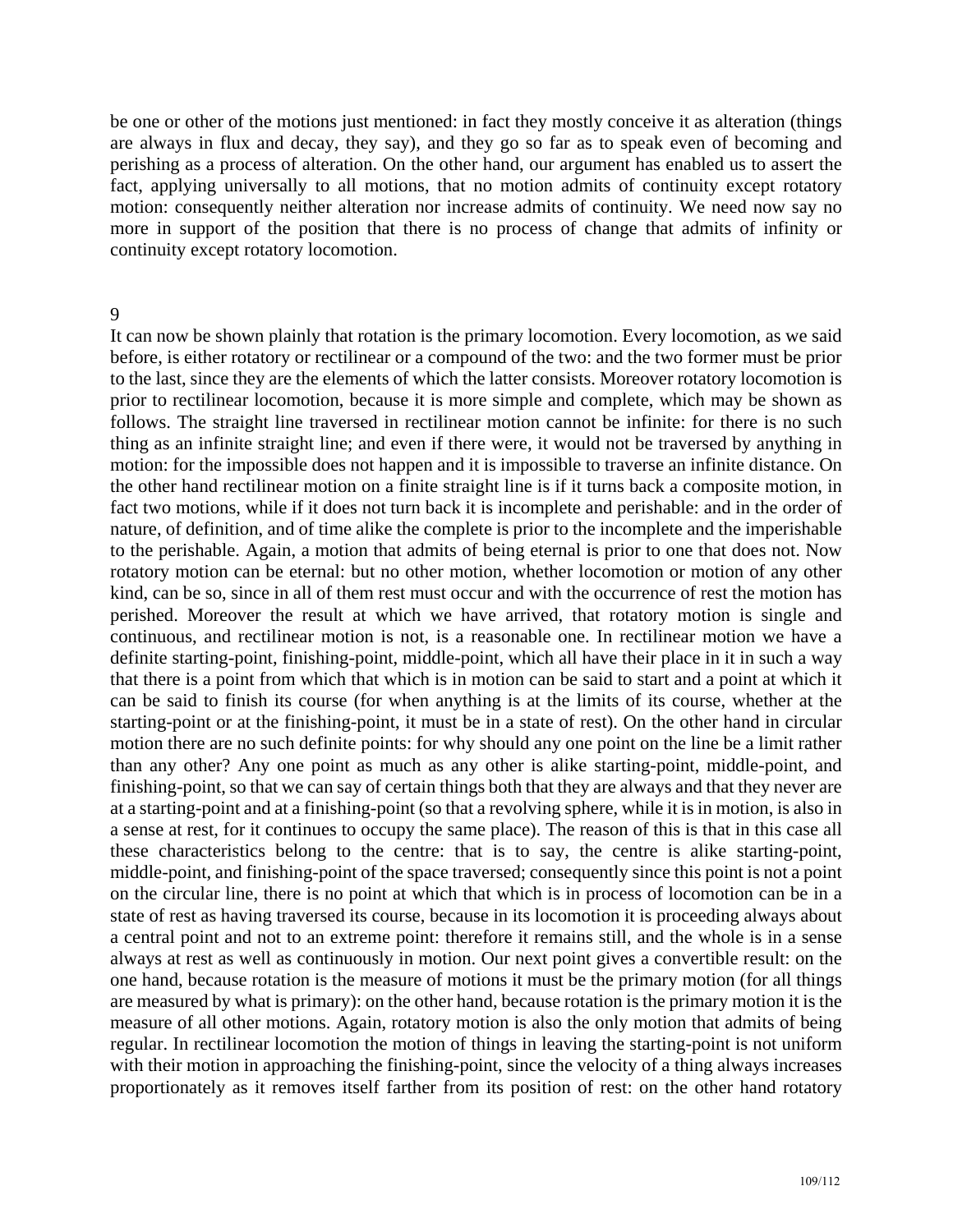motion is the only motion whose course is naturally such that it has no starting-point or finishing-point in itself but is determined from elsewhere.

As to locomotion being the primary motion, this is a truth that is attested by all who have ever made mention of motion in their theories: they all assign their first principles of motion to things that animals and all living things move themselves, the motion is motion in respect of place. Finally it is impart motion of this kind. Thus 'separation' and 'combination' are motions in respect of place, and the motion imparted by 'Love' and 'Strife' takes these forms, the latter 'separating' and the former 'combining'. Anaxagoras, too, says that 'Mind', his first movent, 'separates'. Similarly those who assert no cause of this kind but say that 'void' accounts for motion – they also hold that the motion of natural substance is motion in respect of place: for their motion that is accounted for by 'void' is locomotion, and its sphere of operation may be said to be place. Moreover they are of opinion that the primary substances are not subject to any of the other motions, though the things that are compounds of these substances are so subject: the processes of increase and decrease and alteration, they say, are effects of the 'combination' and 'separation' of atoms. It is the same, too, with those who make out that the becoming or perishing of a thing is accounted for by 'density' or 'rarity': for it is by 'combination' and 'separation' that the place of these things in their systems is determined. Moreover to these we may add those who make Soul the cause of motion: for they say that things that undergo motion have as their first principle 'that which moves itself': and when to be noted that we say that a thing 'is in motion' in the strict sense of the term only when its motion is motion in respect of place: if a thing is in process of increase or decrease or is undergoing some alteration while remaining at rest in the same place, we say that it is in motion in some particular respect: we do not say that it 'is in motion' without qualification.

motion throughout all time, and we have explained what is the first principle of this eternal motion: Our present position, then, is this: We have argued that there always was motion and always will be we have explained further which is the primary motion and which is the only motion that can be eternal: and we have pronounced the first movent to be unmoved.

10

We have now to assert that the first movent must be without parts and without magnitude, beginning with the establishment of the premisses on which this conclusion depends.

infinite. Now we see that by continuing to add to  $D$ , I shall use up A and by continuing to add to  $E$ , One of these premisses is that nothing finite can cause motion during an infinite time. We have three things, the movent, the moved, and thirdly that in which the motion takes place, namely the time: and these are either all infinite or all finite or partly – that is to say two of them or one of them – finite and partly infinite. Let A be the movement, B the moved, and G the infinite time. Now let us suppose that D moves E, a part of B. Then the time occupied by this motion cannot be equal to G: for the greater the amount moved, the longer the time occupied. It follows that the time Z is not I shall use up B: but I shall not use up the time by continually subtracting a corresponding amount from it, because it is infinite. Consequently the duration of the part of G which is occupied by all A in moving the whole of B, will be finite. Therefore a finite thing cannot impart to anything an infinite motion. It is clear, then, that it is impossible for the finite to cause motion during an infinite time.

heating, for example, or sweetening or throwing; in fact, in causing any kind of motion. Then that It has now to be shown that in no case is it possible for an infinite force to reside in a finite magnitude. This can be shown as follows: we take it for granted that the greater force is always that which in less time than another does an equal amount of work when engaged in any activity – in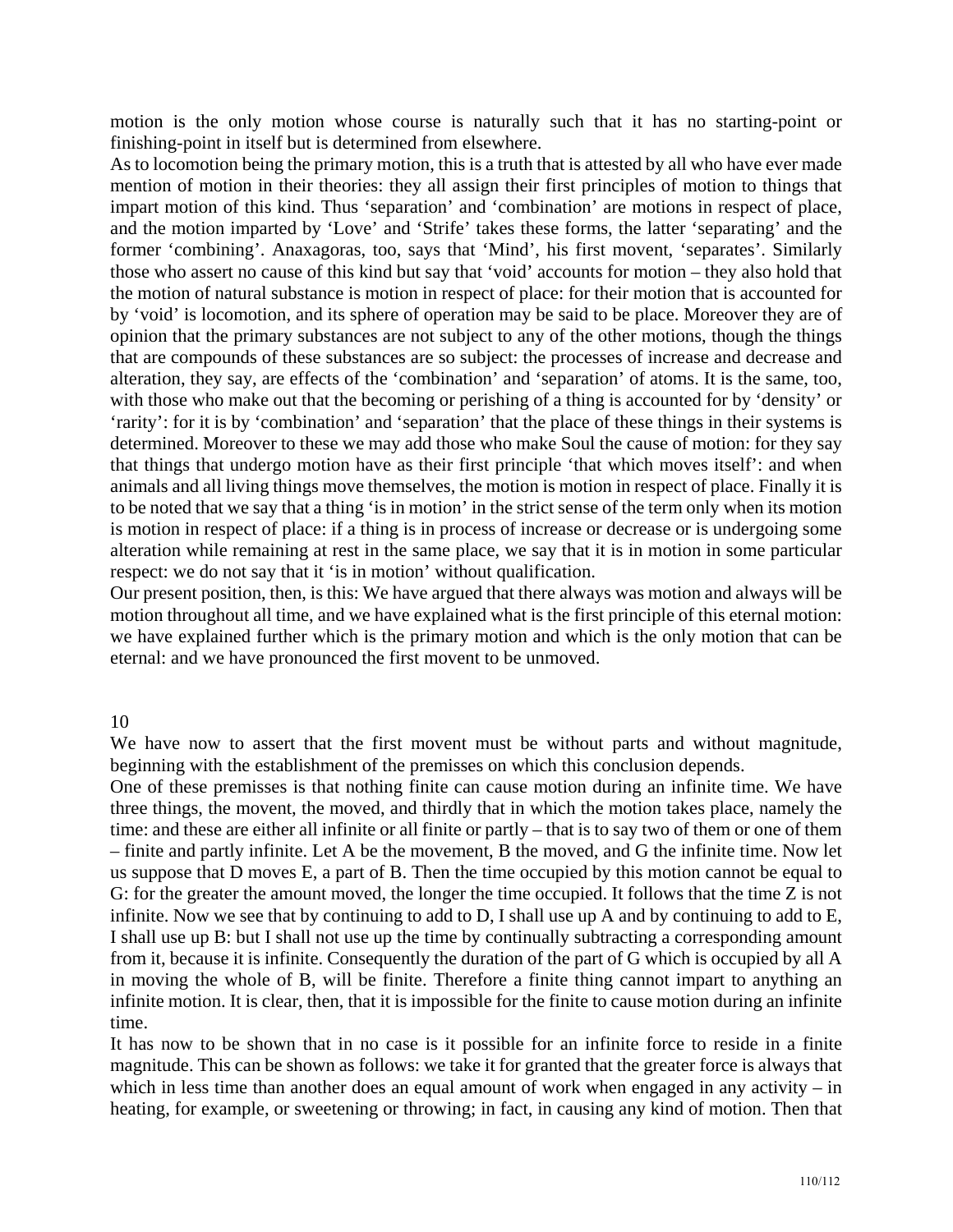on which the forces act must be affected to some extent by our supposed finite magnitude possessing an infinite force as well as by anything else, in fact to a greater extent than by anything else, since the infinite force is greater than any other. But then there cannot be any time in which its action could take place. Suppose that A is the time occupied by the infinite power in the performance of an act of heating or pushing, and that AB is the time occupied by a finite power in the performance of the same act: then by adding to the latter another finite power and continually increasing the magnitude of the power so added I shall at some time or other reach a point at which the finite power has completed the motive act in the time A: for by continual addition to a finite magnitude I must arrive at a magnitude that exceeds any assigned limit, and in the same way by continual subtraction I must arrive at one that falls short of any assigned limit. So we get the result that the finite force will occupy the same amount of time in performing the motive act as the infinite force. But this is impossible. Therefore nothing finite can possess an infinite force. So it is also impossible for a finite force to reside in an infinite magnitude. It is true that a greater force can reside in a lesser magnitude: but the superiority of any such greater force can be still greater if the magnitude in which it resides is greater. Now let AB be an infinite magnitude. Then BG possesses a certain force that occupies a certain time, let us say the time Z in moving D. Now if I take a magnitude twice as great at BG, the time occupied by this magnitude in moving D will be half of EZ (assuming this to be the proportion): so we may call this time ZH. That being so, by continually taking a greater magnitude in this way I shall never arrive at the full AB, whereas I shall always be getting a lesser fraction of the time given. Therefore the force must be infinite, since it exceeds any finite force. Moreover the time occupied by the action of any finite force must also be finite: for if a given force moves something in a certain time, a greater force will do so in a lesser time, but still a definite time, in inverse proportion. But a force must always be infinite – just as a number or a magnitude is – if it exceeds all definite limits. This point may also be proved in another way – by taking a finite magnitude in which there resides a force the same in kind as that which resides in the infinite magnitude, so that this force will be a measure of the finite force residing in the infinite magnitude.

It is plain, then, from the foregoing arguments that it is impossible for an infinite force to reside in a finite magnitude or for a finite force to reside in an infinite magnitude. But before proceeding to our conclusion it will be well to discuss a difficulty that arises in connexion with locomotion. If everything that is in motion with the exception of things that move themselves is moved by something else, how is it that some things, e.g. things thrown, continue to be in motion when their movent is no longer in contact with them? If we say that the movent in such cases moves something else at the same time, that the thrower e.g. also moves the air, and that this in being moved is also a movent, then it would be no more possible for this second thing than for the original thing to be in motion when the original movent is not in contact with it or moving it: all the things moved would have to be in motion simultaneously and also to have ceased simultaneously to be in motion when the original movent ceases to move them, even if, like the magnet, it makes that which it has moved capable of being a movent. Therefore, while we must accept this explanation to the extent of saying that the original movent gives the power of being a movent either to air or to water or to something else of the kind, naturally adapted for imparting and undergoing motion, we must say further that this thing does not cease simultaneously to impart motion and to undergo motion: it ceases to be in motion at the moment when its movent ceases to move it, but it still remains a movent, and so it causes something else consecutive with it to be in motion, and of this again the same may be said. The motion begins to cease when the motive force produced in one member of the consecutive series is at each stage less than that possessed by the preceding member, and it finally ceases when one member no longer causes the next member to be a movent but only causes it to be in motion.